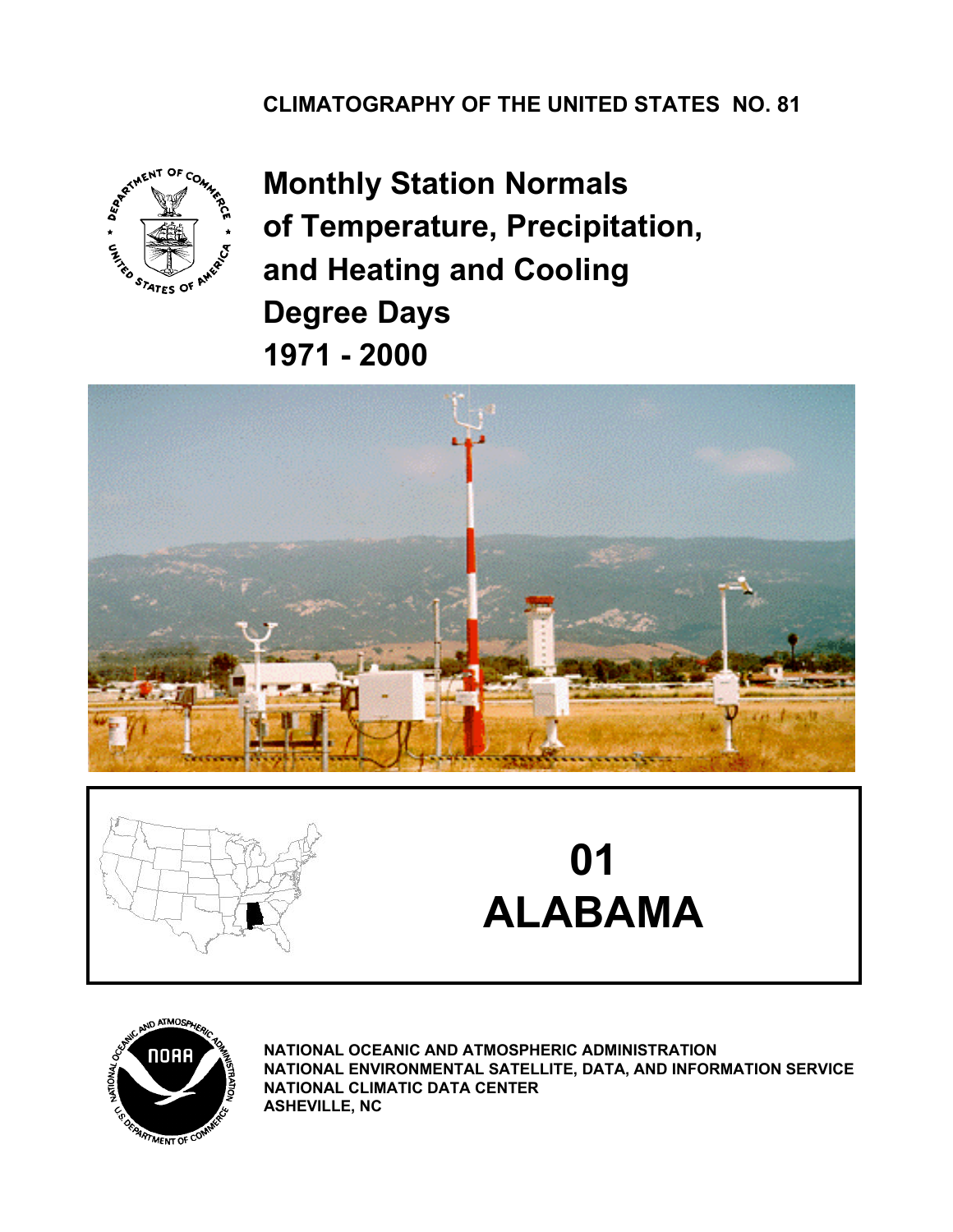

Monthly Normals of Temperature, Precipitation, and Heating and Cooling Degree Days **1971-2000** 

### **ALABAMA** Page 2

(This Page Intentionally Left Blank)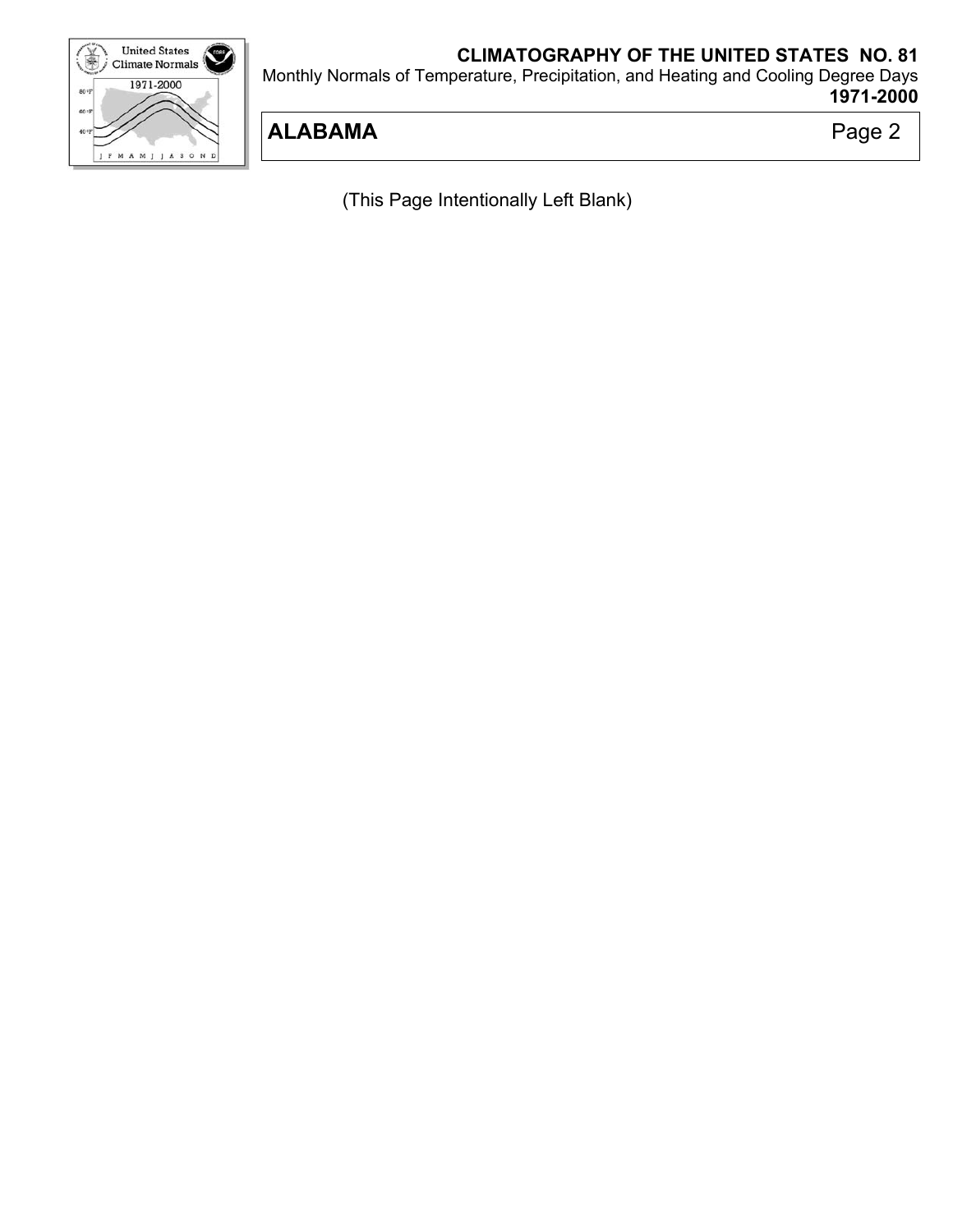

Monthly Normals of Temperature, Precipitation, and Heating and Cooling Degree Days **1971-2000** 

### **ALABAMA** Page 3

#### Product Description:

This Climatography includes 1971-2000 normals of monthly and annual maximum, minimum, and mean temperature (degrees F), monthly and annual total precipitation (inches), and heating and cooling degree days (base 65 degrees F). Normals stations include both National Weather Service Cooperative Network and Principal Observation (First-Order) locations in the 50 states, Puerto Rico, the Virgin Islands, and Pacific Islands. Abbreviations:<br>No. = Station Number in State Map **Latitude** = Latitude in degrees, minutes, and hemisphere (N=North, S=South) **COOP ID** = Cooperative Network ID (1:2=State ID, 3:6=Station Index) **Longitude** = Longitude in degrees, minutes, and hemisphere (W=West, E=East) **WBAN ID** = Weather Bureau Army Navy ID, if assigned **Elev** = Elevation in feet above mean sea level **Elements** = Input Elements (X=Maximum Temperature, **Flag 1** = \* if a published *Local Climatological Data* station<br>N=Minimum Temperature, P=Precipitation) **Flag 2** = + if WMO Fully Qualified (see Note below) **Flag 2** =  $+$  if WMO Fully Qualified (see *Note* below) **Call = 3-Letter Station Call Sign, if assigned<br><b>MAX = Normal Maximum Temperature (degrees Fahrenheit) MAX** = Normal Maximum Temperature (degrees Fahrenheit) **HIGHEST MEAN/YEAR** = Maximum Mean Monthly Value/Year, 1971-2000<br>**MEAN** = Average of MAX and MIN (degrees Fahrenheit) **MEDIAN** = Median Mean Monthly Value/Year, 1971-**MEDIAN** = Median Mean Monthly Value/Year, 1971-2000 **MIN** = Normal Minimum Temperature (degrees Fahrenheit) **LOWEST MEAN/YEAR** = Minimum Mean Monthly Value/Year, 1971-2000 **HDD** = Total Heating Degree Days (base 65 degrees Fahrenheit) **MAX OBS TIME ADJUSTMENT** = Add to MAX to Get Midnight Obs. Schedule **CDD** = Total Cooling Degree Days (base 65 degrees Fahrenheit) **MIN OBS TIME ADJUSTMENT** = **MIN OBS TIME ADJUSTMENT** = Add to MIN to Get Midnight Obs. Schedule *Note:* In 1989, the World Meteorological Organization (WMO) prescribed standards of data completeness for the 1961-1990 WMO Standard Normals.

**NOTES** 

For full qualification, no more than three consecutive year-month values can be missing for a given month or no more than five overall values can be missing for a given month (out of 30 values). Stations meeting these standards are indicated with a '+' sign in Flag 2. Otherwise, stations are included in the normals if they have at least 10 year-month values for each month and have been active since January 1999 or were a previous normals station.

Map Legend: Numbers correspond to 'No.' in Station Inventory; Shaded Circles indicate Temperature and Precipitation Stations, Triangles (Point Up) indicate Precipitation-Only Stations, Triangles (Point Down) indicate Temperature-Only Stations, and Hexagons indicate stations with Flag 1 = \*.

#### Computational Procedures:

A climate normal is defined, by convention, as the arithmetic mean of a climatological element computed over three consecutive decades (WMO,1989). Ideally, the data record for such a 30-year period should be free of any inconsistencies in observational practices (*e.g*., changes in station location, instrumentation, time of observation, *etc*.) and be serially complete (*i.e*., no missing values). When present, inconsistencies can lead to a nonclimatic bias in one period of a station's record relative to another, yielding an "inhomogeneous" data record. Adjustments and estimations can make a climate record "homogeneous" and serially complete, and allow a climate normal to be calculated simply as the average of the 30 monthly values.

The methodology employed to generate the 1971-2000 normals is not the same as in previous normals, as it addresses inhomogeneity and missing data value problems using several steps. The technique developed by Karl *et al.* (1986) is used to adjust monthly maximum and minimum temperature observations of conterminous U.S. stations to a consistent midnight-to-midnight schedule. All monthly temperature averages and precipitation totals are cross-checked against archived daily observations to ensure internal consistency. Each monthly observation is evaluated using a modified quality control procedure (Peterson *et al*.,1998), where station observation departures are computed, compared with neighboring stations, and then flagged and estimated where large differences with neighboring values exist. Missing or discarded temperature and precipitation observations are replaced using a weighting function derived from the observed relationship between a candidate's monthly observations and those of up to 20 neighboring stations whose observations are most strongly correlated with the candidate site. For temperature estimates, neighboring stations were selected from the U.S. Historical Climatology Network (USHCN; Karl *et al.* 1990). For precipitation estimates, all available stations were potential neighbors, maximizing station density for estimating the more spatially variable precipitation values.

Peterson and Easterling (1994) and Easterling and Peterson (1995) outline the method for adjusting temperature inhomogeneities. This technique involves comparing the record of the candidate station with a reference series generated from neighboring data. The reference series is reconstructed using a weighted average of first difference observations (the difference from one year to the next) for neighboring stations with the highest correlation with the candidate. The underlying assumption behind this methodology is that temperatures over a region have similar tendencies in variation. If this assumption is violated, the potential discontinuity is evaluated for statistical significance. Where significant discontinuities are detected, the difference in average annual temperatures before and after the inhomogeneity is applied to adjust the mean of the earlier block with the mean of the latter block of data. Such an evaluation requires a minimum of five years between discontinuities. Consequently, if multiple changes occur within five years or if a change occurs very near the end of the normals period (*e.g.,* after 1995), the discontinuity may not be detectable using this methodology.

The monthly normals for maximum and minimum temperature and precipitation are computed simply by averaging the appropriate 30 values from the 1971-2000 record. The monthly average temperature normals are computed by averaging the corresponding monthly maximum and minimum normals. The annual temperature normals are calculated by taking the average of the 12 monthly normals. The annual precipitation and degree day normals are the sum of the 12 monthly normals. Trace precipitation totals are shown as zero. Precipitation totals include rain and the liquid equivalent of frozen and freezing precipitation (*e.g*., snow, sleet, freezing rain, and hail). For many NWS locations, indicated with an '\*' next to 'HDD' and 'CDD' in the degree day table, degree day normals are computed directly from daily values for the 1971-2000 period. For all other stations, estimated degree day totals are based on a modification of the rational conversion formula developed by Thom (1966), using daily spline-fit means and standard deviations of average temperature as inputs.

#### **References**

Easterling, D.R, and T.C. Peterson, 1995: A new method for detecting and adjusting for undocumented discontinuities in climatological time series. *Intl. J. Clim*., **15**, 369-377. Karl, T.R., C.N. Williams, Jr., P.J. Young, and W.M. Wendland,1986: A model to estimate the time of observation bias associated with monthly mean maximum, minimum, and mean temperatures for the United States, *J. Clim. Appl. Met*., **25**, 145-160.

Peterson, T.C., and D.R. Easterling, 1994: Creation of homogeneous composite climatological reference series. *Intl. J. Clim*., **14**, 671-679.

Peterson,T.C., R. Vose, R. Schmoyer, and V. Razuvaev, 1998: Global Historical Climatology Network (GHCN) quality control of monthly temperature data. *Intl. J. Clim.*, **18**, 1169-1179. Thom, H.C.S., 1966: Normal degree days above any base by the universal truncation coefficient, *Month. Wea. Rev*., **94**, 461-465.

World Meteorological Organization, 1989: Calculation of Monthly and Annual 30-Year Standard Normals, WCDP-No. 10, WMO-TD/No. 341, Geneva: World Meteorological Organization.

*Release Date*: Revised 02/2002\* **National Climatic Data Center/NESDIS/NOAA, Asheville, North Carolina**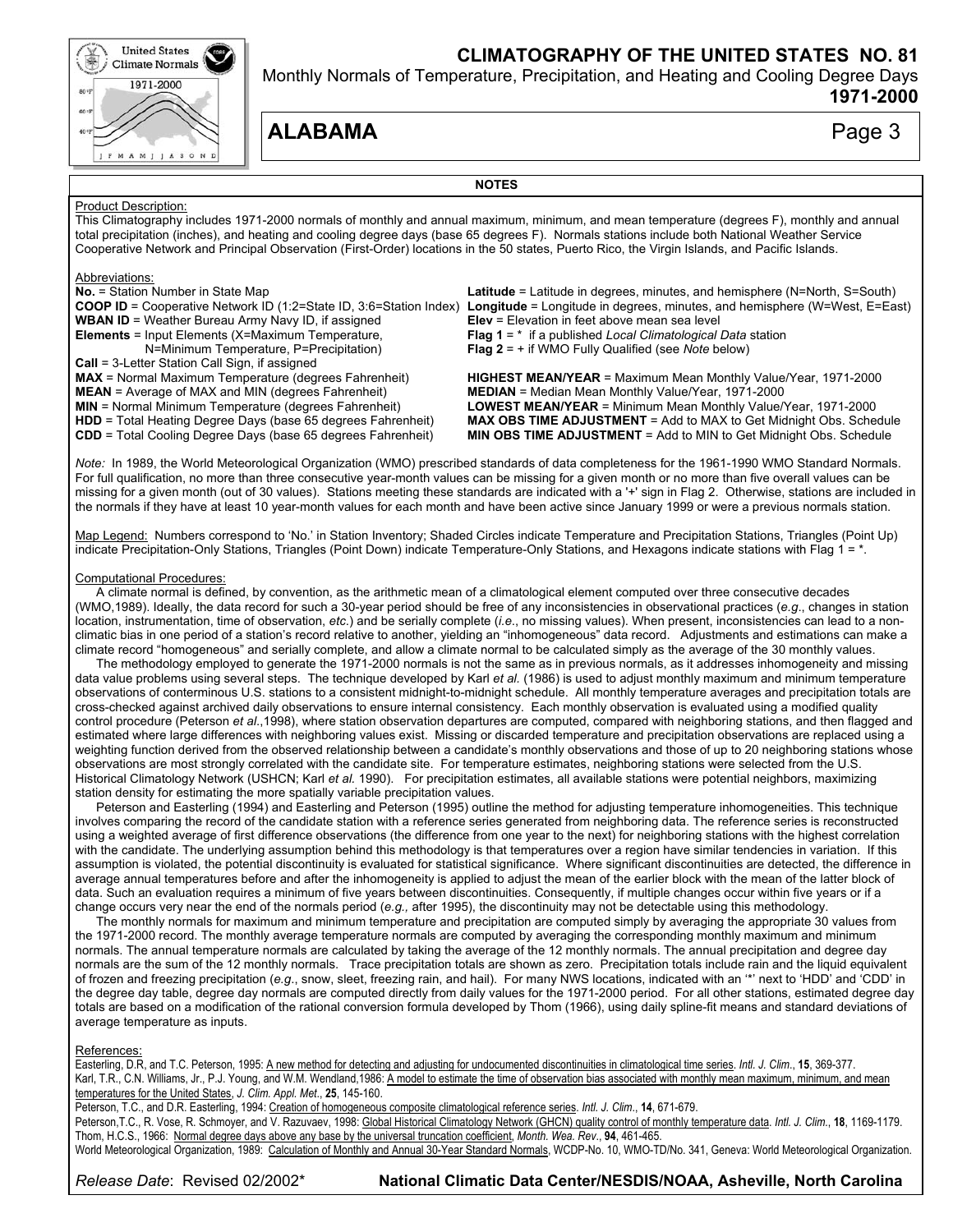# 01 - ALABAMA

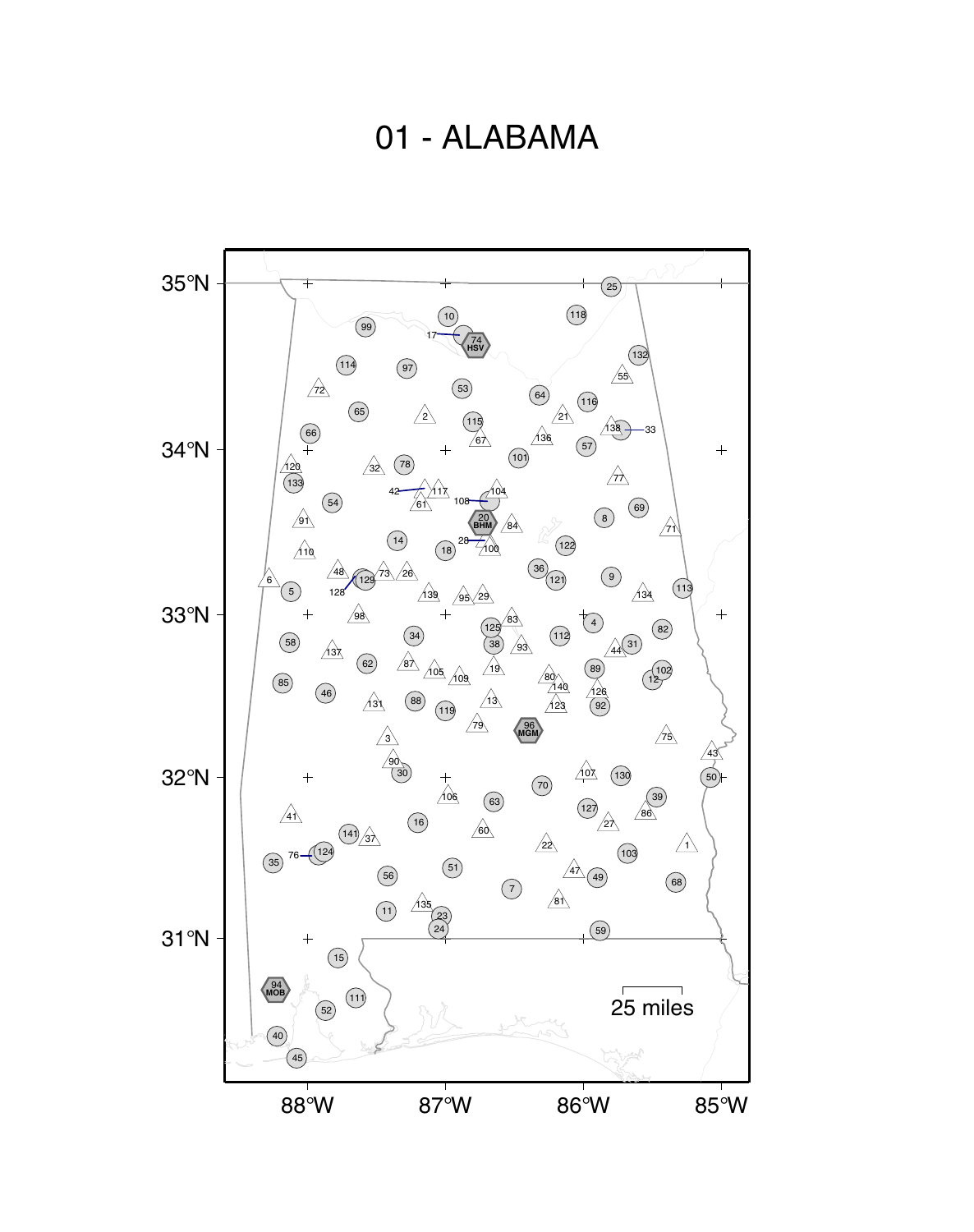

Monthly Normals of Temperature, Precipitation, and Heating and Cooling Degree Days **1971-2000** 

|                |        |       |              | <b>STATION INVENTORY</b>                                                                                                                                                                 |                         |         |      |                    |                                  |  |
|----------------|--------|-------|--------------|------------------------------------------------------------------------------------------------------------------------------------------------------------------------------------------|-------------------------|---------|------|--------------------|----------------------------------|--|
| No.            |        |       |              | COOP ID WBAN ID Elements Station Name                                                                                                                                                    | Call Latitude Longitude |         |      | Elev Flag 1 Flag 2 |                                  |  |
|                |        |       |              |                                                                                                                                                                                          |                         |         |      |                    |                                  |  |
| $\mathbf 1$    | 010008 |       | P            | ABBEVILLE 1 NNW                                                                                                                                                                          | 31 35 N                 | 85 15 W | 456  |                    | $\qquad \qquad +$                |  |
| $\overline{a}$ | 010063 |       | $\, {\bf P}$ | ADDISON                                                                                                                                                                                  | 34 12 N                 | 87 09 W | 789  |                    |                                  |  |
| 3              | 010140 |       | $\mathbf{P}$ | ALBERTA                                                                                                                                                                                  | 32 14 N                 | 87 26 W | 175  |                    | $^+$                             |  |
| $\overline{4}$ | 010160 |       | XNP          | ALEXANDER CITY                                                                                                                                                                           | 32 57 N                 | 85 57 W | 640  |                    | $+$                              |  |
| 5              | 010178 |       | XNP          | ALICEVILLE                                                                                                                                                                               | 33 08 N                 | 88 08 W | 240  |                    |                                  |  |
| 6              | 010184 |       | $\mathbf{P}$ | ALICEVILLE LOCK & DAM 33 13 N<br>ANDALUSIA 3 W 31 18 N<br>ANDALUSIA 3 W 31 18 N<br>ANNISTON METRO AP ANB 33 35 N<br>ASHLAND 3 SE 33 14 N<br>ATHENS 2 34 48 N                             |                         | 88 17 W | 165  |                    |                                  |  |
|                |        |       |              |                                                                                                                                                                                          |                         |         |      |                    |                                  |  |
| 7              | 010252 |       | XNP          |                                                                                                                                                                                          |                         | 86 31 W | 250  |                    | $\begin{array}{c} + \end{array}$ |  |
| 8              | 010272 | 13871 | XNP          |                                                                                                                                                                                          |                         | 85 51 W | 594  |                    | $+$                              |  |
| 9              | 010369 |       | XNP          |                                                                                                                                                                                          |                         | 85 49 W | 1010 |                    | $\ddot{}$                        |  |
| 10             | 010395 |       | XNP          |                                                                                                                                                                                          |                         | 86 59 W | 720  |                    |                                  |  |
| 11             | 010402 |       | XNP          | ATMORE STATE NURSERY                                                                                                                                                                     | 31 10 N                 | 87 26 W | 300  |                    |                                  |  |
| 12             | 010430 |       | XNP          | AUBURN AGRONOMY FARM<br>AUTAUGAVILLE 3 N<br>BANKHEAD LOCK AND DAM                                                                                                                        | 32 36 N                 | 85 30 W | 652  |                    |                                  |  |
| 13             | 010440 |       | $\, {\bf P}$ |                                                                                                                                                                                          | 32 28 N                 | 86 41 W | 200  |                    | $^+$                             |  |
| 14             | 010505 |       | XNP          |                                                                                                                                                                                          | 33 27 N                 | 87 21 W | 280  |                    | $\qquad \qquad +$                |  |
| 15             | 010583 |       |              |                                                                                                                                                                                          |                         | 87 47 W |      |                    |                                  |  |
|                |        |       | XNP          | BAY MINETTE                                                                                                                                                                              | 30 53 N                 |         | 271  |                    | $^{+}$                           |  |
| 16             | 010616 |       | XNP          |                                                                                                                                                                                          |                         | 87 13 W | 178  |                    |                                  |  |
| 17             | 010655 |       | XNP          |                                                                                                                                                                                          |                         | 86 53 W | 600  |                    | $^{+}$                           |  |
| 18             | 010764 |       | XNP          |                                                                                                                                                                                          |                         | 87 00 W | 445  |                    |                                  |  |
| 19             | 010823 |       | $\mathbf P$  |                                                                                                                                                                                          |                         | 86 40 W | 445  |                    |                                  |  |
| 20             | 010831 | 13876 | XNP          | BAT WINETTE<br>BEATRICE IS NATURE 1.5 UP AT 143 N<br>BELLE MINA 2 N<br>BEATRICE IN 143 N<br>BESSEMER 3 WSW<br>BILLINGSLEY 3 NE 32 40 N<br>BIRMINGHAM INTL AP BHM 33 34 N<br>BOAZ 34 12 N |                         | 86 45 W | 615  | $\star$            | $\ddot{}$                        |  |
| 21             | 010957 |       | $\, {\bf P}$ |                                                                                                                                                                                          |                         | 86 10 W | 1070 |                    |                                  |  |
| 22             | 011069 |       | $\mathbf P$  | BRANTLEY                                                                                                                                                                                 | 31 35 N                 | 86 16 W | 269  |                    |                                  |  |
| 23             | 011080 |       | XNP          | BREWTON 3 ENE                                                                                                                                                                            | 31 08 N                 | 87 03 W | 160  |                    |                                  |  |
|                |        |       |              |                                                                                                                                                                                          |                         |         |      |                    |                                  |  |
| 24             | 011084 |       | XNP          | BREWTON 3 SSE                                                                                                                                                                            | 31 03 N                 | 87 03 W | 85   |                    | $+$                              |  |
| 25             | 011099 |       | XNP          | BRIDGEPORT 5 NW                                                                                                                                                                          | 34 59 N                 | 85 48 W | 670  |                    |                                  |  |
| 26             | 011143 |       | $\mathbf P$  | <b>BROOKWOOD</b>                                                                                                                                                                         | 33 15 N                 | 87 18 W | 515  |                    | $\begin{array}{c} + \end{array}$ |  |
| 27             | 011178 |       | Ρ            | BRUNDIDGE                                                                                                                                                                                | 31 43 N                 | 85 49 W | 490  |                    |                                  |  |
| 28             | 011225 |       | Ρ            | CAHABA PUMP HOUSE                                                                                                                                                                        | 33 27 N                 | 86 43 W | 461  |                    |                                  |  |
| 29             | 011288 |       | Ρ            | CALERA                                                                                                                                                                                   | 33 07 N                 | 86 45 W | 530  |                    |                                  |  |
| 30             | 011301 |       | XNP          | CAMDEN 3 NW                                                                                                                                                                              | 32 02 N                 | 87 19 W | 235  |                    | $\begin{array}{c} + \end{array}$ |  |
| 31             | 011324 |       | XNP          | CAMP HILL 2 NW                                                                                                                                                                           | 32 49 N                 | 85 39 W | 680  |                    |                                  |  |
|                |        |       |              |                                                                                                                                                                                          |                         |         |      |                    |                                  |  |
| 32             | 011377 |       | $\, {\bf P}$ | CARBON HILL                                                                                                                                                                              | 33 54 N                 | 87 32 W | 430  |                    | $\qquad \qquad +$                |  |
| 33             | 011512 |       | XNP          | CENTRE 4 SW                                                                                                                                                                              | 34 07 N                 | 85 44 W | 617  |                    |                                  |  |
| 34             | 011525 | 03881 | XNP          | CENTREVILLE 6 SW                                                                                                                                                                         | 32 52 N                 | 87 14 W | 450  |                    |                                  |  |
| 35             | 011566 |       | XNP          | <b>CHATOM</b>                                                                                                                                                                            | 31 28 N                 | 88 15 W | 285  |                    |                                  |  |
| 36             | 011620 |       | XNP          |                                                                                                                                                                                          | 33 17 N                 | 86 21 W | 418  |                    | $\begin{array}{c} + \end{array}$ |  |
| 37             | 011690 |       | $\, {\bf P}$ | CHILDERSBURG WATER PLANT<br>CLAIBORNE L & D<br>CLANTON<br>CLAYTON<br>CODEN                                                                                                               | 31 37 N                 | 87 33 W | 50   |                    |                                  |  |
| 38             | 011694 |       | XNP          |                                                                                                                                                                                          | 32 49 N                 | 86 39 W | 610  |                    |                                  |  |
| 39             | 011725 |       | XNP          |                                                                                                                                                                                          | 31 53 N                 | 85 29 W | 500  |                    | $\ddot{}$                        |  |
| 40             | 011803 |       | XNP          |                                                                                                                                                                                          | 30 23 N                 | 88 14 W | 12   |                    |                                  |  |
| 41             | 011810 |       | $\mathbf P$  |                                                                                                                                                                                          | 31 45 N                 | 88 08 W | 46   |                    |                                  |  |
|                |        |       |              | COFFEEVILLE L & D                                                                                                                                                                        |                         |         |      |                    |                                  |  |
| 42             | 011940 |       | $\mathbf{P}$ | CORDOVA 2 ENE                                                                                                                                                                            | 33 45 N                 | 87 09 W | 320  |                    |                                  |  |
| 43             | 011974 |       | $\, {\bf P}$ | COTTONTON                                                                                                                                                                                | 32 09 N                 | 85 04 W | 217  |                    |                                  |  |
| 44             | 012124 |       | Ρ            | DADEVILLE 2                                                                                                                                                                              | 32 47 N                 | 85 46 W | 721  |                    |                                  |  |
| 45             | 012172 |       | XNP          | DAUPHIN ISLAND #2                                                                                                                                                                        | 30 15 N                 | 88 05 W | 8    |                    |                                  |  |
| 46             | 012245 |       | XNP          | DEMOPOLIS LOCK AND DAM                                                                                                                                                                   | 32 31 N                 | 87 53 W | 100  |                    | $\begin{array}{c} + \end{array}$ |  |
| 47             | 012577 |       | $\mathbf P$  | <b>ELBA</b>                                                                                                                                                                              | 31 25 N                 | 86 04 W | 195  |                    | $\ddot{}$                        |  |
| 48             | 012632 |       | Ρ            | ELROD                                                                                                                                                                                    | 33 15 N 87 48 W         |         | 252  |                    | $^{+}$                           |  |
| 49             | 012675 |       | XNP          | ENTERPRISE 5 NNW                                                                                                                                                                         | 31 23 N 85 54 W         |         | 469  |                    | $^{+}$                           |  |
| 50             | 012730 |       | XNP          | EUFAULA WILDLIFE REF                                                                                                                                                                     | 32 00 N                 | 85 O5 W | 215  |                    | $+$                              |  |
| 51             | 012758 |       | XNP          | EVERGREEN                                                                                                                                                                                | 31 27 N                 | 86 57 W | 290  |                    | $+$                              |  |
|                |        |       |              |                                                                                                                                                                                          |                         |         |      |                    |                                  |  |
| 52             | 012813 |       | XNP          | FAIRHOPE 2 NE                                                                                                                                                                            | 30 33 N                 | 87 53 W | 23   |                    | $+$                              |  |
| 53             | 012840 |       | XNP          | FALKVILLE 1 E                                                                                                                                                                            | 34 22 N                 | 86 53 W | 625  |                    |                                  |  |
| 54             | 012883 |       | XNP          | FAYETTE                                                                                                                                                                                  | 33 41 N                 | 87 49 W | 365  |                    |                                  |  |
| 55             | 013043 |       | $\mathbf{P}$ | FORT PAYNE                                                                                                                                                                               | 34 26 N                 | 85 43 W | 917  |                    |                                  |  |
| 56             | 013105 |       | XNP          | FRISCO CITY 3 SSW                                                                                                                                                                        | 31 23 N                 | 87 25 W | 275  |                    | $^{+}$                           |  |
| 57             | 013154 |       | XNP          | GADSDEN                                                                                                                                                                                  | 34 01 N                 | 85 59 W | 565  |                    |                                  |  |
| 58             | 013160 |       | XNP          | GAINESVILLE LOCK                                                                                                                                                                         | 32 50 N                 | 88 08 W | 125  |                    | $^{+}$                           |  |
| 59             | 013251 |       | XNP          | GENEVA NO 2                                                                                                                                                                              | 31 03 N                 | 85 53 W | 145  |                    |                                  |  |
| 60             | 013271 |       | Ρ            | GEORGIANA 1 N                                                                                                                                                                            | 31 40 N                 | 86 45 W | 300  |                    | $+$                              |  |
|                |        |       |              |                                                                                                                                                                                          |                         |         |      |                    |                                  |  |
| 61             | 013430 |       | $\, {\bf P}$ | GORGAS 2 ENE                                                                                                                                                                             | 33 40 N                 | 87 11 W | 350  |                    |                                  |  |
| 62             | 013511 |       | XNP          | GREENSBORO                                                                                                                                                                               | 32 42 N                 | 87 35 W | 220  |                    | $^{+}$                           |  |
| 63             | 013519 |       | XNP          | GREENVILLE                                                                                                                                                                               | 31 51 N                 | 86 39 W | 470  |                    | $+$                              |  |
| 64             | 013573 |       | XNP          | GUNTERSVILLE                                                                                                                                                                             | 34 20 N                 | 86 20 W | 578  |                    |                                  |  |
| 65             | 013620 |       | XNP          | HALEYVILLE                                                                                                                                                                               | 34 14 N                 | 87 38 W | 920  |                    | $^{+}$                           |  |
| 66             | 013645 |       | XNP          | HAMILTON 3 S                                                                                                                                                                             | 34 06 N                 | 87 59 W | 435  |                    | $+$                              |  |
| 67             | 013655 |       | $\mathbf P$  | HANCEVILLE                                                                                                                                                                               | 34 04 N                 | 86 46 W | 530  |                    |                                  |  |
| 68             | 013761 |       | XNP          | HEADLAND                                                                                                                                                                                 | 31 21 N                 | 85 20 W | 370  |                    | $^{+}$                           |  |
| 69             |        |       |              |                                                                                                                                                                                          |                         |         |      |                    |                                  |  |
|                | 013775 |       | XNP          | HEFLIN                                                                                                                                                                                   | 33 39 N                 | 85 36 W | 850  |                    | $^{+}$                           |  |
| 70             | 013816 |       | XNP          | HIGHLAND HOME                                                                                                                                                                            | 31 57 N                 | 86 19 W | 594  |                    | $^{+}$                           |  |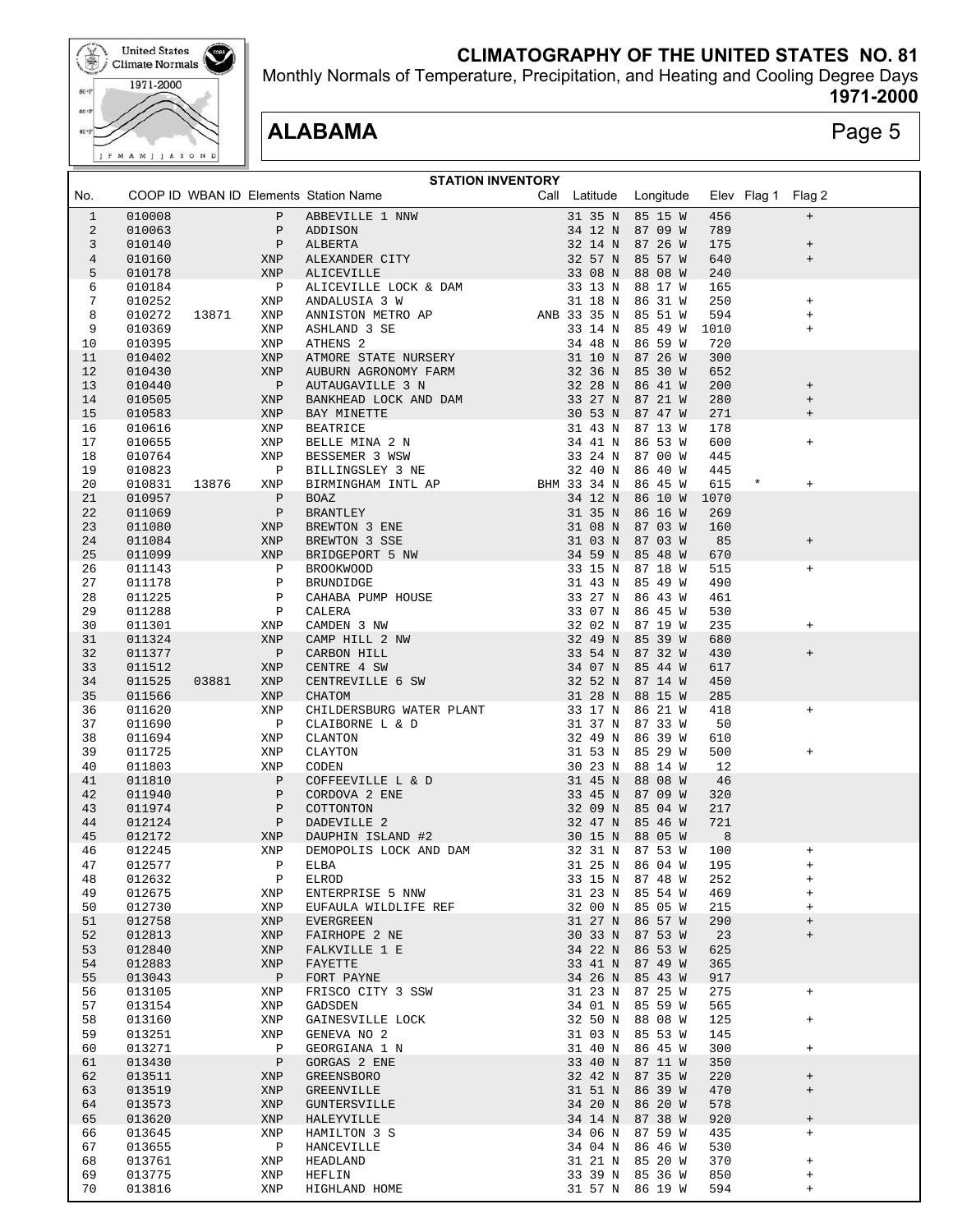

Monthly Normals of Temperature, Precipitation, and Heating and Cooling Degree Days **1971-2000** 

| <b>STATION INVENTORY</b> |                  |       |                             |                                                                                                                                                                                                                                                                                                |  |                    |                            |            |                    |                                  |  |
|--------------------------|------------------|-------|-----------------------------|------------------------------------------------------------------------------------------------------------------------------------------------------------------------------------------------------------------------------------------------------------------------------------------------|--|--------------------|----------------------------|------------|--------------------|----------------------------------|--|
| No.                      |                  |       |                             | COOP ID WBAN ID Elements Station Name                                                                                                                                                                                                                                                          |  |                    | Call Latitude Longitude    |            | Elev Flag 1 Flag 2 |                                  |  |
| 71                       | 013842           |       | Ρ                           | HIGHTOWER                                                                                                                                                                                                                                                                                      |  | 33 31 N            | 85 23 W                    | 1175       |                    | $+$                              |  |
| 72                       | 013899           |       | $\, {\bf P}$                | HODGES                                                                                                                                                                                                                                                                                         |  | 34 22 N            | 87 56 W                    | 840        |                    | $\qquad \qquad +$                |  |
| 73                       | 013930           |       | $\, {\bf P}$                | HOLT LOCK AND DAM                                                                                                                                                                                                                                                                              |  | 33 15 N            | 87 27 W                    | 195        |                    |                                  |  |
| 74                       | 014064           | 03856 | XNP                         |                                                                                                                                                                                                                                                                                                |  |                    | 86 47 W                    | 624        | $\star$            | $^+$                             |  |
| 75                       | 014080           |       | $\, {\bf P}$                | HUNTSVILLE INTL AP HSV 34 39 N<br>HURTSBORO 32 15 N<br>TROKSON 32 15 N                                                                                                                                                                                                                         |  |                    | 85 25 W                    | 400        |                    |                                  |  |
| 76                       | 014193           |       | XNP                         | HURTSBORO<br>JACKSON<br>JACKSONVILLE<br>JASPER<br>JONES BLUFF LOCK & DAM<br>JORDAN DAM                                                                                                                                                                                                         |  | 31 32 N            | 87 56 W                    | 220        |                    |                                  |  |
| 77                       | 014209           |       | Ρ                           |                                                                                                                                                                                                                                                                                                |  | 33 50 N            | 85 46 W                    | 720        |                    |                                  |  |
| 78<br>79                 | 014226<br>014274 |       | XNP<br>$\, {\bf P}$         |                                                                                                                                                                                                                                                                                                |  | 33 54 N<br>32 19 N | 87 19 W<br>86 47 W         | 486<br>146 |                    |                                  |  |
| 80                       | 014306           |       | $\mathbf P$                 |                                                                                                                                                                                                                                                                                                |  | 32 37 N            | 86 15 W                    | 290        |                    |                                  |  |
| 81                       | 014431           |       | $\, {\bf P}$                | KINSTON                                                                                                                                                                                                                                                                                        |  | 31 14 N            | 86 11 W                    | 270        |                    |                                  |  |
| 82                       | 014502           |       | XNP                         | LAFAYETTE 2 W                                                                                                                                                                                                                                                                                  |  | 32 54 N            | 85 26 W                    | 740        |                    |                                  |  |
| 83                       | 014603           |       | $\, {\bf P}$                | LAY DAM                                                                                                                                                                                                                                                                                        |  | 32 58 N            | 86 31 W                    | 420        |                    |                                  |  |
| 84                       | 014619           |       | $\, {\bf P}$                | LEEDS                                                                                                                                                                                                                                                                                          |  | 33 33 N            | 86 32 W                    | 636        |                    | $+$                              |  |
| 85                       | 014798           |       | XNP                         | LIVINGSTON                                                                                                                                                                                                                                                                                     |  | 32 35 N            | 88 11 W                    | 128        |                    | $\! + \!\!\!\!$                  |  |
| 86<br>87                 | 014884           |       | $\, {\bf P}$                | LOUISVILLE                                                                                                                                                                                                                                                                                     |  | 31 47 N            | 85 33 W                    | 480        |                    |                                  |  |
| 88                       | 015112<br>015121 |       | $\, {\bf p}$<br>XNP         | MARION 7 NE                                                                                                                                                                                                                                                                                    |  | 32 42 N<br>32 28 N | 87 16 W<br>87 14 W         | 172<br>200 |                    | $^{+}$<br>$\ddot{}$              |  |
| 89                       | 015140           |       | XNP                         |                                                                                                                                                                                                                                                                                                |  | 32 40 N            | 85 55 W                    | 340        |                    |                                  |  |
| 90                       | 015420           |       | $\, {\bf P}$                | MARION JUNCTION 2 NE<br>MARION JUNCTION 2 NE<br>MARTIN DAM<br>MILLERS FERRY L & D                                                                                                                                                                                                              |  | 32 06 N            | 87 24 W                    | 115        |                    |                                  |  |
| 91                       | 015435           |       | $\, {\bf P}$                | MILLPORT 2 E                                                                                                                                                                                                                                                                                   |  |                    | 88 02 W                    | 275        |                    |                                  |  |
| 92                       | 015439           |       | XNP                         | $\begin{array}{ccccccc} \text{D} & & & 32 & 06 & \text{N} & & \\ & & & 33 & 34 & \text{N} & & \\ & & & 32 & 27 & \text{N} & & \\ & & & 32 & 48 & \text{N} & & \\ & & & 33 & 36 & 41 & \text{N} & \\ & & & 33 & 36 & \text{N} & & \\ & & & & 33 & 36 & \text{N} & & \\ \end{array}$<br>MILSTEAD |  |                    | 85 53 W                    | 215        |                    | $\begin{array}{c} + \end{array}$ |  |
| 93                       | 015465           |       | $\, {\bf P}$                | MITCHELL DAM                                                                                                                                                                                                                                                                                   |  |                    | 86 27 W                    | 350        |                    |                                  |  |
| 94                       | 015478           | 13894 | XNP                         | MOBILE RGNL AP                                                                                                                                                                                                                                                                                 |  |                    | 88 15 W                    | 215        | $\star$            | $\qquad \qquad +$                |  |
| 95                       | 015537           |       | $\mathbf P$                 | MONTEVALLO                                                                                                                                                                                                                                                                                     |  |                    | 86 52 W<br>86 24 W         | 410        | $\star$            |                                  |  |
| 96<br>97                 | 015550<br>015635 | 13895 | XNP<br>XNP                  |                                                                                                                                                                                                                                                                                                |  |                    | 87 18 W                    | 202<br>645 |                    | $^{+}$<br>$^{+}$                 |  |
| 98                       | 015658           |       | $\, {\bf P}$                |                                                                                                                                                                                                                                                                                                |  |                    | 87 39 W                    | 120        |                    |                                  |  |
| 99                       | 015749           | 13896 | XNP                         |                                                                                                                                                                                                                                                                                                |  |                    | 87 36 W                    | 540        |                    |                                  |  |
| 100                      | 016000           |       | $\, {\bf P}$                |                                                                                                                                                                                                                                                                                                |  |                    | 86 41 W                    | 660        |                    |                                  |  |
| 101                      | 016121           |       | XNP                         |                                                                                                                                                                                                                                                                                                |  |                    | 86 28 W                    | 892        |                    | $^+$                             |  |
| 102                      | 016129           |       | XNP                         |                                                                                                                                                                                                                                                                                                |  |                    | 85 27 W                    | 640        |                    |                                  |  |
| 103                      | 016218           |       | XNP                         |                                                                                                                                                                                                                                                                                                |  |                    | 85 41 W                    | 470        |                    |                                  |  |
| 104<br>105               | 016246<br>016362 |       | $\mathbf P$<br>$\mathbf{P}$ |                                                                                                                                                                                                                                                                                                |  |                    | 86 39 W<br>87 06 W         | 720<br>350 |                    | $\, +$<br>$^{\mathrm{+}}$        |  |
| 106                      | 016436           |       | $\, {\bf P}$                | PINE APPLE                                                                                                                                                                                                                                                                                     |  | 31 53 N            | 86 59 W                    | 265        |                    | $\begin{array}{c} + \end{array}$ |  |
| 107                      | 016468           |       | Ρ                           | PINE LEVEL 4 ESE                                                                                                                                                                                                                                                                               |  | 32 02 N            | 85 59 W                    | 480        |                    |                                  |  |
| 108                      | 016478           |       | XNP                         | PINSON                                                                                                                                                                                                                                                                                         |  | 33 41 N            | 86 41 W                    | 608        |                    |                                  |  |
| 109                      | 016508           |       | $\, {\bf P}$                | PINSON<br>PLANTERSVILLE 2 SSE<br>DERODM                                                                                                                                                                                                                                                        |  | 32 37 N            | 86 54 W                    | 230        |                    | $+$                              |  |
| 110                      | 016847           |       | $\mathbf P$                 | REFORM                                                                                                                                                                                                                                                                                         |  | 33 23 N            | 88 01 W                    | 238        |                    | $^{+}$                           |  |
| 111                      | 016988           |       | XNP                         | ROBERTSDALE 5 NE                                                                                                                                                                                                                                                                               |  | 30 38 N            | 87 39 W                    | 175        |                    | $^{+}$                           |  |
| 112<br>113               | 017020<br>017025 |       | XNP<br>XNP                  | ROCKFORD 3 ESE<br>ROCK MILLS                                                                                                                                                                                                                                                                   |  | 32 52 N<br>33 10 N | 86 11 W<br>85 17 W         | 600<br>745 |                    |                                  |  |
| 114                      | 017131           |       | XNP                         | RUSSELLVILLE NO 2                                                                                                                                                                                                                                                                              |  | 34 31 N            | 87 44 W                    | 830        |                    | $\, +$                           |  |
| 115                      | 017157           |       | XNP                         | SAINT BERNARD                                                                                                                                                                                                                                                                                  |  | 34 10 N            | 86 49 W                    | 800        |                    |                                  |  |
| 116                      | 017207           |       | XNP                         | SAND MT SUBSTATION                                                                                                                                                                                                                                                                             |  |                    | 34 17 N 85 58 W            | 1195       |                    | $^{+}$                           |  |
| 117                      | 017282           |       | $\mathbf{P}$                | SAYRE 5 NW                                                                                                                                                                                                                                                                                     |  | 33 45 N 87 03 W    |                            | 304        |                    |                                  |  |
| 118                      | 017304           |       | XNP                         | SCOTTSBORO                                                                                                                                                                                                                                                                                     |  |                    | 34 48 N 86 03 W            | 615        |                    |                                  |  |
| 119                      | 017366           |       | XNP                         | SELMA                                                                                                                                                                                                                                                                                          |  |                    | 32 25 N 87 01 W            | 147        |                    | $^{+}$                           |  |
| 120<br>121               | 017947<br>017999 |       | Ρ<br>XNP                    | SULLIGENT<br>SYLACAUGA 4 NE                                                                                                                                                                                                                                                                    |  | 33 54 N            | 88 O8 W<br>33 12 N 86 13 W | 350<br>490 |                    |                                  |  |
| 122                      | 018024           |       | XNP                         | TALLADEGA                                                                                                                                                                                                                                                                                      |  | 33 25 N            | 86 08 W                    | 448        |                    | $+$                              |  |
| 123                      | 018038           |       | $\mathbb{P}$                | TALLAPOOSA WATER PLANT                                                                                                                                                                                                                                                                         |  | 32 26 N            | 86 12 W                    | 177        |                    |                                  |  |
| 124                      | 018178           |       | XNP                         | THOMASVILLE                                                                                                                                                                                                                                                                                    |  | 31 32 N            | 87 53 W                    | 405        |                    | $^{+}$                           |  |
| 125                      | 018209           |       | XNP                         | THORSBY EXP STATION                                                                                                                                                                                                                                                                            |  |                    | 32 55 N 86 40 W            | 680        |                    | $^{+}$                           |  |
| 126                      | 018215           |       | $\mathbf P$                 | THURLOW DAM                                                                                                                                                                                                                                                                                    |  | 32 32 N            | 85 54 W                    | 288        |                    |                                  |  |
| 127                      | 018323           |       | XNP                         | TROY                                                                                                                                                                                                                                                                                           |  | 31 48 N            | 85 58 W                    | 542        |                    | $^{+}$                           |  |
| 128<br>129               | 018380<br>018385 | 93806 | XNP<br>XNP                  | TUSCALOOSA ACFD<br>TUSCALOOSA OLIVER DAM                                                                                                                                                                                                                                                       |  | TCL 33 13 N        | 87 37 W<br>33 13 N 87 36 W | 169<br>152 |                    | $^{+}$<br>$^{+}$                 |  |
| 130                      | 018438           |       | XNP                         | UNION SPRINGS 9 S                                                                                                                                                                                                                                                                              |  | 32 01 N            | 85 45 W                    | 440        |                    | $^{+}$                           |  |
| 131                      | 018446           |       | $\mathbb{P}$                | UNIONTOWN                                                                                                                                                                                                                                                                                      |  | 32 27 N            | 87 31 W                    | 280        |                    | $^{+}$                           |  |
| 132                      | 018469           |       | XNP                         | VALLEY HEAD                                                                                                                                                                                                                                                                                    |  | 34 34 N            | 85 37 W                    | 1062       |                    | $+$                              |  |
| 133                      | 018517           |       | XNP                         | VERNON 2 N                                                                                                                                                                                                                                                                                     |  | 33 48 N            | 88 07 W                    | 265        |                    | $+$                              |  |
| 134                      | 018605           |       | $\mathbf{P}$                | WADLEY                                                                                                                                                                                                                                                                                         |  | 33 07 N            | 85 34 W                    | 675        |                    |                                  |  |
| 135                      | 018637           |       | $\, {\bf P}$                | WALLACE 2 E                                                                                                                                                                                                                                                                                    |  |                    | 31 13 N 87 11 W            | 205        |                    | $^{+}$                           |  |
| 136                      | 018648           |       | $\mathbf{P}$                | WALNUT GROVE                                                                                                                                                                                                                                                                                   |  | 34 04 N            | 86 18 W                    | 850        |                    |                                  |  |
| 137<br>138               | 018673<br>018755 |       | Ρ<br>Ρ                      | WARRIOR LOCK AND DAM<br>WEISS DAM                                                                                                                                                                                                                                                              |  | 32 46 N<br>34 08 N | 87 50 W<br>85 48 W         | 110<br>590 |                    | $^{+}$                           |  |
| 139                      | 018809           |       | Ρ                           | WEST BLOCTON                                                                                                                                                                                                                                                                                   |  |                    | 33 07 N 87 08 W            | 500        |                    | $^{+}$                           |  |
| 140                      | 018859           |       | Ρ                           | WETUMPKA                                                                                                                                                                                                                                                                                       |  |                    | 32 34 N 86 11 W            | 230        |                    | $^{+}$                           |  |
|                          |                  |       |                             |                                                                                                                                                                                                                                                                                                |  |                    |                            |            |                    |                                  |  |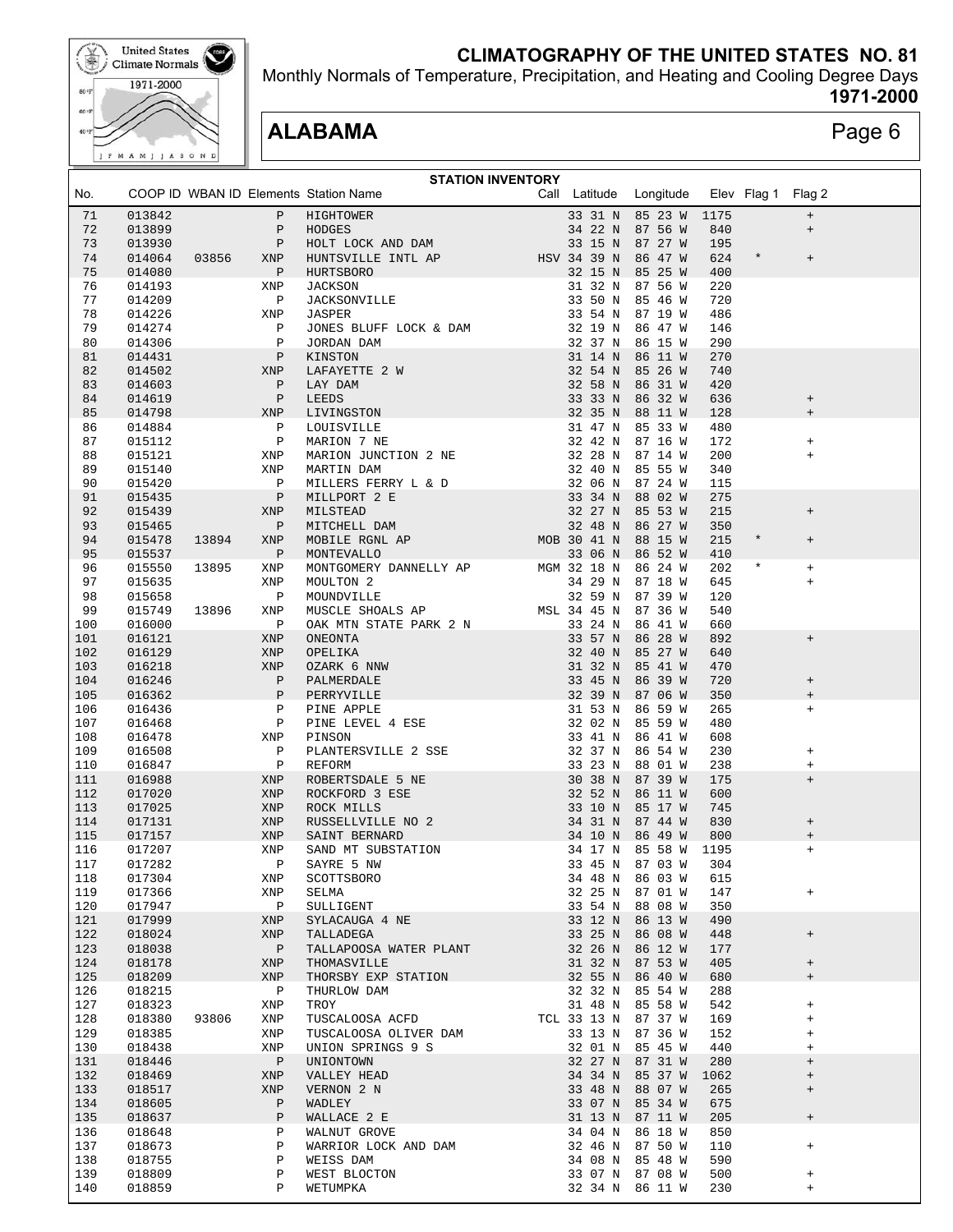

Monthly Normals of Temperature, Precipitation, and Heating and Cooling Degree Days **1971-2000** 

| <b>Service</b> |                                       |     |         |                          |                                            |  |       |
|----------------|---------------------------------------|-----|---------|--------------------------|--------------------------------------------|--|-------|
| No.            | COOP ID WBAN ID Elements Station Name |     |         | <b>STATION INVENTORY</b> | Call Latitude Longitude Elev Flag 1 Flag 2 |  |       |
| 141            | 018867                                | XNP | WHATLEY |                          | $31$ 39 N 87 43 W 170                      |  | $\pm$ |
|                |                                       |     |         |                          |                                            |  |       |
|                |                                       |     |         |                          |                                            |  |       |
|                |                                       |     |         |                          |                                            |  |       |
|                |                                       |     |         |                          |                                            |  |       |
|                |                                       |     |         |                          |                                            |  |       |
|                |                                       |     |         |                          |                                            |  |       |
|                |                                       |     |         |                          |                                            |  |       |
|                |                                       |     |         |                          |                                            |  |       |
|                |                                       |     |         |                          |                                            |  |       |
|                |                                       |     |         |                          |                                            |  |       |
|                |                                       |     |         |                          |                                            |  |       |
|                |                                       |     |         |                          |                                            |  |       |
|                |                                       |     |         |                          |                                            |  |       |
|                |                                       |     |         |                          |                                            |  |       |
|                |                                       |     |         |                          |                                            |  |       |
|                |                                       |     |         |                          |                                            |  |       |
|                |                                       |     |         |                          |                                            |  |       |
|                |                                       |     |         |                          |                                            |  |       |
|                |                                       |     |         |                          |                                            |  |       |
|                |                                       |     |         |                          |                                            |  |       |
|                |                                       |     |         |                          |                                            |  |       |
|                |                                       |     |         |                          |                                            |  |       |
|                |                                       |     |         |                          |                                            |  |       |
|                |                                       |     |         |                          |                                            |  |       |
|                |                                       |     |         |                          |                                            |  |       |
|                |                                       |     |         |                          |                                            |  |       |
|                |                                       |     |         |                          |                                            |  |       |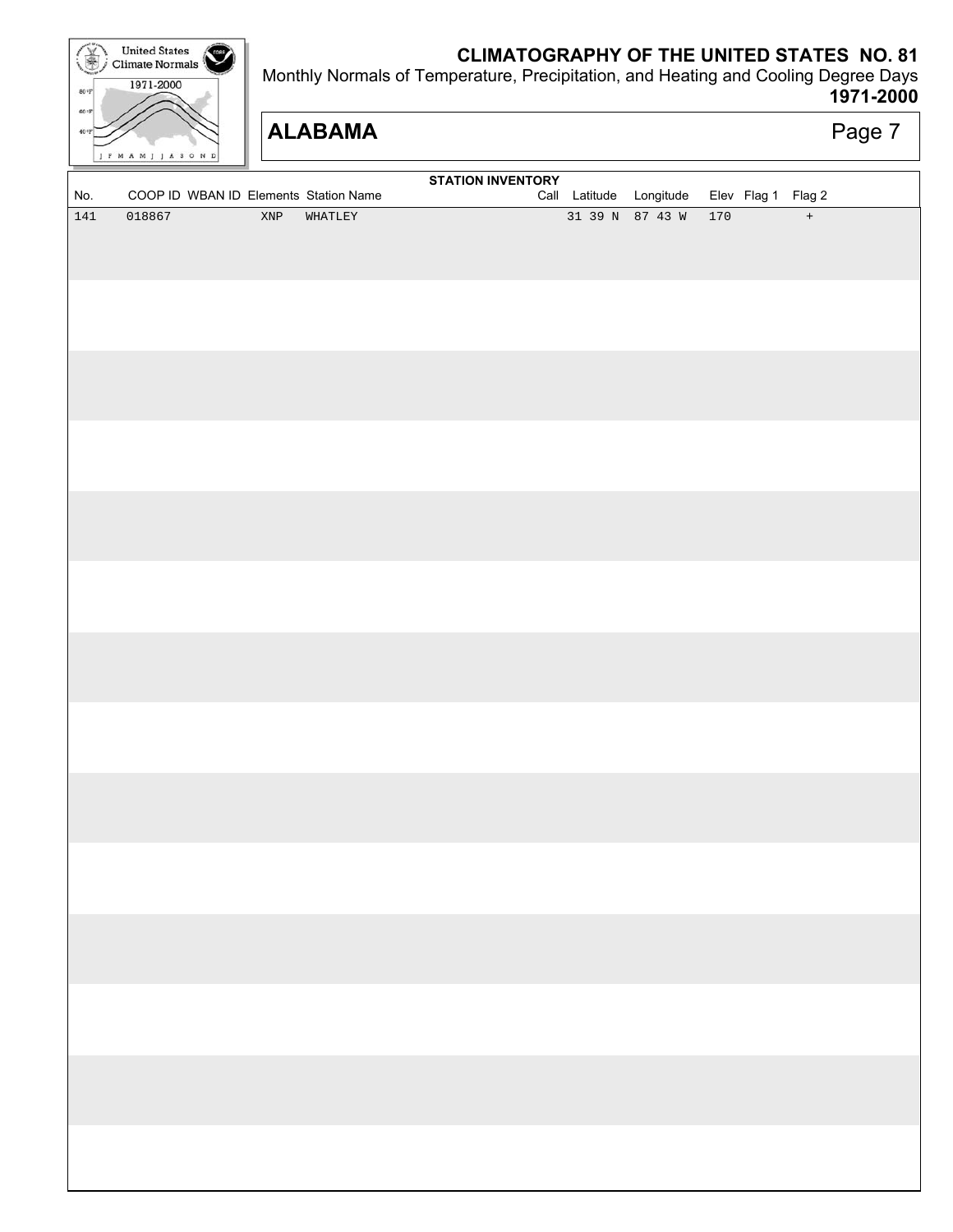

Monthly Normals of Temperature, Precipitation, and Heating and Cooling Degree Days

**1971-2000** 

| Page 8 |
|--------|
|--------|

|     |                                 |             |              |                |              |              |              |              | <b>TEMPERATURE NORMALS (Degrees Fahrenheit)</b> |              |              |              |              |              |              |
|-----|---------------------------------|-------------|--------------|----------------|--------------|--------------|--------------|--------------|-------------------------------------------------|--------------|--------------|--------------|--------------|--------------|--------------|
| No. | <b>Station Name</b>             | Element JAN |              | <b>FEB</b>     | <b>MAR</b>   | <b>APR</b>   | MAY          | <b>JUN</b>   | JUL                                             | <b>AUG</b>   | <b>SEP</b>   | <b>OCT</b>   | <b>NOV</b>   |              | DEC ANNUAL   |
|     | 004 ALEXANDER CITY              | MAX         | 54.4         | 59.3           | 67.6         | 74.9         | 81.3         | 87.5         | 90.6                                            | 89.7         | 85.0         | 76.0         | 66.2         | 57.2         | 74.1         |
|     |                                 | <b>MEAN</b> | 43.0         | 46.6           | 54.3         | 61.1         | 68.9         | 76.0         | 79.5                                            | 78.6         | 73.4         | 62.8         | 53.7         | 45.7         | 62.0         |
|     |                                 | MIN         | 31.6         | 33.8           | 40.9         | 47.3         | 56.5         | 64.5         | 68.4                                            | 67.4         | 61.8         | 49.5         | 41.1         | 34.1         | 49.7         |
|     | 005 ALICEVILLE                  | MAX         | 53.5         | 58.7           | 67.4         | 74.8         | 82.1         | 88.9         | 91.8                                            | 91.4         | 86.4         | 76.4         | 65.5         | 56.7         | 74.5         |
|     |                                 | MEAN<br>MIN | 42.7<br>31.9 | 46.8<br>34.9   | 55.0<br>42.5 | 61.6<br>48.3 | 70.0<br>57.8 | 77.4<br>65.9 | 80.9<br>70.0                                    | 79.8<br>68.1 | 74.3<br>62.2 | 63.0<br>49.6 | 53.3<br>41.0 | 45.4<br>34.1 | 62.5<br>50.5 |
|     | 007 ANDALUSIA 3 W               | MAX         | 61.1         | 65.1           | 72.6         | 79.2         | 85.6         | 91.0         | 92.8                                            | 92.4         | 89.1         | 81.1         | 72.0         | 63.8         | 78.8         |
|     |                                 | <b>MEAN</b> | 48.4         | 51.5           | 58.4         | 64.5         | 72.1         | 78.6         | 81.2                                            | 80.7         | 76.8         | 66.3         | 57.7         | 50.8         | 65.6         |
|     |                                 | MIN         | 35.7         | 37.8           | 44.1         | 49.7         | 58.5         | 66.2         | 69.5                                            | 68.9         | 64.5         | 51.4         | 43.3         | 37.7         | 52.3         |
|     | 008 ANNISTON METRO AP           | MAX         | 53.3         | 58.7           | 66.8         | 74.0         | 80.5         | 87.0         | 90.1                                            | 89.8         | 84.4         | 75.0         | 64.8         | 56.5         | 73.4         |
|     |                                 | MEAN        | 43.3         | 47.3           | 54.9         | 61.7         | 69.4         | 76.6         | 80.1                                            | 79.5         | 73.8         | 62.9         | 53.4         | 46.1         | 62.4         |
|     | 009 ASHLAND 3 SE                | MIN<br>MAX  | 33.3<br>52.0 | 35.9<br>56.9   | 43.0<br>65.0 | 49.3<br>72.6 | 58.3<br>78.9 | 66.1<br>85.2 | 70.0<br>87.9                                    | 69.2<br>87.3 | 63.2<br>82.3 | 50.7<br>73.3 | 42.0<br>63.8 | 35.7<br>54.9 | 51.4<br>71.7 |
|     |                                 | <b>MEAN</b> | 42.7         | 46.6           | 53.9         | 60.9         | 68.3         | 75.0         | 78.4                                            | 77.7         | 72.8         | 62.5         | 54.0         | 45.8         | 61.6         |
|     |                                 | MIN         | 33.4         | 36.2           | 42.8         | 49.2         | 57.6         | 64.7         | 68.8                                            | 68.1         | 63.2         | 51.7         | 44.1         | 36.6         | 51.4         |
|     | 010 ATHENS 2                    | MAX         | 48.3         | 53.6           | 62.1         | 71.2         | 78.5         | 86.0         | 89.5                                            | 89.4         | 83.7         | 73.0         | 61.7         | 51.9         | 70.7         |
|     |                                 | <b>MEAN</b> | 38.2         | 42.1           | 50.7         | 59.1         | 67.5         | 74.7         | 78.5                                            | 77.6         | 71.2         | 59.9         | 49.9         | 41.5         | 59.2         |
|     |                                 | MIN         | 28.1         | 30.5           | 39.2         | 47.0         | 56.4         | 63.3         | 67.4                                            | 65.8         | 58.7         | 46.8         | 38.0         | 31.1         | 47.7         |
|     | 011 ATMORE STATE NURSERY        | MAX         | 58.7         | 62.9           | 70.4         | 76.8         | 83.9         | 89.0         | 90.7                                            | 90.6         | 86.6         | 78.9         | 69.5         | 61.5         | 76.6         |
|     |                                 | <b>MEAN</b> | 47.6<br>36.5 | 50.9<br>38.8   | 58.1<br>45.7 | 64.4<br>51.9 | 72.2<br>60.4 | 78.1<br>67.2 | 80.5<br>70.3                                    | 80.4         | 76.4<br>66.1 | 66.7         | 57.7<br>45.8 | 50.3<br>39.0 | 65.3<br>53.9 |
|     | 012 AUBURN AGRONOMY FARM        | MIN<br>MAX  | 55.1         | 59.6           | 67.1         | 74.1         | 81.3         | 87.7         | 89.7                                            | 70.1<br>89.2 | 84.5         | 54.5<br>75.4 | 66.3         | 57.8         | 74.0         |
|     |                                 | MEAN        | 44.7         | 48.4           | 55.8         | 62.5         | 70.6         | 77.2         | 79.9                                            | 79.4         | 74.7         | 64.5         | 55.5         | 47.5         | 63.4         |
|     |                                 | MIN         | 34.2         | 37.2           | 44.5         | 50.9         | 59.9         | 66.7         | 70.1                                            | 69.5         | 64.8         | 53.6         | 44.7         | 37.1         | 52.8         |
|     | 014 BANKHEAD LOCK AND DAM       | MAX         | 53.3         | 58.4           | 66.8         | 74.6         | 81.7         | 88.7         | 91.6                                            | 91.4         | 86.1         | 76.2         | 65.9         | 56.6         | 74.3         |
|     |                                 | <b>MEAN</b> | 40.9         | 44.8           | 52.3         | 59.0         | 67.3         | 74.9         | 78.5                                            | 77.8         | 72.2         | 60.9         | 51.4         | 43.8         | 60.3         |
|     |                                 | MIN         | 28.5         | 31.1           | 37.8         | 43.3         | 52.9         | 61.0         | 65.3                                            | 64.1         | 58.3         | 45.6         | 36.9         | 30.9         | 46.3         |
|     | 015 BAY MINETTE                 | MAX         | 58.6         | 62.7           | 69.7         | 76.3         | 82.7         | 87.7         | 89.1                                            | 88.8         | 85.1         | 77.3         | 68.1         | 60.8         | 75.6         |
|     |                                 | MEAN<br>MIN | 48.3<br>38.0 | 51.6<br>40.4   | 58.4<br>47.0 | 65.2<br>54.1 | 72.5<br>62.2 | 78.1<br>68.4 | 80.0<br>70.8                                    | 79.7<br>70.5 | 75.6<br>66.1 | 66.4<br>55.5 | 57.7<br>47.3 | 50.6<br>40.3 | 65.3<br>55.1 |
|     | 016 BEATRICE                    | MAX         | 59.3         | 63.8           | 72.1         | 78.0         | 84.1         | 89.7         | 91.8                                            | 91.3         | 87.2         | 78.9         | 70.6         | 62.3         | 77.4         |
|     |                                 | <b>MEAN</b> | 48.0         | 51.6           | 59.1         | 64.2         | 72.0         | 78.3         | 80.8                                            | 80.4         | 76.2         | 65.7         | 57.8         | 50.7         | 65.4         |
|     |                                 | MIN         | 36.7         | 39.3           | 46.1         | 50.3         | 59.8         | 66.9         | 69.7                                            | 69.4         | 65.2         | 52.5         | 45.0         | 39.0         | 53.3         |
|     | 017 BELLE MINA 2 N              | MAX         | 48.6         | 53.8           | 62.9         | 72.0         | 80.0         | 87.1         | 90.3                                            | 89.7         | 83.8         | 73.6         | 62.3         | 52.4         | 71.4         |
|     |                                 | MEAN        | 38.9         | 42.8           | 51.2         | 59.5         | 68.2         | 75.7         | 79.2                                            | 77.9         | 71.7         | 60.4         | 50.6         | 42.1         | 59.9         |
|     | 018 BESSEMER 3 WSW              | MIN<br>MAX  | 29.1<br>54.9 | 31.7<br>60.4   | 39.4<br>68.4 | 47.0<br>76.4 | 56.4<br>83.4 | 64.2<br>90.5 | 68.0<br>93.6                                    | 66.0<br>92.8 | 59.6<br>87.3 | 47.1<br>77.4 | 38.8<br>66.8 | 31.8<br>58.3 | 48.3<br>75.9 |
|     |                                 | <b>MEAN</b> | 42.9         | 47.4           | 54.7         | 62.0         | 70.2         | 77.3         | 81.0                                            | 80.0         | 74.4         | 63.2         | 53.4         | 45.8         | 62.7         |
|     |                                 | MIN         | 30.8         | 34.3           | 40.9         | 47.5         | 56.9         | 64.1         | 68.3                                            | 67.2         | 61.4         | 49.0         | 40.0         | 33.3         | 49.5         |
|     | 020 BIRMINGHAM INTL AP          | MAX         | 52.8         | 58.3           | 66.5         | 74.1         | 81.0         | 87.5         | 90.6                                            | 90.2         | 84.6         | 74.9         | 64.5         | 56.0         | 73.4         |
|     |                                 | MEAN        | 42.6         | 46.8           | 54.5         | 61.3         | 69.3         | 76.4         | 80.2                                            | 79.6         | 73.8         | 62.9         | 53.1         | 45.6         | 62.2         |
|     |                                 | MIN         | 32.3         | 35.4           | 42.4         | 48.4         | 57.6         | 65.4         | 69.7                                            | 68.9         | 63.0         | 50.9         | 41.8         | 35.2         | 50.9         |
|     | 023 BREWTON 3 ENE               | MAX         | 60.3         | 64.3           | 71.7<br>57.5 | 78.2         | 85.2<br>71.7 | 90.6         | 92.1                                            | 91.5         | 87.7         | 79.4         | 70.6         | 62.6         | 77.9         |
|     |                                 | MEAN<br>MIN | 47.0<br>33.6 | 50.3<br>36.2   | 43.3         | 63.8<br>49.4 | 58.1         | 78.2<br>65.8 | 80.4<br>68.7                                    | 79.6<br>67.6 | 75.2<br>62.6 | 64.5<br>49.6 | 56.1<br>41.5 | 49.0<br>35.3 | 64.4<br>51.0 |
|     | 024 BREWTON 3 SSE               | MAX         | 61.2         | 65.6           | 72.7         | 78.8         | 85.1         | 90.1         | 91.7                                            | 91.2         | 87.1         | 79.0         | 70.3         | 62.9         | 78.0         |
|     |                                 | MEAN        | 47.7         | $51.0$         | 57.6         | 63.5         | 70.9         | 77.3         | 80.1                                            | 79.7         | 75.1         | 64.5         | 56.0         | 49.5         | 64.4         |
|     |                                 | MIN         | 34.1         | 36.3           | 42.5         | 48.1         | 56.7         | 64.5         | 68.5                                            | 68.1         | 63.1         | 49.9         | 41.7         | 36.1         | 50.8         |
|     | 025 BRIDGEPORT 5 NW             | MAX         | 48.3         | 53.5           | 62.8         | 71.8         |              | 78.6 85.7    | 89.2                                            | 88.6         | 82.5         | 72.4         | 61.8         | 51.6         | 70.6         |
|     |                                 | MEAN        | 38.1         | 41.9           | 50.3         | 58.1         | 66.1         | 73.9         | 77.7                                            | 76.9         | 70.6         | 59.0         | 49.7         | 41.2         | 58.6         |
|     |                                 | MIN         | 27.9         | 30.3           | 37.8         | 44.3         | 53.5         | 62.1         | 66.2                                            | 65.1         | 58.6         | 45.5         | 37.5         | 30.7         | 46.6         |
|     | 030 CAMDEN 3 NW                 | MAX<br>MEAN | 56.4<br>45.1 | 61.5<br>49.1   | 70.2<br>57.1 | 76.9<br>63.6 | 83.6<br>71.2 | 89.5<br>77.6 | 91.9<br>80.3                                    | 91.3<br>79.7 | 87.2<br>75.0 | 77.6<br>64.3 | 67.4<br>54.8 | 59.1<br>47.3 | 76.1<br>63.8 |
|     |                                 | MIN         | 33.8         | 36.7           | 44.0         | 50.2         | 58.8         | 65.7         | 68.6                                            | 68.0         | 62.8         | 50.9         | 42.2         | 35.5         | 51.4         |
|     | 031 CAMP HILL 2 NW              | MAX         | 54.0         | 58.9           | 67.2         | 74.4         | 81.7         | 87.8         | 90.7                                            | 89.7         | 85.1         | 75.5         | 65.8         | 57.3         | 74.0         |
|     |                                 | MEAN        | 41.4         | 44.7           | 52.4         | 59.3         | 67.6         | 74.7         | 78.3                                            | 77.2         | 72.0         | 60.4         | 51.4         | 44.2         | 60.3         |
|     |                                 | MIN         | 28.8         | 30.4           | 37.6         | 44.1         | 53.5         | 61.6         | 65.8                                            | 64.7         | 58.9         | 45.3         | 37.0         | 31.0         | 46.6         |
|     | 033 CENTRE 4 SW                 | MAX         | 50.9         | 56.1           | 64.8         | 73.2         | 80.8         | 87.8         | 91.3                                            | 90.5         | 84.9         | 75.7         | 64.5         | 54.4         | 72.9         |
|     |                                 | MEAN        | 40.5         | 44.3           | 52.1         | 59.7         | 68.2         | 75.7         | 79.4                                            | 78.3         | 72.1         | 61.4         | 52.0         | 43.7         | 60.6         |
|     |                                 | MIN         | 30.1         | 32.4           | 39.3         | 46.1         | 55.5         | 63.5         | 67.4                                            | 66.0         | 59.3         | 47.1         | 39.5         | 32.9         | 48.3         |
|     | 034 CENTREVILLE 6 SW            | MAX<br>MEAN | 54.8<br>43.6 | 59.9<br>47.5   | 68.4<br>55.4 | 75.5<br>62.3 | 82.1<br>70.2 | 88.7<br>77.3 | 91.5<br>80.3                                    | 90.7<br>79.6 | 85.7<br>74.2 | 76.0<br>63.3 | 66.1<br>54.1 | 57.4<br>46.1 | 74.7<br>62.8 |
|     |                                 | MIN         | 32.4         | 35.1           | 42.3         | 49.0         | 58.3         | 65.8         | 69.1                                            | 68.4         | 62.6         | 50.6         | 42.1         | 34.8         | 50.9         |
|     | 035 CHATOM                      | MAX         | 60.4         | 65.1           | 72.7         | 79.0         | 85.3         | 90.6         | 92.6                                            | 92.4         | 87.9         | 79.6         | 70.2         | 62.5         | 78.2         |
|     |                                 | MEAN        | 48.5         | 52.2           | 59.0         | 65.0         | 72.5         | 78.4         | 80.8                                            | 80.4         | 75.8         | 65.8         | 57.2         | 50.2         | 65.5         |
|     |                                 | MIN         | 36.5         | 39.3           | 45.3         | 50.9         | 59.7         | 66.1         | 69.0                                            | 68.4         | 63.7         | 51.9         | 44.1         | 37.9         | 52.7         |
|     | 036 CHILDERSBURG WATER PLAN MAX |             | 57.3         | 62.5           | 71.1         | 77.9         | 83.9         | 89.9         | 92.5                                            | 92.0         | 87.2         | 78.4         | 68.5         | 60.2         | 76.8         |
|     |                                 | MEAN        |              | 45.1 48.9      | 56.7         | 63.0         | 70.4         | 77.2         | 80.5                                            | 79.5         | 74.2         | 63.6         | 54.7         | 47.7         | 63.5         |
|     |                                 | MIN         |              | 32.8 35.3 42.2 |              | 48.0         | 56.9         | 64.4         | 68.4                                            | 67.0         | 61.2         | 48.7         | 40.9         | 35.1         | 50.1         |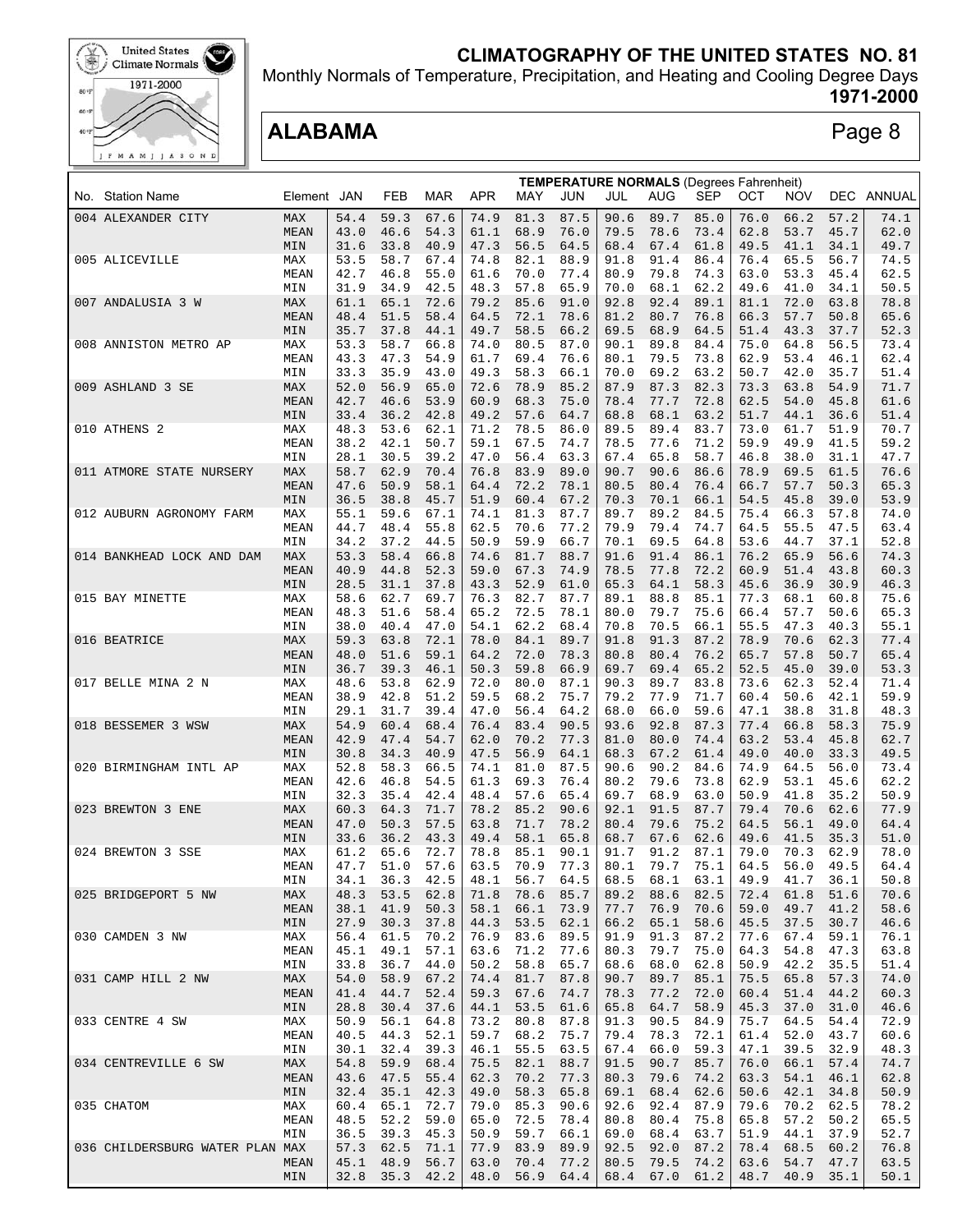

Monthly Normals of Temperature, Precipitation, and Heating and Cooling Degree Days **1971-2000** 

| No. Station Name           | Element JAN       |              | <b>FEB</b>   | <b>MAR</b>   | <b>APR</b>   | <b>MAY</b>   | JUN          | JUL          | AUG          | <b>TEMPERATURE NORMALS (Degrees Fahrenheit)</b><br><b>SEP</b> | OCT          | NOV.         | DEC.         | ANNUAL       |
|----------------------------|-------------------|--------------|--------------|--------------|--------------|--------------|--------------|--------------|--------------|---------------------------------------------------------------|--------------|--------------|--------------|--------------|
| 038<br>CLANTON             | MAX               | 53.5         | 58.6         | 67.2         | 74.7         | 81.3         | 87.3         | 89.8         | 89.1         | 84.3                                                          | 74.9         | 65.2         | 56.1         | 73.5         |
|                            | MEAN              | 42.8         | 46.6         | 54.5         | 61.3         | 69.2         | 76.0         | 79.2         | 78.3         | 73.0                                                          | 62.0         | 53.0         | 45.2         | 61.8         |
|                            | MIN               | 32.0         | 34.6         | 41.8         | 47.9         | 57.1         | 64.7         | 68.6         | 67.4         | 61.6                                                          | 49.1         | 40.7         | 34.3         | 50.0         |
| 039 CLAYTON                | MAX               | 56.9         | 61.5         | 69.3         | 76.0         | 82.4         | 88.1         | 90.4         | 89.7         | 85.9                                                          | 77.4         | 68.7         | 60.2         | 75.5         |
|                            | MEAN              | 46.1         | 49.5         | 56.8         | 63.1         | 70.6         | 76.9         | 79.7         | 79.0         | 74.7                                                          | 65.1         | 56.5         | 49.0         | 63.9         |
|                            | MIN               | 35.3         | 37.4         | 44.3         | 50.1         | 58.7         | 65.7         | 68.9         | 68.3         | 63.4                                                          | 52.7         | 44.2         | 37.8         | 52.2         |
| 040 CODEN                  | MAX               | 60.8         | 64.0         | 69.6         | 75.7         | 82.1         | 87.6         | 89.7         | 89.3         | 86.1                                                          | 78.5         | 70.0         | 63.0         | 76.4         |
|                            | MEAN              | 49.6         | 52.4         | 58.0         | 64.5         | 72.0         | 78.1         | 80.8         | 80.5         | 76.6                                                          | 67.3         | 58.4         | 52.0         | 65.9         |
|                            | MIN               | 38.3         | 40.8         | 46.4         | 53.2         | 61.9         | 68.5         | 71.8         | 71.6         | 67.1                                                          | 56.0         | 46.8         | 40.9         | 55.3         |
| 045 DAUPHIN ISLAND #2      | MAX               | 58.1         | 60.8         | 67.1         | 73.5         | 80.8         | 86.5         | 88.8         | 88.7         | 85.3                                                          | 77.2         | 68.6         | 61.0         | 74.7         |
|                            | <b>MEAN</b>       | 51.3<br>44.5 | 54.0         | 60.9         | 67.6         | 75.3<br>69.7 | 80.8<br>75.0 | 82.9         | 83.0<br>77.2 | 79.8<br>74.2                                                  | 71.0         | 62.1<br>55.5 | 54.3         | 68.6<br>62.4 |
| 046 DEMOPOLIS LOCK AND DAM | MIN<br><b>MAX</b> | 55.4         | 47.1<br>60.1 | 54.6<br>68.5 | 61.7<br>75.6 | 82.7         | 88.9         | 76.9<br>91.5 | 91.1         | 86.2                                                          | 64.7<br>77.0 | 67.0         | 47.6<br>58.4 | 75.2         |
|                            | <b>MEAN</b>       | 44.3         | 48.2         | 55.8         | 62.6         | 70.6         | 77.2         | 80.4         | 79.8         | 74.6                                                          | 63.6         | 54.2         | 46.8         | 63.2         |
|                            | MIN               | 33.2         | 36.2         | 43.0         | 49.5         | 58.4         | 65.5         | 69.2         | 68.4         | 63.0                                                          | 50.1         | 41.3         | 35.2         | 51.1         |
| 049 ENTERPRISE 5 NNW       | MAX               | 58.3         | 62.6         | 69.7         | 76.1         | 83.0         | 88.3         | 90.1         | 89.3         | 85.9                                                          | 77.7         | 68.9         | 60.6         | 75.9         |
|                            | MEAN              | 48.6         | 52.1         | 58.8         | 64.9         | 72.6         | 78.5         | 80.7         | 80.0         | 76.4                                                          | 66.9         | 58.5         | 51.0         | 65.8         |
|                            | MIN               | 38.9         | 41.6         | 47.9         | 53.7         | 62.1         | 68.6         | 71.2         | 70.7         | 66.8                                                          | 56.1         | 48.0         | 41.3         | 55.6         |
| 050 EUFAULA WILDLIFE REF   | MAX               | 57.1         | 61.8         | 69.5         | 76.1         | 82.8         | 88.9         | 91.0         | 90.0         | 85.8                                                          | 76.7         | 68.0         | 59.6         | 75.6         |
|                            | MEAN              | 46.0         | 49.7         | 57.0         | 62.8         | 70.6         | 77.4         | 80.3         | 79.4         | 74.7                                                          | 63.8         | 55.5         | 48.4         | 63.8         |
|                            | MIN               | 34.8         | 37.5         | 44.5         | 49.4         | 58.4         | 65.9         | 69.5         | 68.7         | 63.6                                                          | 50.8         | 43.0         | 37.1         | 51.9         |
| 051 EVERGREEN              | MAX               | 58.5         | 63.0         | 70.7         | 76.7         | 83.2         | 88.8         | 90.7         | 90.3         | 86.4                                                          | 78.1         | 68.4         | 60.7         | 76.3         |
|                            | <b>MEAN</b>       | 47.7         | 51.0         | 58.1         | 63.9         | 71.6         | 78.1         | 80.7         | 80.3         | 76.2                                                          | 66.1         | 56.7         | 49.9         | 65.0         |
|                            | MIN               | 36.8         | 38.9         | 45.5         | 51.1         | 59.9         | 67.3         | 70.6         | 70.3         | 66.0                                                          | 54.0         | 45.0         | 39.1         | 53.7         |
| 052 FAIRHOPE 2 NE          | MAX               | 60.4         | 63.8         | 70.2         | 76.5         | 83.3         | 88.4         | 90.2         | 90.1         | 86.8                                                          | 79.1         | 70.2         | 62.7         | 76.8         |
|                            | MEAN              | 50.2         | 53.1         | 59.8         | 65.9         | 73.3         | 79.2         | 81.5         | 81.1         | 77.3                                                          | 67.9         | 59.5         | 52.5         | 66.8         |
|                            | MIN               | 39.9         | 42.4         | 49.3         | 55.3         | 63.2         | 70.0         | 72.7         | 72.1         | 67.8                                                          | 56.7         | 48.7         | 42.2         | 56.7         |
| 053 FALKVILLE 1 E          | MAX               | 49.9         | 54.6         | 63.6         | 71.7         | 79.0         | 86.5         | 90.1         | 89.7         | 83.7                                                          | 73.7         | 63.0         | 53.3         | 71.6         |
|                            | MEAN              | 39.6         | 43.1         | 51.5         | 58.9         | 67.0         | 75.0         | 78.8         | 77.9         | 71.7                                                          | 60.4         | 51.1         | 42.7         | 59.8         |
|                            | MIN               | 29.3         | 31.6         | 39.3         | 46.0         | 55.0         | 63.4         | 67.5         | 66.1         | 59.7                                                          | 47.1         | 39.1         | 32.1         | 48.0         |
| 054 FAYETTE                | MAX               | 52.5<br>41.5 | 57.7<br>45.5 | 66.7<br>53.5 | 75.1<br>60.9 | 81.8<br>68.6 | 88.7<br>76.3 | 92.1<br>80.4 | 91.5<br>79.4 | 86.0<br>73.4                                                  | 76.2<br>61.7 | 65.3<br>52.3 | 55.8<br>44.4 | 74.1<br>61.5 |
|                            | MEAN<br>MIN       | 30.5         | 33.2         | 40.3         | 46.6         | 55.3         | 63.9         | 68.6         | 67.2         | 60.7                                                          | 47.2         | 39.2         | 33.0         | 48.8         |
| 056 FRISCO CITY 3 SSW      | MAX               | 57.8         | 61.9         | 69.6         | 75.9         | 83.3         | 88.3         | 90.7         | 90.2         | 86.6                                                          | 77.8         | 68.9         | 60.7         | 76.0         |
|                            | <b>MEAN</b>       | 47.1         | 50.4         | 57.8         | 64.2         | 72.1         | 77.9         | 80.3         | 79.6         | 75.7                                                          | 65.6         | 57.0         | 49.7         | 64.8         |
|                            | MIN               | 36.4         | 38.9         | 46.0         | 52.4         | 60.9         | 67.4         | 69.9         | 69.0         | 64.7                                                          | 53.4         | 45.0         | 38.7         | 53.6         |
| 057 GADSDEN                | MAX               | 50.6         | 55.9         | 64.9         | 73.3         | 80.6         | 87.1         | 90.5         | 89.6         | 83.9                                                          | 74.2         | 63.5         | 54.3         | 72.4         |
|                            | <b>MEAN</b>       | 40.3         | 44.1         | 52.2         | 60.3         | 68.4         | 75.8         | 79.8         | 78.9         | 73.1                                                          | 61.8         | 51.8         | 43.5         | 60.8         |
|                            | MIN               | 29.9         | 32.3         | 39.5         | 47.2         | 56.2         | 64.4         | 69.0         | 68.1         | 62.2                                                          | 49.3         | 40.1         | 32.6         | 49.2         |
| 058 GAINESVILLE LOCK       | MAX               | 54.0         | 59.2         | 67.4         | 74.7         | 81.9         | 88.4         | 91.4         | 90.9         | 86.0                                                          | 76.3         | 65.9         | 57.1         | 74.4         |
|                            | MEAN              | 43.2         | 47.2         | 54.8         | 61.6         | 70.0         | 77.2         | 80.8         | 80.3         | 74.9                                                          | 63.5         | 53.6         | 46.1         | 62.8         |
|                            | MIN               | 32.4         | 35.1         | 42.1         | 48.5         | 58.1         | 66.0         | 70.2         | 69.7         | 63.7                                                          | 50.6         | 41.3         | 35.0         | 51.1         |
| 059 GENEVA NO 2            | MAX               | 58.8         | 63.2         | 70.1         | 76.2         | 82.8         | 88.1         | 89.7         | 89.0         | 85.6                                                          | 77.8         | 69.2         | 61.3         | 76.0         |
|                            | MEAN              | 47.6         | 51.0         | 58.0         | 63.8         | 71.4         | 77.6         | 79.8         | 79.3         | 75.3                                                          | 65.2         | 56.9         | 49.8         | 64.6         |
|                            | MIN               | 36.3         | 38.8         | 45.8         | 51.4         | 59.9         | 67.0         | 69.9         | 69.5         | 64.9                                                          | 52.6         | 44.6         | 38.2         | 53.2         |
| 062 GREENSBORO             | MAX               | 56.1         | 61.4         | 69.9         | 77.1         | 83.9         | 90.4         | 92.9         | 92.4         | 87.4                                                          | 77.9         | 67.6         | 59.2         | 76.4         |
|                            | MEAN<br>MIN       | 45.7<br>35.3 | 50.0<br>38.5 | 57.2<br>44.4 | 63.9<br>50.6 | 71.9<br>59.8 | 78.9<br>67.4 | 81.9<br>70.8 | 81.3<br>70.1 | 76.1<br>64.8                                                  | 65.3<br>52.7 | 55.7<br>43.8 | 48.5<br>37.8 | 64.7<br>53.0 |
| 063 GREENVILLE             | MAX               | 58.9         | 63.7         | 71.9         | 78.2         | 84.8         | 90.1         | 92.3         | 91.6         | 87.1                                                          | 78.5         | 69.1         | 61.4         | 77.3         |
|                            | MEAN              | 48.2         | 51.7         | 59.2         | 64.9         | 72.4         | 78.5         | 81.2         | 80.5         | 76.2                                                          | 66.4         | 57.5         | 50.5         | 65.6         |
|                            | MIN               | 37.5         | 39.7         | 46.4         | 51.5         | 60.0         | 66.9         | 70.0         | 69.3         | 65.2                                                          | 54.2         | 45.8         | 39.5         | 53.8         |
| 064 GUNTERSVILLE           | MAX               | 50.0         | 54.9         | 64.0         | 72.0         | 79.6         | 86.6         | 90.0         | 89.3         | 83.3                                                          | 72.9         | 62.4         | 52.6         | 71.5         |
|                            | MEAN              | 40.0         | 43.5         | 51.8         | 59.2         | 67.7         | 75.4         | 79.1         | 78.2         | 72.2                                                          | 61.1         | 51.3         | 42.7         | 60.2         |
|                            | MIN               | 29.9         | 32.0         | 39.6         | 46.3         | 55.8         | 64.2         | 68.2         | 67.0         | 61.1                                                          | 49.3         | 40.2         | 32.7         | 48.9         |
| 065 HALEYVILLE             | MAX               | 48.6         | 53.9         | 62.7         | 71.3         | 78.3         | 85.1         | 88.5         | 88.3         | 82.7                                                          | 72.5         | 61.5         | 52.1         | 70.5         |
|                            | MEAN              | 38.7         | 43.0         | 51.5         | 59.5         | 67.4         | 74.5         | 78.1         | 77.5         | 71.7                                                          | 60.6         | 50.8         | 42.1         | 59.6         |
|                            | MIN               | 28.8         | 32.0         | 40.2         | 47.6         | 56.4         | 63.8         | 67.7         | 66.6         | 60.6                                                          | 48.7         | 40.1         | 32.0         | 48.7         |
| 066 HAMILTON 3 S           | MAX               | 51.8         | 57.5         | 66.8         | 75.3         | 82.2         | 88.7         | 92.0         | 91.9         | 86.5                                                          | 76.3         | 64.9         | 55.1         | 74.1         |
|                            | MEAN              | 39.0         | 43.0         | 51.3         | 58.8         | 67.4         | 74.9         | 79.1         | 78.2         | 72.2                                                          | 60.2         | 50.2         | 42.0         | 59.7         |
|                            | MIN               | 26.1         | 28.5         | 35.7         | 42.2         | 52.5         | 61.1         | 66.1         | 64.4         | 57.8                                                          | 44.1         | 35.4         | 28.9         | 45.2         |
| 068 HEADLAND               | MAX               | 59.1         | 63.7         | 71.4         | 78.6         | 86.1         | 91.5         | 93.3         | 92.5         | 88.2                                                          | 79.4         | 69.9         | 61.9         | 78.0         |
|                            | MEAN              | 47.7         | 51.5         | 58.7         | 65.3         | 73.3         | 79.3         | 81.3         | 80.3         | 76.0                                                          | 65.8         | 57.4         | 50.2         | 65.6         |
|                            | MIN               | 36.2         | 39.2         | 46.0         | 52.0         | 60.4         | 67.1         | 69.2         | 68.0         | 63.7                                                          | 52.1         | 44.9         | 38.4         | 53.1         |
| 069 HEFLIN                 | MAX               | 51.3         | 56.3         | 65.2<br>52.4 | 73.2<br>59.5 | 79.8<br>67.4 | 86.4<br>75.0 | 89.8         | 89.0<br>77.8 | 83.6                                                          | 74.2         | 64.0         | 54.6         | 72.3         |
|                            | MEAN<br>MIN       | 40.9<br>30.4 | 44.5<br>32.6 | 39.6         | 45.8         | 54.9         | 63.5         | 78.9<br>67.9 | 66.6         | 72.1<br>60.6                                                  | 60.8<br>47.3 | 51.7<br>39.3 | 43.8<br>32.9 | 60.4<br>48.5 |
| 070 HIGHLAND HOME          | MAX               | 56.6         | 61.1         | 68.8         | 75.4         | 82.3         | 87.8         | 90.0         | 89.5         | 85.7                                                          | 77.3         | 67.8         | 59.5         | 75.2         |
|                            | MEAN              | 45.8         | 49.4         | 56.6         | 62.9         | 70.7         | 76.9         | 79.6         | 79.0         | 74.7                                                          | 64.9         | 56.0         | 48.5         | 63.8         |
|                            | MIN               | 34.9         | 37.6         | 44.4         | 50.4         | 59.0         | 66.0         | 69.1         | 68.4         | 63.7                                                          | 52.5         |              | 44.1 37.4    | 52.3         |
|                            |                   |              |              |              |              |              |              |              |              |                                                               |              |              |              |              |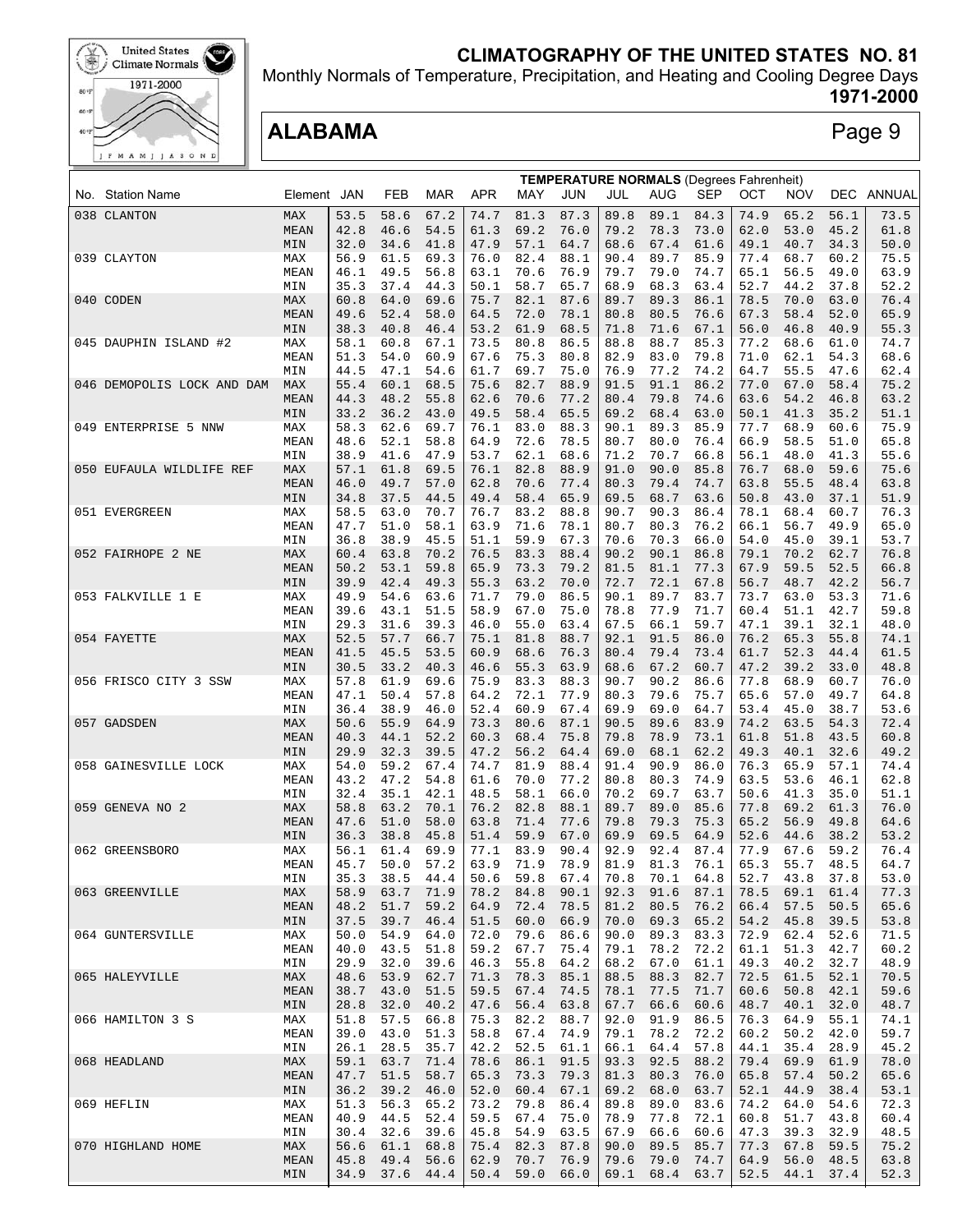

Monthly Normals of Temperature, Precipitation, and Heating and Cooling Degree Days

**1971-2000** 

### **ALABAMA**

| Page 10 |  |  |
|---------|--|--|
|---------|--|--|

| <b>APR</b><br><b>JUN</b><br>JUL<br><b>AUG</b><br><b>OCT</b><br>Element JAN<br>FEB<br><b>MAR</b><br>MAY<br>SEP<br><b>NOV</b><br>DEC ANNUAL<br><b>Station Name</b><br>No.<br>86.5<br>89.0<br>48.9<br>54.6<br>63.4<br>72.3<br>79.6<br>89.4<br>83.0<br>72.9<br>61.6<br>52.4<br>074 HUNTSVILLE INTL AP<br>MAX<br>71.1<br>68.6<br>39.8<br>44.3<br>52.3<br>60.4<br>76.0<br>79.5<br>78.6<br>72.4<br>51.2<br>43.1<br>60.6<br><b>MEAN</b><br>61.3<br>34.0<br>41.2<br>57.5<br>65.4<br>69.5<br>68.1<br>61.7<br>49.6<br>40.7<br>30.7<br>48.4<br>33.8<br>50.1<br>MIN<br>87.8<br>63.7<br>71.1<br>77.7<br>84.6<br>90.4<br>92.3<br>92.1<br>69.8<br>77.5<br>076 JACKSON<br>59.4<br>79.1<br>61.9<br>MAX<br>47.9<br>58.0<br>72.0<br>78.5<br>81.3<br>80.7<br>76.3<br>56.9<br>50.3<br>65.3<br>MEAN<br>51.1<br>64.4<br>65.8<br>36.3<br>44.8<br>59.4<br>66.5<br>69.3<br>64.7<br>43.9<br>38.7<br>53.0<br>MIN<br>38.4<br>51.0<br>70.2<br>52.4<br>51.4<br>65.7<br>73.5<br>79.8<br>86.8<br>90.2<br>90.0<br>84.4<br>74.4<br>63.9<br>54.6<br>72.6<br>078 JASPER<br>MAX<br>56.3<br>40.8<br>53.1<br>68.2<br>75.9<br>79.8<br>79.0<br>73.0<br>51.8<br>43.7<br>60.9<br><b>MEAN</b><br>44.6<br>60.1<br>61.3<br>32.8<br>40.4<br>46.7<br>56.6<br>64.9<br>69.3<br>67.9<br>61.6<br>48.2<br>39.7<br>32.7<br>49.2<br>MIN<br>30.1<br>59.8<br>67.8<br>81.8<br>88.0<br>89.9<br>85.4<br>75.9<br>66.2<br>57.3<br>74.4<br>082 LAFAYETTE 2 W<br>MAX<br>54.6<br>75.1<br>90.7<br>42.5<br>46.3<br>53.8<br>60.9<br>68.6<br>75.6<br>78.9<br>78.2<br>73.0<br>62.1<br>53.0<br>44.9<br>61.5<br>MEAN<br>32.7<br>39.7<br>55.4<br>63.1<br>67.1<br>66.4<br>60.6<br>48.3<br>39.8<br>32.5<br>48.6<br>MIN<br>30.4<br>46.6<br>55.5<br>60.7<br>68.6<br>75.3<br>82.7<br>89.1<br>91.8<br>91.1<br>86.5<br>76.9<br>67.6<br>58.7<br>75.4<br>085 LIVINGSTON<br>MAX<br>43.9<br>47.8<br>55.1<br>61.6<br>70.0<br>77.1<br>80.3<br>79.4<br>74.1<br>62.8<br>53.6<br>46.6<br>62.7<br><b>MEAN</b><br>32.3<br>34.8<br>41.5<br>47.8<br>57.3<br>65.1<br>68.8<br>67.7<br>61.7<br>48.7<br>39.6<br>34.5<br>50.0<br>MIN<br>55.2<br>59.9<br>68.1<br>75.2<br>82.5<br>88.9<br>91.2<br>86.9<br>77.2<br>67.3<br>58.3<br>75.2<br>91.8<br>088 MARION JUNCTION 2 NE<br>MAX<br>MEAN<br>44.2<br>48.0<br>55.7<br>62.3<br>70.6<br>77.8<br>81.1<br>80.4<br>75.2<br>64.0<br>54.5<br>46.8<br>63.4<br>33.2<br>36.1<br>43.3<br>49.3<br>58.7<br>66.7<br>70.4<br>69.5<br>63.4<br>50.7<br>41.6<br>35.2<br>51.5<br>MIN<br>88.0<br>85.1<br>54.8<br>59.4<br>67.8<br>75.0<br>81.7<br>90.5<br>89.7<br>75.7<br>66.5<br>57.9<br>74.3<br>089 MARTIN DAM<br>MAX<br>44.1<br>47.3<br>54.7<br>61.2<br>68.9<br>76.0<br>79.3<br>78.6<br>74.1<br>63.6<br>54.7<br>47.1<br>62.5<br><b>MEAN</b><br>33.3<br>35.2<br>41.5<br>47.3<br>56.1<br>63.9<br>68.0<br>67.5<br>63.0<br>51.5<br>42.8<br>36.2<br>50.5<br>MIN<br>68.7<br>86.5<br>56.0<br>60.7<br>75.5<br>82.5<br>88.7<br>91.6<br>91.0<br>77.3<br>67.8<br>58.9<br>75.4<br>092 MILSTEAD<br>MAX<br>70.3<br>79.8<br>44.9<br>48.5<br>55.8<br>62.2<br>77.2<br>80.6<br>74.8<br>64.0<br>55.2<br>47.7<br>63.4<br>MEAN<br>42.8<br>33.8<br>36.2<br>48.9<br>58.0<br>65.7<br>69.5<br>68.6<br>63.1<br>50.6<br>42.5<br>36.5<br>51.4<br>MIN<br>71.2<br>90.8<br>86.8<br>62.9<br>60.7<br>64.5<br>77.4<br>84.2<br>89.4<br>91.2<br>79.2<br>70.1<br>77.4<br>094 MOBILE RGNL AP<br>MAX<br>60.2<br>79.3<br>50.1<br>53.5<br>66.1<br>73.5<br>81.5<br>81.3<br>77.2<br>67.7<br>58.9<br>52.3<br>66.8<br><b>MEAN</b><br>49.2<br>62.8<br>69.2<br>67.6<br>41.6<br>56.2<br>39.5<br>42.4<br>54.8<br>71.8<br>71.7<br>56.3<br>47.8<br>MIN<br>70.5<br>87.7<br>57.6<br>62.4<br>77.5<br>84.6<br>90.6<br>92.7<br>92.2<br>78.7<br>68.7<br>60.3<br>77.0<br>096 MONTGOMERY DANNELLY AP<br>MAX<br>57.9<br>78.9<br>81.2<br>46.6<br>50.5<br>64.3<br>72.3<br>81.8<br>76.3<br>65.4<br>56.1<br>49.0<br>65.0<br>MEAN<br>60.1<br>67.3<br>64.9<br>35.5<br>45.4<br>51.2<br>70.9<br>70.1<br>52.2<br>43.5<br>37.6<br>53.1<br>MIN<br>38.6<br>80.6<br>86.8<br>89.4<br>83.6<br>62.3<br>50.5<br>56.1<br>65.2<br>73.9<br>89.7<br>73.5<br>53.7<br>72.1<br>097 MOULTON 2<br>MAX<br>40.7<br>53.3<br>69.0<br>75.9<br>79.2<br>78.1<br>72.0<br>60.8<br>51.1<br>43.7<br>60.8<br><b>MEAN</b><br>45.0<br>61.1<br>30.8<br>33.9<br>41.4<br>48.3<br>57.3<br>64.9<br>68.6<br>66.8<br>60.4<br>48.1<br>39.8<br>33.6<br>49.5<br>MIN<br>63.8<br>79.8<br>87.3<br>90.0<br>83.9<br>62.2<br>52.7<br>099 MUSCLE SHOALS AP<br>MAX<br>49.1<br>54.8<br>72.4<br>90.6<br>73.6<br>71.7<br>68.8<br>51.5<br>39.9<br>44.6<br>52.8<br>60.6<br>76.5<br>80.2<br>79.1<br>72.9<br>61.5<br>43.3<br>61.0<br>MEAN<br>41.8<br>57.7<br>65.6<br>69.8<br>68.1<br>61.9<br>49.4<br>40.8<br>33.8<br>50.2<br>MIN<br>30.7<br>34.3<br>48.7<br>88.2<br>82.9<br>50.2<br>54.8<br>63.2<br>71.0<br>78.2<br>84.9<br>88.7<br>73.1<br>62.8<br>53.6<br>71.0<br>101 ONEONTA<br>MAX<br>52.3<br>67.2<br>40.5<br>44.1<br>59.1<br>74.6<br>78.6<br>77.6<br>71.8<br>60.6<br>51.6<br>43.4<br>60.1<br><b>MEAN</b><br>66.9<br>30.8<br>33.4<br>41.3<br>47.2<br>56.1<br>64.3<br>68.4<br>60.6<br>48.1<br>40.3<br>33.2<br>49.2<br>MIN<br>55.2<br>59.8<br>67.8<br>74.8<br>81.5<br>87.6<br>90.2<br>89.4<br>84.7<br>75.7<br>66.9<br>58.0<br>74.3<br>102 OPELIKA<br>MAX<br>75.9<br>44.2<br>47.7<br>54.9<br>68.9<br>79.1<br>78.3<br>73.3<br>62.8<br>54.3<br>46.7<br>62.3<br>61.1<br>MEAN<br>33.2<br>35.5<br>42.0<br>47.4<br>56.2<br>64.2<br>68.0<br>67.2<br>61.9<br>49.9<br>41.7<br>35.3<br>50.2<br>MIN<br>71.7<br>89.7<br>90.8<br>64.4<br>77.8<br>84.0<br>91.1<br>87.0<br>79.0<br>70.0<br>62.2<br>77.3<br>103 OZARK 6 NNW<br>60.1<br>MAX<br>49.5<br>59.8<br>72.8<br>78.7<br>80.2<br>76.3<br>59.1<br>52.0<br>66.3<br>53.3<br>65.7<br>80.5<br>67.3<br>MEAN<br>38.9<br>42.1<br>47.9<br>53.6<br>61.6<br>67.7<br>69.9<br>69.5<br>65.5<br>55.5<br>48.2<br>41.7<br>55.2<br>MIN<br>85.4<br>52.5<br>58.2<br>67.3<br>75.2<br>82.0<br>88.6<br>91.8<br>91.1<br>74.9<br>64.4<br>55.7<br>73.9<br>108 PINSON<br>MAX<br>60.2<br>79.5<br>45.1<br>53.1<br>68.4<br>75.7<br>78.7<br>72.8<br>61.1<br>51.4<br>43.9<br>60.9<br>MEAN<br>41.1<br>45.2<br>54.8<br>62.7<br>67.2<br>66.2<br>60.2<br>29.6<br>32.0<br>38.8<br>47.2<br>38.4<br>32.0<br>47.9<br>MIN<br>64.6<br>90.5<br>90.2<br>86.8<br>MAX<br>61.0<br>71.0<br>76.8<br>83.7<br>88.7<br>79.5<br>70.8<br>63.4<br>77.3<br>111 ROBERTSDALE 5 NE<br>49.9<br>52.9<br>59.3<br>65.0<br>72.5<br>78.6<br>80.9<br>80.5<br>76.7<br>67.2<br>58.9<br>52.2<br>66.2<br>MEAN<br>MIN<br>38.8<br>41.2<br>47.5<br>53.2<br>61.3<br>68.4<br>71.3<br>70.8<br>66.5<br>54.8<br>46.9<br>40.9<br>55.1<br>112 ROCKFORD 3 ESE<br>54.9<br>60.0<br>68.5<br>75.3<br>81.3<br>87.5<br>89.6<br>89.1<br>84.5<br>75.7<br>65.6<br>57.4<br>74.1<br>MAX<br>MEAN<br>44.2<br>48.0<br>55.4<br>61.3<br>68.5<br>75.2<br>78.4<br>78.1<br>73.3<br>63.1<br>54.1<br>46.7<br>62.2<br>33.5<br>42.3<br>47.3<br>55.7<br>62.9<br>67.2<br>67.1<br>62.1<br>50.5<br>42.5<br>36.0<br>50.3<br>MIN<br>36.0<br>54.8<br>90.3<br>92.5<br>91.3<br>85.9<br>66.8<br>MAX<br>59.3<br>67.8<br>76.7<br>83.5<br>76.8<br>57.7<br>75.3<br>113 ROCK MILLS<br>MEAN<br>42.4<br>45.7<br>53.3<br>60.8<br>68.7<br>76.2<br>79.5<br>78.3<br>72.6<br>61.2<br>52.2<br>44.6<br>61.3<br>29.9<br>53.8<br>62.0<br>65.2<br>59.3<br>37.5<br>MIN<br>32.1<br>38.7<br>44.9<br>66.5<br>45.5<br>31.5<br>47.2<br>78.9<br>89.5<br>114 RUSSELLVILLE NO 2<br>50.0<br>54.7<br>63.5<br>71.7<br>86.0<br>89.8<br>84.0<br>73.8<br>62.8<br>53.4<br>71.5<br>MAX<br>50.6<br>MEAN<br>38.9<br>42.5<br>58.0<br>66.1<br>73.7<br>78.0<br>77.0<br>71.2<br>59.6<br>50.1<br>42.0<br>59.0<br>MIN<br>27.7<br>30.3<br>37.7<br>44.2<br>53.3<br>61.4<br>66.2<br>64.4<br>58.4<br>45.4<br>37.4<br>30.6<br>46.4<br>52.3<br>57.7<br>66.6<br>74.7<br>81.3<br>87.6<br>91.4<br>91.2<br>85.9<br>75.7<br>64.5<br>55.5<br>73.7<br>MAX<br>115 SAINT BERNARD<br>44.8<br>52.8<br>59.9<br>67.6<br>74.5<br>77.5<br>50.9<br>60.2<br>MEAN<br>40.4<br>78.5<br>71.8<br>60.7<br>43.2<br>28.5<br>39.0<br>53.9<br>61.4<br>63.8<br>57.6<br>45.6<br>37.3<br>MIN<br>31.8<br>45.1<br>65.5<br>30.9<br>46.7<br>77.5<br>48.3<br>53.2<br>61.8<br>70.1<br>84.6<br>88.3<br>87.9<br>82.3<br>72.2<br>61.4<br>51.7<br>69.9<br>116 SAND MT SUBSTATION<br>MAX<br>50.5<br>58.2<br>66.4<br>73.8<br>76.5<br>59.6<br>50.2<br>MEAN<br>38.5<br>42.3<br>77.4<br>70.7<br>41.6<br>58.8<br>39.2<br>46.2<br>55.3<br>65.1<br>MIN<br>28.6<br>31.3<br>63.0<br>66.5<br>59.0<br>46.9<br>39.0<br>31.4<br>47.6<br>49.8<br>63.8<br>72.3<br>80.0<br>86.9<br>89.9<br>63.2<br>MAX<br>54.9<br>90.3<br>84.3<br>74.3<br>53.6<br>71.9<br>118 SCOTTSBORO<br>58.7<br>50.2<br>39.1 43.0<br>51.1<br>67.3<br>74.9<br>78.6<br>77.7 71.5<br>60.0<br>42.1<br>59.5<br>MEAN<br>45.1 54.5 62.9<br>28.3 31.0<br>38.3<br>66.8<br>65.4<br>58.6<br>45.6 37.1 30.5<br>MIN<br>47.0 | <b>TEMPERATURE NORMALS (Degrees Fahrenheit)</b> |  |  |  |  |  |  |  |  |  |  |  |  |  |
|-----------------------------------------------------------------------------------------------------------------------------------------------------------------------------------------------------------------------------------------------------------------------------------------------------------------------------------------------------------------------------------------------------------------------------------------------------------------------------------------------------------------------------------------------------------------------------------------------------------------------------------------------------------------------------------------------------------------------------------------------------------------------------------------------------------------------------------------------------------------------------------------------------------------------------------------------------------------------------------------------------------------------------------------------------------------------------------------------------------------------------------------------------------------------------------------------------------------------------------------------------------------------------------------------------------------------------------------------------------------------------------------------------------------------------------------------------------------------------------------------------------------------------------------------------------------------------------------------------------------------------------------------------------------------------------------------------------------------------------------------------------------------------------------------------------------------------------------------------------------------------------------------------------------------------------------------------------------------------------------------------------------------------------------------------------------------------------------------------------------------------------------------------------------------------------------------------------------------------------------------------------------------------------------------------------------------------------------------------------------------------------------------------------------------------------------------------------------------------------------------------------------------------------------------------------------------------------------------------------------------------------------------------------------------------------------------------------------------------------------------------------------------------------------------------------------------------------------------------------------------------------------------------------------------------------------------------------------------------------------------------------------------------------------------------------------------------------------------------------------------------------------------------------------------------------------------------------------------------------------------------------------------------------------------------------------------------------------------------------------------------------------------------------------------------------------------------------------------------------------------------------------------------------------------------------------------------------------------------------------------------------------------------------------------------------------------------------------------------------------------------------------------------------------------------------------------------------------------------------------------------------------------------------------------------------------------------------------------------------------------------------------------------------------------------------------------------------------------------------------------------------------------------------------------------------------------------------------------------------------------------------------------------------------------------------------------------------------------------------------------------------------------------------------------------------------------------------------------------------------------------------------------------------------------------------------------------------------------------------------------------------------------------------------------------------------------------------------------------------------------------------------------------------------------------------------------------------------------------------------------------------------------------------------------------------------------------------------------------------------------------------------------------------------------------------------------------------------------------------------------------------------------------------------------------------------------------------------------------------------------------------------------------------------------------------------------------------------------------------------------------------------------------------------------------------------------------------------------------------------------------------------------------------------------------------------------------------------------------------------------------------------------------------------------------------------------------------------------------------------------------------------------------------------------------------------------------------------------------------------------------------------------------------------------------------------------------------------------------------------------------------------------------------------------------------------------------------------------------------------------------------------------------------------------------------------------------------------------------------------------------------------------------------------------------------------------------------------------------------------------------------------------------------------------------------------------------------------------------------------------------------------------------------------------------------------------------------------------------------------------------------------------------------------------------------------------------------------------------------------------------------------------------------------------------------------------------------------------------------------------------------------------------------------------------------------------------------------------------------------------------------------------------------------------------------------------------------------------------------------------------------------------------------------------------------------------------------------------------------------------------------------------------------------------------------------------------------------------------------------------------------------------------------------------------------------------------------------------------------------------------------------------------------------------------------------------------------------------------------------------------------------------------------------------------------------------------------------------------------------------------------------------------------------------------------------------------------------------------------------------------------------------------------------------------------------------------------------------------------------------------------------------------------------------------------------------------------------------------------------------------------------------------------------------------------------------------------------------------------------------------------------------------------------------------------------------------------------------------------------------------------------------------------------------------------------------------------------------------------------------------------------------------------------------------------------------------------------------------------------------------------------------------------------------------------------|-------------------------------------------------|--|--|--|--|--|--|--|--|--|--|--|--|--|
|                                                                                                                                                                                                                                                                                                                                                                                                                                                                                                                                                                                                                                                                                                                                                                                                                                                                                                                                                                                                                                                                                                                                                                                                                                                                                                                                                                                                                                                                                                                                                                                                                                                                                                                                                                                                                                                                                                                                                                                                                                                                                                                                                                                                                                                                                                                                                                                                                                                                                                                                                                                                                                                                                                                                                                                                                                                                                                                                                                                                                                                                                                                                                                                                                                                                                                                                                                                                                                                                                                                                                                                                                                                                                                                                                                                                                                                                                                                                                                                                                                                                                                                                                                                                                                                                                                                                                                                                                                                                                                                                                                                                                                                                                                                                                                                                                                                                                                                                                                                                                                                                                                                                                                                                                                                                                                                                                                                                                                                                                                                                                                                                                                                                                                                                                                                                                                                                                                                                                                                                                                                                                                                                                                                                                                                                                                                                                                                                                                                                                                                                                                                                                                                                                                                                                                                                                                                                                                                                                                                                                                                                                                                                                                                                                                                                                                                                                                                                                                                                                                                                                                                                                                                                                                                                                                                                                                                                                                                                                                                                                                                                                                                                                                                                                                                                                                                                                                                                                                                                                                                                                                                                                                                                                         |                                                 |  |  |  |  |  |  |  |  |  |  |  |  |  |
|                                                                                                                                                                                                                                                                                                                                                                                                                                                                                                                                                                                                                                                                                                                                                                                                                                                                                                                                                                                                                                                                                                                                                                                                                                                                                                                                                                                                                                                                                                                                                                                                                                                                                                                                                                                                                                                                                                                                                                                                                                                                                                                                                                                                                                                                                                                                                                                                                                                                                                                                                                                                                                                                                                                                                                                                                                                                                                                                                                                                                                                                                                                                                                                                                                                                                                                                                                                                                                                                                                                                                                                                                                                                                                                                                                                                                                                                                                                                                                                                                                                                                                                                                                                                                                                                                                                                                                                                                                                                                                                                                                                                                                                                                                                                                                                                                                                                                                                                                                                                                                                                                                                                                                                                                                                                                                                                                                                                                                                                                                                                                                                                                                                                                                                                                                                                                                                                                                                                                                                                                                                                                                                                                                                                                                                                                                                                                                                                                                                                                                                                                                                                                                                                                                                                                                                                                                                                                                                                                                                                                                                                                                                                                                                                                                                                                                                                                                                                                                                                                                                                                                                                                                                                                                                                                                                                                                                                                                                                                                                                                                                                                                                                                                                                                                                                                                                                                                                                                                                                                                                                                                                                                                                                                         |                                                 |  |  |  |  |  |  |  |  |  |  |  |  |  |
|                                                                                                                                                                                                                                                                                                                                                                                                                                                                                                                                                                                                                                                                                                                                                                                                                                                                                                                                                                                                                                                                                                                                                                                                                                                                                                                                                                                                                                                                                                                                                                                                                                                                                                                                                                                                                                                                                                                                                                                                                                                                                                                                                                                                                                                                                                                                                                                                                                                                                                                                                                                                                                                                                                                                                                                                                                                                                                                                                                                                                                                                                                                                                                                                                                                                                                                                                                                                                                                                                                                                                                                                                                                                                                                                                                                                                                                                                                                                                                                                                                                                                                                                                                                                                                                                                                                                                                                                                                                                                                                                                                                                                                                                                                                                                                                                                                                                                                                                                                                                                                                                                                                                                                                                                                                                                                                                                                                                                                                                                                                                                                                                                                                                                                                                                                                                                                                                                                                                                                                                                                                                                                                                                                                                                                                                                                                                                                                                                                                                                                                                                                                                                                                                                                                                                                                                                                                                                                                                                                                                                                                                                                                                                                                                                                                                                                                                                                                                                                                                                                                                                                                                                                                                                                                                                                                                                                                                                                                                                                                                                                                                                                                                                                                                                                                                                                                                                                                                                                                                                                                                                                                                                                                                                         |                                                 |  |  |  |  |  |  |  |  |  |  |  |  |  |
|                                                                                                                                                                                                                                                                                                                                                                                                                                                                                                                                                                                                                                                                                                                                                                                                                                                                                                                                                                                                                                                                                                                                                                                                                                                                                                                                                                                                                                                                                                                                                                                                                                                                                                                                                                                                                                                                                                                                                                                                                                                                                                                                                                                                                                                                                                                                                                                                                                                                                                                                                                                                                                                                                                                                                                                                                                                                                                                                                                                                                                                                                                                                                                                                                                                                                                                                                                                                                                                                                                                                                                                                                                                                                                                                                                                                                                                                                                                                                                                                                                                                                                                                                                                                                                                                                                                                                                                                                                                                                                                                                                                                                                                                                                                                                                                                                                                                                                                                                                                                                                                                                                                                                                                                                                                                                                                                                                                                                                                                                                                                                                                                                                                                                                                                                                                                                                                                                                                                                                                                                                                                                                                                                                                                                                                                                                                                                                                                                                                                                                                                                                                                                                                                                                                                                                                                                                                                                                                                                                                                                                                                                                                                                                                                                                                                                                                                                                                                                                                                                                                                                                                                                                                                                                                                                                                                                                                                                                                                                                                                                                                                                                                                                                                                                                                                                                                                                                                                                                                                                                                                                                                                                                                                                         |                                                 |  |  |  |  |  |  |  |  |  |  |  |  |  |
|                                                                                                                                                                                                                                                                                                                                                                                                                                                                                                                                                                                                                                                                                                                                                                                                                                                                                                                                                                                                                                                                                                                                                                                                                                                                                                                                                                                                                                                                                                                                                                                                                                                                                                                                                                                                                                                                                                                                                                                                                                                                                                                                                                                                                                                                                                                                                                                                                                                                                                                                                                                                                                                                                                                                                                                                                                                                                                                                                                                                                                                                                                                                                                                                                                                                                                                                                                                                                                                                                                                                                                                                                                                                                                                                                                                                                                                                                                                                                                                                                                                                                                                                                                                                                                                                                                                                                                                                                                                                                                                                                                                                                                                                                                                                                                                                                                                                                                                                                                                                                                                                                                                                                                                                                                                                                                                                                                                                                                                                                                                                                                                                                                                                                                                                                                                                                                                                                                                                                                                                                                                                                                                                                                                                                                                                                                                                                                                                                                                                                                                                                                                                                                                                                                                                                                                                                                                                                                                                                                                                                                                                                                                                                                                                                                                                                                                                                                                                                                                                                                                                                                                                                                                                                                                                                                                                                                                                                                                                                                                                                                                                                                                                                                                                                                                                                                                                                                                                                                                                                                                                                                                                                                                                                         |                                                 |  |  |  |  |  |  |  |  |  |  |  |  |  |
|                                                                                                                                                                                                                                                                                                                                                                                                                                                                                                                                                                                                                                                                                                                                                                                                                                                                                                                                                                                                                                                                                                                                                                                                                                                                                                                                                                                                                                                                                                                                                                                                                                                                                                                                                                                                                                                                                                                                                                                                                                                                                                                                                                                                                                                                                                                                                                                                                                                                                                                                                                                                                                                                                                                                                                                                                                                                                                                                                                                                                                                                                                                                                                                                                                                                                                                                                                                                                                                                                                                                                                                                                                                                                                                                                                                                                                                                                                                                                                                                                                                                                                                                                                                                                                                                                                                                                                                                                                                                                                                                                                                                                                                                                                                                                                                                                                                                                                                                                                                                                                                                                                                                                                                                                                                                                                                                                                                                                                                                                                                                                                                                                                                                                                                                                                                                                                                                                                                                                                                                                                                                                                                                                                                                                                                                                                                                                                                                                                                                                                                                                                                                                                                                                                                                                                                                                                                                                                                                                                                                                                                                                                                                                                                                                                                                                                                                                                                                                                                                                                                                                                                                                                                                                                                                                                                                                                                                                                                                                                                                                                                                                                                                                                                                                                                                                                                                                                                                                                                                                                                                                                                                                                                                                         |                                                 |  |  |  |  |  |  |  |  |  |  |  |  |  |
|                                                                                                                                                                                                                                                                                                                                                                                                                                                                                                                                                                                                                                                                                                                                                                                                                                                                                                                                                                                                                                                                                                                                                                                                                                                                                                                                                                                                                                                                                                                                                                                                                                                                                                                                                                                                                                                                                                                                                                                                                                                                                                                                                                                                                                                                                                                                                                                                                                                                                                                                                                                                                                                                                                                                                                                                                                                                                                                                                                                                                                                                                                                                                                                                                                                                                                                                                                                                                                                                                                                                                                                                                                                                                                                                                                                                                                                                                                                                                                                                                                                                                                                                                                                                                                                                                                                                                                                                                                                                                                                                                                                                                                                                                                                                                                                                                                                                                                                                                                                                                                                                                                                                                                                                                                                                                                                                                                                                                                                                                                                                                                                                                                                                                                                                                                                                                                                                                                                                                                                                                                                                                                                                                                                                                                                                                                                                                                                                                                                                                                                                                                                                                                                                                                                                                                                                                                                                                                                                                                                                                                                                                                                                                                                                                                                                                                                                                                                                                                                                                                                                                                                                                                                                                                                                                                                                                                                                                                                                                                                                                                                                                                                                                                                                                                                                                                                                                                                                                                                                                                                                                                                                                                                                                         |                                                 |  |  |  |  |  |  |  |  |  |  |  |  |  |
|                                                                                                                                                                                                                                                                                                                                                                                                                                                                                                                                                                                                                                                                                                                                                                                                                                                                                                                                                                                                                                                                                                                                                                                                                                                                                                                                                                                                                                                                                                                                                                                                                                                                                                                                                                                                                                                                                                                                                                                                                                                                                                                                                                                                                                                                                                                                                                                                                                                                                                                                                                                                                                                                                                                                                                                                                                                                                                                                                                                                                                                                                                                                                                                                                                                                                                                                                                                                                                                                                                                                                                                                                                                                                                                                                                                                                                                                                                                                                                                                                                                                                                                                                                                                                                                                                                                                                                                                                                                                                                                                                                                                                                                                                                                                                                                                                                                                                                                                                                                                                                                                                                                                                                                                                                                                                                                                                                                                                                                                                                                                                                                                                                                                                                                                                                                                                                                                                                                                                                                                                                                                                                                                                                                                                                                                                                                                                                                                                                                                                                                                                                                                                                                                                                                                                                                                                                                                                                                                                                                                                                                                                                                                                                                                                                                                                                                                                                                                                                                                                                                                                                                                                                                                                                                                                                                                                                                                                                                                                                                                                                                                                                                                                                                                                                                                                                                                                                                                                                                                                                                                                                                                                                                                                         |                                                 |  |  |  |  |  |  |  |  |  |  |  |  |  |
|                                                                                                                                                                                                                                                                                                                                                                                                                                                                                                                                                                                                                                                                                                                                                                                                                                                                                                                                                                                                                                                                                                                                                                                                                                                                                                                                                                                                                                                                                                                                                                                                                                                                                                                                                                                                                                                                                                                                                                                                                                                                                                                                                                                                                                                                                                                                                                                                                                                                                                                                                                                                                                                                                                                                                                                                                                                                                                                                                                                                                                                                                                                                                                                                                                                                                                                                                                                                                                                                                                                                                                                                                                                                                                                                                                                                                                                                                                                                                                                                                                                                                                                                                                                                                                                                                                                                                                                                                                                                                                                                                                                                                                                                                                                                                                                                                                                                                                                                                                                                                                                                                                                                                                                                                                                                                                                                                                                                                                                                                                                                                                                                                                                                                                                                                                                                                                                                                                                                                                                                                                                                                                                                                                                                                                                                                                                                                                                                                                                                                                                                                                                                                                                                                                                                                                                                                                                                                                                                                                                                                                                                                                                                                                                                                                                                                                                                                                                                                                                                                                                                                                                                                                                                                                                                                                                                                                                                                                                                                                                                                                                                                                                                                                                                                                                                                                                                                                                                                                                                                                                                                                                                                                                                                         |                                                 |  |  |  |  |  |  |  |  |  |  |  |  |  |
|                                                                                                                                                                                                                                                                                                                                                                                                                                                                                                                                                                                                                                                                                                                                                                                                                                                                                                                                                                                                                                                                                                                                                                                                                                                                                                                                                                                                                                                                                                                                                                                                                                                                                                                                                                                                                                                                                                                                                                                                                                                                                                                                                                                                                                                                                                                                                                                                                                                                                                                                                                                                                                                                                                                                                                                                                                                                                                                                                                                                                                                                                                                                                                                                                                                                                                                                                                                                                                                                                                                                                                                                                                                                                                                                                                                                                                                                                                                                                                                                                                                                                                                                                                                                                                                                                                                                                                                                                                                                                                                                                                                                                                                                                                                                                                                                                                                                                                                                                                                                                                                                                                                                                                                                                                                                                                                                                                                                                                                                                                                                                                                                                                                                                                                                                                                                                                                                                                                                                                                                                                                                                                                                                                                                                                                                                                                                                                                                                                                                                                                                                                                                                                                                                                                                                                                                                                                                                                                                                                                                                                                                                                                                                                                                                                                                                                                                                                                                                                                                                                                                                                                                                                                                                                                                                                                                                                                                                                                                                                                                                                                                                                                                                                                                                                                                                                                                                                                                                                                                                                                                                                                                                                                                                         |                                                 |  |  |  |  |  |  |  |  |  |  |  |  |  |
|                                                                                                                                                                                                                                                                                                                                                                                                                                                                                                                                                                                                                                                                                                                                                                                                                                                                                                                                                                                                                                                                                                                                                                                                                                                                                                                                                                                                                                                                                                                                                                                                                                                                                                                                                                                                                                                                                                                                                                                                                                                                                                                                                                                                                                                                                                                                                                                                                                                                                                                                                                                                                                                                                                                                                                                                                                                                                                                                                                                                                                                                                                                                                                                                                                                                                                                                                                                                                                                                                                                                                                                                                                                                                                                                                                                                                                                                                                                                                                                                                                                                                                                                                                                                                                                                                                                                                                                                                                                                                                                                                                                                                                                                                                                                                                                                                                                                                                                                                                                                                                                                                                                                                                                                                                                                                                                                                                                                                                                                                                                                                                                                                                                                                                                                                                                                                                                                                                                                                                                                                                                                                                                                                                                                                                                                                                                                                                                                                                                                                                                                                                                                                                                                                                                                                                                                                                                                                                                                                                                                                                                                                                                                                                                                                                                                                                                                                                                                                                                                                                                                                                                                                                                                                                                                                                                                                                                                                                                                                                                                                                                                                                                                                                                                                                                                                                                                                                                                                                                                                                                                                                                                                                                                                         |                                                 |  |  |  |  |  |  |  |  |  |  |  |  |  |
|                                                                                                                                                                                                                                                                                                                                                                                                                                                                                                                                                                                                                                                                                                                                                                                                                                                                                                                                                                                                                                                                                                                                                                                                                                                                                                                                                                                                                                                                                                                                                                                                                                                                                                                                                                                                                                                                                                                                                                                                                                                                                                                                                                                                                                                                                                                                                                                                                                                                                                                                                                                                                                                                                                                                                                                                                                                                                                                                                                                                                                                                                                                                                                                                                                                                                                                                                                                                                                                                                                                                                                                                                                                                                                                                                                                                                                                                                                                                                                                                                                                                                                                                                                                                                                                                                                                                                                                                                                                                                                                                                                                                                                                                                                                                                                                                                                                                                                                                                                                                                                                                                                                                                                                                                                                                                                                                                                                                                                                                                                                                                                                                                                                                                                                                                                                                                                                                                                                                                                                                                                                                                                                                                                                                                                                                                                                                                                                                                                                                                                                                                                                                                                                                                                                                                                                                                                                                                                                                                                                                                                                                                                                                                                                                                                                                                                                                                                                                                                                                                                                                                                                                                                                                                                                                                                                                                                                                                                                                                                                                                                                                                                                                                                                                                                                                                                                                                                                                                                                                                                                                                                                                                                                                                         |                                                 |  |  |  |  |  |  |  |  |  |  |  |  |  |
|                                                                                                                                                                                                                                                                                                                                                                                                                                                                                                                                                                                                                                                                                                                                                                                                                                                                                                                                                                                                                                                                                                                                                                                                                                                                                                                                                                                                                                                                                                                                                                                                                                                                                                                                                                                                                                                                                                                                                                                                                                                                                                                                                                                                                                                                                                                                                                                                                                                                                                                                                                                                                                                                                                                                                                                                                                                                                                                                                                                                                                                                                                                                                                                                                                                                                                                                                                                                                                                                                                                                                                                                                                                                                                                                                                                                                                                                                                                                                                                                                                                                                                                                                                                                                                                                                                                                                                                                                                                                                                                                                                                                                                                                                                                                                                                                                                                                                                                                                                                                                                                                                                                                                                                                                                                                                                                                                                                                                                                                                                                                                                                                                                                                                                                                                                                                                                                                                                                                                                                                                                                                                                                                                                                                                                                                                                                                                                                                                                                                                                                                                                                                                                                                                                                                                                                                                                                                                                                                                                                                                                                                                                                                                                                                                                                                                                                                                                                                                                                                                                                                                                                                                                                                                                                                                                                                                                                                                                                                                                                                                                                                                                                                                                                                                                                                                                                                                                                                                                                                                                                                                                                                                                                                                         |                                                 |  |  |  |  |  |  |  |  |  |  |  |  |  |
|                                                                                                                                                                                                                                                                                                                                                                                                                                                                                                                                                                                                                                                                                                                                                                                                                                                                                                                                                                                                                                                                                                                                                                                                                                                                                                                                                                                                                                                                                                                                                                                                                                                                                                                                                                                                                                                                                                                                                                                                                                                                                                                                                                                                                                                                                                                                                                                                                                                                                                                                                                                                                                                                                                                                                                                                                                                                                                                                                                                                                                                                                                                                                                                                                                                                                                                                                                                                                                                                                                                                                                                                                                                                                                                                                                                                                                                                                                                                                                                                                                                                                                                                                                                                                                                                                                                                                                                                                                                                                                                                                                                                                                                                                                                                                                                                                                                                                                                                                                                                                                                                                                                                                                                                                                                                                                                                                                                                                                                                                                                                                                                                                                                                                                                                                                                                                                                                                                                                                                                                                                                                                                                                                                                                                                                                                                                                                                                                                                                                                                                                                                                                                                                                                                                                                                                                                                                                                                                                                                                                                                                                                                                                                                                                                                                                                                                                                                                                                                                                                                                                                                                                                                                                                                                                                                                                                                                                                                                                                                                                                                                                                                                                                                                                                                                                                                                                                                                                                                                                                                                                                                                                                                                                                         |                                                 |  |  |  |  |  |  |  |  |  |  |  |  |  |
|                                                                                                                                                                                                                                                                                                                                                                                                                                                                                                                                                                                                                                                                                                                                                                                                                                                                                                                                                                                                                                                                                                                                                                                                                                                                                                                                                                                                                                                                                                                                                                                                                                                                                                                                                                                                                                                                                                                                                                                                                                                                                                                                                                                                                                                                                                                                                                                                                                                                                                                                                                                                                                                                                                                                                                                                                                                                                                                                                                                                                                                                                                                                                                                                                                                                                                                                                                                                                                                                                                                                                                                                                                                                                                                                                                                                                                                                                                                                                                                                                                                                                                                                                                                                                                                                                                                                                                                                                                                                                                                                                                                                                                                                                                                                                                                                                                                                                                                                                                                                                                                                                                                                                                                                                                                                                                                                                                                                                                                                                                                                                                                                                                                                                                                                                                                                                                                                                                                                                                                                                                                                                                                                                                                                                                                                                                                                                                                                                                                                                                                                                                                                                                                                                                                                                                                                                                                                                                                                                                                                                                                                                                                                                                                                                                                                                                                                                                                                                                                                                                                                                                                                                                                                                                                                                                                                                                                                                                                                                                                                                                                                                                                                                                                                                                                                                                                                                                                                                                                                                                                                                                                                                                                                                         |                                                 |  |  |  |  |  |  |  |  |  |  |  |  |  |
|                                                                                                                                                                                                                                                                                                                                                                                                                                                                                                                                                                                                                                                                                                                                                                                                                                                                                                                                                                                                                                                                                                                                                                                                                                                                                                                                                                                                                                                                                                                                                                                                                                                                                                                                                                                                                                                                                                                                                                                                                                                                                                                                                                                                                                                                                                                                                                                                                                                                                                                                                                                                                                                                                                                                                                                                                                                                                                                                                                                                                                                                                                                                                                                                                                                                                                                                                                                                                                                                                                                                                                                                                                                                                                                                                                                                                                                                                                                                                                                                                                                                                                                                                                                                                                                                                                                                                                                                                                                                                                                                                                                                                                                                                                                                                                                                                                                                                                                                                                                                                                                                                                                                                                                                                                                                                                                                                                                                                                                                                                                                                                                                                                                                                                                                                                                                                                                                                                                                                                                                                                                                                                                                                                                                                                                                                                                                                                                                                                                                                                                                                                                                                                                                                                                                                                                                                                                                                                                                                                                                                                                                                                                                                                                                                                                                                                                                                                                                                                                                                                                                                                                                                                                                                                                                                                                                                                                                                                                                                                                                                                                                                                                                                                                                                                                                                                                                                                                                                                                                                                                                                                                                                                                                                         |                                                 |  |  |  |  |  |  |  |  |  |  |  |  |  |
|                                                                                                                                                                                                                                                                                                                                                                                                                                                                                                                                                                                                                                                                                                                                                                                                                                                                                                                                                                                                                                                                                                                                                                                                                                                                                                                                                                                                                                                                                                                                                                                                                                                                                                                                                                                                                                                                                                                                                                                                                                                                                                                                                                                                                                                                                                                                                                                                                                                                                                                                                                                                                                                                                                                                                                                                                                                                                                                                                                                                                                                                                                                                                                                                                                                                                                                                                                                                                                                                                                                                                                                                                                                                                                                                                                                                                                                                                                                                                                                                                                                                                                                                                                                                                                                                                                                                                                                                                                                                                                                                                                                                                                                                                                                                                                                                                                                                                                                                                                                                                                                                                                                                                                                                                                                                                                                                                                                                                                                                                                                                                                                                                                                                                                                                                                                                                                                                                                                                                                                                                                                                                                                                                                                                                                                                                                                                                                                                                                                                                                                                                                                                                                                                                                                                                                                                                                                                                                                                                                                                                                                                                                                                                                                                                                                                                                                                                                                                                                                                                                                                                                                                                                                                                                                                                                                                                                                                                                                                                                                                                                                                                                                                                                                                                                                                                                                                                                                                                                                                                                                                                                                                                                                                                         |                                                 |  |  |  |  |  |  |  |  |  |  |  |  |  |
|                                                                                                                                                                                                                                                                                                                                                                                                                                                                                                                                                                                                                                                                                                                                                                                                                                                                                                                                                                                                                                                                                                                                                                                                                                                                                                                                                                                                                                                                                                                                                                                                                                                                                                                                                                                                                                                                                                                                                                                                                                                                                                                                                                                                                                                                                                                                                                                                                                                                                                                                                                                                                                                                                                                                                                                                                                                                                                                                                                                                                                                                                                                                                                                                                                                                                                                                                                                                                                                                                                                                                                                                                                                                                                                                                                                                                                                                                                                                                                                                                                                                                                                                                                                                                                                                                                                                                                                                                                                                                                                                                                                                                                                                                                                                                                                                                                                                                                                                                                                                                                                                                                                                                                                                                                                                                                                                                                                                                                                                                                                                                                                                                                                                                                                                                                                                                                                                                                                                                                                                                                                                                                                                                                                                                                                                                                                                                                                                                                                                                                                                                                                                                                                                                                                                                                                                                                                                                                                                                                                                                                                                                                                                                                                                                                                                                                                                                                                                                                                                                                                                                                                                                                                                                                                                                                                                                                                                                                                                                                                                                                                                                                                                                                                                                                                                                                                                                                                                                                                                                                                                                                                                                                                                                         |                                                 |  |  |  |  |  |  |  |  |  |  |  |  |  |
|                                                                                                                                                                                                                                                                                                                                                                                                                                                                                                                                                                                                                                                                                                                                                                                                                                                                                                                                                                                                                                                                                                                                                                                                                                                                                                                                                                                                                                                                                                                                                                                                                                                                                                                                                                                                                                                                                                                                                                                                                                                                                                                                                                                                                                                                                                                                                                                                                                                                                                                                                                                                                                                                                                                                                                                                                                                                                                                                                                                                                                                                                                                                                                                                                                                                                                                                                                                                                                                                                                                                                                                                                                                                                                                                                                                                                                                                                                                                                                                                                                                                                                                                                                                                                                                                                                                                                                                                                                                                                                                                                                                                                                                                                                                                                                                                                                                                                                                                                                                                                                                                                                                                                                                                                                                                                                                                                                                                                                                                                                                                                                                                                                                                                                                                                                                                                                                                                                                                                                                                                                                                                                                                                                                                                                                                                                                                                                                                                                                                                                                                                                                                                                                                                                                                                                                                                                                                                                                                                                                                                                                                                                                                                                                                                                                                                                                                                                                                                                                                                                                                                                                                                                                                                                                                                                                                                                                                                                                                                                                                                                                                                                                                                                                                                                                                                                                                                                                                                                                                                                                                                                                                                                                                                         |                                                 |  |  |  |  |  |  |  |  |  |  |  |  |  |
|                                                                                                                                                                                                                                                                                                                                                                                                                                                                                                                                                                                                                                                                                                                                                                                                                                                                                                                                                                                                                                                                                                                                                                                                                                                                                                                                                                                                                                                                                                                                                                                                                                                                                                                                                                                                                                                                                                                                                                                                                                                                                                                                                                                                                                                                                                                                                                                                                                                                                                                                                                                                                                                                                                                                                                                                                                                                                                                                                                                                                                                                                                                                                                                                                                                                                                                                                                                                                                                                                                                                                                                                                                                                                                                                                                                                                                                                                                                                                                                                                                                                                                                                                                                                                                                                                                                                                                                                                                                                                                                                                                                                                                                                                                                                                                                                                                                                                                                                                                                                                                                                                                                                                                                                                                                                                                                                                                                                                                                                                                                                                                                                                                                                                                                                                                                                                                                                                                                                                                                                                                                                                                                                                                                                                                                                                                                                                                                                                                                                                                                                                                                                                                                                                                                                                                                                                                                                                                                                                                                                                                                                                                                                                                                                                                                                                                                                                                                                                                                                                                                                                                                                                                                                                                                                                                                                                                                                                                                                                                                                                                                                                                                                                                                                                                                                                                                                                                                                                                                                                                                                                                                                                                                                                         |                                                 |  |  |  |  |  |  |  |  |  |  |  |  |  |
|                                                                                                                                                                                                                                                                                                                                                                                                                                                                                                                                                                                                                                                                                                                                                                                                                                                                                                                                                                                                                                                                                                                                                                                                                                                                                                                                                                                                                                                                                                                                                                                                                                                                                                                                                                                                                                                                                                                                                                                                                                                                                                                                                                                                                                                                                                                                                                                                                                                                                                                                                                                                                                                                                                                                                                                                                                                                                                                                                                                                                                                                                                                                                                                                                                                                                                                                                                                                                                                                                                                                                                                                                                                                                                                                                                                                                                                                                                                                                                                                                                                                                                                                                                                                                                                                                                                                                                                                                                                                                                                                                                                                                                                                                                                                                                                                                                                                                                                                                                                                                                                                                                                                                                                                                                                                                                                                                                                                                                                                                                                                                                                                                                                                                                                                                                                                                                                                                                                                                                                                                                                                                                                                                                                                                                                                                                                                                                                                                                                                                                                                                                                                                                                                                                                                                                                                                                                                                                                                                                                                                                                                                                                                                                                                                                                                                                                                                                                                                                                                                                                                                                                                                                                                                                                                                                                                                                                                                                                                                                                                                                                                                                                                                                                                                                                                                                                                                                                                                                                                                                                                                                                                                                                                                         |                                                 |  |  |  |  |  |  |  |  |  |  |  |  |  |
|                                                                                                                                                                                                                                                                                                                                                                                                                                                                                                                                                                                                                                                                                                                                                                                                                                                                                                                                                                                                                                                                                                                                                                                                                                                                                                                                                                                                                                                                                                                                                                                                                                                                                                                                                                                                                                                                                                                                                                                                                                                                                                                                                                                                                                                                                                                                                                                                                                                                                                                                                                                                                                                                                                                                                                                                                                                                                                                                                                                                                                                                                                                                                                                                                                                                                                                                                                                                                                                                                                                                                                                                                                                                                                                                                                                                                                                                                                                                                                                                                                                                                                                                                                                                                                                                                                                                                                                                                                                                                                                                                                                                                                                                                                                                                                                                                                                                                                                                                                                                                                                                                                                                                                                                                                                                                                                                                                                                                                                                                                                                                                                                                                                                                                                                                                                                                                                                                                                                                                                                                                                                                                                                                                                                                                                                                                                                                                                                                                                                                                                                                                                                                                                                                                                                                                                                                                                                                                                                                                                                                                                                                                                                                                                                                                                                                                                                                                                                                                                                                                                                                                                                                                                                                                                                                                                                                                                                                                                                                                                                                                                                                                                                                                                                                                                                                                                                                                                                                                                                                                                                                                                                                                                                                         |                                                 |  |  |  |  |  |  |  |  |  |  |  |  |  |
|                                                                                                                                                                                                                                                                                                                                                                                                                                                                                                                                                                                                                                                                                                                                                                                                                                                                                                                                                                                                                                                                                                                                                                                                                                                                                                                                                                                                                                                                                                                                                                                                                                                                                                                                                                                                                                                                                                                                                                                                                                                                                                                                                                                                                                                                                                                                                                                                                                                                                                                                                                                                                                                                                                                                                                                                                                                                                                                                                                                                                                                                                                                                                                                                                                                                                                                                                                                                                                                                                                                                                                                                                                                                                                                                                                                                                                                                                                                                                                                                                                                                                                                                                                                                                                                                                                                                                                                                                                                                                                                                                                                                                                                                                                                                                                                                                                                                                                                                                                                                                                                                                                                                                                                                                                                                                                                                                                                                                                                                                                                                                                                                                                                                                                                                                                                                                                                                                                                                                                                                                                                                                                                                                                                                                                                                                                                                                                                                                                                                                                                                                                                                                                                                                                                                                                                                                                                                                                                                                                                                                                                                                                                                                                                                                                                                                                                                                                                                                                                                                                                                                                                                                                                                                                                                                                                                                                                                                                                                                                                                                                                                                                                                                                                                                                                                                                                                                                                                                                                                                                                                                                                                                                                                                         |                                                 |  |  |  |  |  |  |  |  |  |  |  |  |  |
|                                                                                                                                                                                                                                                                                                                                                                                                                                                                                                                                                                                                                                                                                                                                                                                                                                                                                                                                                                                                                                                                                                                                                                                                                                                                                                                                                                                                                                                                                                                                                                                                                                                                                                                                                                                                                                                                                                                                                                                                                                                                                                                                                                                                                                                                                                                                                                                                                                                                                                                                                                                                                                                                                                                                                                                                                                                                                                                                                                                                                                                                                                                                                                                                                                                                                                                                                                                                                                                                                                                                                                                                                                                                                                                                                                                                                                                                                                                                                                                                                                                                                                                                                                                                                                                                                                                                                                                                                                                                                                                                                                                                                                                                                                                                                                                                                                                                                                                                                                                                                                                                                                                                                                                                                                                                                                                                                                                                                                                                                                                                                                                                                                                                                                                                                                                                                                                                                                                                                                                                                                                                                                                                                                                                                                                                                                                                                                                                                                                                                                                                                                                                                                                                                                                                                                                                                                                                                                                                                                                                                                                                                                                                                                                                                                                                                                                                                                                                                                                                                                                                                                                                                                                                                                                                                                                                                                                                                                                                                                                                                                                                                                                                                                                                                                                                                                                                                                                                                                                                                                                                                                                                                                                                                         |                                                 |  |  |  |  |  |  |  |  |  |  |  |  |  |
|                                                                                                                                                                                                                                                                                                                                                                                                                                                                                                                                                                                                                                                                                                                                                                                                                                                                                                                                                                                                                                                                                                                                                                                                                                                                                                                                                                                                                                                                                                                                                                                                                                                                                                                                                                                                                                                                                                                                                                                                                                                                                                                                                                                                                                                                                                                                                                                                                                                                                                                                                                                                                                                                                                                                                                                                                                                                                                                                                                                                                                                                                                                                                                                                                                                                                                                                                                                                                                                                                                                                                                                                                                                                                                                                                                                                                                                                                                                                                                                                                                                                                                                                                                                                                                                                                                                                                                                                                                                                                                                                                                                                                                                                                                                                                                                                                                                                                                                                                                                                                                                                                                                                                                                                                                                                                                                                                                                                                                                                                                                                                                                                                                                                                                                                                                                                                                                                                                                                                                                                                                                                                                                                                                                                                                                                                                                                                                                                                                                                                                                                                                                                                                                                                                                                                                                                                                                                                                                                                                                                                                                                                                                                                                                                                                                                                                                                                                                                                                                                                                                                                                                                                                                                                                                                                                                                                                                                                                                                                                                                                                                                                                                                                                                                                                                                                                                                                                                                                                                                                                                                                                                                                                                                                         |                                                 |  |  |  |  |  |  |  |  |  |  |  |  |  |
|                                                                                                                                                                                                                                                                                                                                                                                                                                                                                                                                                                                                                                                                                                                                                                                                                                                                                                                                                                                                                                                                                                                                                                                                                                                                                                                                                                                                                                                                                                                                                                                                                                                                                                                                                                                                                                                                                                                                                                                                                                                                                                                                                                                                                                                                                                                                                                                                                                                                                                                                                                                                                                                                                                                                                                                                                                                                                                                                                                                                                                                                                                                                                                                                                                                                                                                                                                                                                                                                                                                                                                                                                                                                                                                                                                                                                                                                                                                                                                                                                                                                                                                                                                                                                                                                                                                                                                                                                                                                                                                                                                                                                                                                                                                                                                                                                                                                                                                                                                                                                                                                                                                                                                                                                                                                                                                                                                                                                                                                                                                                                                                                                                                                                                                                                                                                                                                                                                                                                                                                                                                                                                                                                                                                                                                                                                                                                                                                                                                                                                                                                                                                                                                                                                                                                                                                                                                                                                                                                                                                                                                                                                                                                                                                                                                                                                                                                                                                                                                                                                                                                                                                                                                                                                                                                                                                                                                                                                                                                                                                                                                                                                                                                                                                                                                                                                                                                                                                                                                                                                                                                                                                                                                                                         |                                                 |  |  |  |  |  |  |  |  |  |  |  |  |  |
|                                                                                                                                                                                                                                                                                                                                                                                                                                                                                                                                                                                                                                                                                                                                                                                                                                                                                                                                                                                                                                                                                                                                                                                                                                                                                                                                                                                                                                                                                                                                                                                                                                                                                                                                                                                                                                                                                                                                                                                                                                                                                                                                                                                                                                                                                                                                                                                                                                                                                                                                                                                                                                                                                                                                                                                                                                                                                                                                                                                                                                                                                                                                                                                                                                                                                                                                                                                                                                                                                                                                                                                                                                                                                                                                                                                                                                                                                                                                                                                                                                                                                                                                                                                                                                                                                                                                                                                                                                                                                                                                                                                                                                                                                                                                                                                                                                                                                                                                                                                                                                                                                                                                                                                                                                                                                                                                                                                                                                                                                                                                                                                                                                                                                                                                                                                                                                                                                                                                                                                                                                                                                                                                                                                                                                                                                                                                                                                                                                                                                                                                                                                                                                                                                                                                                                                                                                                                                                                                                                                                                                                                                                                                                                                                                                                                                                                                                                                                                                                                                                                                                                                                                                                                                                                                                                                                                                                                                                                                                                                                                                                                                                                                                                                                                                                                                                                                                                                                                                                                                                                                                                                                                                                                                         |                                                 |  |  |  |  |  |  |  |  |  |  |  |  |  |
|                                                                                                                                                                                                                                                                                                                                                                                                                                                                                                                                                                                                                                                                                                                                                                                                                                                                                                                                                                                                                                                                                                                                                                                                                                                                                                                                                                                                                                                                                                                                                                                                                                                                                                                                                                                                                                                                                                                                                                                                                                                                                                                                                                                                                                                                                                                                                                                                                                                                                                                                                                                                                                                                                                                                                                                                                                                                                                                                                                                                                                                                                                                                                                                                                                                                                                                                                                                                                                                                                                                                                                                                                                                                                                                                                                                                                                                                                                                                                                                                                                                                                                                                                                                                                                                                                                                                                                                                                                                                                                                                                                                                                                                                                                                                                                                                                                                                                                                                                                                                                                                                                                                                                                                                                                                                                                                                                                                                                                                                                                                                                                                                                                                                                                                                                                                                                                                                                                                                                                                                                                                                                                                                                                                                                                                                                                                                                                                                                                                                                                                                                                                                                                                                                                                                                                                                                                                                                                                                                                                                                                                                                                                                                                                                                                                                                                                                                                                                                                                                                                                                                                                                                                                                                                                                                                                                                                                                                                                                                                                                                                                                                                                                                                                                                                                                                                                                                                                                                                                                                                                                                                                                                                                                                         |                                                 |  |  |  |  |  |  |  |  |  |  |  |  |  |
|                                                                                                                                                                                                                                                                                                                                                                                                                                                                                                                                                                                                                                                                                                                                                                                                                                                                                                                                                                                                                                                                                                                                                                                                                                                                                                                                                                                                                                                                                                                                                                                                                                                                                                                                                                                                                                                                                                                                                                                                                                                                                                                                                                                                                                                                                                                                                                                                                                                                                                                                                                                                                                                                                                                                                                                                                                                                                                                                                                                                                                                                                                                                                                                                                                                                                                                                                                                                                                                                                                                                                                                                                                                                                                                                                                                                                                                                                                                                                                                                                                                                                                                                                                                                                                                                                                                                                                                                                                                                                                                                                                                                                                                                                                                                                                                                                                                                                                                                                                                                                                                                                                                                                                                                                                                                                                                                                                                                                                                                                                                                                                                                                                                                                                                                                                                                                                                                                                                                                                                                                                                                                                                                                                                                                                                                                                                                                                                                                                                                                                                                                                                                                                                                                                                                                                                                                                                                                                                                                                                                                                                                                                                                                                                                                                                                                                                                                                                                                                                                                                                                                                                                                                                                                                                                                                                                                                                                                                                                                                                                                                                                                                                                                                                                                                                                                                                                                                                                                                                                                                                                                                                                                                                                                         |                                                 |  |  |  |  |  |  |  |  |  |  |  |  |  |
|                                                                                                                                                                                                                                                                                                                                                                                                                                                                                                                                                                                                                                                                                                                                                                                                                                                                                                                                                                                                                                                                                                                                                                                                                                                                                                                                                                                                                                                                                                                                                                                                                                                                                                                                                                                                                                                                                                                                                                                                                                                                                                                                                                                                                                                                                                                                                                                                                                                                                                                                                                                                                                                                                                                                                                                                                                                                                                                                                                                                                                                                                                                                                                                                                                                                                                                                                                                                                                                                                                                                                                                                                                                                                                                                                                                                                                                                                                                                                                                                                                                                                                                                                                                                                                                                                                                                                                                                                                                                                                                                                                                                                                                                                                                                                                                                                                                                                                                                                                                                                                                                                                                                                                                                                                                                                                                                                                                                                                                                                                                                                                                                                                                                                                                                                                                                                                                                                                                                                                                                                                                                                                                                                                                                                                                                                                                                                                                                                                                                                                                                                                                                                                                                                                                                                                                                                                                                                                                                                                                                                                                                                                                                                                                                                                                                                                                                                                                                                                                                                                                                                                                                                                                                                                                                                                                                                                                                                                                                                                                                                                                                                                                                                                                                                                                                                                                                                                                                                                                                                                                                                                                                                                                                                         |                                                 |  |  |  |  |  |  |  |  |  |  |  |  |  |
|                                                                                                                                                                                                                                                                                                                                                                                                                                                                                                                                                                                                                                                                                                                                                                                                                                                                                                                                                                                                                                                                                                                                                                                                                                                                                                                                                                                                                                                                                                                                                                                                                                                                                                                                                                                                                                                                                                                                                                                                                                                                                                                                                                                                                                                                                                                                                                                                                                                                                                                                                                                                                                                                                                                                                                                                                                                                                                                                                                                                                                                                                                                                                                                                                                                                                                                                                                                                                                                                                                                                                                                                                                                                                                                                                                                                                                                                                                                                                                                                                                                                                                                                                                                                                                                                                                                                                                                                                                                                                                                                                                                                                                                                                                                                                                                                                                                                                                                                                                                                                                                                                                                                                                                                                                                                                                                                                                                                                                                                                                                                                                                                                                                                                                                                                                                                                                                                                                                                                                                                                                                                                                                                                                                                                                                                                                                                                                                                                                                                                                                                                                                                                                                                                                                                                                                                                                                                                                                                                                                                                                                                                                                                                                                                                                                                                                                                                                                                                                                                                                                                                                                                                                                                                                                                                                                                                                                                                                                                                                                                                                                                                                                                                                                                                                                                                                                                                                                                                                                                                                                                                                                                                                                                                         |                                                 |  |  |  |  |  |  |  |  |  |  |  |  |  |
|                                                                                                                                                                                                                                                                                                                                                                                                                                                                                                                                                                                                                                                                                                                                                                                                                                                                                                                                                                                                                                                                                                                                                                                                                                                                                                                                                                                                                                                                                                                                                                                                                                                                                                                                                                                                                                                                                                                                                                                                                                                                                                                                                                                                                                                                                                                                                                                                                                                                                                                                                                                                                                                                                                                                                                                                                                                                                                                                                                                                                                                                                                                                                                                                                                                                                                                                                                                                                                                                                                                                                                                                                                                                                                                                                                                                                                                                                                                                                                                                                                                                                                                                                                                                                                                                                                                                                                                                                                                                                                                                                                                                                                                                                                                                                                                                                                                                                                                                                                                                                                                                                                                                                                                                                                                                                                                                                                                                                                                                                                                                                                                                                                                                                                                                                                                                                                                                                                                                                                                                                                                                                                                                                                                                                                                                                                                                                                                                                                                                                                                                                                                                                                                                                                                                                                                                                                                                                                                                                                                                                                                                                                                                                                                                                                                                                                                                                                                                                                                                                                                                                                                                                                                                                                                                                                                                                                                                                                                                                                                                                                                                                                                                                                                                                                                                                                                                                                                                                                                                                                                                                                                                                                                                                         |                                                 |  |  |  |  |  |  |  |  |  |  |  |  |  |
|                                                                                                                                                                                                                                                                                                                                                                                                                                                                                                                                                                                                                                                                                                                                                                                                                                                                                                                                                                                                                                                                                                                                                                                                                                                                                                                                                                                                                                                                                                                                                                                                                                                                                                                                                                                                                                                                                                                                                                                                                                                                                                                                                                                                                                                                                                                                                                                                                                                                                                                                                                                                                                                                                                                                                                                                                                                                                                                                                                                                                                                                                                                                                                                                                                                                                                                                                                                                                                                                                                                                                                                                                                                                                                                                                                                                                                                                                                                                                                                                                                                                                                                                                                                                                                                                                                                                                                                                                                                                                                                                                                                                                                                                                                                                                                                                                                                                                                                                                                                                                                                                                                                                                                                                                                                                                                                                                                                                                                                                                                                                                                                                                                                                                                                                                                                                                                                                                                                                                                                                                                                                                                                                                                                                                                                                                                                                                                                                                                                                                                                                                                                                                                                                                                                                                                                                                                                                                                                                                                                                                                                                                                                                                                                                                                                                                                                                                                                                                                                                                                                                                                                                                                                                                                                                                                                                                                                                                                                                                                                                                                                                                                                                                                                                                                                                                                                                                                                                                                                                                                                                                                                                                                                                                         |                                                 |  |  |  |  |  |  |  |  |  |  |  |  |  |
|                                                                                                                                                                                                                                                                                                                                                                                                                                                                                                                                                                                                                                                                                                                                                                                                                                                                                                                                                                                                                                                                                                                                                                                                                                                                                                                                                                                                                                                                                                                                                                                                                                                                                                                                                                                                                                                                                                                                                                                                                                                                                                                                                                                                                                                                                                                                                                                                                                                                                                                                                                                                                                                                                                                                                                                                                                                                                                                                                                                                                                                                                                                                                                                                                                                                                                                                                                                                                                                                                                                                                                                                                                                                                                                                                                                                                                                                                                                                                                                                                                                                                                                                                                                                                                                                                                                                                                                                                                                                                                                                                                                                                                                                                                                                                                                                                                                                                                                                                                                                                                                                                                                                                                                                                                                                                                                                                                                                                                                                                                                                                                                                                                                                                                                                                                                                                                                                                                                                                                                                                                                                                                                                                                                                                                                                                                                                                                                                                                                                                                                                                                                                                                                                                                                                                                                                                                                                                                                                                                                                                                                                                                                                                                                                                                                                                                                                                                                                                                                                                                                                                                                                                                                                                                                                                                                                                                                                                                                                                                                                                                                                                                                                                                                                                                                                                                                                                                                                                                                                                                                                                                                                                                                                                         |                                                 |  |  |  |  |  |  |  |  |  |  |  |  |  |
|                                                                                                                                                                                                                                                                                                                                                                                                                                                                                                                                                                                                                                                                                                                                                                                                                                                                                                                                                                                                                                                                                                                                                                                                                                                                                                                                                                                                                                                                                                                                                                                                                                                                                                                                                                                                                                                                                                                                                                                                                                                                                                                                                                                                                                                                                                                                                                                                                                                                                                                                                                                                                                                                                                                                                                                                                                                                                                                                                                                                                                                                                                                                                                                                                                                                                                                                                                                                                                                                                                                                                                                                                                                                                                                                                                                                                                                                                                                                                                                                                                                                                                                                                                                                                                                                                                                                                                                                                                                                                                                                                                                                                                                                                                                                                                                                                                                                                                                                                                                                                                                                                                                                                                                                                                                                                                                                                                                                                                                                                                                                                                                                                                                                                                                                                                                                                                                                                                                                                                                                                                                                                                                                                                                                                                                                                                                                                                                                                                                                                                                                                                                                                                                                                                                                                                                                                                                                                                                                                                                                                                                                                                                                                                                                                                                                                                                                                                                                                                                                                                                                                                                                                                                                                                                                                                                                                                                                                                                                                                                                                                                                                                                                                                                                                                                                                                                                                                                                                                                                                                                                                                                                                                                                                         |                                                 |  |  |  |  |  |  |  |  |  |  |  |  |  |
|                                                                                                                                                                                                                                                                                                                                                                                                                                                                                                                                                                                                                                                                                                                                                                                                                                                                                                                                                                                                                                                                                                                                                                                                                                                                                                                                                                                                                                                                                                                                                                                                                                                                                                                                                                                                                                                                                                                                                                                                                                                                                                                                                                                                                                                                                                                                                                                                                                                                                                                                                                                                                                                                                                                                                                                                                                                                                                                                                                                                                                                                                                                                                                                                                                                                                                                                                                                                                                                                                                                                                                                                                                                                                                                                                                                                                                                                                                                                                                                                                                                                                                                                                                                                                                                                                                                                                                                                                                                                                                                                                                                                                                                                                                                                                                                                                                                                                                                                                                                                                                                                                                                                                                                                                                                                                                                                                                                                                                                                                                                                                                                                                                                                                                                                                                                                                                                                                                                                                                                                                                                                                                                                                                                                                                                                                                                                                                                                                                                                                                                                                                                                                                                                                                                                                                                                                                                                                                                                                                                                                                                                                                                                                                                                                                                                                                                                                                                                                                                                                                                                                                                                                                                                                                                                                                                                                                                                                                                                                                                                                                                                                                                                                                                                                                                                                                                                                                                                                                                                                                                                                                                                                                                                                         |                                                 |  |  |  |  |  |  |  |  |  |  |  |  |  |
|                                                                                                                                                                                                                                                                                                                                                                                                                                                                                                                                                                                                                                                                                                                                                                                                                                                                                                                                                                                                                                                                                                                                                                                                                                                                                                                                                                                                                                                                                                                                                                                                                                                                                                                                                                                                                                                                                                                                                                                                                                                                                                                                                                                                                                                                                                                                                                                                                                                                                                                                                                                                                                                                                                                                                                                                                                                                                                                                                                                                                                                                                                                                                                                                                                                                                                                                                                                                                                                                                                                                                                                                                                                                                                                                                                                                                                                                                                                                                                                                                                                                                                                                                                                                                                                                                                                                                                                                                                                                                                                                                                                                                                                                                                                                                                                                                                                                                                                                                                                                                                                                                                                                                                                                                                                                                                                                                                                                                                                                                                                                                                                                                                                                                                                                                                                                                                                                                                                                                                                                                                                                                                                                                                                                                                                                                                                                                                                                                                                                                                                                                                                                                                                                                                                                                                                                                                                                                                                                                                                                                                                                                                                                                                                                                                                                                                                                                                                                                                                                                                                                                                                                                                                                                                                                                                                                                                                                                                                                                                                                                                                                                                                                                                                                                                                                                                                                                                                                                                                                                                                                                                                                                                                                                         |                                                 |  |  |  |  |  |  |  |  |  |  |  |  |  |
|                                                                                                                                                                                                                                                                                                                                                                                                                                                                                                                                                                                                                                                                                                                                                                                                                                                                                                                                                                                                                                                                                                                                                                                                                                                                                                                                                                                                                                                                                                                                                                                                                                                                                                                                                                                                                                                                                                                                                                                                                                                                                                                                                                                                                                                                                                                                                                                                                                                                                                                                                                                                                                                                                                                                                                                                                                                                                                                                                                                                                                                                                                                                                                                                                                                                                                                                                                                                                                                                                                                                                                                                                                                                                                                                                                                                                                                                                                                                                                                                                                                                                                                                                                                                                                                                                                                                                                                                                                                                                                                                                                                                                                                                                                                                                                                                                                                                                                                                                                                                                                                                                                                                                                                                                                                                                                                                                                                                                                                                                                                                                                                                                                                                                                                                                                                                                                                                                                                                                                                                                                                                                                                                                                                                                                                                                                                                                                                                                                                                                                                                                                                                                                                                                                                                                                                                                                                                                                                                                                                                                                                                                                                                                                                                                                                                                                                                                                                                                                                                                                                                                                                                                                                                                                                                                                                                                                                                                                                                                                                                                                                                                                                                                                                                                                                                                                                                                                                                                                                                                                                                                                                                                                                                                         |                                                 |  |  |  |  |  |  |  |  |  |  |  |  |  |
|                                                                                                                                                                                                                                                                                                                                                                                                                                                                                                                                                                                                                                                                                                                                                                                                                                                                                                                                                                                                                                                                                                                                                                                                                                                                                                                                                                                                                                                                                                                                                                                                                                                                                                                                                                                                                                                                                                                                                                                                                                                                                                                                                                                                                                                                                                                                                                                                                                                                                                                                                                                                                                                                                                                                                                                                                                                                                                                                                                                                                                                                                                                                                                                                                                                                                                                                                                                                                                                                                                                                                                                                                                                                                                                                                                                                                                                                                                                                                                                                                                                                                                                                                                                                                                                                                                                                                                                                                                                                                                                                                                                                                                                                                                                                                                                                                                                                                                                                                                                                                                                                                                                                                                                                                                                                                                                                                                                                                                                                                                                                                                                                                                                                                                                                                                                                                                                                                                                                                                                                                                                                                                                                                                                                                                                                                                                                                                                                                                                                                                                                                                                                                                                                                                                                                                                                                                                                                                                                                                                                                                                                                                                                                                                                                                                                                                                                                                                                                                                                                                                                                                                                                                                                                                                                                                                                                                                                                                                                                                                                                                                                                                                                                                                                                                                                                                                                                                                                                                                                                                                                                                                                                                                                                         |                                                 |  |  |  |  |  |  |  |  |  |  |  |  |  |
|                                                                                                                                                                                                                                                                                                                                                                                                                                                                                                                                                                                                                                                                                                                                                                                                                                                                                                                                                                                                                                                                                                                                                                                                                                                                                                                                                                                                                                                                                                                                                                                                                                                                                                                                                                                                                                                                                                                                                                                                                                                                                                                                                                                                                                                                                                                                                                                                                                                                                                                                                                                                                                                                                                                                                                                                                                                                                                                                                                                                                                                                                                                                                                                                                                                                                                                                                                                                                                                                                                                                                                                                                                                                                                                                                                                                                                                                                                                                                                                                                                                                                                                                                                                                                                                                                                                                                                                                                                                                                                                                                                                                                                                                                                                                                                                                                                                                                                                                                                                                                                                                                                                                                                                                                                                                                                                                                                                                                                                                                                                                                                                                                                                                                                                                                                                                                                                                                                                                                                                                                                                                                                                                                                                                                                                                                                                                                                                                                                                                                                                                                                                                                                                                                                                                                                                                                                                                                                                                                                                                                                                                                                                                                                                                                                                                                                                                                                                                                                                                                                                                                                                                                                                                                                                                                                                                                                                                                                                                                                                                                                                                                                                                                                                                                                                                                                                                                                                                                                                                                                                                                                                                                                                                                         |                                                 |  |  |  |  |  |  |  |  |  |  |  |  |  |
|                                                                                                                                                                                                                                                                                                                                                                                                                                                                                                                                                                                                                                                                                                                                                                                                                                                                                                                                                                                                                                                                                                                                                                                                                                                                                                                                                                                                                                                                                                                                                                                                                                                                                                                                                                                                                                                                                                                                                                                                                                                                                                                                                                                                                                                                                                                                                                                                                                                                                                                                                                                                                                                                                                                                                                                                                                                                                                                                                                                                                                                                                                                                                                                                                                                                                                                                                                                                                                                                                                                                                                                                                                                                                                                                                                                                                                                                                                                                                                                                                                                                                                                                                                                                                                                                                                                                                                                                                                                                                                                                                                                                                                                                                                                                                                                                                                                                                                                                                                                                                                                                                                                                                                                                                                                                                                                                                                                                                                                                                                                                                                                                                                                                                                                                                                                                                                                                                                                                                                                                                                                                                                                                                                                                                                                                                                                                                                                                                                                                                                                                                                                                                                                                                                                                                                                                                                                                                                                                                                                                                                                                                                                                                                                                                                                                                                                                                                                                                                                                                                                                                                                                                                                                                                                                                                                                                                                                                                                                                                                                                                                                                                                                                                                                                                                                                                                                                                                                                                                                                                                                                                                                                                                                                         |                                                 |  |  |  |  |  |  |  |  |  |  |  |  |  |
|                                                                                                                                                                                                                                                                                                                                                                                                                                                                                                                                                                                                                                                                                                                                                                                                                                                                                                                                                                                                                                                                                                                                                                                                                                                                                                                                                                                                                                                                                                                                                                                                                                                                                                                                                                                                                                                                                                                                                                                                                                                                                                                                                                                                                                                                                                                                                                                                                                                                                                                                                                                                                                                                                                                                                                                                                                                                                                                                                                                                                                                                                                                                                                                                                                                                                                                                                                                                                                                                                                                                                                                                                                                                                                                                                                                                                                                                                                                                                                                                                                                                                                                                                                                                                                                                                                                                                                                                                                                                                                                                                                                                                                                                                                                                                                                                                                                                                                                                                                                                                                                                                                                                                                                                                                                                                                                                                                                                                                                                                                                                                                                                                                                                                                                                                                                                                                                                                                                                                                                                                                                                                                                                                                                                                                                                                                                                                                                                                                                                                                                                                                                                                                                                                                                                                                                                                                                                                                                                                                                                                                                                                                                                                                                                                                                                                                                                                                                                                                                                                                                                                                                                                                                                                                                                                                                                                                                                                                                                                                                                                                                                                                                                                                                                                                                                                                                                                                                                                                                                                                                                                                                                                                                                                         |                                                 |  |  |  |  |  |  |  |  |  |  |  |  |  |
|                                                                                                                                                                                                                                                                                                                                                                                                                                                                                                                                                                                                                                                                                                                                                                                                                                                                                                                                                                                                                                                                                                                                                                                                                                                                                                                                                                                                                                                                                                                                                                                                                                                                                                                                                                                                                                                                                                                                                                                                                                                                                                                                                                                                                                                                                                                                                                                                                                                                                                                                                                                                                                                                                                                                                                                                                                                                                                                                                                                                                                                                                                                                                                                                                                                                                                                                                                                                                                                                                                                                                                                                                                                                                                                                                                                                                                                                                                                                                                                                                                                                                                                                                                                                                                                                                                                                                                                                                                                                                                                                                                                                                                                                                                                                                                                                                                                                                                                                                                                                                                                                                                                                                                                                                                                                                                                                                                                                                                                                                                                                                                                                                                                                                                                                                                                                                                                                                                                                                                                                                                                                                                                                                                                                                                                                                                                                                                                                                                                                                                                                                                                                                                                                                                                                                                                                                                                                                                                                                                                                                                                                                                                                                                                                                                                                                                                                                                                                                                                                                                                                                                                                                                                                                                                                                                                                                                                                                                                                                                                                                                                                                                                                                                                                                                                                                                                                                                                                                                                                                                                                                                                                                                                                                         |                                                 |  |  |  |  |  |  |  |  |  |  |  |  |  |
|                                                                                                                                                                                                                                                                                                                                                                                                                                                                                                                                                                                                                                                                                                                                                                                                                                                                                                                                                                                                                                                                                                                                                                                                                                                                                                                                                                                                                                                                                                                                                                                                                                                                                                                                                                                                                                                                                                                                                                                                                                                                                                                                                                                                                                                                                                                                                                                                                                                                                                                                                                                                                                                                                                                                                                                                                                                                                                                                                                                                                                                                                                                                                                                                                                                                                                                                                                                                                                                                                                                                                                                                                                                                                                                                                                                                                                                                                                                                                                                                                                                                                                                                                                                                                                                                                                                                                                                                                                                                                                                                                                                                                                                                                                                                                                                                                                                                                                                                                                                                                                                                                                                                                                                                                                                                                                                                                                                                                                                                                                                                                                                                                                                                                                                                                                                                                                                                                                                                                                                                                                                                                                                                                                                                                                                                                                                                                                                                                                                                                                                                                                                                                                                                                                                                                                                                                                                                                                                                                                                                                                                                                                                                                                                                                                                                                                                                                                                                                                                                                                                                                                                                                                                                                                                                                                                                                                                                                                                                                                                                                                                                                                                                                                                                                                                                                                                                                                                                                                                                                                                                                                                                                                                                                         |                                                 |  |  |  |  |  |  |  |  |  |  |  |  |  |
|                                                                                                                                                                                                                                                                                                                                                                                                                                                                                                                                                                                                                                                                                                                                                                                                                                                                                                                                                                                                                                                                                                                                                                                                                                                                                                                                                                                                                                                                                                                                                                                                                                                                                                                                                                                                                                                                                                                                                                                                                                                                                                                                                                                                                                                                                                                                                                                                                                                                                                                                                                                                                                                                                                                                                                                                                                                                                                                                                                                                                                                                                                                                                                                                                                                                                                                                                                                                                                                                                                                                                                                                                                                                                                                                                                                                                                                                                                                                                                                                                                                                                                                                                                                                                                                                                                                                                                                                                                                                                                                                                                                                                                                                                                                                                                                                                                                                                                                                                                                                                                                                                                                                                                                                                                                                                                                                                                                                                                                                                                                                                                                                                                                                                                                                                                                                                                                                                                                                                                                                                                                                                                                                                                                                                                                                                                                                                                                                                                                                                                                                                                                                                                                                                                                                                                                                                                                                                                                                                                                                                                                                                                                                                                                                                                                                                                                                                                                                                                                                                                                                                                                                                                                                                                                                                                                                                                                                                                                                                                                                                                                                                                                                                                                                                                                                                                                                                                                                                                                                                                                                                                                                                                                                                         |                                                 |  |  |  |  |  |  |  |  |  |  |  |  |  |
|                                                                                                                                                                                                                                                                                                                                                                                                                                                                                                                                                                                                                                                                                                                                                                                                                                                                                                                                                                                                                                                                                                                                                                                                                                                                                                                                                                                                                                                                                                                                                                                                                                                                                                                                                                                                                                                                                                                                                                                                                                                                                                                                                                                                                                                                                                                                                                                                                                                                                                                                                                                                                                                                                                                                                                                                                                                                                                                                                                                                                                                                                                                                                                                                                                                                                                                                                                                                                                                                                                                                                                                                                                                                                                                                                                                                                                                                                                                                                                                                                                                                                                                                                                                                                                                                                                                                                                                                                                                                                                                                                                                                                                                                                                                                                                                                                                                                                                                                                                                                                                                                                                                                                                                                                                                                                                                                                                                                                                                                                                                                                                                                                                                                                                                                                                                                                                                                                                                                                                                                                                                                                                                                                                                                                                                                                                                                                                                                                                                                                                                                                                                                                                                                                                                                                                                                                                                                                                                                                                                                                                                                                                                                                                                                                                                                                                                                                                                                                                                                                                                                                                                                                                                                                                                                                                                                                                                                                                                                                                                                                                                                                                                                                                                                                                                                                                                                                                                                                                                                                                                                                                                                                                                                                         |                                                 |  |  |  |  |  |  |  |  |  |  |  |  |  |
|                                                                                                                                                                                                                                                                                                                                                                                                                                                                                                                                                                                                                                                                                                                                                                                                                                                                                                                                                                                                                                                                                                                                                                                                                                                                                                                                                                                                                                                                                                                                                                                                                                                                                                                                                                                                                                                                                                                                                                                                                                                                                                                                                                                                                                                                                                                                                                                                                                                                                                                                                                                                                                                                                                                                                                                                                                                                                                                                                                                                                                                                                                                                                                                                                                                                                                                                                                                                                                                                                                                                                                                                                                                                                                                                                                                                                                                                                                                                                                                                                                                                                                                                                                                                                                                                                                                                                                                                                                                                                                                                                                                                                                                                                                                                                                                                                                                                                                                                                                                                                                                                                                                                                                                                                                                                                                                                                                                                                                                                                                                                                                                                                                                                                                                                                                                                                                                                                                                                                                                                                                                                                                                                                                                                                                                                                                                                                                                                                                                                                                                                                                                                                                                                                                                                                                                                                                                                                                                                                                                                                                                                                                                                                                                                                                                                                                                                                                                                                                                                                                                                                                                                                                                                                                                                                                                                                                                                                                                                                                                                                                                                                                                                                                                                                                                                                                                                                                                                                                                                                                                                                                                                                                                                                         |                                                 |  |  |  |  |  |  |  |  |  |  |  |  |  |
|                                                                                                                                                                                                                                                                                                                                                                                                                                                                                                                                                                                                                                                                                                                                                                                                                                                                                                                                                                                                                                                                                                                                                                                                                                                                                                                                                                                                                                                                                                                                                                                                                                                                                                                                                                                                                                                                                                                                                                                                                                                                                                                                                                                                                                                                                                                                                                                                                                                                                                                                                                                                                                                                                                                                                                                                                                                                                                                                                                                                                                                                                                                                                                                                                                                                                                                                                                                                                                                                                                                                                                                                                                                                                                                                                                                                                                                                                                                                                                                                                                                                                                                                                                                                                                                                                                                                                                                                                                                                                                                                                                                                                                                                                                                                                                                                                                                                                                                                                                                                                                                                                                                                                                                                                                                                                                                                                                                                                                                                                                                                                                                                                                                                                                                                                                                                                                                                                                                                                                                                                                                                                                                                                                                                                                                                                                                                                                                                                                                                                                                                                                                                                                                                                                                                                                                                                                                                                                                                                                                                                                                                                                                                                                                                                                                                                                                                                                                                                                                                                                                                                                                                                                                                                                                                                                                                                                                                                                                                                                                                                                                                                                                                                                                                                                                                                                                                                                                                                                                                                                                                                                                                                                                                                         |                                                 |  |  |  |  |  |  |  |  |  |  |  |  |  |
|                                                                                                                                                                                                                                                                                                                                                                                                                                                                                                                                                                                                                                                                                                                                                                                                                                                                                                                                                                                                                                                                                                                                                                                                                                                                                                                                                                                                                                                                                                                                                                                                                                                                                                                                                                                                                                                                                                                                                                                                                                                                                                                                                                                                                                                                                                                                                                                                                                                                                                                                                                                                                                                                                                                                                                                                                                                                                                                                                                                                                                                                                                                                                                                                                                                                                                                                                                                                                                                                                                                                                                                                                                                                                                                                                                                                                                                                                                                                                                                                                                                                                                                                                                                                                                                                                                                                                                                                                                                                                                                                                                                                                                                                                                                                                                                                                                                                                                                                                                                                                                                                                                                                                                                                                                                                                                                                                                                                                                                                                                                                                                                                                                                                                                                                                                                                                                                                                                                                                                                                                                                                                                                                                                                                                                                                                                                                                                                                                                                                                                                                                                                                                                                                                                                                                                                                                                                                                                                                                                                                                                                                                                                                                                                                                                                                                                                                                                                                                                                                                                                                                                                                                                                                                                                                                                                                                                                                                                                                                                                                                                                                                                                                                                                                                                                                                                                                                                                                                                                                                                                                                                                                                                                                                         |                                                 |  |  |  |  |  |  |  |  |  |  |  |  |  |
|                                                                                                                                                                                                                                                                                                                                                                                                                                                                                                                                                                                                                                                                                                                                                                                                                                                                                                                                                                                                                                                                                                                                                                                                                                                                                                                                                                                                                                                                                                                                                                                                                                                                                                                                                                                                                                                                                                                                                                                                                                                                                                                                                                                                                                                                                                                                                                                                                                                                                                                                                                                                                                                                                                                                                                                                                                                                                                                                                                                                                                                                                                                                                                                                                                                                                                                                                                                                                                                                                                                                                                                                                                                                                                                                                                                                                                                                                                                                                                                                                                                                                                                                                                                                                                                                                                                                                                                                                                                                                                                                                                                                                                                                                                                                                                                                                                                                                                                                                                                                                                                                                                                                                                                                                                                                                                                                                                                                                                                                                                                                                                                                                                                                                                                                                                                                                                                                                                                                                                                                                                                                                                                                                                                                                                                                                                                                                                                                                                                                                                                                                                                                                                                                                                                                                                                                                                                                                                                                                                                                                                                                                                                                                                                                                                                                                                                                                                                                                                                                                                                                                                                                                                                                                                                                                                                                                                                                                                                                                                                                                                                                                                                                                                                                                                                                                                                                                                                                                                                                                                                                                                                                                                                                                         |                                                 |  |  |  |  |  |  |  |  |  |  |  |  |  |
|                                                                                                                                                                                                                                                                                                                                                                                                                                                                                                                                                                                                                                                                                                                                                                                                                                                                                                                                                                                                                                                                                                                                                                                                                                                                                                                                                                                                                                                                                                                                                                                                                                                                                                                                                                                                                                                                                                                                                                                                                                                                                                                                                                                                                                                                                                                                                                                                                                                                                                                                                                                                                                                                                                                                                                                                                                                                                                                                                                                                                                                                                                                                                                                                                                                                                                                                                                                                                                                                                                                                                                                                                                                                                                                                                                                                                                                                                                                                                                                                                                                                                                                                                                                                                                                                                                                                                                                                                                                                                                                                                                                                                                                                                                                                                                                                                                                                                                                                                                                                                                                                                                                                                                                                                                                                                                                                                                                                                                                                                                                                                                                                                                                                                                                                                                                                                                                                                                                                                                                                                                                                                                                                                                                                                                                                                                                                                                                                                                                                                                                                                                                                                                                                                                                                                                                                                                                                                                                                                                                                                                                                                                                                                                                                                                                                                                                                                                                                                                                                                                                                                                                                                                                                                                                                                                                                                                                                                                                                                                                                                                                                                                                                                                                                                                                                                                                                                                                                                                                                                                                                                                                                                                                                                         |                                                 |  |  |  |  |  |  |  |  |  |  |  |  |  |
|                                                                                                                                                                                                                                                                                                                                                                                                                                                                                                                                                                                                                                                                                                                                                                                                                                                                                                                                                                                                                                                                                                                                                                                                                                                                                                                                                                                                                                                                                                                                                                                                                                                                                                                                                                                                                                                                                                                                                                                                                                                                                                                                                                                                                                                                                                                                                                                                                                                                                                                                                                                                                                                                                                                                                                                                                                                                                                                                                                                                                                                                                                                                                                                                                                                                                                                                                                                                                                                                                                                                                                                                                                                                                                                                                                                                                                                                                                                                                                                                                                                                                                                                                                                                                                                                                                                                                                                                                                                                                                                                                                                                                                                                                                                                                                                                                                                                                                                                                                                                                                                                                                                                                                                                                                                                                                                                                                                                                                                                                                                                                                                                                                                                                                                                                                                                                                                                                                                                                                                                                                                                                                                                                                                                                                                                                                                                                                                                                                                                                                                                                                                                                                                                                                                                                                                                                                                                                                                                                                                                                                                                                                                                                                                                                                                                                                                                                                                                                                                                                                                                                                                                                                                                                                                                                                                                                                                                                                                                                                                                                                                                                                                                                                                                                                                                                                                                                                                                                                                                                                                                                                                                                                                                                         |                                                 |  |  |  |  |  |  |  |  |  |  |  |  |  |
|                                                                                                                                                                                                                                                                                                                                                                                                                                                                                                                                                                                                                                                                                                                                                                                                                                                                                                                                                                                                                                                                                                                                                                                                                                                                                                                                                                                                                                                                                                                                                                                                                                                                                                                                                                                                                                                                                                                                                                                                                                                                                                                                                                                                                                                                                                                                                                                                                                                                                                                                                                                                                                                                                                                                                                                                                                                                                                                                                                                                                                                                                                                                                                                                                                                                                                                                                                                                                                                                                                                                                                                                                                                                                                                                                                                                                                                                                                                                                                                                                                                                                                                                                                                                                                                                                                                                                                                                                                                                                                                                                                                                                                                                                                                                                                                                                                                                                                                                                                                                                                                                                                                                                                                                                                                                                                                                                                                                                                                                                                                                                                                                                                                                                                                                                                                                                                                                                                                                                                                                                                                                                                                                                                                                                                                                                                                                                                                                                                                                                                                                                                                                                                                                                                                                                                                                                                                                                                                                                                                                                                                                                                                                                                                                                                                                                                                                                                                                                                                                                                                                                                                                                                                                                                                                                                                                                                                                                                                                                                                                                                                                                                                                                                                                                                                                                                                                                                                                                                                                                                                                                                                                                                                                                         |                                                 |  |  |  |  |  |  |  |  |  |  |  |  |  |
|                                                                                                                                                                                                                                                                                                                                                                                                                                                                                                                                                                                                                                                                                                                                                                                                                                                                                                                                                                                                                                                                                                                                                                                                                                                                                                                                                                                                                                                                                                                                                                                                                                                                                                                                                                                                                                                                                                                                                                                                                                                                                                                                                                                                                                                                                                                                                                                                                                                                                                                                                                                                                                                                                                                                                                                                                                                                                                                                                                                                                                                                                                                                                                                                                                                                                                                                                                                                                                                                                                                                                                                                                                                                                                                                                                                                                                                                                                                                                                                                                                                                                                                                                                                                                                                                                                                                                                                                                                                                                                                                                                                                                                                                                                                                                                                                                                                                                                                                                                                                                                                                                                                                                                                                                                                                                                                                                                                                                                                                                                                                                                                                                                                                                                                                                                                                                                                                                                                                                                                                                                                                                                                                                                                                                                                                                                                                                                                                                                                                                                                                                                                                                                                                                                                                                                                                                                                                                                                                                                                                                                                                                                                                                                                                                                                                                                                                                                                                                                                                                                                                                                                                                                                                                                                                                                                                                                                                                                                                                                                                                                                                                                                                                                                                                                                                                                                                                                                                                                                                                                                                                                                                                                                                                         |                                                 |  |  |  |  |  |  |  |  |  |  |  |  |  |
|                                                                                                                                                                                                                                                                                                                                                                                                                                                                                                                                                                                                                                                                                                                                                                                                                                                                                                                                                                                                                                                                                                                                                                                                                                                                                                                                                                                                                                                                                                                                                                                                                                                                                                                                                                                                                                                                                                                                                                                                                                                                                                                                                                                                                                                                                                                                                                                                                                                                                                                                                                                                                                                                                                                                                                                                                                                                                                                                                                                                                                                                                                                                                                                                                                                                                                                                                                                                                                                                                                                                                                                                                                                                                                                                                                                                                                                                                                                                                                                                                                                                                                                                                                                                                                                                                                                                                                                                                                                                                                                                                                                                                                                                                                                                                                                                                                                                                                                                                                                                                                                                                                                                                                                                                                                                                                                                                                                                                                                                                                                                                                                                                                                                                                                                                                                                                                                                                                                                                                                                                                                                                                                                                                                                                                                                                                                                                                                                                                                                                                                                                                                                                                                                                                                                                                                                                                                                                                                                                                                                                                                                                                                                                                                                                                                                                                                                                                                                                                                                                                                                                                                                                                                                                                                                                                                                                                                                                                                                                                                                                                                                                                                                                                                                                                                                                                                                                                                                                                                                                                                                                                                                                                                                                         |                                                 |  |  |  |  |  |  |  |  |  |  |  |  |  |
|                                                                                                                                                                                                                                                                                                                                                                                                                                                                                                                                                                                                                                                                                                                                                                                                                                                                                                                                                                                                                                                                                                                                                                                                                                                                                                                                                                                                                                                                                                                                                                                                                                                                                                                                                                                                                                                                                                                                                                                                                                                                                                                                                                                                                                                                                                                                                                                                                                                                                                                                                                                                                                                                                                                                                                                                                                                                                                                                                                                                                                                                                                                                                                                                                                                                                                                                                                                                                                                                                                                                                                                                                                                                                                                                                                                                                                                                                                                                                                                                                                                                                                                                                                                                                                                                                                                                                                                                                                                                                                                                                                                                                                                                                                                                                                                                                                                                                                                                                                                                                                                                                                                                                                                                                                                                                                                                                                                                                                                                                                                                                                                                                                                                                                                                                                                                                                                                                                                                                                                                                                                                                                                                                                                                                                                                                                                                                                                                                                                                                                                                                                                                                                                                                                                                                                                                                                                                                                                                                                                                                                                                                                                                                                                                                                                                                                                                                                                                                                                                                                                                                                                                                                                                                                                                                                                                                                                                                                                                                                                                                                                                                                                                                                                                                                                                                                                                                                                                                                                                                                                                                                                                                                                                                         |                                                 |  |  |  |  |  |  |  |  |  |  |  |  |  |
|                                                                                                                                                                                                                                                                                                                                                                                                                                                                                                                                                                                                                                                                                                                                                                                                                                                                                                                                                                                                                                                                                                                                                                                                                                                                                                                                                                                                                                                                                                                                                                                                                                                                                                                                                                                                                                                                                                                                                                                                                                                                                                                                                                                                                                                                                                                                                                                                                                                                                                                                                                                                                                                                                                                                                                                                                                                                                                                                                                                                                                                                                                                                                                                                                                                                                                                                                                                                                                                                                                                                                                                                                                                                                                                                                                                                                                                                                                                                                                                                                                                                                                                                                                                                                                                                                                                                                                                                                                                                                                                                                                                                                                                                                                                                                                                                                                                                                                                                                                                                                                                                                                                                                                                                                                                                                                                                                                                                                                                                                                                                                                                                                                                                                                                                                                                                                                                                                                                                                                                                                                                                                                                                                                                                                                                                                                                                                                                                                                                                                                                                                                                                                                                                                                                                                                                                                                                                                                                                                                                                                                                                                                                                                                                                                                                                                                                                                                                                                                                                                                                                                                                                                                                                                                                                                                                                                                                                                                                                                                                                                                                                                                                                                                                                                                                                                                                                                                                                                                                                                                                                                                                                                                                                                         |                                                 |  |  |  |  |  |  |  |  |  |  |  |  |  |
|                                                                                                                                                                                                                                                                                                                                                                                                                                                                                                                                                                                                                                                                                                                                                                                                                                                                                                                                                                                                                                                                                                                                                                                                                                                                                                                                                                                                                                                                                                                                                                                                                                                                                                                                                                                                                                                                                                                                                                                                                                                                                                                                                                                                                                                                                                                                                                                                                                                                                                                                                                                                                                                                                                                                                                                                                                                                                                                                                                                                                                                                                                                                                                                                                                                                                                                                                                                                                                                                                                                                                                                                                                                                                                                                                                                                                                                                                                                                                                                                                                                                                                                                                                                                                                                                                                                                                                                                                                                                                                                                                                                                                                                                                                                                                                                                                                                                                                                                                                                                                                                                                                                                                                                                                                                                                                                                                                                                                                                                                                                                                                                                                                                                                                                                                                                                                                                                                                                                                                                                                                                                                                                                                                                                                                                                                                                                                                                                                                                                                                                                                                                                                                                                                                                                                                                                                                                                                                                                                                                                                                                                                                                                                                                                                                                                                                                                                                                                                                                                                                                                                                                                                                                                                                                                                                                                                                                                                                                                                                                                                                                                                                                                                                                                                                                                                                                                                                                                                                                                                                                                                                                                                                                                                         |                                                 |  |  |  |  |  |  |  |  |  |  |  |  |  |
|                                                                                                                                                                                                                                                                                                                                                                                                                                                                                                                                                                                                                                                                                                                                                                                                                                                                                                                                                                                                                                                                                                                                                                                                                                                                                                                                                                                                                                                                                                                                                                                                                                                                                                                                                                                                                                                                                                                                                                                                                                                                                                                                                                                                                                                                                                                                                                                                                                                                                                                                                                                                                                                                                                                                                                                                                                                                                                                                                                                                                                                                                                                                                                                                                                                                                                                                                                                                                                                                                                                                                                                                                                                                                                                                                                                                                                                                                                                                                                                                                                                                                                                                                                                                                                                                                                                                                                                                                                                                                                                                                                                                                                                                                                                                                                                                                                                                                                                                                                                                                                                                                                                                                                                                                                                                                                                                                                                                                                                                                                                                                                                                                                                                                                                                                                                                                                                                                                                                                                                                                                                                                                                                                                                                                                                                                                                                                                                                                                                                                                                                                                                                                                                                                                                                                                                                                                                                                                                                                                                                                                                                                                                                                                                                                                                                                                                                                                                                                                                                                                                                                                                                                                                                                                                                                                                                                                                                                                                                                                                                                                                                                                                                                                                                                                                                                                                                                                                                                                                                                                                                                                                                                                                                                         |                                                 |  |  |  |  |  |  |  |  |  |  |  |  |  |
|                                                                                                                                                                                                                                                                                                                                                                                                                                                                                                                                                                                                                                                                                                                                                                                                                                                                                                                                                                                                                                                                                                                                                                                                                                                                                                                                                                                                                                                                                                                                                                                                                                                                                                                                                                                                                                                                                                                                                                                                                                                                                                                                                                                                                                                                                                                                                                                                                                                                                                                                                                                                                                                                                                                                                                                                                                                                                                                                                                                                                                                                                                                                                                                                                                                                                                                                                                                                                                                                                                                                                                                                                                                                                                                                                                                                                                                                                                                                                                                                                                                                                                                                                                                                                                                                                                                                                                                                                                                                                                                                                                                                                                                                                                                                                                                                                                                                                                                                                                                                                                                                                                                                                                                                                                                                                                                                                                                                                                                                                                                                                                                                                                                                                                                                                                                                                                                                                                                                                                                                                                                                                                                                                                                                                                                                                                                                                                                                                                                                                                                                                                                                                                                                                                                                                                                                                                                                                                                                                                                                                                                                                                                                                                                                                                                                                                                                                                                                                                                                                                                                                                                                                                                                                                                                                                                                                                                                                                                                                                                                                                                                                                                                                                                                                                                                                                                                                                                                                                                                                                                                                                                                                                                                                         |                                                 |  |  |  |  |  |  |  |  |  |  |  |  |  |
|                                                                                                                                                                                                                                                                                                                                                                                                                                                                                                                                                                                                                                                                                                                                                                                                                                                                                                                                                                                                                                                                                                                                                                                                                                                                                                                                                                                                                                                                                                                                                                                                                                                                                                                                                                                                                                                                                                                                                                                                                                                                                                                                                                                                                                                                                                                                                                                                                                                                                                                                                                                                                                                                                                                                                                                                                                                                                                                                                                                                                                                                                                                                                                                                                                                                                                                                                                                                                                                                                                                                                                                                                                                                                                                                                                                                                                                                                                                                                                                                                                                                                                                                                                                                                                                                                                                                                                                                                                                                                                                                                                                                                                                                                                                                                                                                                                                                                                                                                                                                                                                                                                                                                                                                                                                                                                                                                                                                                                                                                                                                                                                                                                                                                                                                                                                                                                                                                                                                                                                                                                                                                                                                                                                                                                                                                                                                                                                                                                                                                                                                                                                                                                                                                                                                                                                                                                                                                                                                                                                                                                                                                                                                                                                                                                                                                                                                                                                                                                                                                                                                                                                                                                                                                                                                                                                                                                                                                                                                                                                                                                                                                                                                                                                                                                                                                                                                                                                                                                                                                                                                                                                                                                                                                         |                                                 |  |  |  |  |  |  |  |  |  |  |  |  |  |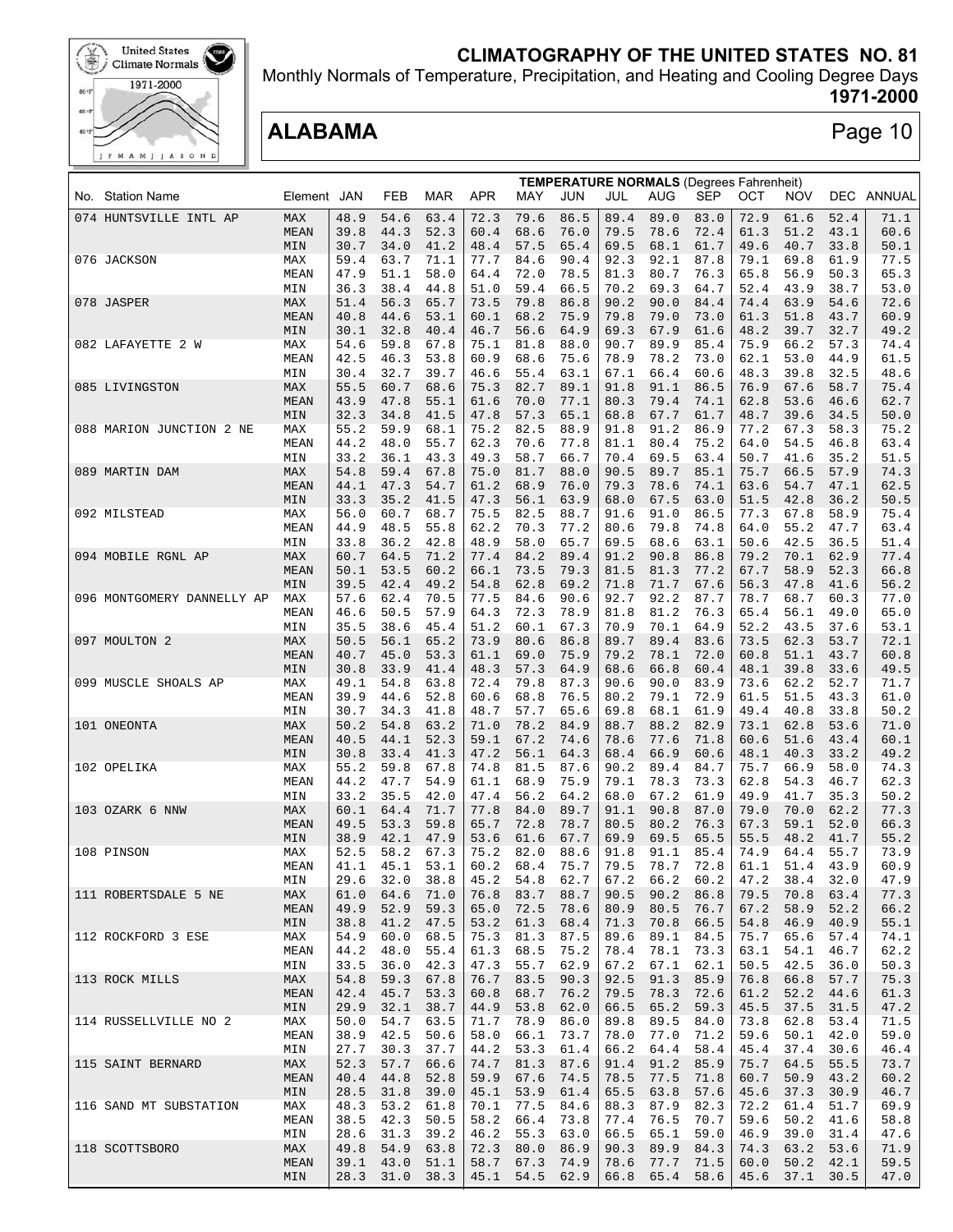**TEMPERATURE NORMALS** (Degrees Fahrenheit)



Monthly Normals of Temperature, Precipitation, and Heating and Cooling Degree Days

**1971-2000** 

| No. Station Name          | Element JAN |              | FEB          | <b>MAR</b>   | <b>APR</b>   | MAY          | JUN          | JUL          | AUG          | <b>SEP</b>   | ОСТ          | <b>NOV</b>   | DEC.         | ANNUAL       |
|---------------------------|-------------|--------------|--------------|--------------|--------------|--------------|--------------|--------------|--------------|--------------|--------------|--------------|--------------|--------------|
| 119 SELMA                 | MAX         | 57.0         | 61.3         | 69.3         | 76.0         | 83.4         | 89.4         | 91.9         | 91.5         | 87.0         | 78.1         | 68.3         | 60.0         | 76.1         |
|                           | MEAN        | 47.0         | 50.5         | 57.5         | 63.5         | 71.8         | 78.6         | 81.5         | 81.0         | 76.2         | 65.8         | 56.2         | 49.2         | 64.9         |
|                           | MIN         | 36.9         | 39.6         | 45.7         | 50.9         | 60.1         | 67.7         | 71.1         | 70.4         | 65.3         | 53.4         | 44.0         | 38.4         | 53.6         |
| 121 SYLACAUGA 4 NE        | MAX         | 54.3         | 59.1         | 67.4         | 75.0         | 81.9         | 88.2         | 91.2         | 90.7         | 85.7         | 76.1         | 66.4         | 57.2         | 74.4         |
|                           | MEAN        | 42.1         | 45.7         | 53.5         | 60.3         | 68.3         | 75.2         | 78.5         | 77.6         | 72.3         | 61.0         | 52.2         | 44.6         | 60.9         |
|                           | MIN         | 29.9         | 32.3         | 39.6         | 45.6         | 54.6         | 62.2         | 65.8         | 64.5         | 58.9         | 45.8         | 38.0         | 31.9         | 47.4         |
| 122 TALLADEGA             | MAX         | 53.8         | 58.9         | 67.4         | 74.8         | 81.3         | 87.8         | 90.7         | 90.2         | 85.1         | 75.8         | 65.9         | 56.9         | 74.1         |
|                           | <b>MEAN</b> | 41.0         | 44.9         | 52.7         | 59.8         | 67.4         | 74.4         | 78.2         | 77.3         | 71.8         | 60.3         | 51.4         | 43.6         | 60.2         |
|                           | MIN         | 28.1         | 30.8<br>61.8 | 38.0         | 44.8         | 53.5         | 60.9         | 65.6         | 64.4         | 58.4         | 44.7         | 36.8         | 30.3<br>59.6 | 46.4         |
| 124 THOMASVILLE           | MAX<br>MEAN | 57.1<br>46.2 | 49.9         | 70.1<br>57.6 | 77.0<br>64.1 | 83.9<br>72.1 | 89.8<br>78.7 | 92.0<br>81.4 | 91.7<br>80.9 | 87.5<br>76.2 | 78.4<br>65.7 | 68.1<br>56.3 | 48.7         | 76.4<br>64.8 |
|                           | MIN         | 35.3         | 38.0         | 45.0         | 51.2         | 60.3         | 67.6         | 70.8         | 70.1         | 64.9         | 53.0         | 44.5         | 37.7         | 53.2         |
| 125 THORSBY EXP STATION   | MAX         | 53.8         | 58.6         | 66.6         | 73.7         | 80.7         | 87.1         | 89.6         | 89.3         | 84.8         | 76.0         | 66.1         | 57.0         | 73.6         |
|                           | <b>MEAN</b> | 43.2         | 46.9         | 54.6         | 61.4         | 69.3         | 76.2         | 79.2         | 78.5         | 73.8         | 63.4         | 54.2         | 46.0         | 62.2         |
|                           | MIN         | 32.5         | 35.2         | 42.5         | 49.1         | 57.8         | 65.3         | 68.8         | 67.7         | 62.8         | 50.8         | 42.2         | 35.0         | 50.8         |
| 127 TROY                  | MAX         | 57.1         | 61.6         | 69.1         | 75.9         | 82.8         | 88.3         | 90.4         | 90.0         | 85.9         | 77.0         | 67.6         | 59.5         | 75.4         |
|                           | MEAN        | 46.7         | 50.3         | 57.0         | 63.4         | 71.2         | 77.5         | 80.5         | 80.2         | 75.8         | 65.5         | 56.2         | 49.1         | 64.5         |
|                           | MIN         | 36.2         | 38.9         | 44.9         | 50.8         | 59.6         | 66.6         | 70.5         | 70.3         | 65.7         | 54.0         | 44.8         | 38.6         | 53.4         |
| 128 TUSCALOOSA ACFD       | MAX         | 55.2         | 61.1         | 69.6         | 76.7         | 83.4         | 89.7         | 92.5         | 92.0         | 87.5         | 77.9         | 67.1         | 58.4         | 75.9         |
|                           | <b>MEAN</b> | 45.2         | 49.8         | 57.6         | 64.0         | 71.9         | 78.7         | 82.1         | 81.4         | 76.3         | 65.1         | 55.3         | 48.0         | 64.6         |
|                           | MIN         | 35.2         | 38.4         | 45.5         | 51.2         | 60.4         | 67.6         | 71.6         | 70.7         | 65.0         | 52.2         | 43.5         | 37.5         | 53.2         |
| 129 TUSCALOOSA OLIVER DAM | MAX         | 53.2         | 58.5         | 66.4         | 74.2         | 81.5         | 87.7         | 90.8         | 90.4         | 85.8         | 75.7         | 65.4         | 56.5         | 73.8         |
|                           | MEAN        | 42.9         | 47.0         | 54.6         | 61.6         | 70.0         | 77.0         | 80.4         | 79.7         | 74.3         | 63.2         | 53.5         | 45.7         | 62.5         |
|                           | MIN         | 32.5         | 35.5         | 42.7         | 48.9         | 58.4         | 66.3         | 70.0         | 68.9         | 62.8         | 50.7         | 41.6         | 34.9         | 51.1         |
| 130 UNION SPRINGS 9 S     | MAX         | 57.3         | 61.6         | 68.9         | 75.3         | 81.8         | 87.6         | 89.7         | 89.1         | 85.3         | 76.8         | 68.1         | 60.1         | 75.1         |
|                           | MEAN        | 45.9         | 49.3         | 56.0         | 62.2         | 69.9         | 76.9         | 79.8         | 78.9         | 74.5         | 64.1         | 55.5         | 48.3         | 63.4         |
|                           | MIN         | 34.4         | 36.9         | 43.1         | 49.0         | 57.9         | 66.2         | 69.8         | 68.6         | 63.6         | 51.3         | 42.9         | 36.4         | 51.7         |
| 132 VALLEY HEAD           | MAX         | 48.0         | 52.9         | 61.5         | 70.0         | 77.2         | 84.1         | 87.7         | 87.0         | 81.5         | 71.9         | 61.3         | 51.5         | 69.6         |
|                           | MEAN        | 37.2<br>26.3 | 40.6<br>28.2 | 48.4         | 55.9<br>41.8 | 64.4         | 72.2         | 76.2         | 75.3         | 69.3         | 57.9         | 48.5         | 40.1<br>28.7 | 57.2<br>44.7 |
| 133 VERNON 2 N            | MIN<br>MAX  | 52.2         | 57.3         | 35.3<br>65.9 | 73.9         | 51.5<br>81.0 | 60.2<br>87.7 | 64.7<br>91.1 | 63.5<br>91.0 | 57.1<br>85.5 | 43.8<br>75.9 | 35.6<br>65.1 | 56.0         | 73.6         |
|                           | MEAN        | 40.2         | 44.3         | 52.4         | 59.6         | 68.0         | 75.6         | 79.3         | 78.5         | 72.5         | 61.1         | 51.7         | 43.5         | 60.6         |
|                           | MIN         | 28.2         | 31.2         | 38.9         | 45.3         | 55.0         | 63.4         | 67.5         | 66.0         | 59.4         | 46.2         | 38.3         | 31.0         | 47.5         |
| 141 WHATLEY               | MAX         | 59.7         | 64.5         | 72.1         | 78.3         | 84.7         | 90.1         | 92.2         | 92.0         | 87.9         | 79.8         | 70.1         | 62.3         | 77.8         |
|                           | MEAN        | 47.3         | 51.0         | 57.8         | 63.8         | 71.3         | 77.7         | 80.4         | 80.1         | 75.6         | 65.3         | 56.1         | 49.5         | 64.7         |
|                           | MIN         | 34.9         | 37.4         | 43.5         | 49.2         | 57.9         | 65.3         | 68.6         | 68.1         | 63.3         | 50.8         | 42.1         | 36.7         | 51.5         |
|                           |             |              |              |              |              |              |              |              |              |              |              |              |              |              |
|                           |             |              |              |              |              |              |              |              |              |              |              |              |              |              |
|                           |             |              |              |              |              |              |              |              |              |              |              |              |              |              |
|                           |             |              |              |              |              |              |              |              |              |              |              |              |              |              |
|                           |             |              |              |              |              |              |              |              |              |              |              |              |              |              |
|                           |             |              |              |              |              |              |              |              |              |              |              |              |              |              |
|                           |             |              |              |              |              |              |              |              |              |              |              |              |              |              |
|                           |             |              |              |              |              |              |              |              |              |              |              |              |              |              |
|                           |             |              |              |              |              |              |              |              |              |              |              |              |              |              |
|                           |             |              |              |              |              |              |              |              |              |              |              |              |              |              |
|                           |             |              |              |              |              |              |              |              |              |              |              |              |              |              |
|                           |             |              |              |              |              |              |              |              |              |              |              |              |              |              |
|                           |             |              |              |              |              |              |              |              |              |              |              |              |              |              |
|                           |             |              |              |              |              |              |              |              |              |              |              |              |              |              |
|                           |             |              |              |              |              |              |              |              |              |              |              |              |              |              |
|                           |             |              |              |              |              |              |              |              |              |              |              |              |              |              |
|                           |             |              |              |              |              |              |              |              |              |              |              |              |              |              |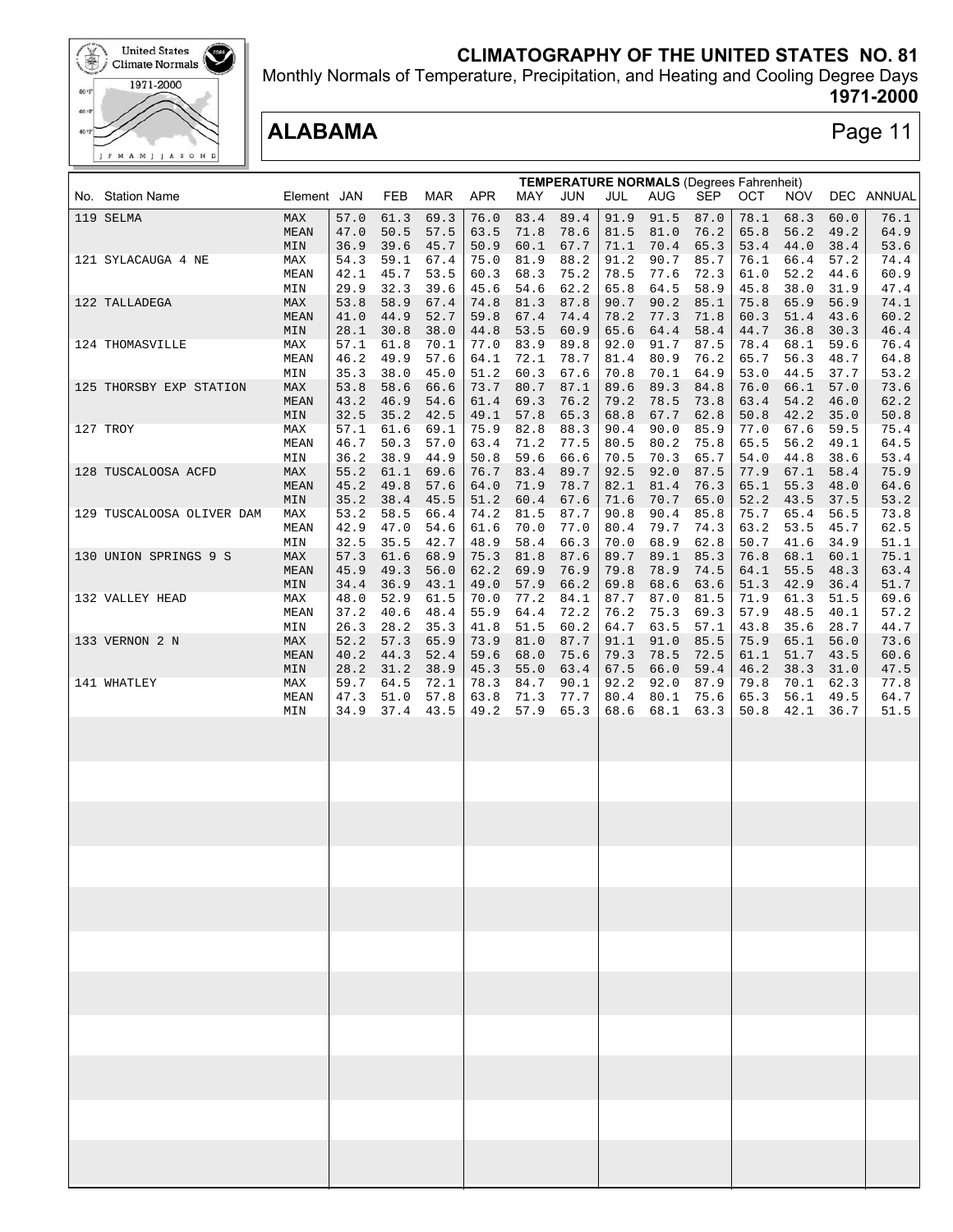

Monthly Normals of Temperature, Precipitation, and Heating and Cooling Degree Days **1971-2000** 

|                            | <b>PRECIPITATION NORMALS (Total in Inches)</b> |            |            |            |      |      |      |      |            |      |            |      |            |
|----------------------------|------------------------------------------------|------------|------------|------------|------|------|------|------|------------|------|------------|------|------------|
| No. Station Name           | JAN                                            | <b>FEB</b> | <b>MAR</b> | <b>APR</b> | MAY  | JUN  | JUL  | AUG  | <b>SEP</b> | OCT  | <b>NOV</b> |      | DEC ANNUAL |
| 001 ABBEVILLE<br>NNW<br>-1 | 6.01                                           | 5.20       | 6.44       | 3.85       | 3.99 | 4.83 | 5.80 | 4.03 | 3.72       | 2.67 | 4.72       | 4.51 | 55.77      |
| 002 ADDISON                | 5.77                                           | 4.88       | 6.06       | 4.87       | 5.21 | 4.53 | 4.67 | 3.28 | 4.77       | 3.03 | 5.08       | 5.55 | 57.70      |
| 003 ALBERTA                | 5.72                                           | 5.11       | 6.72       | 4.57       | 4.27 | 4.33 | 5.09 | 3.55 | 3.54       | 2.70 | 4.76       | 4.96 | 55.32      |
| 004 ALEXANDER CITY         | 6.01                                           | 5.23       | 6.56       | 4.60       | 4.31 | 4.48 | 5.37 | 4.05 | 4.05       | 2.84 | 4.56       | 5.07 | 57.13      |
| 005 ALICEVILLE             | 5.76                                           | 5.18       | 6.26       | 5.97       | 4.37 | 4.03 | 4.43 | 3.08 | 3.97       | 3.44 | 4.82       | 4.88 | 56.19      |
| 006 ALICEVILLE LOCK & DAM  | 5.96                                           | 4.83       | 5.53       | 5.45       | 4.47 | 4.40 | 3.84 | 3.17 | 2.83       | 3.26 | 5.42       | 4.79 | 53.95      |
| 007 ANDALUSIA 3 W          | 5.95                                           | 5.40       | 7.20       | 4.53       | 4.94 | 5.20 | 6.49 | 4.87 | 4.76       | 3.08 | 4.75       | 4.72 | 61.89      |
| 008 ANNISTON METRO AP      | 5.34                                           | 4.80       | 6.28       | 4.87       | 4.16 | 4.14 | 4.49 | 3.35 | 3.32       | 2.87 | 4.20       | 4.11 | 51.93      |
| 009 ASHLAND 3 SE           | 6.19                                           | 5.73       | 7.23       | 4.95       | 4.53 | 4.50 | 5.26 | 3.87 | 3.99       | 3.40 | 4.75       | 5.01 | 59.41      |
| 010 ATHENS 2               | 5.33                                           | 4.80       | 6.46       | 4.95       | 5.07 | 5.01 | 4.93 | 3.11 | 4.04       | 3.69 | 5.14       | 5.77 | 58.30      |
| 011 ATMORE STATE NURSERY   | 6.81                                           | 5.54       | 6.75       | 4.59       | 6.10 | 4.62 | 7.61 | 5.59 | 4.13       | 2.68 | 5.17       | 4.93 | 64.52      |
| 012 AUBURN AGRONOMY FARM   | 5.32                                           | 4.88       | 6.49       | 4.30       | 3.68 | 3.96 | 5.73 | 3.04 | 3.70       | 2.71 | 4.29       | 4.53 | 52.63      |
| 013 AUTAUGAVILLE 3 N       | 5.66                                           | 4.57       | 6.39       | 4.24       | 3.80 | 3.82 | 5.13 | 3.74 | 4.09       | 2.84 | 4.16       | 4.62 | 53.06      |
| 014 BANKHEAD LOCK AND DAM  | 6.52                                           | 5.08       | 6.76       | 5.07       | 4.94 | 4.57 | 5.65 | 3.68 | 3.70       | 4.02 | 5.05       | 5.46 | 60.50      |

| 7.23<br>4.95<br>4.53<br>4.50<br>5.26<br>3.87<br>3.99<br>3.40<br>4.75<br>5.01<br>59.41<br>009 ASHLAND 3 SE<br>6.19<br>5.73<br>4.80<br>6.46<br>4.95<br>5.07<br>5.01<br>4.93<br>3.11<br>4.04<br>3.69<br>5.14<br>5.77<br>58.30<br>010 ATHENS 2<br>5.33<br>7.61<br>5.59<br>5.17<br>64.52<br>011 ATMORE STATE NURSERY<br>6.81<br>5.54<br>6.75<br>4.59<br>6.10<br>4.62<br>4.13<br>2.68<br>4.93<br>52.63<br>012 AUBURN AGRONOMY FARM<br>5.32<br>4.88<br>6.49<br>4.30<br>3.68<br>3.96<br>5.73<br>3.04<br>3.70<br>2.71<br>4.29<br>4.53<br>4.09<br>53.06<br>5.66<br>4.57<br>6.39<br>4.24<br>3.80<br>3.82<br>5.13<br>3.74<br>2.84<br>4.16<br>4.62<br>013 AUTAUGAVILLE 3 N<br>4.94<br>4.57<br>3.68<br>4.02<br>5.05<br>60.50<br>6.52<br>5.08<br>6.76<br>5.07<br>5.65<br>3.70<br>5.46<br>014 BANKHEAD LOCK AND DAM<br>5.12<br>6.62<br>4.77<br>5.92<br>5.62<br>8.27<br>6.00<br>5.76<br>3.08<br>5.18<br>5.08<br>67.64<br>015 BAY MINETTE<br>6.22<br>56.36<br>016 BEATRICE<br>6.13<br>5.20<br>6.78<br>4.30<br>4.18<br>4.91<br>5.39<br>3.57<br>4.31<br>2.20<br>4.60<br>4.79<br>3.25<br>3.88<br>017 BELLE MINA 2 N<br>5.43<br>4.57<br>6.29<br>4.42<br>4.55<br>4.45<br>4.35<br>3.51<br>5.08<br>5.53<br>55.31<br>4.91<br>4.85<br>4.21<br>3.46<br>3.87<br>59.38<br>018 BESSEMER 3 WSW<br>6.17<br>6.45<br>5.24<br>5.17<br>4.48<br>5.19<br>5.38<br>6.07<br>4.82<br>6.23<br>4.41<br>3.82<br>4.52<br>6.49<br>3.90<br>3.90<br>2.85<br>4.49<br>4.66<br>56.16<br>019 BILLINGSLEY 3 NE<br>53.99<br>5.45<br>4.21<br>6.10<br>4.67<br>4.83<br>3.78<br>5.09<br>3.48<br>4.05<br>3.23<br>4.63<br>4.47<br>020 BIRMINGHAM INTL AP<br>5.60<br>4.80<br>6.06<br>4.84<br>4.60<br>4.21<br>4.72<br>3.50<br>4.48<br>3.19<br>4.57<br>4.88<br>55.45<br>$021$ BOAZ<br>4.97<br>2.78<br>022 BRANTLEY<br>5.59<br>5.77<br>6.73<br>4.14<br>3.74<br>4.29<br>5.49<br>4.02<br>4.63<br>4.86<br>57.01<br>023 BREWTON 3 ENE<br>6.89<br>5.85<br>7.60<br>4.70<br>5.42<br>6.14<br>7.58<br>5.80<br>5.00<br>3.46<br>5.19<br>4.99<br>68.62<br>7.01<br>4.50<br>5.56<br>5.97<br>7.04<br>5.64<br>5.51<br>3.09<br>66.12<br>024 BREWTON 3 SSE<br>6.19<br>5.67<br>5.16<br>4.78<br>4.63<br>62.55<br>025 BRIDGEPORT 5 NW<br>6.33<br>5.47<br>6.77<br>5.09<br>4.94<br>5.35<br>3.79<br>5.17<br>3.69<br>5.18<br>6.14<br>4.88<br>4.58<br>4.77<br>4.69<br>3.57<br>4.33<br>3.34<br>4.71<br>57.09<br>5.82<br>6.15<br>5.48<br>4.77<br>026 BROOKWOOD<br>5.90<br>4.22<br>55.44<br>5.18<br>4.96<br>6.57<br>4.33<br>3.99<br>4.03<br>3.92<br>3.37<br>4.39<br>4.58<br>027 BRUNDIDGE<br>3.82<br>4.20<br>2.84<br>2.91<br>4.83<br>5.30<br>4.36<br>5.40<br>4.36<br>4.40<br>3.60<br>4.60<br>50.62<br>028 CAHABA PUMP HOUSE<br>56.51<br>5.97<br>5.39<br>6.86<br>5.17<br>4.28<br>4.07<br>4.58<br>3.94<br>4.37<br>2.90<br>4.16<br>4.82<br>029 CALERA<br>5.24<br>4.29<br>3.71<br>5.21<br>57.07<br>6.02<br>6.53<br>4.57<br>4.66<br>5.45<br>3.81<br>2.65<br>4.93<br>030 CAMDEN 3 NW<br>54.78<br>031 CAMP HILL 2 NW<br>5.50<br>5.12<br>6.29<br>4.55<br>3.90<br>3.96<br>5.06<br>4.10<br>3.58<br>3.07<br>4.47<br>5.18<br>4.72<br>6.08<br>5.21<br>6.37<br>4.99<br>5.30<br>4.35<br>4.56<br>3.89<br>4.31<br>3.63<br>5.46<br>58.87<br>032 CARBON HILL<br>5.80<br>5.16<br>7.06<br>5.78<br>4.99<br>3.74<br>4.52<br>3.93<br>4.61<br>3.04<br>4.97<br>5.43<br>59.03<br>033 CENTRE 4 SW<br>3.32<br>6.23<br>5.53<br>6.98<br>5.15<br>4.32<br>4.46<br>5.26<br>4.13<br>4.41<br>4.73<br>5.24<br>59.76<br>034 CENTREVILLE 6 SW<br>5.83<br>4.52<br>4.77<br>3.29<br>6.87<br>5.84<br>6.88<br>5.22<br>5.44<br>4.60<br>5.12<br>5.54<br>63.92<br>035 CHATOM<br>56.60<br>6.08<br>5.48<br>6.73<br>5.13<br>4.36<br>4.00<br>4.75<br>3.62<br>4.12<br>3.24<br>4.27<br>4.82<br>036 CHILDERSBURG WATER PLAN<br>5.06<br>6.55<br>4.33<br>4.58<br>4.49<br>4.91<br>3.87<br>3.93<br>2.49<br>5.12<br>4.89<br>56.26<br>037 CLAIBORNE L & D<br>6.04<br>59.58<br>5.98<br>5.48<br>6.96<br>5.43<br>4.36<br>4.16<br>5.76<br>3.73<br>4.66<br>3.14<br>4.96<br>4.96<br>038 CLANTON<br>5.05<br>6.56<br>3.77<br>3.85<br>4.75<br>5.27<br>4.01<br>3.76<br>2.68<br>3.93<br>4.36<br>52.90<br>039 CLAYTON<br>4.91<br>6.42<br>5.77<br>7.04<br>4.20<br>4.92<br>4.32<br>7.70<br>5.97<br>5.08<br>3.52<br>4.83<br>4.37<br>64.14<br>040 CODEN<br>6.55<br>4.04<br>5.95<br>4.19<br>4.69<br>3.92<br>4.97<br>4.06<br>3.04<br>3.04<br>5.07<br>4.45<br>53.97<br>041 COFFEEVILLE L & D<br>4.73<br>54.91<br>042 CORDOVA 2 ENE<br>5.85<br>4.83<br>6.72<br>5.06<br>3.75<br>4.62<br>3.37<br>3.76<br>3.35<br>4.17<br>4.70<br>2.29<br>043 COTTONTON<br>5.37<br>4.58<br>5.44<br>3.64<br>3.30<br>3.64<br>4.71<br>3.89<br>3.44<br>3.99<br>3.97<br>48.26<br>5.39<br>4.88<br>6.05<br>4.30<br>3.79<br>4.51<br>4.59<br>3.12<br>3.06<br>2.70<br>3.44<br>5.13<br>50.96<br>044 DADEVILLE 2<br>6.12<br>5.11<br>6.23<br>4.46<br>5.25<br>5.02<br>7.27<br>6.97<br>4.99<br>3.61<br>4.58<br>4.64<br>64.25<br>045 DAUPHIN ISLAND #2<br>6.20<br>4.85<br>6.44<br>4.92<br>4.60<br>3.63<br>4.98<br>3.51<br>3.79<br>3.47<br>4.71<br>4.64<br>55.74<br>046 DEMOPOLIS LOCK AND DAM<br>047 ELBA<br>5.89<br>5.18<br>7.12<br>4.17<br>4.95<br>5.47<br>6.23<br>3.74<br>4.24<br>3.12<br>4.79<br>4.47<br>59.37<br>6.02<br>5.02<br>6.13<br>4.98<br>4.30<br>4.56<br>3.28<br>3.71<br>3.29<br>56.47<br>5.49<br>4.73<br>4.96<br>048 ELROD<br>5.12<br>4.83<br>3.82<br>3.88<br>2.82<br>56.88<br>049 ENTERPRISE 5 NNW<br>6.09<br>6.35<br>3.97<br>4.67<br>6.24<br>4.40<br>4.69<br>6.40<br>3.70<br>4.22<br>3.52<br>3.39<br>2.93<br>4.22<br>52.02<br>5.40<br>4.59<br>3.95<br>5.01<br>4.69<br>050 EUFAULA WILDLIFE REF<br>5.30<br>6.75<br>4.78<br>2.75<br>64.07<br>6.50<br>5.62<br>7.36<br>5.11<br>5.49<br>4.57<br>4.74<br>5.10<br>051 EVERGREEN<br>6.22<br>5.47<br>6.71<br>4.53<br>5.60<br>5.94<br>8.00<br>5.97<br>3.57<br>5.19<br>4.40<br>67.71<br>052 FAIRHOPE 2 NE<br>6.11<br>4.50<br>4.28<br>3.87<br>55.36<br>5.24<br>4.50<br>6.46<br>5.06<br>4.30<br>4.36<br>3.30<br>4.64<br>4.85<br>053 FALKVILLE 1 E<br>5.14<br>4.24<br>3.89<br>58.72<br>6.12<br>5.10<br>7.00<br>5.61<br>4.45<br>3.61<br>3.48<br>4.72<br>5.36<br>054 FAYETTE<br>5.71<br>5.52<br>5.22<br>3.89<br>3.02<br>5.29<br>57.83<br>6.38<br>4.65<br>4.97<br>4.43<br>4.00<br>4.75<br>055 FORT PAYNE<br>5.90<br>5.52<br>6.37<br>4.81 5.64<br>5.36<br>5.61<br>4.64<br>4.69<br>2.55<br>4.82<br>4.87<br>60.78<br>056 FRISCO CITY 3 SSW<br>56.10<br>6.55<br>057 GADSDEN<br>5.85<br>4.91<br>5.21<br>4.59<br>4.34<br>3.65<br>4.13<br>2.95<br>4.56<br>4.89<br>4.47<br>058 GAINESVILLE LOCK<br>4.83<br>6.61<br>4.43<br>4.07<br>3.93<br>2.91<br>3.61<br>3.15<br>4.51<br>4.81<br>54.02<br>5.79<br>5.37<br>059 GENEVA NO 2<br>5.44<br>6.56<br>4.60<br>5.08<br>4.75<br>4.14<br>3.01<br>4.97<br>4.29<br>58.98<br>6.44<br>3.87<br>5.83<br>060 GEORGIANA 1 N<br>4.34<br>4.85<br>4.07<br>4.67<br>2.92<br>5.00<br>4.82<br>58.96<br>5.96<br>5.28<br>6.86<br>4.46<br>5.73<br>061 GORGAS 2 ENE<br>4.84<br>4.84<br>4.14<br>3.56<br>3.97<br>3.39<br>4.53<br>5.29<br>57.54<br>6.16<br>6.63<br>5.19<br>5.00<br>3.30<br>4.47<br>4.76<br>56.73<br>062 GREENSBORO<br>6.12<br>5.37<br>6.51<br>5.33<br>4.47<br>3.72<br>5.38<br>3.93<br>3.37<br>5.08<br>4.12<br>4.88<br>4.30<br>2.69<br>4.67<br>57.62<br>063 GREENVILLE<br>5.97<br>6.75<br>4.19<br>5.51<br>4.56<br>4.90<br>4.47<br>3.36<br>4.45<br>064 GUNTERSVILLE<br>5.08<br>5.01<br>6.20<br>4.81<br>3.85<br>4.28<br>4.23<br>3.06<br>4.76<br>53.56<br>5.33<br>6.78<br>5.93<br>4.85<br>3.55<br>3.63<br>5.72<br>62.50<br>065 HALEYVILLE<br>6.01<br>5.28<br>4.88<br>4.67<br>5.87<br>3.41<br>5.32<br>60.67<br>066 HAMILTON 3 S<br>5.78<br>5.12<br>6.40<br>5.47<br>6.01<br>4.68<br>4.74<br>4.50<br>3.39<br>5.85<br>5.56<br>4.70<br>3.36<br>4.22<br>3.31<br>4.83<br>067 HANCEVILLE<br>6.19<br>6.27<br>4.66<br>4.03<br>4.79<br>4.70<br>56.62<br>4.22<br>4.25<br>068 HEADLAND<br>6.32<br>5.19<br>6.18<br>3.80<br>4.83<br>6.06<br>4.19<br>4.17<br>3.18<br>4.22<br>56.61<br>5.43<br>4.69<br>4.55<br>3.16<br>3.26<br>4.63 4.61<br>069 HEFLIN<br>5.97<br>6.70<br>5.01<br>5.03<br>3.68<br>56.72 | UU / ANDALUSIA J W    | 5.95 |      | 7.ZU | 4. JJ |      | 5.20 | 0. 42 | 4.01 | 4.70 | 5.00 | 4.73 | 4.14 | <b>0⊥.0</b> 2 |
|-----------------------------------------------------------------------------------------------------------------------------------------------------------------------------------------------------------------------------------------------------------------------------------------------------------------------------------------------------------------------------------------------------------------------------------------------------------------------------------------------------------------------------------------------------------------------------------------------------------------------------------------------------------------------------------------------------------------------------------------------------------------------------------------------------------------------------------------------------------------------------------------------------------------------------------------------------------------------------------------------------------------------------------------------------------------------------------------------------------------------------------------------------------------------------------------------------------------------------------------------------------------------------------------------------------------------------------------------------------------------------------------------------------------------------------------------------------------------------------------------------------------------------------------------------------------------------------------------------------------------------------------------------------------------------------------------------------------------------------------------------------------------------------------------------------------------------------------------------------------------------------------------------------------------------------------------------------------------------------------------------------------------------------------------------------------------------------------------------------------------------------------------------------------------------------------------------------------------------------------------------------------------------------------------------------------------------------------------------------------------------------------------------------------------------------------------------------------------------------------------------------------------------------------------------------------------------------------------------------------------------------------------------------------------------------------------------------------------------------------------------------------------------------------------------------------------------------------------------------------------------------------------------------------------------------------------------------------------------------------------------------------------------------------------------------------------------------------------------------------------------------------------------------------------------------------------------------------------------------------------------------------------------------------------------------------------------------------------------------------------------------------------------------------------------------------------------------------------------------------------------------------------------------------------------------------------------------------------------------------------------------------------------------------------------------------------------------------------------------------------------------------------------------------------------------------------------------------------------------------------------------------------------------------------------------------------------------------------------------------------------------------------------------------------------------------------------------------------------------------------------------------------------------------------------------------------------------------------------------------------------------------------------------------------------------------------------------------------------------------------------------------------------------------------------------------------------------------------------------------------------------------------------------------------------------------------------------------------------------------------------------------------------------------------------------------------------------------------------------------------------------------------------------------------------------------------------------------------------------------------------------------------------------------------------------------------------------------------------------------------------------------------------------------------------------------------------------------------------------------------------------------------------------------------------------------------------------------------------------------------------------------------------------------------------------------------------------------------------------------------------------------------------------------------------------------------------------------------------------------------------------------------------------------------------------------------------------------------------------------------------------------------------------------------------------------------------------------------------------------------------------------------------------------------------------------------------------------------------------------------------------------------------------------------------------------------------------------------------------------------------------------------------------------------------------------------------------------------------------------------------------------------------------------------------------------------------------------------------------------------------------------------------------------------------------------------------------------------------------------------------------------------------------------------------------------------------------------------------------------------------------------------------------------------------------------------------------------------------------------------------------------------------------------------------------------------------------------------------------------------------------------------------------------------------------------------------------------------------------------------------------------------------------------------------------------------------------------------------------------------------------------------------------------------------------------------------------------------------------------------------------------------------------------------------------------------------------------------------------------------------------------------------------------------------------------------------------------------------------------------------------------------------------------------------------------------------------------------------------------------------------------------------------------------------------------------------------------------------------------------------------------------------------------------------------------------------------------------------------------------------------------------------------------------------------------------------------------------------------------------------------------------------------------------------------------|-----------------------|------|------|------|-------|------|------|-------|------|------|------|------|------|---------------|
|                                                                                                                                                                                                                                                                                                                                                                                                                                                                                                                                                                                                                                                                                                                                                                                                                                                                                                                                                                                                                                                                                                                                                                                                                                                                                                                                                                                                                                                                                                                                                                                                                                                                                                                                                                                                                                                                                                                                                                                                                                                                                                                                                                                                                                                                                                                                                                                                                                                                                                                                                                                                                                                                                                                                                                                                                                                                                                                                                                                                                                                                                                                                                                                                                                                                                                                                                                                                                                                                                                                                                                                                                                                                                                                                                                                                                                                                                                                                                                                                                                                                                                                                                                                                                                                                                                                                                                                                                                                                                                                                                                                                                                                                                                                                                                                                                                                                                                                                                                                                                                                                                                                                                                                                                                                                                                                                                                                                                                                                                                                                                                                                                                                                                                                                                                                                                                                                                                                                                                                                                                                                                                                                                                                                                                                                                                                                                                                                                                                                                                                                                                                                                                                                                                                                                                                                                                                                                                                                                                                                                                                                                                                                                                                                                                                                                                                                                                                                                                                                                                                                                                                                                                                                                                                                                                                                                                                                                                                                         | 008 ANNISTON METRO AP | 5.34 | 4.80 | 6.28 | 4.87  | 4.16 | 4.14 | 4.49  | 3.35 | 3.32 | 2.87 | 4.20 | 4.11 | 51.93         |
|                                                                                                                                                                                                                                                                                                                                                                                                                                                                                                                                                                                                                                                                                                                                                                                                                                                                                                                                                                                                                                                                                                                                                                                                                                                                                                                                                                                                                                                                                                                                                                                                                                                                                                                                                                                                                                                                                                                                                                                                                                                                                                                                                                                                                                                                                                                                                                                                                                                                                                                                                                                                                                                                                                                                                                                                                                                                                                                                                                                                                                                                                                                                                                                                                                                                                                                                                                                                                                                                                                                                                                                                                                                                                                                                                                                                                                                                                                                                                                                                                                                                                                                                                                                                                                                                                                                                                                                                                                                                                                                                                                                                                                                                                                                                                                                                                                                                                                                                                                                                                                                                                                                                                                                                                                                                                                                                                                                                                                                                                                                                                                                                                                                                                                                                                                                                                                                                                                                                                                                                                                                                                                                                                                                                                                                                                                                                                                                                                                                                                                                                                                                                                                                                                                                                                                                                                                                                                                                                                                                                                                                                                                                                                                                                                                                                                                                                                                                                                                                                                                                                                                                                                                                                                                                                                                                                                                                                                                                                         |                       |      |      |      |       |      |      |       |      |      |      |      |      |               |
|                                                                                                                                                                                                                                                                                                                                                                                                                                                                                                                                                                                                                                                                                                                                                                                                                                                                                                                                                                                                                                                                                                                                                                                                                                                                                                                                                                                                                                                                                                                                                                                                                                                                                                                                                                                                                                                                                                                                                                                                                                                                                                                                                                                                                                                                                                                                                                                                                                                                                                                                                                                                                                                                                                                                                                                                                                                                                                                                                                                                                                                                                                                                                                                                                                                                                                                                                                                                                                                                                                                                                                                                                                                                                                                                                                                                                                                                                                                                                                                                                                                                                                                                                                                                                                                                                                                                                                                                                                                                                                                                                                                                                                                                                                                                                                                                                                                                                                                                                                                                                                                                                                                                                                                                                                                                                                                                                                                                                                                                                                                                                                                                                                                                                                                                                                                                                                                                                                                                                                                                                                                                                                                                                                                                                                                                                                                                                                                                                                                                                                                                                                                                                                                                                                                                                                                                                                                                                                                                                                                                                                                                                                                                                                                                                                                                                                                                                                                                                                                                                                                                                                                                                                                                                                                                                                                                                                                                                                                                         |                       |      |      |      |       |      |      |       |      |      |      |      |      |               |
|                                                                                                                                                                                                                                                                                                                                                                                                                                                                                                                                                                                                                                                                                                                                                                                                                                                                                                                                                                                                                                                                                                                                                                                                                                                                                                                                                                                                                                                                                                                                                                                                                                                                                                                                                                                                                                                                                                                                                                                                                                                                                                                                                                                                                                                                                                                                                                                                                                                                                                                                                                                                                                                                                                                                                                                                                                                                                                                                                                                                                                                                                                                                                                                                                                                                                                                                                                                                                                                                                                                                                                                                                                                                                                                                                                                                                                                                                                                                                                                                                                                                                                                                                                                                                                                                                                                                                                                                                                                                                                                                                                                                                                                                                                                                                                                                                                                                                                                                                                                                                                                                                                                                                                                                                                                                                                                                                                                                                                                                                                                                                                                                                                                                                                                                                                                                                                                                                                                                                                                                                                                                                                                                                                                                                                                                                                                                                                                                                                                                                                                                                                                                                                                                                                                                                                                                                                                                                                                                                                                                                                                                                                                                                                                                                                                                                                                                                                                                                                                                                                                                                                                                                                                                                                                                                                                                                                                                                                                                         |                       |      |      |      |       |      |      |       |      |      |      |      |      |               |
|                                                                                                                                                                                                                                                                                                                                                                                                                                                                                                                                                                                                                                                                                                                                                                                                                                                                                                                                                                                                                                                                                                                                                                                                                                                                                                                                                                                                                                                                                                                                                                                                                                                                                                                                                                                                                                                                                                                                                                                                                                                                                                                                                                                                                                                                                                                                                                                                                                                                                                                                                                                                                                                                                                                                                                                                                                                                                                                                                                                                                                                                                                                                                                                                                                                                                                                                                                                                                                                                                                                                                                                                                                                                                                                                                                                                                                                                                                                                                                                                                                                                                                                                                                                                                                                                                                                                                                                                                                                                                                                                                                                                                                                                                                                                                                                                                                                                                                                                                                                                                                                                                                                                                                                                                                                                                                                                                                                                                                                                                                                                                                                                                                                                                                                                                                                                                                                                                                                                                                                                                                                                                                                                                                                                                                                                                                                                                                                                                                                                                                                                                                                                                                                                                                                                                                                                                                                                                                                                                                                                                                                                                                                                                                                                                                                                                                                                                                                                                                                                                                                                                                                                                                                                                                                                                                                                                                                                                                                                         |                       |      |      |      |       |      |      |       |      |      |      |      |      |               |
|                                                                                                                                                                                                                                                                                                                                                                                                                                                                                                                                                                                                                                                                                                                                                                                                                                                                                                                                                                                                                                                                                                                                                                                                                                                                                                                                                                                                                                                                                                                                                                                                                                                                                                                                                                                                                                                                                                                                                                                                                                                                                                                                                                                                                                                                                                                                                                                                                                                                                                                                                                                                                                                                                                                                                                                                                                                                                                                                                                                                                                                                                                                                                                                                                                                                                                                                                                                                                                                                                                                                                                                                                                                                                                                                                                                                                                                                                                                                                                                                                                                                                                                                                                                                                                                                                                                                                                                                                                                                                                                                                                                                                                                                                                                                                                                                                                                                                                                                                                                                                                                                                                                                                                                                                                                                                                                                                                                                                                                                                                                                                                                                                                                                                                                                                                                                                                                                                                                                                                                                                                                                                                                                                                                                                                                                                                                                                                                                                                                                                                                                                                                                                                                                                                                                                                                                                                                                                                                                                                                                                                                                                                                                                                                                                                                                                                                                                                                                                                                                                                                                                                                                                                                                                                                                                                                                                                                                                                                                         |                       |      |      |      |       |      |      |       |      |      |      |      |      |               |
|                                                                                                                                                                                                                                                                                                                                                                                                                                                                                                                                                                                                                                                                                                                                                                                                                                                                                                                                                                                                                                                                                                                                                                                                                                                                                                                                                                                                                                                                                                                                                                                                                                                                                                                                                                                                                                                                                                                                                                                                                                                                                                                                                                                                                                                                                                                                                                                                                                                                                                                                                                                                                                                                                                                                                                                                                                                                                                                                                                                                                                                                                                                                                                                                                                                                                                                                                                                                                                                                                                                                                                                                                                                                                                                                                                                                                                                                                                                                                                                                                                                                                                                                                                                                                                                                                                                                                                                                                                                                                                                                                                                                                                                                                                                                                                                                                                                                                                                                                                                                                                                                                                                                                                                                                                                                                                                                                                                                                                                                                                                                                                                                                                                                                                                                                                                                                                                                                                                                                                                                                                                                                                                                                                                                                                                                                                                                                                                                                                                                                                                                                                                                                                                                                                                                                                                                                                                                                                                                                                                                                                                                                                                                                                                                                                                                                                                                                                                                                                                                                                                                                                                                                                                                                                                                                                                                                                                                                                                                         |                       |      |      |      |       |      |      |       |      |      |      |      |      |               |
|                                                                                                                                                                                                                                                                                                                                                                                                                                                                                                                                                                                                                                                                                                                                                                                                                                                                                                                                                                                                                                                                                                                                                                                                                                                                                                                                                                                                                                                                                                                                                                                                                                                                                                                                                                                                                                                                                                                                                                                                                                                                                                                                                                                                                                                                                                                                                                                                                                                                                                                                                                                                                                                                                                                                                                                                                                                                                                                                                                                                                                                                                                                                                                                                                                                                                                                                                                                                                                                                                                                                                                                                                                                                                                                                                                                                                                                                                                                                                                                                                                                                                                                                                                                                                                                                                                                                                                                                                                                                                                                                                                                                                                                                                                                                                                                                                                                                                                                                                                                                                                                                                                                                                                                                                                                                                                                                                                                                                                                                                                                                                                                                                                                                                                                                                                                                                                                                                                                                                                                                                                                                                                                                                                                                                                                                                                                                                                                                                                                                                                                                                                                                                                                                                                                                                                                                                                                                                                                                                                                                                                                                                                                                                                                                                                                                                                                                                                                                                                                                                                                                                                                                                                                                                                                                                                                                                                                                                                                                         |                       |      |      |      |       |      |      |       |      |      |      |      |      |               |
|                                                                                                                                                                                                                                                                                                                                                                                                                                                                                                                                                                                                                                                                                                                                                                                                                                                                                                                                                                                                                                                                                                                                                                                                                                                                                                                                                                                                                                                                                                                                                                                                                                                                                                                                                                                                                                                                                                                                                                                                                                                                                                                                                                                                                                                                                                                                                                                                                                                                                                                                                                                                                                                                                                                                                                                                                                                                                                                                                                                                                                                                                                                                                                                                                                                                                                                                                                                                                                                                                                                                                                                                                                                                                                                                                                                                                                                                                                                                                                                                                                                                                                                                                                                                                                                                                                                                                                                                                                                                                                                                                                                                                                                                                                                                                                                                                                                                                                                                                                                                                                                                                                                                                                                                                                                                                                                                                                                                                                                                                                                                                                                                                                                                                                                                                                                                                                                                                                                                                                                                                                                                                                                                                                                                                                                                                                                                                                                                                                                                                                                                                                                                                                                                                                                                                                                                                                                                                                                                                                                                                                                                                                                                                                                                                                                                                                                                                                                                                                                                                                                                                                                                                                                                                                                                                                                                                                                                                                                                         |                       |      |      |      |       |      |      |       |      |      |      |      |      |               |
|                                                                                                                                                                                                                                                                                                                                                                                                                                                                                                                                                                                                                                                                                                                                                                                                                                                                                                                                                                                                                                                                                                                                                                                                                                                                                                                                                                                                                                                                                                                                                                                                                                                                                                                                                                                                                                                                                                                                                                                                                                                                                                                                                                                                                                                                                                                                                                                                                                                                                                                                                                                                                                                                                                                                                                                                                                                                                                                                                                                                                                                                                                                                                                                                                                                                                                                                                                                                                                                                                                                                                                                                                                                                                                                                                                                                                                                                                                                                                                                                                                                                                                                                                                                                                                                                                                                                                                                                                                                                                                                                                                                                                                                                                                                                                                                                                                                                                                                                                                                                                                                                                                                                                                                                                                                                                                                                                                                                                                                                                                                                                                                                                                                                                                                                                                                                                                                                                                                                                                                                                                                                                                                                                                                                                                                                                                                                                                                                                                                                                                                                                                                                                                                                                                                                                                                                                                                                                                                                                                                                                                                                                                                                                                                                                                                                                                                                                                                                                                                                                                                                                                                                                                                                                                                                                                                                                                                                                                                                         |                       |      |      |      |       |      |      |       |      |      |      |      |      |               |
|                                                                                                                                                                                                                                                                                                                                                                                                                                                                                                                                                                                                                                                                                                                                                                                                                                                                                                                                                                                                                                                                                                                                                                                                                                                                                                                                                                                                                                                                                                                                                                                                                                                                                                                                                                                                                                                                                                                                                                                                                                                                                                                                                                                                                                                                                                                                                                                                                                                                                                                                                                                                                                                                                                                                                                                                                                                                                                                                                                                                                                                                                                                                                                                                                                                                                                                                                                                                                                                                                                                                                                                                                                                                                                                                                                                                                                                                                                                                                                                                                                                                                                                                                                                                                                                                                                                                                                                                                                                                                                                                                                                                                                                                                                                                                                                                                                                                                                                                                                                                                                                                                                                                                                                                                                                                                                                                                                                                                                                                                                                                                                                                                                                                                                                                                                                                                                                                                                                                                                                                                                                                                                                                                                                                                                                                                                                                                                                                                                                                                                                                                                                                                                                                                                                                                                                                                                                                                                                                                                                                                                                                                                                                                                                                                                                                                                                                                                                                                                                                                                                                                                                                                                                                                                                                                                                                                                                                                                                                         |                       |      |      |      |       |      |      |       |      |      |      |      |      |               |
|                                                                                                                                                                                                                                                                                                                                                                                                                                                                                                                                                                                                                                                                                                                                                                                                                                                                                                                                                                                                                                                                                                                                                                                                                                                                                                                                                                                                                                                                                                                                                                                                                                                                                                                                                                                                                                                                                                                                                                                                                                                                                                                                                                                                                                                                                                                                                                                                                                                                                                                                                                                                                                                                                                                                                                                                                                                                                                                                                                                                                                                                                                                                                                                                                                                                                                                                                                                                                                                                                                                                                                                                                                                                                                                                                                                                                                                                                                                                                                                                                                                                                                                                                                                                                                                                                                                                                                                                                                                                                                                                                                                                                                                                                                                                                                                                                                                                                                                                                                                                                                                                                                                                                                                                                                                                                                                                                                                                                                                                                                                                                                                                                                                                                                                                                                                                                                                                                                                                                                                                                                                                                                                                                                                                                                                                                                                                                                                                                                                                                                                                                                                                                                                                                                                                                                                                                                                                                                                                                                                                                                                                                                                                                                                                                                                                                                                                                                                                                                                                                                                                                                                                                                                                                                                                                                                                                                                                                                                                         |                       |      |      |      |       |      |      |       |      |      |      |      |      |               |
|                                                                                                                                                                                                                                                                                                                                                                                                                                                                                                                                                                                                                                                                                                                                                                                                                                                                                                                                                                                                                                                                                                                                                                                                                                                                                                                                                                                                                                                                                                                                                                                                                                                                                                                                                                                                                                                                                                                                                                                                                                                                                                                                                                                                                                                                                                                                                                                                                                                                                                                                                                                                                                                                                                                                                                                                                                                                                                                                                                                                                                                                                                                                                                                                                                                                                                                                                                                                                                                                                                                                                                                                                                                                                                                                                                                                                                                                                                                                                                                                                                                                                                                                                                                                                                                                                                                                                                                                                                                                                                                                                                                                                                                                                                                                                                                                                                                                                                                                                                                                                                                                                                                                                                                                                                                                                                                                                                                                                                                                                                                                                                                                                                                                                                                                                                                                                                                                                                                                                                                                                                                                                                                                                                                                                                                                                                                                                                                                                                                                                                                                                                                                                                                                                                                                                                                                                                                                                                                                                                                                                                                                                                                                                                                                                                                                                                                                                                                                                                                                                                                                                                                                                                                                                                                                                                                                                                                                                                                                         |                       |      |      |      |       |      |      |       |      |      |      |      |      |               |
|                                                                                                                                                                                                                                                                                                                                                                                                                                                                                                                                                                                                                                                                                                                                                                                                                                                                                                                                                                                                                                                                                                                                                                                                                                                                                                                                                                                                                                                                                                                                                                                                                                                                                                                                                                                                                                                                                                                                                                                                                                                                                                                                                                                                                                                                                                                                                                                                                                                                                                                                                                                                                                                                                                                                                                                                                                                                                                                                                                                                                                                                                                                                                                                                                                                                                                                                                                                                                                                                                                                                                                                                                                                                                                                                                                                                                                                                                                                                                                                                                                                                                                                                                                                                                                                                                                                                                                                                                                                                                                                                                                                                                                                                                                                                                                                                                                                                                                                                                                                                                                                                                                                                                                                                                                                                                                                                                                                                                                                                                                                                                                                                                                                                                                                                                                                                                                                                                                                                                                                                                                                                                                                                                                                                                                                                                                                                                                                                                                                                                                                                                                                                                                                                                                                                                                                                                                                                                                                                                                                                                                                                                                                                                                                                                                                                                                                                                                                                                                                                                                                                                                                                                                                                                                                                                                                                                                                                                                                                         |                       |      |      |      |       |      |      |       |      |      |      |      |      |               |
|                                                                                                                                                                                                                                                                                                                                                                                                                                                                                                                                                                                                                                                                                                                                                                                                                                                                                                                                                                                                                                                                                                                                                                                                                                                                                                                                                                                                                                                                                                                                                                                                                                                                                                                                                                                                                                                                                                                                                                                                                                                                                                                                                                                                                                                                                                                                                                                                                                                                                                                                                                                                                                                                                                                                                                                                                                                                                                                                                                                                                                                                                                                                                                                                                                                                                                                                                                                                                                                                                                                                                                                                                                                                                                                                                                                                                                                                                                                                                                                                                                                                                                                                                                                                                                                                                                                                                                                                                                                                                                                                                                                                                                                                                                                                                                                                                                                                                                                                                                                                                                                                                                                                                                                                                                                                                                                                                                                                                                                                                                                                                                                                                                                                                                                                                                                                                                                                                                                                                                                                                                                                                                                                                                                                                                                                                                                                                                                                                                                                                                                                                                                                                                                                                                                                                                                                                                                                                                                                                                                                                                                                                                                                                                                                                                                                                                                                                                                                                                                                                                                                                                                                                                                                                                                                                                                                                                                                                                                                         |                       |      |      |      |       |      |      |       |      |      |      |      |      |               |
|                                                                                                                                                                                                                                                                                                                                                                                                                                                                                                                                                                                                                                                                                                                                                                                                                                                                                                                                                                                                                                                                                                                                                                                                                                                                                                                                                                                                                                                                                                                                                                                                                                                                                                                                                                                                                                                                                                                                                                                                                                                                                                                                                                                                                                                                                                                                                                                                                                                                                                                                                                                                                                                                                                                                                                                                                                                                                                                                                                                                                                                                                                                                                                                                                                                                                                                                                                                                                                                                                                                                                                                                                                                                                                                                                                                                                                                                                                                                                                                                                                                                                                                                                                                                                                                                                                                                                                                                                                                                                                                                                                                                                                                                                                                                                                                                                                                                                                                                                                                                                                                                                                                                                                                                                                                                                                                                                                                                                                                                                                                                                                                                                                                                                                                                                                                                                                                                                                                                                                                                                                                                                                                                                                                                                                                                                                                                                                                                                                                                                                                                                                                                                                                                                                                                                                                                                                                                                                                                                                                                                                                                                                                                                                                                                                                                                                                                                                                                                                                                                                                                                                                                                                                                                                                                                                                                                                                                                                                                         |                       |      |      |      |       |      |      |       |      |      |      |      |      |               |
|                                                                                                                                                                                                                                                                                                                                                                                                                                                                                                                                                                                                                                                                                                                                                                                                                                                                                                                                                                                                                                                                                                                                                                                                                                                                                                                                                                                                                                                                                                                                                                                                                                                                                                                                                                                                                                                                                                                                                                                                                                                                                                                                                                                                                                                                                                                                                                                                                                                                                                                                                                                                                                                                                                                                                                                                                                                                                                                                                                                                                                                                                                                                                                                                                                                                                                                                                                                                                                                                                                                                                                                                                                                                                                                                                                                                                                                                                                                                                                                                                                                                                                                                                                                                                                                                                                                                                                                                                                                                                                                                                                                                                                                                                                                                                                                                                                                                                                                                                                                                                                                                                                                                                                                                                                                                                                                                                                                                                                                                                                                                                                                                                                                                                                                                                                                                                                                                                                                                                                                                                                                                                                                                                                                                                                                                                                                                                                                                                                                                                                                                                                                                                                                                                                                                                                                                                                                                                                                                                                                                                                                                                                                                                                                                                                                                                                                                                                                                                                                                                                                                                                                                                                                                                                                                                                                                                                                                                                                                         |                       |      |      |      |       |      |      |       |      |      |      |      |      |               |
|                                                                                                                                                                                                                                                                                                                                                                                                                                                                                                                                                                                                                                                                                                                                                                                                                                                                                                                                                                                                                                                                                                                                                                                                                                                                                                                                                                                                                                                                                                                                                                                                                                                                                                                                                                                                                                                                                                                                                                                                                                                                                                                                                                                                                                                                                                                                                                                                                                                                                                                                                                                                                                                                                                                                                                                                                                                                                                                                                                                                                                                                                                                                                                                                                                                                                                                                                                                                                                                                                                                                                                                                                                                                                                                                                                                                                                                                                                                                                                                                                                                                                                                                                                                                                                                                                                                                                                                                                                                                                                                                                                                                                                                                                                                                                                                                                                                                                                                                                                                                                                                                                                                                                                                                                                                                                                                                                                                                                                                                                                                                                                                                                                                                                                                                                                                                                                                                                                                                                                                                                                                                                                                                                                                                                                                                                                                                                                                                                                                                                                                                                                                                                                                                                                                                                                                                                                                                                                                                                                                                                                                                                                                                                                                                                                                                                                                                                                                                                                                                                                                                                                                                                                                                                                                                                                                                                                                                                                                                         |                       |      |      |      |       |      |      |       |      |      |      |      |      |               |
|                                                                                                                                                                                                                                                                                                                                                                                                                                                                                                                                                                                                                                                                                                                                                                                                                                                                                                                                                                                                                                                                                                                                                                                                                                                                                                                                                                                                                                                                                                                                                                                                                                                                                                                                                                                                                                                                                                                                                                                                                                                                                                                                                                                                                                                                                                                                                                                                                                                                                                                                                                                                                                                                                                                                                                                                                                                                                                                                                                                                                                                                                                                                                                                                                                                                                                                                                                                                                                                                                                                                                                                                                                                                                                                                                                                                                                                                                                                                                                                                                                                                                                                                                                                                                                                                                                                                                                                                                                                                                                                                                                                                                                                                                                                                                                                                                                                                                                                                                                                                                                                                                                                                                                                                                                                                                                                                                                                                                                                                                                                                                                                                                                                                                                                                                                                                                                                                                                                                                                                                                                                                                                                                                                                                                                                                                                                                                                                                                                                                                                                                                                                                                                                                                                                                                                                                                                                                                                                                                                                                                                                                                                                                                                                                                                                                                                                                                                                                                                                                                                                                                                                                                                                                                                                                                                                                                                                                                                                                         |                       |      |      |      |       |      |      |       |      |      |      |      |      |               |
|                                                                                                                                                                                                                                                                                                                                                                                                                                                                                                                                                                                                                                                                                                                                                                                                                                                                                                                                                                                                                                                                                                                                                                                                                                                                                                                                                                                                                                                                                                                                                                                                                                                                                                                                                                                                                                                                                                                                                                                                                                                                                                                                                                                                                                                                                                                                                                                                                                                                                                                                                                                                                                                                                                                                                                                                                                                                                                                                                                                                                                                                                                                                                                                                                                                                                                                                                                                                                                                                                                                                                                                                                                                                                                                                                                                                                                                                                                                                                                                                                                                                                                                                                                                                                                                                                                                                                                                                                                                                                                                                                                                                                                                                                                                                                                                                                                                                                                                                                                                                                                                                                                                                                                                                                                                                                                                                                                                                                                                                                                                                                                                                                                                                                                                                                                                                                                                                                                                                                                                                                                                                                                                                                                                                                                                                                                                                                                                                                                                                                                                                                                                                                                                                                                                                                                                                                                                                                                                                                                                                                                                                                                                                                                                                                                                                                                                                                                                                                                                                                                                                                                                                                                                                                                                                                                                                                                                                                                                                         |                       |      |      |      |       |      |      |       |      |      |      |      |      |               |
|                                                                                                                                                                                                                                                                                                                                                                                                                                                                                                                                                                                                                                                                                                                                                                                                                                                                                                                                                                                                                                                                                                                                                                                                                                                                                                                                                                                                                                                                                                                                                                                                                                                                                                                                                                                                                                                                                                                                                                                                                                                                                                                                                                                                                                                                                                                                                                                                                                                                                                                                                                                                                                                                                                                                                                                                                                                                                                                                                                                                                                                                                                                                                                                                                                                                                                                                                                                                                                                                                                                                                                                                                                                                                                                                                                                                                                                                                                                                                                                                                                                                                                                                                                                                                                                                                                                                                                                                                                                                                                                                                                                                                                                                                                                                                                                                                                                                                                                                                                                                                                                                                                                                                                                                                                                                                                                                                                                                                                                                                                                                                                                                                                                                                                                                                                                                                                                                                                                                                                                                                                                                                                                                                                                                                                                                                                                                                                                                                                                                                                                                                                                                                                                                                                                                                                                                                                                                                                                                                                                                                                                                                                                                                                                                                                                                                                                                                                                                                                                                                                                                                                                                                                                                                                                                                                                                                                                                                                                                         |                       |      |      |      |       |      |      |       |      |      |      |      |      |               |
|                                                                                                                                                                                                                                                                                                                                                                                                                                                                                                                                                                                                                                                                                                                                                                                                                                                                                                                                                                                                                                                                                                                                                                                                                                                                                                                                                                                                                                                                                                                                                                                                                                                                                                                                                                                                                                                                                                                                                                                                                                                                                                                                                                                                                                                                                                                                                                                                                                                                                                                                                                                                                                                                                                                                                                                                                                                                                                                                                                                                                                                                                                                                                                                                                                                                                                                                                                                                                                                                                                                                                                                                                                                                                                                                                                                                                                                                                                                                                                                                                                                                                                                                                                                                                                                                                                                                                                                                                                                                                                                                                                                                                                                                                                                                                                                                                                                                                                                                                                                                                                                                                                                                                                                                                                                                                                                                                                                                                                                                                                                                                                                                                                                                                                                                                                                                                                                                                                                                                                                                                                                                                                                                                                                                                                                                                                                                                                                                                                                                                                                                                                                                                                                                                                                                                                                                                                                                                                                                                                                                                                                                                                                                                                                                                                                                                                                                                                                                                                                                                                                                                                                                                                                                                                                                                                                                                                                                                                                                         |                       |      |      |      |       |      |      |       |      |      |      |      |      |               |
|                                                                                                                                                                                                                                                                                                                                                                                                                                                                                                                                                                                                                                                                                                                                                                                                                                                                                                                                                                                                                                                                                                                                                                                                                                                                                                                                                                                                                                                                                                                                                                                                                                                                                                                                                                                                                                                                                                                                                                                                                                                                                                                                                                                                                                                                                                                                                                                                                                                                                                                                                                                                                                                                                                                                                                                                                                                                                                                                                                                                                                                                                                                                                                                                                                                                                                                                                                                                                                                                                                                                                                                                                                                                                                                                                                                                                                                                                                                                                                                                                                                                                                                                                                                                                                                                                                                                                                                                                                                                                                                                                                                                                                                                                                                                                                                                                                                                                                                                                                                                                                                                                                                                                                                                                                                                                                                                                                                                                                                                                                                                                                                                                                                                                                                                                                                                                                                                                                                                                                                                                                                                                                                                                                                                                                                                                                                                                                                                                                                                                                                                                                                                                                                                                                                                                                                                                                                                                                                                                                                                                                                                                                                                                                                                                                                                                                                                                                                                                                                                                                                                                                                                                                                                                                                                                                                                                                                                                                                                         |                       |      |      |      |       |      |      |       |      |      |      |      |      |               |
|                                                                                                                                                                                                                                                                                                                                                                                                                                                                                                                                                                                                                                                                                                                                                                                                                                                                                                                                                                                                                                                                                                                                                                                                                                                                                                                                                                                                                                                                                                                                                                                                                                                                                                                                                                                                                                                                                                                                                                                                                                                                                                                                                                                                                                                                                                                                                                                                                                                                                                                                                                                                                                                                                                                                                                                                                                                                                                                                                                                                                                                                                                                                                                                                                                                                                                                                                                                                                                                                                                                                                                                                                                                                                                                                                                                                                                                                                                                                                                                                                                                                                                                                                                                                                                                                                                                                                                                                                                                                                                                                                                                                                                                                                                                                                                                                                                                                                                                                                                                                                                                                                                                                                                                                                                                                                                                                                                                                                                                                                                                                                                                                                                                                                                                                                                                                                                                                                                                                                                                                                                                                                                                                                                                                                                                                                                                                                                                                                                                                                                                                                                                                                                                                                                                                                                                                                                                                                                                                                                                                                                                                                                                                                                                                                                                                                                                                                                                                                                                                                                                                                                                                                                                                                                                                                                                                                                                                                                                                         |                       |      |      |      |       |      |      |       |      |      |      |      |      |               |
|                                                                                                                                                                                                                                                                                                                                                                                                                                                                                                                                                                                                                                                                                                                                                                                                                                                                                                                                                                                                                                                                                                                                                                                                                                                                                                                                                                                                                                                                                                                                                                                                                                                                                                                                                                                                                                                                                                                                                                                                                                                                                                                                                                                                                                                                                                                                                                                                                                                                                                                                                                                                                                                                                                                                                                                                                                                                                                                                                                                                                                                                                                                                                                                                                                                                                                                                                                                                                                                                                                                                                                                                                                                                                                                                                                                                                                                                                                                                                                                                                                                                                                                                                                                                                                                                                                                                                                                                                                                                                                                                                                                                                                                                                                                                                                                                                                                                                                                                                                                                                                                                                                                                                                                                                                                                                                                                                                                                                                                                                                                                                                                                                                                                                                                                                                                                                                                                                                                                                                                                                                                                                                                                                                                                                                                                                                                                                                                                                                                                                                                                                                                                                                                                                                                                                                                                                                                                                                                                                                                                                                                                                                                                                                                                                                                                                                                                                                                                                                                                                                                                                                                                                                                                                                                                                                                                                                                                                                                                         |                       |      |      |      |       |      |      |       |      |      |      |      |      |               |
|                                                                                                                                                                                                                                                                                                                                                                                                                                                                                                                                                                                                                                                                                                                                                                                                                                                                                                                                                                                                                                                                                                                                                                                                                                                                                                                                                                                                                                                                                                                                                                                                                                                                                                                                                                                                                                                                                                                                                                                                                                                                                                                                                                                                                                                                                                                                                                                                                                                                                                                                                                                                                                                                                                                                                                                                                                                                                                                                                                                                                                                                                                                                                                                                                                                                                                                                                                                                                                                                                                                                                                                                                                                                                                                                                                                                                                                                                                                                                                                                                                                                                                                                                                                                                                                                                                                                                                                                                                                                                                                                                                                                                                                                                                                                                                                                                                                                                                                                                                                                                                                                                                                                                                                                                                                                                                                                                                                                                                                                                                                                                                                                                                                                                                                                                                                                                                                                                                                                                                                                                                                                                                                                                                                                                                                                                                                                                                                                                                                                                                                                                                                                                                                                                                                                                                                                                                                                                                                                                                                                                                                                                                                                                                                                                                                                                                                                                                                                                                                                                                                                                                                                                                                                                                                                                                                                                                                                                                                                         |                       |      |      |      |       |      |      |       |      |      |      |      |      |               |
|                                                                                                                                                                                                                                                                                                                                                                                                                                                                                                                                                                                                                                                                                                                                                                                                                                                                                                                                                                                                                                                                                                                                                                                                                                                                                                                                                                                                                                                                                                                                                                                                                                                                                                                                                                                                                                                                                                                                                                                                                                                                                                                                                                                                                                                                                                                                                                                                                                                                                                                                                                                                                                                                                                                                                                                                                                                                                                                                                                                                                                                                                                                                                                                                                                                                                                                                                                                                                                                                                                                                                                                                                                                                                                                                                                                                                                                                                                                                                                                                                                                                                                                                                                                                                                                                                                                                                                                                                                                                                                                                                                                                                                                                                                                                                                                                                                                                                                                                                                                                                                                                                                                                                                                                                                                                                                                                                                                                                                                                                                                                                                                                                                                                                                                                                                                                                                                                                                                                                                                                                                                                                                                                                                                                                                                                                                                                                                                                                                                                                                                                                                                                                                                                                                                                                                                                                                                                                                                                                                                                                                                                                                                                                                                                                                                                                                                                                                                                                                                                                                                                                                                                                                                                                                                                                                                                                                                                                                                                         |                       |      |      |      |       |      |      |       |      |      |      |      |      |               |
|                                                                                                                                                                                                                                                                                                                                                                                                                                                                                                                                                                                                                                                                                                                                                                                                                                                                                                                                                                                                                                                                                                                                                                                                                                                                                                                                                                                                                                                                                                                                                                                                                                                                                                                                                                                                                                                                                                                                                                                                                                                                                                                                                                                                                                                                                                                                                                                                                                                                                                                                                                                                                                                                                                                                                                                                                                                                                                                                                                                                                                                                                                                                                                                                                                                                                                                                                                                                                                                                                                                                                                                                                                                                                                                                                                                                                                                                                                                                                                                                                                                                                                                                                                                                                                                                                                                                                                                                                                                                                                                                                                                                                                                                                                                                                                                                                                                                                                                                                                                                                                                                                                                                                                                                                                                                                                                                                                                                                                                                                                                                                                                                                                                                                                                                                                                                                                                                                                                                                                                                                                                                                                                                                                                                                                                                                                                                                                                                                                                                                                                                                                                                                                                                                                                                                                                                                                                                                                                                                                                                                                                                                                                                                                                                                                                                                                                                                                                                                                                                                                                                                                                                                                                                                                                                                                                                                                                                                                                                         |                       |      |      |      |       |      |      |       |      |      |      |      |      |               |
|                                                                                                                                                                                                                                                                                                                                                                                                                                                                                                                                                                                                                                                                                                                                                                                                                                                                                                                                                                                                                                                                                                                                                                                                                                                                                                                                                                                                                                                                                                                                                                                                                                                                                                                                                                                                                                                                                                                                                                                                                                                                                                                                                                                                                                                                                                                                                                                                                                                                                                                                                                                                                                                                                                                                                                                                                                                                                                                                                                                                                                                                                                                                                                                                                                                                                                                                                                                                                                                                                                                                                                                                                                                                                                                                                                                                                                                                                                                                                                                                                                                                                                                                                                                                                                                                                                                                                                                                                                                                                                                                                                                                                                                                                                                                                                                                                                                                                                                                                                                                                                                                                                                                                                                                                                                                                                                                                                                                                                                                                                                                                                                                                                                                                                                                                                                                                                                                                                                                                                                                                                                                                                                                                                                                                                                                                                                                                                                                                                                                                                                                                                                                                                                                                                                                                                                                                                                                                                                                                                                                                                                                                                                                                                                                                                                                                                                                                                                                                                                                                                                                                                                                                                                                                                                                                                                                                                                                                                                                         |                       |      |      |      |       |      |      |       |      |      |      |      |      |               |
|                                                                                                                                                                                                                                                                                                                                                                                                                                                                                                                                                                                                                                                                                                                                                                                                                                                                                                                                                                                                                                                                                                                                                                                                                                                                                                                                                                                                                                                                                                                                                                                                                                                                                                                                                                                                                                                                                                                                                                                                                                                                                                                                                                                                                                                                                                                                                                                                                                                                                                                                                                                                                                                                                                                                                                                                                                                                                                                                                                                                                                                                                                                                                                                                                                                                                                                                                                                                                                                                                                                                                                                                                                                                                                                                                                                                                                                                                                                                                                                                                                                                                                                                                                                                                                                                                                                                                                                                                                                                                                                                                                                                                                                                                                                                                                                                                                                                                                                                                                                                                                                                                                                                                                                                                                                                                                                                                                                                                                                                                                                                                                                                                                                                                                                                                                                                                                                                                                                                                                                                                                                                                                                                                                                                                                                                                                                                                                                                                                                                                                                                                                                                                                                                                                                                                                                                                                                                                                                                                                                                                                                                                                                                                                                                                                                                                                                                                                                                                                                                                                                                                                                                                                                                                                                                                                                                                                                                                                                                         |                       |      |      |      |       |      |      |       |      |      |      |      |      |               |
|                                                                                                                                                                                                                                                                                                                                                                                                                                                                                                                                                                                                                                                                                                                                                                                                                                                                                                                                                                                                                                                                                                                                                                                                                                                                                                                                                                                                                                                                                                                                                                                                                                                                                                                                                                                                                                                                                                                                                                                                                                                                                                                                                                                                                                                                                                                                                                                                                                                                                                                                                                                                                                                                                                                                                                                                                                                                                                                                                                                                                                                                                                                                                                                                                                                                                                                                                                                                                                                                                                                                                                                                                                                                                                                                                                                                                                                                                                                                                                                                                                                                                                                                                                                                                                                                                                                                                                                                                                                                                                                                                                                                                                                                                                                                                                                                                                                                                                                                                                                                                                                                                                                                                                                                                                                                                                                                                                                                                                                                                                                                                                                                                                                                                                                                                                                                                                                                                                                                                                                                                                                                                                                                                                                                                                                                                                                                                                                                                                                                                                                                                                                                                                                                                                                                                                                                                                                                                                                                                                                                                                                                                                                                                                                                                                                                                                                                                                                                                                                                                                                                                                                                                                                                                                                                                                                                                                                                                                                                         |                       |      |      |      |       |      |      |       |      |      |      |      |      |               |
|                                                                                                                                                                                                                                                                                                                                                                                                                                                                                                                                                                                                                                                                                                                                                                                                                                                                                                                                                                                                                                                                                                                                                                                                                                                                                                                                                                                                                                                                                                                                                                                                                                                                                                                                                                                                                                                                                                                                                                                                                                                                                                                                                                                                                                                                                                                                                                                                                                                                                                                                                                                                                                                                                                                                                                                                                                                                                                                                                                                                                                                                                                                                                                                                                                                                                                                                                                                                                                                                                                                                                                                                                                                                                                                                                                                                                                                                                                                                                                                                                                                                                                                                                                                                                                                                                                                                                                                                                                                                                                                                                                                                                                                                                                                                                                                                                                                                                                                                                                                                                                                                                                                                                                                                                                                                                                                                                                                                                                                                                                                                                                                                                                                                                                                                                                                                                                                                                                                                                                                                                                                                                                                                                                                                                                                                                                                                                                                                                                                                                                                                                                                                                                                                                                                                                                                                                                                                                                                                                                                                                                                                                                                                                                                                                                                                                                                                                                                                                                                                                                                                                                                                                                                                                                                                                                                                                                                                                                                                         |                       |      |      |      |       |      |      |       |      |      |      |      |      |               |
|                                                                                                                                                                                                                                                                                                                                                                                                                                                                                                                                                                                                                                                                                                                                                                                                                                                                                                                                                                                                                                                                                                                                                                                                                                                                                                                                                                                                                                                                                                                                                                                                                                                                                                                                                                                                                                                                                                                                                                                                                                                                                                                                                                                                                                                                                                                                                                                                                                                                                                                                                                                                                                                                                                                                                                                                                                                                                                                                                                                                                                                                                                                                                                                                                                                                                                                                                                                                                                                                                                                                                                                                                                                                                                                                                                                                                                                                                                                                                                                                                                                                                                                                                                                                                                                                                                                                                                                                                                                                                                                                                                                                                                                                                                                                                                                                                                                                                                                                                                                                                                                                                                                                                                                                                                                                                                                                                                                                                                                                                                                                                                                                                                                                                                                                                                                                                                                                                                                                                                                                                                                                                                                                                                                                                                                                                                                                                                                                                                                                                                                                                                                                                                                                                                                                                                                                                                                                                                                                                                                                                                                                                                                                                                                                                                                                                                                                                                                                                                                                                                                                                                                                                                                                                                                                                                                                                                                                                                                                         |                       |      |      |      |       |      |      |       |      |      |      |      |      |               |
|                                                                                                                                                                                                                                                                                                                                                                                                                                                                                                                                                                                                                                                                                                                                                                                                                                                                                                                                                                                                                                                                                                                                                                                                                                                                                                                                                                                                                                                                                                                                                                                                                                                                                                                                                                                                                                                                                                                                                                                                                                                                                                                                                                                                                                                                                                                                                                                                                                                                                                                                                                                                                                                                                                                                                                                                                                                                                                                                                                                                                                                                                                                                                                                                                                                                                                                                                                                                                                                                                                                                                                                                                                                                                                                                                                                                                                                                                                                                                                                                                                                                                                                                                                                                                                                                                                                                                                                                                                                                                                                                                                                                                                                                                                                                                                                                                                                                                                                                                                                                                                                                                                                                                                                                                                                                                                                                                                                                                                                                                                                                                                                                                                                                                                                                                                                                                                                                                                                                                                                                                                                                                                                                                                                                                                                                                                                                                                                                                                                                                                                                                                                                                                                                                                                                                                                                                                                                                                                                                                                                                                                                                                                                                                                                                                                                                                                                                                                                                                                                                                                                                                                                                                                                                                                                                                                                                                                                                                                                         |                       |      |      |      |       |      |      |       |      |      |      |      |      |               |
|                                                                                                                                                                                                                                                                                                                                                                                                                                                                                                                                                                                                                                                                                                                                                                                                                                                                                                                                                                                                                                                                                                                                                                                                                                                                                                                                                                                                                                                                                                                                                                                                                                                                                                                                                                                                                                                                                                                                                                                                                                                                                                                                                                                                                                                                                                                                                                                                                                                                                                                                                                                                                                                                                                                                                                                                                                                                                                                                                                                                                                                                                                                                                                                                                                                                                                                                                                                                                                                                                                                                                                                                                                                                                                                                                                                                                                                                                                                                                                                                                                                                                                                                                                                                                                                                                                                                                                                                                                                                                                                                                                                                                                                                                                                                                                                                                                                                                                                                                                                                                                                                                                                                                                                                                                                                                                                                                                                                                                                                                                                                                                                                                                                                                                                                                                                                                                                                                                                                                                                                                                                                                                                                                                                                                                                                                                                                                                                                                                                                                                                                                                                                                                                                                                                                                                                                                                                                                                                                                                                                                                                                                                                                                                                                                                                                                                                                                                                                                                                                                                                                                                                                                                                                                                                                                                                                                                                                                                                                         |                       |      |      |      |       |      |      |       |      |      |      |      |      |               |
|                                                                                                                                                                                                                                                                                                                                                                                                                                                                                                                                                                                                                                                                                                                                                                                                                                                                                                                                                                                                                                                                                                                                                                                                                                                                                                                                                                                                                                                                                                                                                                                                                                                                                                                                                                                                                                                                                                                                                                                                                                                                                                                                                                                                                                                                                                                                                                                                                                                                                                                                                                                                                                                                                                                                                                                                                                                                                                                                                                                                                                                                                                                                                                                                                                                                                                                                                                                                                                                                                                                                                                                                                                                                                                                                                                                                                                                                                                                                                                                                                                                                                                                                                                                                                                                                                                                                                                                                                                                                                                                                                                                                                                                                                                                                                                                                                                                                                                                                                                                                                                                                                                                                                                                                                                                                                                                                                                                                                                                                                                                                                                                                                                                                                                                                                                                                                                                                                                                                                                                                                                                                                                                                                                                                                                                                                                                                                                                                                                                                                                                                                                                                                                                                                                                                                                                                                                                                                                                                                                                                                                                                                                                                                                                                                                                                                                                                                                                                                                                                                                                                                                                                                                                                                                                                                                                                                                                                                                                                         |                       |      |      |      |       |      |      |       |      |      |      |      |      |               |
|                                                                                                                                                                                                                                                                                                                                                                                                                                                                                                                                                                                                                                                                                                                                                                                                                                                                                                                                                                                                                                                                                                                                                                                                                                                                                                                                                                                                                                                                                                                                                                                                                                                                                                                                                                                                                                                                                                                                                                                                                                                                                                                                                                                                                                                                                                                                                                                                                                                                                                                                                                                                                                                                                                                                                                                                                                                                                                                                                                                                                                                                                                                                                                                                                                                                                                                                                                                                                                                                                                                                                                                                                                                                                                                                                                                                                                                                                                                                                                                                                                                                                                                                                                                                                                                                                                                                                                                                                                                                                                                                                                                                                                                                                                                                                                                                                                                                                                                                                                                                                                                                                                                                                                                                                                                                                                                                                                                                                                                                                                                                                                                                                                                                                                                                                                                                                                                                                                                                                                                                                                                                                                                                                                                                                                                                                                                                                                                                                                                                                                                                                                                                                                                                                                                                                                                                                                                                                                                                                                                                                                                                                                                                                                                                                                                                                                                                                                                                                                                                                                                                                                                                                                                                                                                                                                                                                                                                                                                                         |                       |      |      |      |       |      |      |       |      |      |      |      |      |               |
|                                                                                                                                                                                                                                                                                                                                                                                                                                                                                                                                                                                                                                                                                                                                                                                                                                                                                                                                                                                                                                                                                                                                                                                                                                                                                                                                                                                                                                                                                                                                                                                                                                                                                                                                                                                                                                                                                                                                                                                                                                                                                                                                                                                                                                                                                                                                                                                                                                                                                                                                                                                                                                                                                                                                                                                                                                                                                                                                                                                                                                                                                                                                                                                                                                                                                                                                                                                                                                                                                                                                                                                                                                                                                                                                                                                                                                                                                                                                                                                                                                                                                                                                                                                                                                                                                                                                                                                                                                                                                                                                                                                                                                                                                                                                                                                                                                                                                                                                                                                                                                                                                                                                                                                                                                                                                                                                                                                                                                                                                                                                                                                                                                                                                                                                                                                                                                                                                                                                                                                                                                                                                                                                                                                                                                                                                                                                                                                                                                                                                                                                                                                                                                                                                                                                                                                                                                                                                                                                                                                                                                                                                                                                                                                                                                                                                                                                                                                                                                                                                                                                                                                                                                                                                                                                                                                                                                                                                                                                         |                       |      |      |      |       |      |      |       |      |      |      |      |      |               |
|                                                                                                                                                                                                                                                                                                                                                                                                                                                                                                                                                                                                                                                                                                                                                                                                                                                                                                                                                                                                                                                                                                                                                                                                                                                                                                                                                                                                                                                                                                                                                                                                                                                                                                                                                                                                                                                                                                                                                                                                                                                                                                                                                                                                                                                                                                                                                                                                                                                                                                                                                                                                                                                                                                                                                                                                                                                                                                                                                                                                                                                                                                                                                                                                                                                                                                                                                                                                                                                                                                                                                                                                                                                                                                                                                                                                                                                                                                                                                                                                                                                                                                                                                                                                                                                                                                                                                                                                                                                                                                                                                                                                                                                                                                                                                                                                                                                                                                                                                                                                                                                                                                                                                                                                                                                                                                                                                                                                                                                                                                                                                                                                                                                                                                                                                                                                                                                                                                                                                                                                                                                                                                                                                                                                                                                                                                                                                                                                                                                                                                                                                                                                                                                                                                                                                                                                                                                                                                                                                                                                                                                                                                                                                                                                                                                                                                                                                                                                                                                                                                                                                                                                                                                                                                                                                                                                                                                                                                                                         |                       |      |      |      |       |      |      |       |      |      |      |      |      |               |
|                                                                                                                                                                                                                                                                                                                                                                                                                                                                                                                                                                                                                                                                                                                                                                                                                                                                                                                                                                                                                                                                                                                                                                                                                                                                                                                                                                                                                                                                                                                                                                                                                                                                                                                                                                                                                                                                                                                                                                                                                                                                                                                                                                                                                                                                                                                                                                                                                                                                                                                                                                                                                                                                                                                                                                                                                                                                                                                                                                                                                                                                                                                                                                                                                                                                                                                                                                                                                                                                                                                                                                                                                                                                                                                                                                                                                                                                                                                                                                                                                                                                                                                                                                                                                                                                                                                                                                                                                                                                                                                                                                                                                                                                                                                                                                                                                                                                                                                                                                                                                                                                                                                                                                                                                                                                                                                                                                                                                                                                                                                                                                                                                                                                                                                                                                                                                                                                                                                                                                                                                                                                                                                                                                                                                                                                                                                                                                                                                                                                                                                                                                                                                                                                                                                                                                                                                                                                                                                                                                                                                                                                                                                                                                                                                                                                                                                                                                                                                                                                                                                                                                                                                                                                                                                                                                                                                                                                                                                                         |                       |      |      |      |       |      |      |       |      |      |      |      |      |               |
|                                                                                                                                                                                                                                                                                                                                                                                                                                                                                                                                                                                                                                                                                                                                                                                                                                                                                                                                                                                                                                                                                                                                                                                                                                                                                                                                                                                                                                                                                                                                                                                                                                                                                                                                                                                                                                                                                                                                                                                                                                                                                                                                                                                                                                                                                                                                                                                                                                                                                                                                                                                                                                                                                                                                                                                                                                                                                                                                                                                                                                                                                                                                                                                                                                                                                                                                                                                                                                                                                                                                                                                                                                                                                                                                                                                                                                                                                                                                                                                                                                                                                                                                                                                                                                                                                                                                                                                                                                                                                                                                                                                                                                                                                                                                                                                                                                                                                                                                                                                                                                                                                                                                                                                                                                                                                                                                                                                                                                                                                                                                                                                                                                                                                                                                                                                                                                                                                                                                                                                                                                                                                                                                                                                                                                                                                                                                                                                                                                                                                                                                                                                                                                                                                                                                                                                                                                                                                                                                                                                                                                                                                                                                                                                                                                                                                                                                                                                                                                                                                                                                                                                                                                                                                                                                                                                                                                                                                                                                         |                       |      |      |      |       |      |      |       |      |      |      |      |      |               |
|                                                                                                                                                                                                                                                                                                                                                                                                                                                                                                                                                                                                                                                                                                                                                                                                                                                                                                                                                                                                                                                                                                                                                                                                                                                                                                                                                                                                                                                                                                                                                                                                                                                                                                                                                                                                                                                                                                                                                                                                                                                                                                                                                                                                                                                                                                                                                                                                                                                                                                                                                                                                                                                                                                                                                                                                                                                                                                                                                                                                                                                                                                                                                                                                                                                                                                                                                                                                                                                                                                                                                                                                                                                                                                                                                                                                                                                                                                                                                                                                                                                                                                                                                                                                                                                                                                                                                                                                                                                                                                                                                                                                                                                                                                                                                                                                                                                                                                                                                                                                                                                                                                                                                                                                                                                                                                                                                                                                                                                                                                                                                                                                                                                                                                                                                                                                                                                                                                                                                                                                                                                                                                                                                                                                                                                                                                                                                                                                                                                                                                                                                                                                                                                                                                                                                                                                                                                                                                                                                                                                                                                                                                                                                                                                                                                                                                                                                                                                                                                                                                                                                                                                                                                                                                                                                                                                                                                                                                                                         |                       |      |      |      |       |      |      |       |      |      |      |      |      |               |
|                                                                                                                                                                                                                                                                                                                                                                                                                                                                                                                                                                                                                                                                                                                                                                                                                                                                                                                                                                                                                                                                                                                                                                                                                                                                                                                                                                                                                                                                                                                                                                                                                                                                                                                                                                                                                                                                                                                                                                                                                                                                                                                                                                                                                                                                                                                                                                                                                                                                                                                                                                                                                                                                                                                                                                                                                                                                                                                                                                                                                                                                                                                                                                                                                                                                                                                                                                                                                                                                                                                                                                                                                                                                                                                                                                                                                                                                                                                                                                                                                                                                                                                                                                                                                                                                                                                                                                                                                                                                                                                                                                                                                                                                                                                                                                                                                                                                                                                                                                                                                                                                                                                                                                                                                                                                                                                                                                                                                                                                                                                                                                                                                                                                                                                                                                                                                                                                                                                                                                                                                                                                                                                                                                                                                                                                                                                                                                                                                                                                                                                                                                                                                                                                                                                                                                                                                                                                                                                                                                                                                                                                                                                                                                                                                                                                                                                                                                                                                                                                                                                                                                                                                                                                                                                                                                                                                                                                                                                                         |                       |      |      |      |       |      |      |       |      |      |      |      |      |               |
|                                                                                                                                                                                                                                                                                                                                                                                                                                                                                                                                                                                                                                                                                                                                                                                                                                                                                                                                                                                                                                                                                                                                                                                                                                                                                                                                                                                                                                                                                                                                                                                                                                                                                                                                                                                                                                                                                                                                                                                                                                                                                                                                                                                                                                                                                                                                                                                                                                                                                                                                                                                                                                                                                                                                                                                                                                                                                                                                                                                                                                                                                                                                                                                                                                                                                                                                                                                                                                                                                                                                                                                                                                                                                                                                                                                                                                                                                                                                                                                                                                                                                                                                                                                                                                                                                                                                                                                                                                                                                                                                                                                                                                                                                                                                                                                                                                                                                                                                                                                                                                                                                                                                                                                                                                                                                                                                                                                                                                                                                                                                                                                                                                                                                                                                                                                                                                                                                                                                                                                                                                                                                                                                                                                                                                                                                                                                                                                                                                                                                                                                                                                                                                                                                                                                                                                                                                                                                                                                                                                                                                                                                                                                                                                                                                                                                                                                                                                                                                                                                                                                                                                                                                                                                                                                                                                                                                                                                                                                         |                       |      |      |      |       |      |      |       |      |      |      |      |      |               |
|                                                                                                                                                                                                                                                                                                                                                                                                                                                                                                                                                                                                                                                                                                                                                                                                                                                                                                                                                                                                                                                                                                                                                                                                                                                                                                                                                                                                                                                                                                                                                                                                                                                                                                                                                                                                                                                                                                                                                                                                                                                                                                                                                                                                                                                                                                                                                                                                                                                                                                                                                                                                                                                                                                                                                                                                                                                                                                                                                                                                                                                                                                                                                                                                                                                                                                                                                                                                                                                                                                                                                                                                                                                                                                                                                                                                                                                                                                                                                                                                                                                                                                                                                                                                                                                                                                                                                                                                                                                                                                                                                                                                                                                                                                                                                                                                                                                                                                                                                                                                                                                                                                                                                                                                                                                                                                                                                                                                                                                                                                                                                                                                                                                                                                                                                                                                                                                                                                                                                                                                                                                                                                                                                                                                                                                                                                                                                                                                                                                                                                                                                                                                                                                                                                                                                                                                                                                                                                                                                                                                                                                                                                                                                                                                                                                                                                                                                                                                                                                                                                                                                                                                                                                                                                                                                                                                                                                                                                                                         |                       |      |      |      |       |      |      |       |      |      |      |      |      |               |
|                                                                                                                                                                                                                                                                                                                                                                                                                                                                                                                                                                                                                                                                                                                                                                                                                                                                                                                                                                                                                                                                                                                                                                                                                                                                                                                                                                                                                                                                                                                                                                                                                                                                                                                                                                                                                                                                                                                                                                                                                                                                                                                                                                                                                                                                                                                                                                                                                                                                                                                                                                                                                                                                                                                                                                                                                                                                                                                                                                                                                                                                                                                                                                                                                                                                                                                                                                                                                                                                                                                                                                                                                                                                                                                                                                                                                                                                                                                                                                                                                                                                                                                                                                                                                                                                                                                                                                                                                                                                                                                                                                                                                                                                                                                                                                                                                                                                                                                                                                                                                                                                                                                                                                                                                                                                                                                                                                                                                                                                                                                                                                                                                                                                                                                                                                                                                                                                                                                                                                                                                                                                                                                                                                                                                                                                                                                                                                                                                                                                                                                                                                                                                                                                                                                                                                                                                                                                                                                                                                                                                                                                                                                                                                                                                                                                                                                                                                                                                                                                                                                                                                                                                                                                                                                                                                                                                                                                                                                                         |                       |      |      |      |       |      |      |       |      |      |      |      |      |               |
|                                                                                                                                                                                                                                                                                                                                                                                                                                                                                                                                                                                                                                                                                                                                                                                                                                                                                                                                                                                                                                                                                                                                                                                                                                                                                                                                                                                                                                                                                                                                                                                                                                                                                                                                                                                                                                                                                                                                                                                                                                                                                                                                                                                                                                                                                                                                                                                                                                                                                                                                                                                                                                                                                                                                                                                                                                                                                                                                                                                                                                                                                                                                                                                                                                                                                                                                                                                                                                                                                                                                                                                                                                                                                                                                                                                                                                                                                                                                                                                                                                                                                                                                                                                                                                                                                                                                                                                                                                                                                                                                                                                                                                                                                                                                                                                                                                                                                                                                                                                                                                                                                                                                                                                                                                                                                                                                                                                                                                                                                                                                                                                                                                                                                                                                                                                                                                                                                                                                                                                                                                                                                                                                                                                                                                                                                                                                                                                                                                                                                                                                                                                                                                                                                                                                                                                                                                                                                                                                                                                                                                                                                                                                                                                                                                                                                                                                                                                                                                                                                                                                                                                                                                                                                                                                                                                                                                                                                                                                         |                       |      |      |      |       |      |      |       |      |      |      |      |      |               |
|                                                                                                                                                                                                                                                                                                                                                                                                                                                                                                                                                                                                                                                                                                                                                                                                                                                                                                                                                                                                                                                                                                                                                                                                                                                                                                                                                                                                                                                                                                                                                                                                                                                                                                                                                                                                                                                                                                                                                                                                                                                                                                                                                                                                                                                                                                                                                                                                                                                                                                                                                                                                                                                                                                                                                                                                                                                                                                                                                                                                                                                                                                                                                                                                                                                                                                                                                                                                                                                                                                                                                                                                                                                                                                                                                                                                                                                                                                                                                                                                                                                                                                                                                                                                                                                                                                                                                                                                                                                                                                                                                                                                                                                                                                                                                                                                                                                                                                                                                                                                                                                                                                                                                                                                                                                                                                                                                                                                                                                                                                                                                                                                                                                                                                                                                                                                                                                                                                                                                                                                                                                                                                                                                                                                                                                                                                                                                                                                                                                                                                                                                                                                                                                                                                                                                                                                                                                                                                                                                                                                                                                                                                                                                                                                                                                                                                                                                                                                                                                                                                                                                                                                                                                                                                                                                                                                                                                                                                                                         |                       |      |      |      |       |      |      |       |      |      |      |      |      |               |
|                                                                                                                                                                                                                                                                                                                                                                                                                                                                                                                                                                                                                                                                                                                                                                                                                                                                                                                                                                                                                                                                                                                                                                                                                                                                                                                                                                                                                                                                                                                                                                                                                                                                                                                                                                                                                                                                                                                                                                                                                                                                                                                                                                                                                                                                                                                                                                                                                                                                                                                                                                                                                                                                                                                                                                                                                                                                                                                                                                                                                                                                                                                                                                                                                                                                                                                                                                                                                                                                                                                                                                                                                                                                                                                                                                                                                                                                                                                                                                                                                                                                                                                                                                                                                                                                                                                                                                                                                                                                                                                                                                                                                                                                                                                                                                                                                                                                                                                                                                                                                                                                                                                                                                                                                                                                                                                                                                                                                                                                                                                                                                                                                                                                                                                                                                                                                                                                                                                                                                                                                                                                                                                                                                                                                                                                                                                                                                                                                                                                                                                                                                                                                                                                                                                                                                                                                                                                                                                                                                                                                                                                                                                                                                                                                                                                                                                                                                                                                                                                                                                                                                                                                                                                                                                                                                                                                                                                                                                                         |                       |      |      |      |       |      |      |       |      |      |      |      |      |               |
|                                                                                                                                                                                                                                                                                                                                                                                                                                                                                                                                                                                                                                                                                                                                                                                                                                                                                                                                                                                                                                                                                                                                                                                                                                                                                                                                                                                                                                                                                                                                                                                                                                                                                                                                                                                                                                                                                                                                                                                                                                                                                                                                                                                                                                                                                                                                                                                                                                                                                                                                                                                                                                                                                                                                                                                                                                                                                                                                                                                                                                                                                                                                                                                                                                                                                                                                                                                                                                                                                                                                                                                                                                                                                                                                                                                                                                                                                                                                                                                                                                                                                                                                                                                                                                                                                                                                                                                                                                                                                                                                                                                                                                                                                                                                                                                                                                                                                                                                                                                                                                                                                                                                                                                                                                                                                                                                                                                                                                                                                                                                                                                                                                                                                                                                                                                                                                                                                                                                                                                                                                                                                                                                                                                                                                                                                                                                                                                                                                                                                                                                                                                                                                                                                                                                                                                                                                                                                                                                                                                                                                                                                                                                                                                                                                                                                                                                                                                                                                                                                                                                                                                                                                                                                                                                                                                                                                                                                                                                         |                       |      |      |      |       |      |      |       |      |      |      |      |      |               |
|                                                                                                                                                                                                                                                                                                                                                                                                                                                                                                                                                                                                                                                                                                                                                                                                                                                                                                                                                                                                                                                                                                                                                                                                                                                                                                                                                                                                                                                                                                                                                                                                                                                                                                                                                                                                                                                                                                                                                                                                                                                                                                                                                                                                                                                                                                                                                                                                                                                                                                                                                                                                                                                                                                                                                                                                                                                                                                                                                                                                                                                                                                                                                                                                                                                                                                                                                                                                                                                                                                                                                                                                                                                                                                                                                                                                                                                                                                                                                                                                                                                                                                                                                                                                                                                                                                                                                                                                                                                                                                                                                                                                                                                                                                                                                                                                                                                                                                                                                                                                                                                                                                                                                                                                                                                                                                                                                                                                                                                                                                                                                                                                                                                                                                                                                                                                                                                                                                                                                                                                                                                                                                                                                                                                                                                                                                                                                                                                                                                                                                                                                                                                                                                                                                                                                                                                                                                                                                                                                                                                                                                                                                                                                                                                                                                                                                                                                                                                                                                                                                                                                                                                                                                                                                                                                                                                                                                                                                                                         |                       |      |      |      |       |      |      |       |      |      |      |      |      |               |
|                                                                                                                                                                                                                                                                                                                                                                                                                                                                                                                                                                                                                                                                                                                                                                                                                                                                                                                                                                                                                                                                                                                                                                                                                                                                                                                                                                                                                                                                                                                                                                                                                                                                                                                                                                                                                                                                                                                                                                                                                                                                                                                                                                                                                                                                                                                                                                                                                                                                                                                                                                                                                                                                                                                                                                                                                                                                                                                                                                                                                                                                                                                                                                                                                                                                                                                                                                                                                                                                                                                                                                                                                                                                                                                                                                                                                                                                                                                                                                                                                                                                                                                                                                                                                                                                                                                                                                                                                                                                                                                                                                                                                                                                                                                                                                                                                                                                                                                                                                                                                                                                                                                                                                                                                                                                                                                                                                                                                                                                                                                                                                                                                                                                                                                                                                                                                                                                                                                                                                                                                                                                                                                                                                                                                                                                                                                                                                                                                                                                                                                                                                                                                                                                                                                                                                                                                                                                                                                                                                                                                                                                                                                                                                                                                                                                                                                                                                                                                                                                                                                                                                                                                                                                                                                                                                                                                                                                                                                                         |                       |      |      |      |       |      |      |       |      |      |      |      |      |               |
|                                                                                                                                                                                                                                                                                                                                                                                                                                                                                                                                                                                                                                                                                                                                                                                                                                                                                                                                                                                                                                                                                                                                                                                                                                                                                                                                                                                                                                                                                                                                                                                                                                                                                                                                                                                                                                                                                                                                                                                                                                                                                                                                                                                                                                                                                                                                                                                                                                                                                                                                                                                                                                                                                                                                                                                                                                                                                                                                                                                                                                                                                                                                                                                                                                                                                                                                                                                                                                                                                                                                                                                                                                                                                                                                                                                                                                                                                                                                                                                                                                                                                                                                                                                                                                                                                                                                                                                                                                                                                                                                                                                                                                                                                                                                                                                                                                                                                                                                                                                                                                                                                                                                                                                                                                                                                                                                                                                                                                                                                                                                                                                                                                                                                                                                                                                                                                                                                                                                                                                                                                                                                                                                                                                                                                                                                                                                                                                                                                                                                                                                                                                                                                                                                                                                                                                                                                                                                                                                                                                                                                                                                                                                                                                                                                                                                                                                                                                                                                                                                                                                                                                                                                                                                                                                                                                                                                                                                                                                         |                       |      |      |      |       |      |      |       |      |      |      |      |      |               |
|                                                                                                                                                                                                                                                                                                                                                                                                                                                                                                                                                                                                                                                                                                                                                                                                                                                                                                                                                                                                                                                                                                                                                                                                                                                                                                                                                                                                                                                                                                                                                                                                                                                                                                                                                                                                                                                                                                                                                                                                                                                                                                                                                                                                                                                                                                                                                                                                                                                                                                                                                                                                                                                                                                                                                                                                                                                                                                                                                                                                                                                                                                                                                                                                                                                                                                                                                                                                                                                                                                                                                                                                                                                                                                                                                                                                                                                                                                                                                                                                                                                                                                                                                                                                                                                                                                                                                                                                                                                                                                                                                                                                                                                                                                                                                                                                                                                                                                                                                                                                                                                                                                                                                                                                                                                                                                                                                                                                                                                                                                                                                                                                                                                                                                                                                                                                                                                                                                                                                                                                                                                                                                                                                                                                                                                                                                                                                                                                                                                                                                                                                                                                                                                                                                                                                                                                                                                                                                                                                                                                                                                                                                                                                                                                                                                                                                                                                                                                                                                                                                                                                                                                                                                                                                                                                                                                                                                                                                                                         |                       |      |      |      |       |      |      |       |      |      |      |      |      |               |
|                                                                                                                                                                                                                                                                                                                                                                                                                                                                                                                                                                                                                                                                                                                                                                                                                                                                                                                                                                                                                                                                                                                                                                                                                                                                                                                                                                                                                                                                                                                                                                                                                                                                                                                                                                                                                                                                                                                                                                                                                                                                                                                                                                                                                                                                                                                                                                                                                                                                                                                                                                                                                                                                                                                                                                                                                                                                                                                                                                                                                                                                                                                                                                                                                                                                                                                                                                                                                                                                                                                                                                                                                                                                                                                                                                                                                                                                                                                                                                                                                                                                                                                                                                                                                                                                                                                                                                                                                                                                                                                                                                                                                                                                                                                                                                                                                                                                                                                                                                                                                                                                                                                                                                                                                                                                                                                                                                                                                                                                                                                                                                                                                                                                                                                                                                                                                                                                                                                                                                                                                                                                                                                                                                                                                                                                                                                                                                                                                                                                                                                                                                                                                                                                                                                                                                                                                                                                                                                                                                                                                                                                                                                                                                                                                                                                                                                                                                                                                                                                                                                                                                                                                                                                                                                                                                                                                                                                                                                                         |                       |      |      |      |       |      |      |       |      |      |      |      |      |               |
|                                                                                                                                                                                                                                                                                                                                                                                                                                                                                                                                                                                                                                                                                                                                                                                                                                                                                                                                                                                                                                                                                                                                                                                                                                                                                                                                                                                                                                                                                                                                                                                                                                                                                                                                                                                                                                                                                                                                                                                                                                                                                                                                                                                                                                                                                                                                                                                                                                                                                                                                                                                                                                                                                                                                                                                                                                                                                                                                                                                                                                                                                                                                                                                                                                                                                                                                                                                                                                                                                                                                                                                                                                                                                                                                                                                                                                                                                                                                                                                                                                                                                                                                                                                                                                                                                                                                                                                                                                                                                                                                                                                                                                                                                                                                                                                                                                                                                                                                                                                                                                                                                                                                                                                                                                                                                                                                                                                                                                                                                                                                                                                                                                                                                                                                                                                                                                                                                                                                                                                                                                                                                                                                                                                                                                                                                                                                                                                                                                                                                                                                                                                                                                                                                                                                                                                                                                                                                                                                                                                                                                                                                                                                                                                                                                                                                                                                                                                                                                                                                                                                                                                                                                                                                                                                                                                                                                                                                                                                         |                       |      |      |      |       |      |      |       |      |      |      |      |      |               |
|                                                                                                                                                                                                                                                                                                                                                                                                                                                                                                                                                                                                                                                                                                                                                                                                                                                                                                                                                                                                                                                                                                                                                                                                                                                                                                                                                                                                                                                                                                                                                                                                                                                                                                                                                                                                                                                                                                                                                                                                                                                                                                                                                                                                                                                                                                                                                                                                                                                                                                                                                                                                                                                                                                                                                                                                                                                                                                                                                                                                                                                                                                                                                                                                                                                                                                                                                                                                                                                                                                                                                                                                                                                                                                                                                                                                                                                                                                                                                                                                                                                                                                                                                                                                                                                                                                                                                                                                                                                                                                                                                                                                                                                                                                                                                                                                                                                                                                                                                                                                                                                                                                                                                                                                                                                                                                                                                                                                                                                                                                                                                                                                                                                                                                                                                                                                                                                                                                                                                                                                                                                                                                                                                                                                                                                                                                                                                                                                                                                                                                                                                                                                                                                                                                                                                                                                                                                                                                                                                                                                                                                                                                                                                                                                                                                                                                                                                                                                                                                                                                                                                                                                                                                                                                                                                                                                                                                                                                                                         |                       |      |      |      |       |      |      |       |      |      |      |      |      |               |
|                                                                                                                                                                                                                                                                                                                                                                                                                                                                                                                                                                                                                                                                                                                                                                                                                                                                                                                                                                                                                                                                                                                                                                                                                                                                                                                                                                                                                                                                                                                                                                                                                                                                                                                                                                                                                                                                                                                                                                                                                                                                                                                                                                                                                                                                                                                                                                                                                                                                                                                                                                                                                                                                                                                                                                                                                                                                                                                                                                                                                                                                                                                                                                                                                                                                                                                                                                                                                                                                                                                                                                                                                                                                                                                                                                                                                                                                                                                                                                                                                                                                                                                                                                                                                                                                                                                                                                                                                                                                                                                                                                                                                                                                                                                                                                                                                                                                                                                                                                                                                                                                                                                                                                                                                                                                                                                                                                                                                                                                                                                                                                                                                                                                                                                                                                                                                                                                                                                                                                                                                                                                                                                                                                                                                                                                                                                                                                                                                                                                                                                                                                                                                                                                                                                                                                                                                                                                                                                                                                                                                                                                                                                                                                                                                                                                                                                                                                                                                                                                                                                                                                                                                                                                                                                                                                                                                                                                                                                                         |                       |      |      |      |       |      |      |       |      |      |      |      |      |               |
|                                                                                                                                                                                                                                                                                                                                                                                                                                                                                                                                                                                                                                                                                                                                                                                                                                                                                                                                                                                                                                                                                                                                                                                                                                                                                                                                                                                                                                                                                                                                                                                                                                                                                                                                                                                                                                                                                                                                                                                                                                                                                                                                                                                                                                                                                                                                                                                                                                                                                                                                                                                                                                                                                                                                                                                                                                                                                                                                                                                                                                                                                                                                                                                                                                                                                                                                                                                                                                                                                                                                                                                                                                                                                                                                                                                                                                                                                                                                                                                                                                                                                                                                                                                                                                                                                                                                                                                                                                                                                                                                                                                                                                                                                                                                                                                                                                                                                                                                                                                                                                                                                                                                                                                                                                                                                                                                                                                                                                                                                                                                                                                                                                                                                                                                                                                                                                                                                                                                                                                                                                                                                                                                                                                                                                                                                                                                                                                                                                                                                                                                                                                                                                                                                                                                                                                                                                                                                                                                                                                                                                                                                                                                                                                                                                                                                                                                                                                                                                                                                                                                                                                                                                                                                                                                                                                                                                                                                                                                         |                       |      |      |      |       |      |      |       |      |      |      |      |      |               |
|                                                                                                                                                                                                                                                                                                                                                                                                                                                                                                                                                                                                                                                                                                                                                                                                                                                                                                                                                                                                                                                                                                                                                                                                                                                                                                                                                                                                                                                                                                                                                                                                                                                                                                                                                                                                                                                                                                                                                                                                                                                                                                                                                                                                                                                                                                                                                                                                                                                                                                                                                                                                                                                                                                                                                                                                                                                                                                                                                                                                                                                                                                                                                                                                                                                                                                                                                                                                                                                                                                                                                                                                                                                                                                                                                                                                                                                                                                                                                                                                                                                                                                                                                                                                                                                                                                                                                                                                                                                                                                                                                                                                                                                                                                                                                                                                                                                                                                                                                                                                                                                                                                                                                                                                                                                                                                                                                                                                                                                                                                                                                                                                                                                                                                                                                                                                                                                                                                                                                                                                                                                                                                                                                                                                                                                                                                                                                                                                                                                                                                                                                                                                                                                                                                                                                                                                                                                                                                                                                                                                                                                                                                                                                                                                                                                                                                                                                                                                                                                                                                                                                                                                                                                                                                                                                                                                                                                                                                                                         |                       |      |      |      |       |      |      |       |      |      |      |      |      |               |
|                                                                                                                                                                                                                                                                                                                                                                                                                                                                                                                                                                                                                                                                                                                                                                                                                                                                                                                                                                                                                                                                                                                                                                                                                                                                                                                                                                                                                                                                                                                                                                                                                                                                                                                                                                                                                                                                                                                                                                                                                                                                                                                                                                                                                                                                                                                                                                                                                                                                                                                                                                                                                                                                                                                                                                                                                                                                                                                                                                                                                                                                                                                                                                                                                                                                                                                                                                                                                                                                                                                                                                                                                                                                                                                                                                                                                                                                                                                                                                                                                                                                                                                                                                                                                                                                                                                                                                                                                                                                                                                                                                                                                                                                                                                                                                                                                                                                                                                                                                                                                                                                                                                                                                                                                                                                                                                                                                                                                                                                                                                                                                                                                                                                                                                                                                                                                                                                                                                                                                                                                                                                                                                                                                                                                                                                                                                                                                                                                                                                                                                                                                                                                                                                                                                                                                                                                                                                                                                                                                                                                                                                                                                                                                                                                                                                                                                                                                                                                                                                                                                                                                                                                                                                                                                                                                                                                                                                                                                                         |                       |      |      |      |       |      |      |       |      |      |      |      |      |               |
|                                                                                                                                                                                                                                                                                                                                                                                                                                                                                                                                                                                                                                                                                                                                                                                                                                                                                                                                                                                                                                                                                                                                                                                                                                                                                                                                                                                                                                                                                                                                                                                                                                                                                                                                                                                                                                                                                                                                                                                                                                                                                                                                                                                                                                                                                                                                                                                                                                                                                                                                                                                                                                                                                                                                                                                                                                                                                                                                                                                                                                                                                                                                                                                                                                                                                                                                                                                                                                                                                                                                                                                                                                                                                                                                                                                                                                                                                                                                                                                                                                                                                                                                                                                                                                                                                                                                                                                                                                                                                                                                                                                                                                                                                                                                                                                                                                                                                                                                                                                                                                                                                                                                                                                                                                                                                                                                                                                                                                                                                                                                                                                                                                                                                                                                                                                                                                                                                                                                                                                                                                                                                                                                                                                                                                                                                                                                                                                                                                                                                                                                                                                                                                                                                                                                                                                                                                                                                                                                                                                                                                                                                                                                                                                                                                                                                                                                                                                                                                                                                                                                                                                                                                                                                                                                                                                                                                                                                                                                         |                       |      |      |      |       |      |      |       |      |      |      |      |      |               |
|                                                                                                                                                                                                                                                                                                                                                                                                                                                                                                                                                                                                                                                                                                                                                                                                                                                                                                                                                                                                                                                                                                                                                                                                                                                                                                                                                                                                                                                                                                                                                                                                                                                                                                                                                                                                                                                                                                                                                                                                                                                                                                                                                                                                                                                                                                                                                                                                                                                                                                                                                                                                                                                                                                                                                                                                                                                                                                                                                                                                                                                                                                                                                                                                                                                                                                                                                                                                                                                                                                                                                                                                                                                                                                                                                                                                                                                                                                                                                                                                                                                                                                                                                                                                                                                                                                                                                                                                                                                                                                                                                                                                                                                                                                                                                                                                                                                                                                                                                                                                                                                                                                                                                                                                                                                                                                                                                                                                                                                                                                                                                                                                                                                                                                                                                                                                                                                                                                                                                                                                                                                                                                                                                                                                                                                                                                                                                                                                                                                                                                                                                                                                                                                                                                                                                                                                                                                                                                                                                                                                                                                                                                                                                                                                                                                                                                                                                                                                                                                                                                                                                                                                                                                                                                                                                                                                                                                                                                                                         |                       |      |      |      |       |      |      |       |      |      |      |      |      |               |
|                                                                                                                                                                                                                                                                                                                                                                                                                                                                                                                                                                                                                                                                                                                                                                                                                                                                                                                                                                                                                                                                                                                                                                                                                                                                                                                                                                                                                                                                                                                                                                                                                                                                                                                                                                                                                                                                                                                                                                                                                                                                                                                                                                                                                                                                                                                                                                                                                                                                                                                                                                                                                                                                                                                                                                                                                                                                                                                                                                                                                                                                                                                                                                                                                                                                                                                                                                                                                                                                                                                                                                                                                                                                                                                                                                                                                                                                                                                                                                                                                                                                                                                                                                                                                                                                                                                                                                                                                                                                                                                                                                                                                                                                                                                                                                                                                                                                                                                                                                                                                                                                                                                                                                                                                                                                                                                                                                                                                                                                                                                                                                                                                                                                                                                                                                                                                                                                                                                                                                                                                                                                                                                                                                                                                                                                                                                                                                                                                                                                                                                                                                                                                                                                                                                                                                                                                                                                                                                                                                                                                                                                                                                                                                                                                                                                                                                                                                                                                                                                                                                                                                                                                                                                                                                                                                                                                                                                                                                                         |                       |      |      |      |       |      |      |       |      |      |      |      |      |               |
|                                                                                                                                                                                                                                                                                                                                                                                                                                                                                                                                                                                                                                                                                                                                                                                                                                                                                                                                                                                                                                                                                                                                                                                                                                                                                                                                                                                                                                                                                                                                                                                                                                                                                                                                                                                                                                                                                                                                                                                                                                                                                                                                                                                                                                                                                                                                                                                                                                                                                                                                                                                                                                                                                                                                                                                                                                                                                                                                                                                                                                                                                                                                                                                                                                                                                                                                                                                                                                                                                                                                                                                                                                                                                                                                                                                                                                                                                                                                                                                                                                                                                                                                                                                                                                                                                                                                                                                                                                                                                                                                                                                                                                                                                                                                                                                                                                                                                                                                                                                                                                                                                                                                                                                                                                                                                                                                                                                                                                                                                                                                                                                                                                                                                                                                                                                                                                                                                                                                                                                                                                                                                                                                                                                                                                                                                                                                                                                                                                                                                                                                                                                                                                                                                                                                                                                                                                                                                                                                                                                                                                                                                                                                                                                                                                                                                                                                                                                                                                                                                                                                                                                                                                                                                                                                                                                                                                                                                                                                         |                       |      |      |      |       |      |      |       |      |      |      |      |      |               |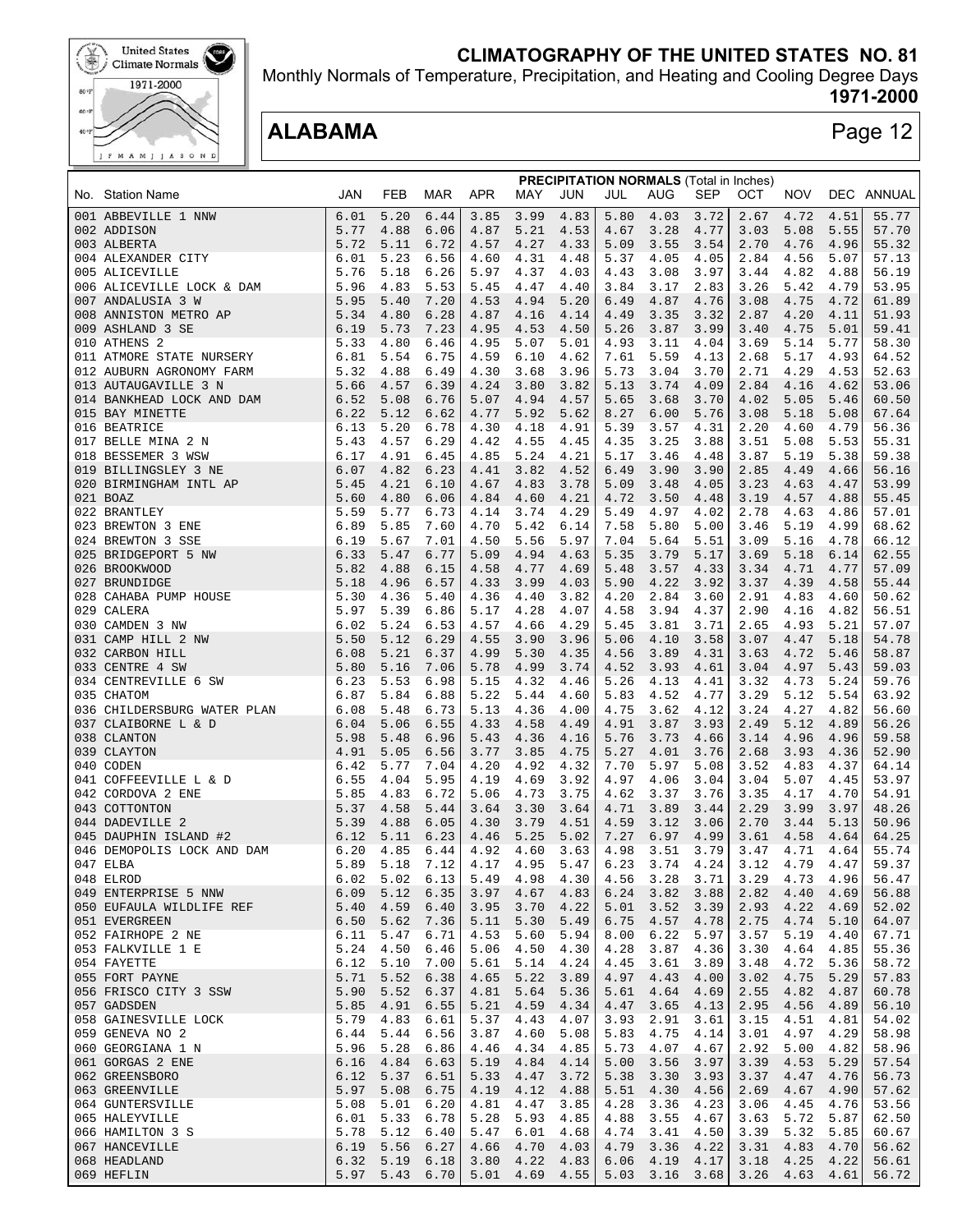

Monthly Normals of Temperature, Precipitation, and Heating and Cooling Degree Days

**1971-2000** 

|     |                               | <b>PRECIPITATION NORMALS (Total in Inches)</b> |               |                      |               |            |               |         |               |               |               |            |                             |                        |
|-----|-------------------------------|------------------------------------------------|---------------|----------------------|---------------|------------|---------------|---------|---------------|---------------|---------------|------------|-----------------------------|------------------------|
| No. | <b>Station Name</b>           | JAN                                            | <b>FEB</b>    | MAR                  | <b>APR</b>    | <b>MAY</b> | <b>JUN</b>    | JUL     | AUG           | <b>SEP</b>    | OCT           | <b>NOV</b> |                             | DEC ANNUAL             |
|     | 070 HIGHLAND HOME             | 5.48                                           | 5.35          | 6.95                 | 4.39          | 4.05       | 4.70          | 4.93    | 4.30          | 4.03          | 2.67          | 4.71       | 4.60                        | 56.16                  |
|     | 071 HIGHTOWER                 | 5.84                                           | 5.11          | 6.70                 | 4.80          | 4.20       | 4.58          | 4.20    | 3.43          | 3.31          | 3.39          | 4.49       | 4.54                        | 54.59                  |
|     | 072 HODGES                    | 5.46                                           | 5.24          | 6.84                 | 5.35          | 6.02       | 4.70          | 4.48    | 3.25          | 4.00          | 3.38          | 5.31       | 6.50                        | 60.53                  |
|     | 073 HOLT LOCK AND DAM         | 5.51                                           | 4.58          | 5.45                 | 4.10          | 3.59       | 3.91          | 4.46    | 2.98          | 2.90          | 3.17          | 4.48       | 4.46                        | 49.59                  |
|     | 074 HUNTSVILLE INTL AP        | 5.52                                           | 4.95          | 6.68                 | 4.54          | 5.24       | 4.22          | 4.40    | 3.32          | 4.29          | 3.54          | 5.22       | 5.59                        | 57.51                  |
|     | 075 HURTSBORO                 | 5.03                                           | 4.28          | 6.18                 | 4.01          | 4.60       | 3.50          | 5.17    | 3.19          | 3.18          | 2.96          | 4.40       | 4.38                        | 50.88                  |
|     | 076 JACKSON                   | 6.11                                           | 5.34          | 6.60                 | 4.99          | 5.30       | 5.22          | 6.07    | 4.77          | 4.49          | 2.95          | 5.24       | 5.20                        | 62.28                  |
|     | 077 JACKSONVILLE              | 5.56                                           | 4.88          | 6.03                 | 4.76          | 4.26       | 4.26          | 4.52    | 3.34          | 4.20          | 3.15          | 4.21       | 4.40                        | 53.57                  |
|     | 078 JASPER                    | 6.22                                           | 5.31          | 6.49                 | 5.07          | 5.06       | 4.62          | 4.90    | 2.88          | 4.13          | 3.63          | 4.69       | 5.72                        | 58.72                  |
|     | 079 JONES BLUFF LOCK & DAM    | 5.76                                           | 4.85          | 6.52                 | 4.77          | 3.93       | 3.70          | 5.20    | 2.80          | 3.76          | 2.66          | 4.95       | 5.06                        | 53.96                  |
|     | 080 JORDAN DAM                | 5.56                                           | 4.97          | 6.10                 | 4.79          | 3.87       | 3.73          | 5.07    | 3.28          | 3.89          | 2.58          | 4.45       | 5.01                        | 53.30                  |
|     | 081 KINSTON                   | 6.05                                           | 5.35          | 6.97                 | 4.44          | 4.69       | 5.13          | 6.70    | 4.36          | 4.27          | 3.27          | 4.67       | 4.24                        | 60.14                  |
|     | 082 LAFAYETTE 2 W             | 5.88                                           | 5.48          | 6.60                 | 4.84          | 4.36       | 4.16          | 5.31    | 3.82          | 3.89          | 2.70          | 4.32       | 5.09                        | 56.45                  |
|     | 083 LAY DAM                   | 5.52                                           | 4.75          | 6.02                 | 4.66          | 3.95       | 3.58          | 4.85    | 3.36          | 3.76          | 2.75          | 4.22       | 4.38                        | 51.80                  |
|     | 084 LEEDS                     | 5.69                                           | 4.65          | 6.46                 | 4.94          | 4.58       | 4.41          | 5.42    | 3.35          | 4.45          | 3.55          | 4.89       | 4.67                        | 57.06                  |
|     | 085 LIVINGSTON                | 5.57                                           | 4.76          | 6.31                 | 5.26          | 4.50       | 4.17          | 5.23    | 3.32          | 3.33          | 3.60          | 4.45       | 5.04                        | 55.54                  |
|     | $0.05 + 0.027 + 0.027 + 0.07$ | $\sim$                                         | $\sim$ $\sim$ | $\sim$ $\sim$ $\sim$ | $\sim$ $\sim$ | $\sim$     | $\sim$ $\sim$ | $ \sim$ | $\sim$ $\sim$ | $\sim$ $\sim$ | $\sim$ $\sim$ | $\sim$     | $\sim$ $\sim$ $\sim$ $\sim$ | $\Gamma$ $\cap$ $\cap$ |

| 079 JONES BLUFF LOCK & DAM                                                                                                                                                                                                                                        | 5.76 | 4.85               | 6.52 | 4.77 | 3.93           | 3.70                 | 5.20                                                          | 2.80                 | 3.76      | 2.66 | 4.95                 | 5.06 | 53.96                  |
|-------------------------------------------------------------------------------------------------------------------------------------------------------------------------------------------------------------------------------------------------------------------|------|--------------------|------|------|----------------|----------------------|---------------------------------------------------------------|----------------------|-----------|------|----------------------|------|------------------------|
| $\widetilde{N}$<br>080 JORDAN DAM                                                                                                                                                                                                                                 | 5.56 | 4.97               | 6.10 | 4.79 | 3.87           | 3.73                 | 5.07                                                          | 3.28                 | 3.89      | 2.58 | 4.45                 | 5.01 | 53.30                  |
| 081 KINSTON                                                                                                                                                                                                                                                       | 6.05 | 5.35               | 6.97 | 4.44 | 4.69           | 5.13                 | 6.70                                                          | 4.36                 | 4.27      | 3.27 | 4.67                 | 4.24 | 60.14                  |
| 082 LAFAYETTE 2 W                                                                                                                                                                                                                                                 | 5.88 | 5.48               | 6.60 | 4.84 | 4.36           | 4.16                 | 5.31                                                          | 3.82                 | 3.89      | 2.70 | 4.32                 | 5.09 | 56.45                  |
| 083 LAY DAM                                                                                                                                                                                                                                                       | 5.52 | 4.75               | 6.02 | 4.66 | 3.95           | 3.58                 | 4.85                                                          | 3.36                 | 3.76      | 2.75 | 4.22                 | 4.38 | 51.80                  |
| 084 LEEDS                                                                                                                                                                                                                                                         | 5.69 | 4.65               | 6.46 | 4.94 | 4.58           | 4.41                 | 5.42                                                          | 3.35                 | 4.45      | 3.55 | 4.89                 | 4.67 | 57.06                  |
| 085 LIVINGSTON                                                                                                                                                                                                                                                    | 5.57 | 4.76               | 6.31 | 5.26 | 4.50           | 4.17                 | 5.23                                                          | 3.32                 | 3.33      | 3.60 | 4.45                 | 5.04 | 55.54                  |
| 086 LOUISVILLE                                                                                                                                                                                                                                                    | 4.96 | 4.60               | 6.56 | 3.99 | 3.76           | 5.25                 | 5.23                                                          | 3.60                 | 3.48      | 2.79 | 4.06                 | 4.60 | 52.88                  |
| 087 MARION 7 NE                                                                                                                                                                                                                                                   | 6.38 | 5.45               | 6.44 | 5.13 | 4.09           | 3.86                 | 5.07                                                          | 3.74                 | 3.91      | 3.17 | 4.71                 | 4.86 | 56.81                  |
|                                                                                                                                                                                                                                                                   | 5.85 | 4.69               | 6.43 | 4.83 | 4.09           | 4.43                 | 5.06                                                          | 3.35                 | 3.95      | 2.97 | 4.36                 | 5.03 | 55.04                  |
|                                                                                                                                                                                                                                                                   | 5.52 | 5.27               | 6.50 | 4.71 | 3.77           | 4.44                 | 5.33                                                          | 3.65                 | 4.08      | 2.48 | 4.44                 | 5.05 | 55.24                  |
| 087 MARION / NE<br>088 MARION JUNCTION 2 NE<br>089 MARTIN DAM<br>090 MILLERS FERRY L & D                                                                                                                                                                          | 5.83 | 5.28               | 6.08 | 4.24 | 4.16           | 3.65                 | 4.81                                                          | 3.17                 | 3.24      | 2.71 | 4.80                 | 5.07 | 53.04                  |
| 090 MILLLPORT 2 E<br>092 MILSTEAD<br>093 MITCHELL DAM<br>094 MOBILE RGNL AP<br>095 MONTEVALLO<br>096 MONTEVALLO<br>096 MONTEVALLO<br>096 MONTEVALLO                                                                                                               | 6.17 | 4.76               | 6.03 | 5.13 | 4.23           | 4.12                 | 4.12                                                          | 3.74                 | 3.35      | 3.41 | 4.82                 | 5.15 | 55.03                  |
|                                                                                                                                                                                                                                                                   | 5.24 | 5.11               | 6.71 | 4.56 | 3.97           | 4.08                 | 4.55                                                          | 3.32                 | 3.89      | 2.64 | 4.42                 | 4.70 | 53.19                  |
|                                                                                                                                                                                                                                                                   | 5.76 | 5.01               | 6.51 | 4.61 | 3.79           | 3.51                 | 4.51                                                          | 3.37                 | 4.04      | 2.70 | 4.49                 | 4.79 | 53.09                  |
|                                                                                                                                                                                                                                                                   | 5.75 | 5.10               | 7.20 | 5.06 | 6.10           | 5.01                 | 6.54                                                          | 6.20                 | 6.01      | 3.25 | 5.41                 | 4.66 | 66.29                  |
|                                                                                                                                                                                                                                                                   | 6.61 | 5.08               | 6.86 | 4.90 | 4.74           | 4.77                 | 5.32                                                          | 3.75                 | 3.93      | 3.24 | 4.57                 | 5.14 | 58.91                  |
|                                                                                                                                                                                                                                                                   | 5.04 | 5.45               | 6.39 | 4.38 | 4.14           | 4.13                 | 5.31                                                          | 3.63                 | 4.22      | 2.58 | 4.53                 | 4.97 | 54.77                  |
|                                                                                                                                                                                                                                                                   |      | 5.04               | 6.59 | 4.72 | 5.37           | 4.59                 | 4.22                                                          | 3.25                 | 4.29      | 3.68 | 5.34                 | 5.85 | 58.75                  |
| 097 MOULTON 2<br>098 MOUNDVILLE<br>099 MUSCLE SHOALS AP 4.97                                                                                                                                                                                                      |      | 5.16               | 6.48 | 5.23 | 3.63           | 4.12                 | 5.60                                                          | 2.99                 | 3.91      | 3.57 | 5.16                 | 5.06 | 57.14                  |
|                                                                                                                                                                                                                                                                   |      | 4.46               | 6.21 | 4.43 | 5.30           | 4.90                 | 4.52                                                          | 2.96                 | 4.30      | 3.22 | 5.09                 | 5.44 | 55.80                  |
| $\mathbb{R}^2$<br>100 OAK MTN STATE PARK 2 N                                                                                                                                                                                                                      |      | 5.16               | 5.74 | 5.27 | 4.82           | 4.99                 | 5.59                                                          | 3.33                 | 3.96      | 3.57 | 4.90                 | 5.04 | 58.43                  |
|                                                                                                                                                                                                                                                                   |      | 5.18               | 6.30 | 5.25 | 4.78           | 4.62                 | 5.24                                                          | 3.17                 | 4.53      | 3.52 | 4.56                 | 4.84 | 58.14                  |
|                                                                                                                                                                                                                                                                   |      | 5.24               | 6.94 | 4.76 | 3.63           | 4.30                 | 5.87                                                          | 3.53                 | 3.82      | 3.23 | 4.35                 | 5.22 | 56.49                  |
|                                                                                                                                                                                                                                                                   |      | 5.01               | 6.94 | 4.07 | 3.64           | 4.84                 | 5.81                                                          | 3.61                 | 4.46      | 2.66 | 4.73                 | 4.73 | 56.36                  |
|                                                                                                                                                                                                                                                                   |      | 4.76               | 6.47 | 5.00 | 4.31           | 4.55                 | 4.95                                                          | 3.29                 | 4.68      | 3.46 | 4.60                 | 4.84 | 56.68                  |
|                                                                                                                                                                                                                                                                   |      | 4.75               | 6.21 | 4.98 | 4.00           | 3.94                 | 4.79                                                          | 3.56                 | 3.84      | 2.82 | 4.07                 | 4.76 | 53.43                  |
|                                                                                                                                                                                                                                                                   |      | 5.44               | 6.98 | 4.55 | 4.27           | 4.78                 | 5.15                                                          | 3.70                 | 4.13      | 3.02 | 5.06                 | 4.95 | 57.99                  |
| 00 OAK MTN STATE FEW.<br>01 ONEONTA<br>02 OPELIKA<br>103 OZARK 6 NNW<br>104 PALMERDALE<br>105 PERRYVILLE<br>106 PINE APPLE<br>107 PINE LEVEL 4 ESE<br>107 PINE LEVEL 4 ESE<br>108 PINSON<br>108 PINSON<br>108 PINSON<br>108 PINSON<br>108 PINSON<br>108 PI        |      | 4.84               | 6.56 | 4.15 | 3.45           | 4.57                 | 5.11                                                          | 3.43                 | 4.25      | 2.19 | 3.92                 | 4.69 | 52.52                  |
|                                                                                                                                                                                                                                                                   |      | 4.43               | 6.52 | 4.45 | 4.94           | 4.09                 | 4.61                                                          | 2.95                 | 3.90      | 3.44 | 4.88                 | 4.56 | 54.45                  |
|                                                                                                                                                                                                                                                                   |      | 5.06               | 6.82 | 4.85 | 4.32           | 4.02                 | 5.19                                                          | 3.74                 | 4.17      | 2.81 | 4.48                 | 5.19 | 56.91                  |
| 109 PLANTERSVILLE 2 SSE<br>110 REFORM<br>111 ROBERTSDALE 5 NE<br>112 ROCKFORD 3 ESE<br>113 ROCK MILLS<br>114 RUSSELLVILLE NO 2<br>114 CALUT DENNADD                                                                                                               | 6.59 | 5.27               | 6.32 | 5.65 | 5.08           | 4.31                 | 5.38                                                          | 3.77                 | 3.72      | 3.42 | 5.06                 | 5.33 | 59.90                  |
|                                                                                                                                                                                                                                                                   | 6.14 | 5.08               | 6.94 | 4.49 | 4.97           | 5.44                 | 8.37                                                          | 6.71                 | 6.43      | 3.66 | 5.54                 | 4.15 | 67.92                  |
|                                                                                                                                                                                                                                                                   | 6.13 | 5.64               | 6.73 | 4.72 | 3.98           | 3.90                 | 5.93                                                          | 4.20                 | 4.07      | 2.67 | 4.59                 | 4.96 | 57.52                  |
|                                                                                                                                                                                                                                                                   | 5.91 | 5.11               | 6.05 | 4.42 | 3.65           | 4.21                 | 4.64                                                          | 3.63                 | 3.69      | 2.69 | 4.60                 | 4.68 | 53.28                  |
|                                                                                                                                                                                                                                                                   | 5.44 | 4.81               | 6.28 | 4.97 | 5.87           | 4.23                 | 4.65                                                          | 2.97                 | 4.18      | 3.43 | 5.08                 | 5.36 | 57.27                  |
| 115 SAINT BERNARD<br>.<br>PATION<br>IF                                                                                                                                                                                                                            | 5.95 | 5.46               | 6.61 | 5.01 | 5.13           | 4.51                 | 4.78                                                          | 3.29                 | 4.95      | 3.65 | 4.94                 | 5.68 | 59.96                  |
| 116 SAND MT SUBSTATION                                                                                                                                                                                                                                            | 5.49 | 5.19               | 6.07 | 4.75 | 4.37           | 4.10                 | 4.37                                                          | 3.44                 | 4.49      | 3.14 | 4.58                 | 5.05 | 55.04                  |
| 117 SAYRE 5 NW                                                                                                                                                                                                                                                    | 5.89 | 5.01               | 6.63 | 5.17 | 4.85           | 3.83                 | 4.93                                                          | 2.92                 | 4.39      | 3.10 | 4.51                 | 5.00 | 56.23                  |
| 118 SCOTTSBORO                                                                                                                                                                                                                                                    | 6.01 | 5.22               | 6.52 | 4.52 | 5.02           | 4.38                 | 4.53                                                          | 3.43                 | 4.81      | 3.61 | 4.98                 | 5.65 | 58.68                  |
| 119 SELMA                                                                                                                                                                                                                                                         | 5.64 | 4.87               | 6.67 | 4.33 | 3.71           | 4.13                 | 4.28                                                          | 3.72                 | 3.87      | 2.59 | 4.32                 | 4.72 | 52.85                  |
| 120 SULLIGENT<br>$\begin{tabular}{ c c c c } \hline 120 & \textit{SULLIGENT} \\ \hline 121 & \textit{STLACAUGA} & 4 & \textit{NE} \\ \hline 122 & \textit{TALLADEGA} & & & 6.12 \\ \hline 123 & \textit{TALLAPOOSA WATER PLANT} & & 4.93 \\ \hline \end{tabular}$ | 5.81 | 5.02               | 5.80 | 4.96 | 5.67           | 4.90                 | 4.97                                                          | 3.67                 | 3.75      | 3.29 | 5.24                 | 5.46 | 58.54                  |
|                                                                                                                                                                                                                                                                   |      | 5.07               | 6.18 | 4.73 | 3.74           | 4.15                 | 4.96                                                          | 3.66                 | 4.16      | 3.00 | 4.75                 | 4.78 | 54.88                  |
|                                                                                                                                                                                                                                                                   |      | 5.11               | 6.82 | 4.80 | 4.71           | 4.64                 | 4.75                                                          | 3.52                 | 3.76      | 3.36 | 4.59                 | 4.24 | 56.42                  |
|                                                                                                                                                                                                                                                                   |      | 5.28               | 5.86 | 4.20 | 3.97           | 4.24                 | 4.60                                                          | 3.36                 | 3.45      | 2.52 | 3.99                 | 4.73 | 51.13                  |
|                                                                                                                                                                                                                                                                   |      | 5.04               | 6.95 | 4.64 | 4.75           | 4.92                 | 6.05                                                          | 3.88                 | 4.13      | 2.90 | 5.31                 | 5.16 | 59.94                  |
| 125                                                                                                                                                                                                                                                               | 6.06 | 5.16               | 6.76 | 5.06 | 4.18           | 4.14                 | 5.22                                                          | 3.70                 | 4.13      | 3.00 | 4.54                 | 4.65 | 56.60                  |
| 126 THURLOW DAM                                                                                                                                                                                                                                                   | 5.67 | 5.55               | 6.93 | 4.77 | 3.59           | 4.19                 | 5.19                                                          | 3.47                 | 4.08      | 2.57 | 4.47                 | 4.90 | 55.38                  |
| THORSBY EXP STATION<br>THURLOW DAM<br>TROY<br>TUSCALOOSA ACFD<br>127 TROY                                                                                                                                                                                         | 5.11 | 4.83               | 6.56 | 4.25 | 3.73           | 4.78                 | 5.80                                                          | 3.56                 | 3.52      |      | 2.84 4.44            | 4.40 | 53.82                  |
| 128 TUSCALOOSA ACFD 5.72 5.07 6.37                                                                                                                                                                                                                                |      |                    |      |      |                |                      | $5.10 \quad 4.55 \quad 4.20 \quad 5.71 \quad 3.70 \quad 3.54$ |                      |           |      |                      |      | $3.47$ 4.84 4.97 57.24 |
| 129 TUSCALOOSA OLIVER DAM                                                                                                                                                                                                                                         |      | 5.80 4.87          | 6.49 |      | 4.96 4.54      | 4.03                 |                                                               | 4.75 3.37 3.32       |           |      | $3.67$ $4.44$ $4.75$ |      | 54.99                  |
| 130 UNION SPRINGS 9 S                                                                                                                                                                                                                                             |      | 5.48 4.88          | 6.65 |      | 4.23 4.06      | 5.04                 |                                                               | $5.41$ $3.61$ $4.34$ |           |      | 2.93 4.65 4.74       |      | 56.02                  |
| 131 UNIONTOWN                                                                                                                                                                                                                                                     |      | 5.87 4.74          | 6.34 |      | 4.49 4.09      | 3.89                 | 4.87                                                          |                      | 3.83 3.46 |      | 2.82 4.15 4.41       |      | 52.96                  |
| 132 VALLEY HEAD                                                                                                                                                                                                                                                   |      | $6.06$ 5.62        | 6.57 |      | 4.73 4.70      | 4.33                 | $5.18$                                                        |                      | 3.49 4.27 |      | $3.29$ 5.00          | 5.12 | 58.36                  |
| 133 VERNON 2 N                                                                                                                                                                                                                                                    | 6.25 | 5.32               | 6.70 | 5.34 | 5.52           | 4.18                 | 5.03                                                          | 3.04                 | 4.03      | 3.43 | 5.62                 | 5.61 | 60.07                  |
| 134 WADLEY                                                                                                                                                                                                                                                        | 6.09 | 5.34               | 6.40 | 4.44 | 4.35           | 3.62                 | 5.02                                                          | 2.94                 | 3.31      | 3.15 | 4.39                 | 4.71 | 53.76                  |
| 135 WALLACE 2 E                                                                                                                                                                                                                                                   | 6.72 | 5.76               | 7.15 | 4.57 | 5.66           | 4.96                 |                                                               | 7.38 5.46            | 5.15      | 3.09 | 4.91                 | 4.90 | 65.71                  |
| 136 WALNUT GROVE                                                                                                                                                                                                                                                  | 5.71 | 4.90               | 6.66 |      | 4.96 4.32 4.22 |                      |                                                               | $4.21$ $3.20$ $4.60$ |           |      | 3.04 4.36 4.88       |      | 55.06                  |
| 137 WARRIOR LOCK AND DAM                                                                                                                                                                                                                                          |      | $6.01$ 5.39 $6.44$ |      |      | 5.22 4.35 3.74 |                      |                                                               | $4.58$ $3.33$ $3.34$ |           |      | 3.29 4.62 4.66       |      | 54.97                  |
| 138 WEISS DAM                                                                                                                                                                                                                                                     |      | 5.67 5.32 5.62     |      |      |                | $4.16$ $4.16$ $3.42$ |                                                               | $4.72$ $3.06$ $3.18$ |           |      | 3.32 4.71 4.92       |      | 52.26                  |
|                                                                                                                                                                                                                                                                   |      |                    |      |      |                |                      |                                                               |                      |           |      |                      |      |                        |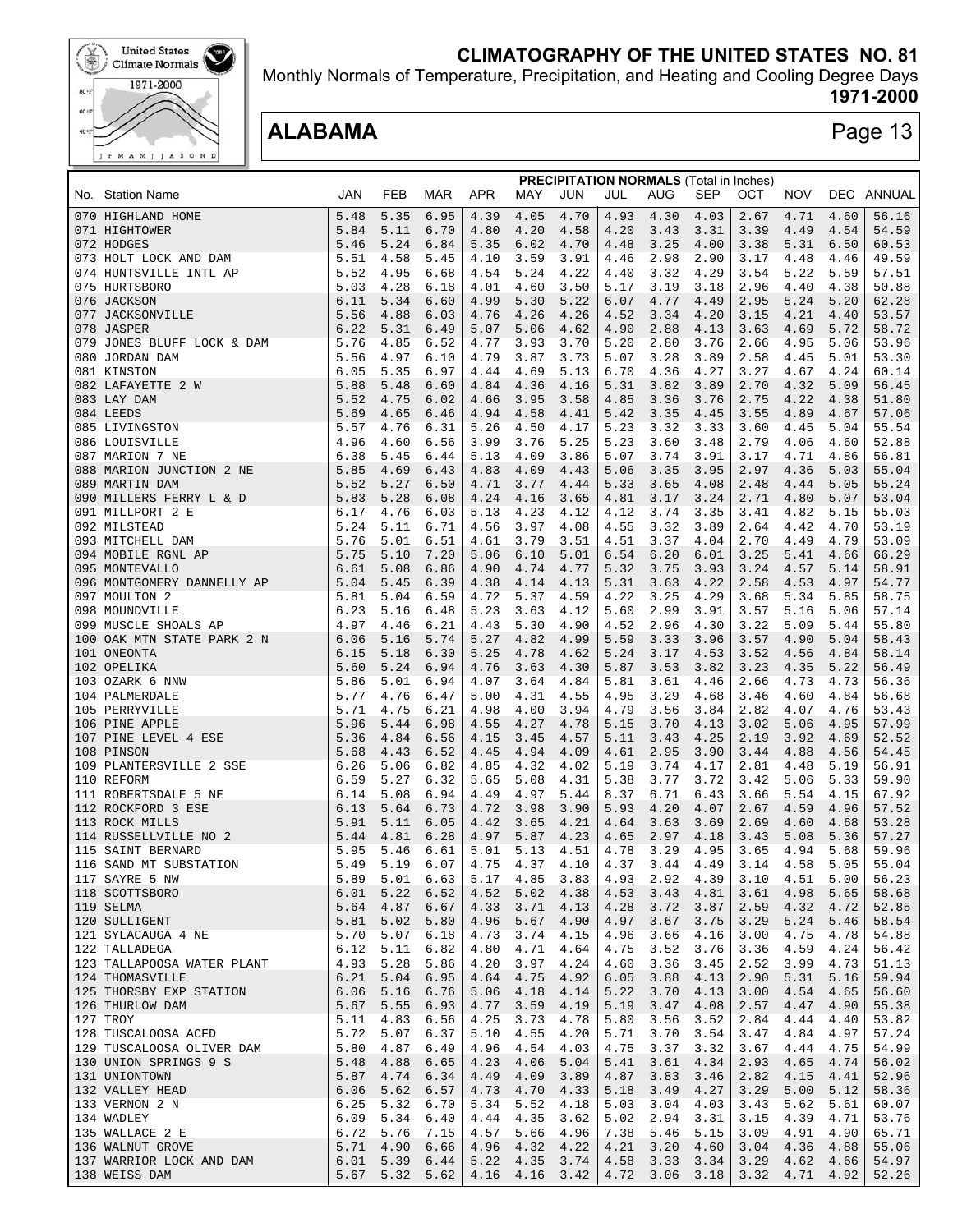

Monthly Normals of Temperature, Precipitation, and Heating and Cooling Degree Days **1971-2000** 

| <b>PRECIPITATION NORMALS</b> (Total in Inches)<br>JAN FEB MAR APR MAY JUN JUL AUG SEP OCT NOV DEC ANNUAL<br>No. Station Name<br>6.44 5.31 6.62 4.85 4.72 4.80 5.29 3.47 4.48 3.62 4.99 5.13 59.72<br>139 WEST BLOCTON<br>5.32 5.02 6.03 4.33 3.57 3.95 4.80 3.82 3.98 2.73 4.35 4.92 52.82<br>140 WETUMPKA |
|------------------------------------------------------------------------------------------------------------------------------------------------------------------------------------------------------------------------------------------------------------------------------------------------------------|
|                                                                                                                                                                                                                                                                                                            |
|                                                                                                                                                                                                                                                                                                            |
|                                                                                                                                                                                                                                                                                                            |
| 6.63 5.80 7.58 4.97 5.27 5.50 5.80 4.01 4.44 2.94 4.96 5.69 63.59<br>141 WHATLEY                                                                                                                                                                                                                           |
|                                                                                                                                                                                                                                                                                                            |
|                                                                                                                                                                                                                                                                                                            |
|                                                                                                                                                                                                                                                                                                            |
|                                                                                                                                                                                                                                                                                                            |
|                                                                                                                                                                                                                                                                                                            |
|                                                                                                                                                                                                                                                                                                            |
|                                                                                                                                                                                                                                                                                                            |
|                                                                                                                                                                                                                                                                                                            |
|                                                                                                                                                                                                                                                                                                            |
|                                                                                                                                                                                                                                                                                                            |
|                                                                                                                                                                                                                                                                                                            |
|                                                                                                                                                                                                                                                                                                            |
|                                                                                                                                                                                                                                                                                                            |
|                                                                                                                                                                                                                                                                                                            |
|                                                                                                                                                                                                                                                                                                            |
|                                                                                                                                                                                                                                                                                                            |
|                                                                                                                                                                                                                                                                                                            |
|                                                                                                                                                                                                                                                                                                            |
|                                                                                                                                                                                                                                                                                                            |
|                                                                                                                                                                                                                                                                                                            |
|                                                                                                                                                                                                                                                                                                            |
|                                                                                                                                                                                                                                                                                                            |
|                                                                                                                                                                                                                                                                                                            |
|                                                                                                                                                                                                                                                                                                            |
|                                                                                                                                                                                                                                                                                                            |
|                                                                                                                                                                                                                                                                                                            |
|                                                                                                                                                                                                                                                                                                            |
|                                                                                                                                                                                                                                                                                                            |
|                                                                                                                                                                                                                                                                                                            |
|                                                                                                                                                                                                                                                                                                            |
|                                                                                                                                                                                                                                                                                                            |
|                                                                                                                                                                                                                                                                                                            |
|                                                                                                                                                                                                                                                                                                            |
|                                                                                                                                                                                                                                                                                                            |
|                                                                                                                                                                                                                                                                                                            |
|                                                                                                                                                                                                                                                                                                            |
|                                                                                                                                                                                                                                                                                                            |
|                                                                                                                                                                                                                                                                                                            |
|                                                                                                                                                                                                                                                                                                            |
|                                                                                                                                                                                                                                                                                                            |
|                                                                                                                                                                                                                                                                                                            |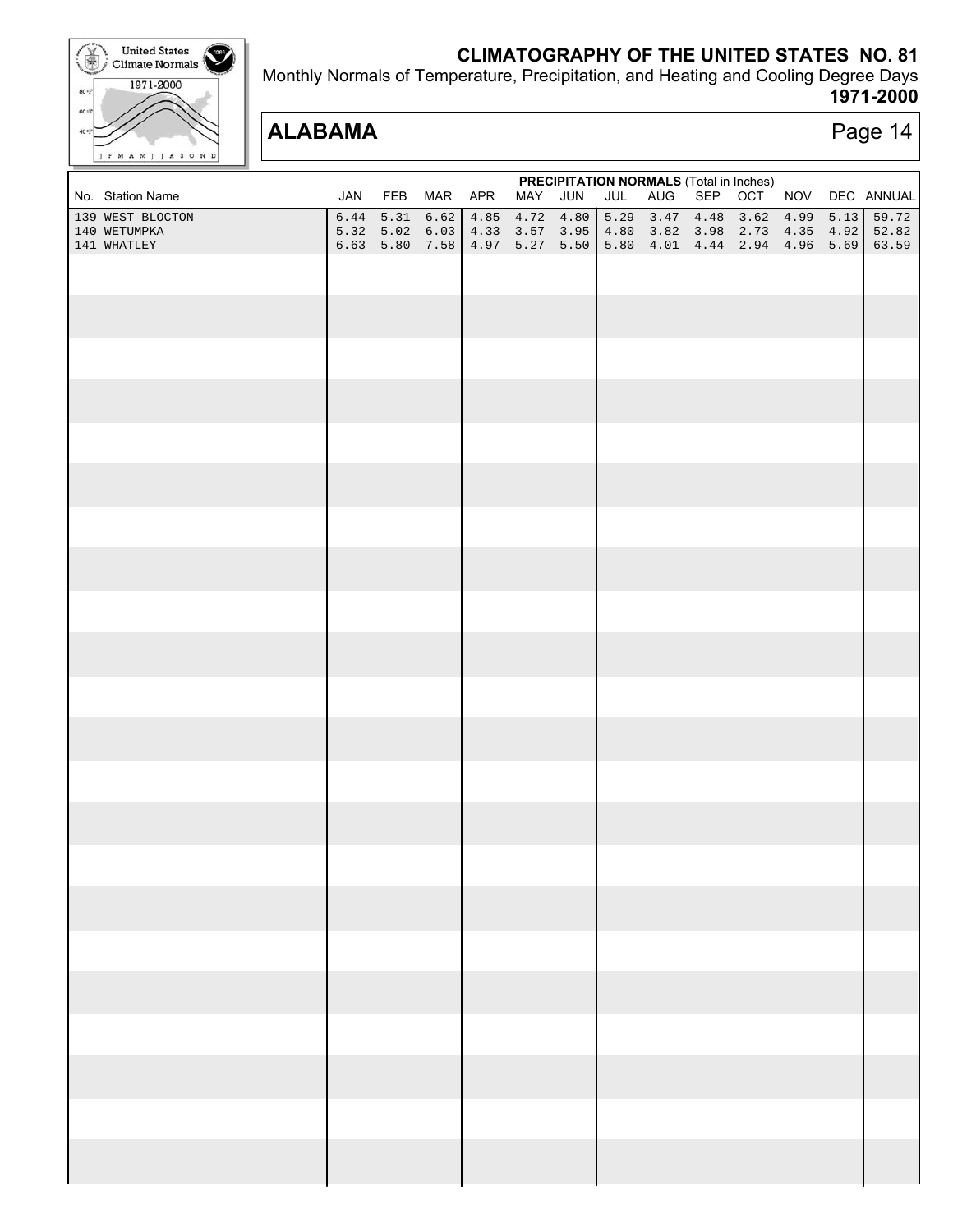

Monthly Normals of Temperature, Precipitation, and Heating and Cooling Degree Days **1971-2000** 

|     |                             |             |                     |                     |            |           |           |                       |                     | <b>DEGREE DAYS (Total)</b> |                       |            |                |                |              |
|-----|-----------------------------|-------------|---------------------|---------------------|------------|-----------|-----------|-----------------------|---------------------|----------------------------|-----------------------|------------|----------------|----------------|--------------|
| No. | <b>Station Name</b>         | Element JAN |                     | <b>FEB</b>          | <b>MAR</b> | APR       | MAY       | JUN                   | JUL                 | AUG                        | <b>SEP</b>            | OCT        | <b>NOV</b>     | DEC.           | ANNUAL       |
| 004 | ALEXANDER CITY              | <b>HDD</b>  | 686                 | 516                 | 344        | 150       | 42        | 1                     | $\mathbf{0}$        | $\mathbf{0}$               | 7                     | 136        | 353            | 600            | 2835         |
|     |                             | CDD         | $\mathbf{0}$        | $\Omega$            | 11         | 33        | 162       | 331                   | 450                 | 419                        | 258                   | 65         | 11             | $\mathbf 1$    | 1741         |
| 005 | ALICEVILLE                  | HDD         | 692                 | 509                 | 328        | 142       | 32        | $\mathbf 0$           | 0                   | 0                          | 7                     | 135        | 364            | 609            | 2818         |
|     |                             | CDD         | $\mathbf 0$         | $\Omega$            | 17         | 38        | 185       | 372                   | 492                 | 456                        | 286                   | 72         | 12             | 1              | 1931         |
| 007 | ANDALUSIA 3 W               | HDD         | 527                 | 382                 | 233        | 90        | 9         | $\Omega$              | $\mathbf 0$         | 0                          | $\overline{2}$        | 87         | 252            | 453            | 2035         |
|     |                             | CDD         | $\mathbf{0}$        | $\overline{2}$      | 27         | 73        | 227       | 409                   | 500                 | 485                        | 355                   | 125        | 31             | 11             | 2245         |
| 008 | ANNISTON METRO AP           | HDD<br>CDD  | 675<br>0            | 496<br>0            | 327<br>13  | 139<br>38 | 34<br>171 | 1<br>346              | 0<br>467            | 0<br>449                   | 7<br>270              | 137<br>71  | 359<br>10      | 588<br>1       | 2763<br>1836 |
| 009 | ASHLAND 3 SE                | HDD         | 694                 | 517                 | 358        | 152       | 41        | $\mathbf 1$           | $\mathbf 0$         | $\mathbf{0}$               | 7                     | 136        | 344            | 597            | 2847         |
|     |                             | CDD         | $\mathbf{0}$        | $\mathbf 0$         | 15         | 28        | 141       | 297                   | 411                 | 393                        | 239                   | 58         | 13             | 1              | 1596         |
| 010 | ATHENS <sub>2</sub>         | HDD         | 830                 | 643                 | 449        | 203       | 60        | 2                     | 0                   | 1                          | 26                    | 205        | 457            | 729            | 3605         |
|     |                             | CDD         | 0                   | $\Omega$            | 5          | 26        | 137       | 292                   | 417                 | 391                        | 212                   | 47         | 4              | $\mathbf 0$    | 1531         |
|     | 011 ATMORE STATE NURSERY    | HDD         | 552                 | 397                 | 238        | 81        | 7         | $\mathbf{0}$          | $\mathbf{0}$        | $\mathbf{0}$               | $\mathbf{1}$          | 75         | 258            | 467            | 2076         |
| 012 | AUBURN AGRONOMY FARM        | CDD<br>HDD  | $\mathbf{0}$<br>637 | 1<br>466            | 22<br>299  | 62<br>122 | 228<br>22 | 394<br>0              | 481<br>0            | 476<br>0                   | 341<br>4              | 127<br>105 | 37<br>300      | 10<br>552      | 2179<br>2507 |
|     |                             | CDD         | 0                   | $\Omega$            | 14         | 47        | 195       | 366                   | 462                 | 446                        | 293                   | 88         | 15             | 6              | 1932         |
|     | 014 BANKHEAD LOCK AND DAM   | HDD         | 747                 | 567                 | 401        | 200       | 62        | $\mathbf{1}$          | $\mathbf{0}$        | $\mathbf{0}$               | 11                    | 176        | 413            | 658            | 3236         |
|     |                             | CDD         | $\mathbf{0}$        | $\mathbf{0}$        | 8          | 19        | 132       | 298                   | 417                 | 394                        | 228                   | 49         | 5              | $\mathbf 0$    | 1550         |
| 015 | BAY MINETTE                 | HDD         | 532                 | 378                 | 225        | 67        | 4         | 0                     | 0                   | 0                          | 1                     | 69         | 252            | 458            | 1986         |
|     |                             | CDD         | $\mathbf 0$         | 1                   | 19         | 73        | 234       | 392                   | 464                 | 454                        | 319                   | 112        | 32             | 10             | 2110         |
|     | 016 BEATRICE                | HDD<br>CDD  | 541<br>$\mathbf{0}$ | 380<br>3            | 223<br>40  | 87<br>62  | 13<br>228 | $\overline{0}$<br>399 | $\mathbf{0}$<br>488 | $\mathbf{0}$<br>476        | $\overline{2}$<br>338 | 89<br>112  | 247<br>32      | 459<br>14      | 2041<br>2192 |
| 017 | BELLE MINA 2 N              | HDD         | 811                 | 622                 | 436        | 191       | 51        | 1                     | $\mathbf 0$         | $\mathbf 0$                | 18                    | 191        | 438            | 710            | 3469         |
|     |                             | CDD         | $\mathbf 0$         | $\Omega$            | 6          | 27        | 150       | 320                   | 439                 | 397                        | 218                   | 47         | 5              | $\mathbf 0$    | 1609         |
| 018 | BESSEMER 3 WSW              | HDD         | 687                 | 494                 | 330        | 130       | 29        | $\overline{0}$        | $\mathbf 0$         | 0                          | 7                     | 137        | 357            | 595            | 2766         |
|     |                             | CDD         | $\mathbf{0}$        | $\mathbf{0}$        | 9          | 38        | 189       | 370                   | 495                 | 465                        | 287                   | 81         | 9              | $\mathbf 0$    | 1943         |
| 020 | BIRMINGHAM INTL AP          | $HDD*$      | 691                 | 514                 | 339        | 154       | 31        | 1                     | 0                   | 0                          | 11                    | 133        | 359            | 590            | 2823         |
|     |                             | $CDD*$      | 1<br>572            | 3<br>415            | 16         | 51<br>99  | 167       | 351                   | 476                 | 455                        | 280                   | 69         | 9              | 3              | 1881<br>2271 |
| 023 | BREWTON 3 ENE               | HDD<br>CDD  | $\mathbf 0$         | $\mathbf{1}$        | 257<br>25  | 63        | 14<br>220 | $\mathbf 0$<br>396    | $\mathbf 0$<br>476  | 0<br>451                   | 4<br>308              | 108<br>93  | 295<br>26      | 507<br>10      | 2069         |
| 024 | BREWTON 3 SSE               | HDD         | 549                 | 396                 | 257        | 110       | 19        | 0                     | 0                   | 0                          | 4                     | 114        | 295            | 491            | 2235         |
|     |                             | CDD         | 0                   | 1                   | 26         | 64        | 201       | 368                   | 469                 | 454                        | 307                   | 97         | 25             | 9              | 2021         |
| 025 | BRIDGEPORT 5 NW             | HDD         | 834                 | 646                 | 460        | 223       | 83        | 3                     | $\mathbf 0$         | 0                          | 22                    | 221        | 464            | 740            | 3696         |
|     |                             | CDD         | $\mathbf{0}$        | $\mathbf{0}$        | 4          | 14        | 116       | 270                   | 394                 | 368                        | 188                   | 34         | $\overline{2}$ | $\mathbf 0$    | 1390         |
| 030 | CAMDEN 3 NW                 | HDD         | 622<br>0            | 448<br>2            | 267<br>22  | 105       | 19        | 0<br>379              | 0<br>473            | 0<br>455                   | 4<br>305              | 112<br>89  | 327            | 553<br>4       | 2457<br>2024 |
| 031 | CAMP HILL 2 NW              | CDD<br>HDD  | 733                 | 569                 | 398        | 62<br>192 | 212<br>54 | 1                     | $\mathbf{0}$        | $\mathbf 0$                | 12                    | 184        | 21<br>413      | 648            | 3204         |
|     |                             | CDD         | $\mathbf{0}$        | $\mathbf{0}$        | 7          | 20        | 133       | 293                   | 411                 | 378                        | 223                   | 42         | 5              | $\mathbf{0}$   | 1512         |
| 033 | CENTRE 4 SW                 | HDD         | 759                 | 581                 | 408        | 185       | 51        | 1                     | 0                   | 0                          | 12                    | 163        | 398            | 663            | 3221         |
|     |                             | CDD         | 0                   | 0                   | 6          | 24        | 148       | 321                   | 444                 | 411                        | 225                   | 52         | 8              | $\mathbf 0$    | 1639         |
| 034 | CENTREVILLE 6 SW            | HDD         | 669                 | 490                 | 313        | 131       | 21        | $\mathbf 0$           | $\mathbf{0}$        | $\mathbf{0}$               | 7                     | 125        | 342            | 590            | 2688         |
| 035 | CHATOM                      | CDD<br>HDD  | $\mathbf{0}$<br>526 | $\Omega$<br>363     | 13<br>218  | 49<br>91  | 181<br>10 | 367<br>0              | 474<br>0            | 451<br>0                   | 281<br>3              | 73<br>80   | 14<br>263      | 5<br>470       | 1908<br>2024 |
|     |                             | CDD         | 0                   | 5                   | 32         | 89        | 243       | 400                   | 489                 | 476                        | 328                   | 102        | 27             | 10             | 2201         |
| 036 | CHILDERSBURG WATER PLAN HDD |             | 625                 | 451                 | 279        | 114       | 22        | $\overline{0}$        | $\mathbf{0}$        | $\mathbf 0$                | 6                     | 124        | 323            | 543            | 2487         |
|     |                             | CDD         | $\Omega$            | $\Omega$            | 20         | 52        | 188       | 363                   | 479                 | 449                        | 283                   | 78         | 13             | $\overline{4}$ | 1929         |
|     | 038 CLANTON                 | HDD         | 692                 | 515                 | 337        | 143       | 32        | $\Omega$              | $\Omega$            | $\Omega$                   | 9                     | 157        | 369            | 613            | 2867         |
|     |                             | CDD         | $\mathbf 0$         | $\mathbf 0$         | 13         | 31        | 163       | 331                   | 440                 | 410                        | 248                   | 64         | 9              | $\mathbf{1}$   | 1710         |
|     | 039 CLAYTON                 | HDD<br>CDD  | 600<br>$\mathbf 0$  | 436<br>$\mathbf{1}$ | 280<br>26  | 114<br>55 | 17<br>190 | $\mathbf 0$<br>358    | $\mathbf 0$<br>454  | $\mathbf{0}$<br>434        | 5<br>296              | 103<br>106 | 281<br>25      | 504<br>7       | 2340<br>1952 |
|     | 040 CODEN                   | HDD         | 490                 | 354                 | 236        | 80        | 6         | 0                     | 0                   | 0                          | 0                     | 55         | 235            | 418            | 1874         |
|     |                             | CDD         | 0                   | 1                   | 18         | 64        | 223       | 392                   | 488                 | 478                        | 348                   | 124        | 36             | 13             | 2185         |
|     | 045 DAUPHIN ISLAND #2       | HDD         | 444                 | 319                 | 167        | 39        | 1         | $\mathbf 0$           | $\mathbf 0$         | $\mathbf 0$                | $\mathbf 0$           | 23         | 160            | 351            | 1504         |
|     |                             | CDD         | $\overline{4}$      | 9                   | 38         | 117       | 318       | 473                   | 553                 | 556                        | 442                   | 206        | 70             | 18             | 2804         |
|     | 046 DEMOPOLIS LOCK AND DAM  | HDD         | 648                 | 472                 | 304        | 122       | 22        | 0                     | 0                   | 0                          | 9                     | 128        | 336            | 572            | 2613         |
|     |                             | CDD         | 0<br>523            | $\mathbf 0$<br>366  | 17<br>223  | 49<br>79  | 193<br>9  | 366<br>$\mathbf 0$    | 476<br>0            | 456<br>$\mathbf 0$         | 297<br>1              | 83<br>63   | 10<br>231      | 7<br>447       | 1954<br>1942 |
|     | 049 ENTERPRISE 5 NNW        | HDD<br>CDD  | $\mathbf 0$         | $\overline{4}$      | 31         | 75        | 242       | 403                   | 485                 | 465                        | 341                   | 121        | 34             | 12             | 2213         |
|     | 050 EUFAULA WILDLIFE REF    | HDD         | 599                 | 431                 | 272        | 113       | 23        | 0                     | 0                   | 0                          | 3                     | 124        | 302            | 522            | 2389         |
|     |                             | CDD         | 0                   | 0                   | 24         | 46        | 196       | 372                   | 473                 | 445                        | 293                   | 84         | 16             | 6              | 1955         |
|     | 051 EVERGREEN               | HDD         | 550                 | 395                 | 242        | 102       | 12        | $\mathbf 0$           | $\mathbf 0$         | $\mathbf 0$                | $\overline{2}$        | 88         | 275            | 482            | 2148         |
|     |                             | CDD         | $\mathbf 0$         | $\mathbf{1}$        | 28         | 69        | 215       | 391                   | 486                 | 475                        | 337                   | 121        | 26             | 14             | 2163         |
|     | 052 FAIRHOPE 2 NE           | HDD         | 475                 | 339                 | 192        | 59        | 3         | 0                     | 0                   | 0<br>499                   | 0                     | 52         | 210            | 405            | 1735         |
|     | 053 FALKVILLE 1 E           | CDD<br>HDD  | 0<br>789            | 5<br>614            | 29<br>425  | 86<br>215 | 259<br>63 | 426<br>$\overline{c}$ | 510<br>0            | $\mathbf 0$                | 369<br>22             | 142<br>191 | 44<br>426      | 15<br>692      | 2384<br>3439 |
|     |                             | CDD         | $\mathbf 0$         | $\mathbf 0$         | 6          | 30        | 125       | 301                   | 427                 | 399                        | 223                   | 49         | 6              | 0              | 1566         |
|     | 054 FAYETTE                 | HDD         | 728                 | 548                 | 364        | 165       | 52        | 1                     | 0                   | 0                          | 8                     | 153        | 391            | 639            | 3049         |
|     |                             | CDD         | 0                   | $\mathbf 0$         | 9          | 39        | 162       | 340                   | 477                 | 444                        | 257                   | 51         | 8              | 0              | 1787         |
|     |                             |             |                     |                     |            |           |           |                       |                     |                            |                       |            |                |                |              |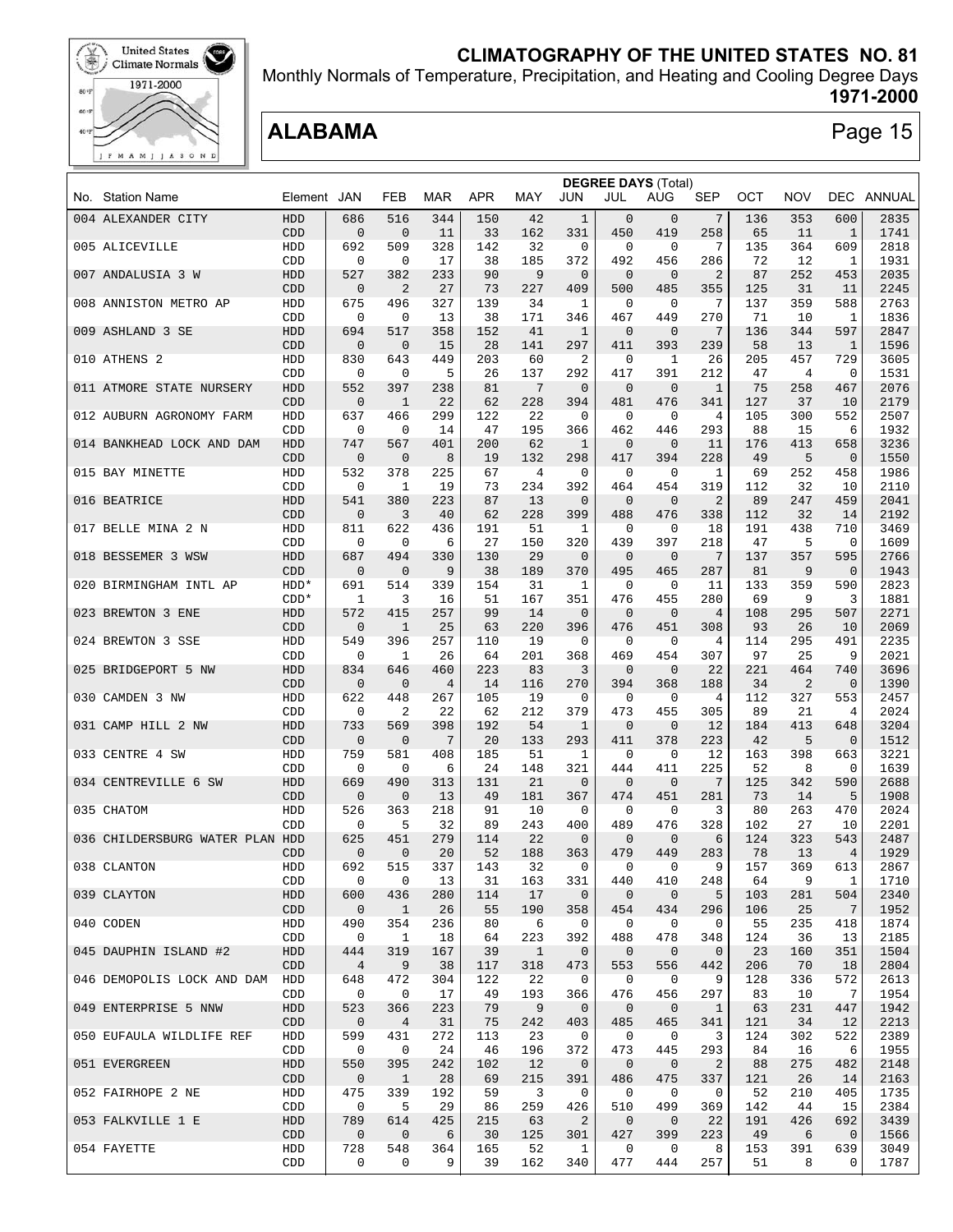

Monthly Normals of Temperature, Precipitation, and Heating and Cooling Degree Days **1971-2000** 

|     |                            |                   |                     |                       |            |            |                       |                       |                     | <b>DEGREE DAYS (Total)</b> |                       |            |                |                     |              |
|-----|----------------------------|-------------------|---------------------|-----------------------|------------|------------|-----------------------|-----------------------|---------------------|----------------------------|-----------------------|------------|----------------|---------------------|--------------|
| No. | <b>Station Name</b>        | Element JAN       |                     | <b>FEB</b>            | <b>MAR</b> | <b>APR</b> | MAY                   | JUN                   | JUL                 | AUG                        | <b>SEP</b>            | OCT        | <b>NOV</b>     | DEC.                | ANNUAL       |
| 056 | FRISCO CITY 3 SSW          | HDD               | 567                 | 411                   | 248        | 84         | 10                    | $\overline{0}$        | $\mathbf{0}$        | $\mathbf{0}$               | 3                     | 91         | 270            | 485                 | 2169         |
| 057 | GADSDEN                    | CDD<br>HDD        | 0<br>769            | 2<br>585              | 26<br>402  | 59<br>166  | 230<br>50             | 386<br>1              | 475<br>0            | 453<br>0                   | 322<br>11             | 110<br>164 | 27<br>403      | 11<br>669           | 2101<br>3220 |
|     |                            | CDD               | 0                   | 0                     | 6          | 25         | 155                   | 324                   | 457                 | 429                        | 252                   | 62         | 6              | $\Omega$            | 1716         |
| 058 | GAINESVILLE LOCK           | HDD               | 676                 | 500                   | 329        | 142        | 35                    | $\mathbf 0$           | 0                   | $\mathbf{0}$               | 6                     | 118        | 353            | 589                 | 2748         |
| 059 | GENEVA NO 2                | CDD<br>HDD        | $\mathbf{0}$<br>556 | $\mathbf{0}$<br>398   | 12<br>244  | 40<br>86   | 190<br>9              | 367<br>0              | 490<br>0            | 475<br>0                   | 302<br>2              | 70<br>87   | 12<br>273      | $\mathbf{1}$<br>484 | 1959<br>2139 |
|     |                            | CDD               | 0                   | 5                     | 25         | 50         | 206                   | 376                   | 458                 | 442                        | 309                   | 93         | 29             | 10                  | 2003         |
|     | 062 GREENSBORO             | HDD               | 608<br>$\mathbf{0}$ | 423<br>$\mathbf{1}$   | 263<br>21  | 92<br>57   | 15<br>228             | 0                     | $\mathbf{0}$<br>523 | $\mathbf{0}$<br>505        | 4<br>337              | 100<br>110 | 295<br>15      | 521<br>9            | 2321<br>2222 |
| 063 | GREENVILLE                 | CDD<br>HDD        | 534                 | 378                   | 213        | 74         | 13                    | 416<br>0              | 0                   | 0                          | 2                     | 78         | 253            | 464                 | 2009         |
|     |                            | CDD               | 0                   | 6                     | 31         | 69         | 242                   | 404                   | 500                 | 479                        | 336                   | 119        | 27             | 13                  | 2226         |
|     | 064 GUNTERSVILLE           | HDD<br>CDD        | 776<br>$\mathbf{0}$ | 604<br>$\mathbf{0}$   | 419<br>11  | 195<br>20  | 56<br>140             | $\overline{2}$<br>313 | $\mathbf 0$<br>437  | $\mathbf 0$<br>409         | 20<br>235             | 177<br>55  | 417<br>6       | 694<br>$\mathbf{0}$ | 3360<br>1626 |
|     | 065 HALEYVILLE             | HDD               | 816                 | 618                   | 426        | 197        | 59                    | 3                     | 0                   | 1                          | 26                    | 198        | 433            | 711                 | 3488         |
|     | 066 HAMILTON 3 S           | CDD               | 0<br>808            | 0<br>616              | 6<br>433   | 30<br>208  | 131<br>65             | 286<br>$\overline{2}$ | 406<br>$\mathbf 0$  | 386<br>$\mathbf 0$         | 226<br>19             | 61<br>201  | 7<br>449       | 0<br>714            | 1539<br>3515 |
|     |                            | HDD<br>CDD        | $\mathbf{0}$        | $\mathbf{0}$          | 7          | 21         | 136                   | 298                   | 436                 | 409                        | 234                   | 52         | $\overline{4}$ | $\mathbf{0}$        | 1597         |
| 068 | HEADLAND                   | HDD               | 550                 | 381                   | 226        | 75         | 5                     | 0                     | 0                   | 0                          | 1                     | 88         | 259            | 473                 | 2058         |
| 069 | HEFLIN                     | CDD<br><b>HDD</b> | $\mathbf 0$<br>749  | 1<br>575              | 30<br>398  | 84<br>188  | 261<br>62             | 429<br>$\overline{2}$ | 503<br>$\mathbf 0$  | 473<br>$\mathbf 0$         | 329<br>12             | 110<br>177 | 32<br>408      | 12<br>660           | 2264<br>3231 |
|     |                            | CDD               | $\mathbf{0}$        | $\mathbf{0}$          | 7          | 22         | 134                   | 301                   | 429                 | 397                        | 226                   | 46         | 7              | $\mathbf{0}$        | 1569         |
| 070 | HIGHLAND HOME              | HDD               | 609                 | 439                   | 280        | 111        | 19                    | 0                     | 0                   | $\mathbf 0$<br>433         | 4<br>294              | 95         | 288            | 522                 | 2367         |
|     | 074 HUNTSVILLE INTL AP     | CDD<br>$HDD*$     | 0<br>780            | 0<br>587              | 21<br>404  | 48<br>180  | 194<br>41             | 356<br>$\mathbf{1}$   | 451<br>$\mathbf 0$  | $\mathbf 0$                | 18                    | 93<br>165  | 17<br>417      | 9<br>669            | 1916<br>3262 |
|     |                            | $CDD*$            | 0                   | $\mathbf{1}$          | 8          | 40         | 142                   | 326                   | 446                 | 417                        | 238                   | 47         | 5              | $\mathbf{1}$        | 1671         |
|     | 076 JACKSON                | HDD<br>CDD        | 542<br>$\mathbf 0$  | 392<br>$\overline{2}$ | 241<br>22  | 94<br>74   | 9<br>227              | 0<br>404              | 0<br>505            | 0<br>486                   | 2<br>339              | 83<br>106  | 272<br>27      | 467<br>12           | 2102<br>2204 |
| 078 | JASPER                     | <b>HDD</b>        | 753                 | 573                   | 380        | 169        | 43                    | $\mathbf{1}$          | 0                   | $\mathbf{0}$               | 9                     | 171        | 403            | 663                 | 3165         |
|     |                            | CDD               | 0                   | $\Omega$              | 9          | 22         | 143                   | 326                   | 457                 | 432                        | 249                   | 55         | 6<br>370       | $\mathbf{0}$        | 1699         |
|     | 082 LAFAYETTE 2 W          | HDD<br>CDD        | 704<br>0            | 524<br>0              | 358<br>10  | 152<br>28  | 42<br>153             | 1<br>318              | 0<br>431            | 0<br>407                   | 9<br>250              | 157<br>66  | 10             | 625<br>2            | 2942<br>1675 |
|     | 085 LIVINGSTON             | HDD               | 654                 | 483                   | 324        | 138        | 30                    | 1                     | $\mathbf{0}$        | $\mathbf{0}$               | 9                     | 141        | 357            | 571                 | 2708         |
| 088 | MARION JUNCTION 2 NE       | CDD<br>HDD        | $\mathbf{0}$<br>651 | $\mathbf{0}$<br>477   | 14<br>307  | 35<br>129  | 185<br>25             | 363<br>0              | 475<br>0            | 446<br>0                   | 282<br>6              | 73<br>118  | 14<br>333      | 1<br>574            | 1888<br>2620 |
|     |                            | CDD               | 0                   | 0                     | 18         | 46         | 199                   | 383                   | 499                 | 477                        | 310                   | 85         | 16             | 7                   | 2040         |
| 089 | MARTIN DAM                 | HDD<br>CDD        | 657<br>$\mathbf{0}$ | 495<br>$\mathbf{0}$   | 332<br>11  | 144<br>27  | 34<br>155             | 1<br>329              | $\mathbf{0}$<br>443 | $\mathbf{0}$<br>422        | $\overline{4}$<br>276 | 122<br>79  | 324<br>13      | 559<br>3            | 2672<br>1758 |
|     | 092 MILSTEAD               | HDD               | 632                 | 464                   | 303        | 121        | 28                    | 0                     | 0                   | 0                          | 4                     | 110        | 312            | 544                 | 2518         |
|     |                            | CDD               | 0                   | $\Omega$              | 16         | 38         | 190                   | 366                   | 481                 | 458                        | 297                   | 78         | 18             | 8                   | 1950         |
|     | 094 MOBILE RGNL AP         | HDD*<br>$CDD*$    | 455<br>9            | 326<br>11             | 182<br>45  | 57<br>106  | $\overline{4}$<br>282 | $\mathbf 0$<br>445    | $\mathbf{0}$<br>527 | $\mathbf{0}$<br>520        | $\overline{2}$<br>384 | 51<br>151  | 208<br>41      | 396<br>18           | 1681<br>2539 |
|     | 096 MONTGOMERY DANNELLY AP | $HDD*$            | 568                 | 415                   | 250        | 98         | 9                     | 0                     | 0                   | $\mathbf 0$                | 3                     | 84         | 278            | 489                 | 2194         |
| 097 | MOULTON <sub>2</sub>       | $CDD*$<br>HDD     | 2<br>756            | 4<br>560              | 24<br>373  | 73<br>154  | 225<br>40             | 415<br>$\mathbf 1$    | 519<br>$\mathbf{0}$ | 502<br>$\overline{0}$      | 350<br>18             | 106<br>188 | 23<br>424      | 9<br>663            | 2252<br>3177 |
|     |                            | CDD               | $\mathbf{0}$        | $\mathbf{0}$          | 10         | 38         | 162                   | 326                   | 439                 | 405                        | 228                   | 57         | 5              | $\mathbf{0}$        | 1670         |
|     | 099 MUSCLE SHOALS AP       | HDD               | 778                 | 573                   | 388        | 169        | 50                    | 1                     | 0                   | 0                          | 18                    | 171        | 414            | 674                 | 3236         |
|     | 101 ONEONTA                | CDD<br>HDD        | $\mathsf 0$<br>759  | 0<br>584              | 8<br>402   | 36<br>199  | 167<br>64             | 344<br>3              | 471<br>$\mathbf 0$  | 436<br>$\mathbb O$         | 255<br>18             | 63<br>187  | 9<br>410       | 0<br>670            | 1789<br>3296 |
|     |                            | CDD               | 0                   | $\mathbf 0$           | 7          | 20         | 131                   | 290                   | 419                 | 389                        | 222                   | 51         | 7              | $\mathbf 0$         | 1536         |
|     | 102 OPELIKA                | HDD<br>CDD        | 648<br>0            | 486<br>0              | 326<br>13  | 145<br>29  | 39<br>159             | 1<br>328              | 0<br>437            | $\mathbb O$<br>411         | 6<br>254              | 132<br>64  | 333<br>12      | 571<br>1            | 2687<br>1708 |
|     | 103 OZARK 6 NNW            | HDD               | 497                 | 335                   | 192        | 63         | 6                     | $\mathbf 0$           | $\mathbf 0$         | $\overline{0}$             | $\mathbf{1}$          | 58         | 212            | 417                 | 1781         |
|     |                            | CDD               | 0                   | 6                     | 32         | 84         | 246                   | 410                   | 481                 | 468                        | 338                   | 128        | 35             | 13                  | 2241         |
|     | 108 PINSON                 | HDD<br>CDD        | 741<br>0            | 558<br>0              | 379<br>7   | 173<br>30  | 50<br>156             | 1<br>320              | 0<br>449            | $\mathbf 0$<br>423         | 12<br>245             | 186<br>63  | 414<br>6       | 655<br>0            | 3169<br>1699 |
|     | 111 ROBERTSDALE 5 NE       | HDD               | 483                 | 342                   | 208        | 78         | 5                     | $\mathbf 0$           | $\mathbf 0$         | $\mathbf 0$                | $\mathbf{1}$          | 62         | 223            | 413                 | 1815         |
|     | 112 ROCKFORD 3 ESE         | CDD<br>HDD        | 0<br>650            | 3<br>477              | 31<br>313  | 77<br>146  | 239<br>37             | 406<br>1              | 494<br>0            | 481<br>$\mathbf 0$         | 350<br>6              | 128<br>130 | 38<br>339      | 15<br>570           | 2262<br>2669 |
|     |                            | CDD               | 0                   | $\mathbf 0$           | 16         | 34         | 146                   | 307                   | 415                 | 405                        | 255                   | 72         | 12             | 3                   | 1665         |
|     | 113 ROCK MILLS             | HDD               | 703                 | 540                   | 373        | 155        | 38                    | $\mathbf{1}$          | $\mathbf 0$         | $\mathbf 0$                | 11                    | 168        | 393            | 633                 | 3015         |
|     | 114 RUSSELLVILLE NO 2      | CDD<br>HDD        | 0<br>811            | $\mathbf 0$<br>631    | 9<br>451   | 30<br>234  | 150<br>86             | 336<br>5              | 450<br>0            | 411<br>1                   | 239<br>27             | 49<br>213  | 8<br>450       | 0<br>713            | 1682<br>3622 |
|     |                            | CDD               | 0                   | 0                     | 5          | 22         | 121                   | 266                   | 404                 | 372                        | 212                   | 46         | 2              | 0                   | 1450         |
|     | 115 SAINT BERNARD          | HDD<br>CDD        | 764<br>0            | 567<br>$\mathbf 0$    | 389<br>10  | 187<br>33  | 60<br>139             | 4<br>288              | $\mathbf 0$<br>417  | $\mathbf 0$<br>388         | 18<br>221             | 193<br>58  | 426<br>4       | 676<br>0            | 3284<br>1558 |
|     | 116 SAND MT SUBSTATION     | HDD               | 823                 | 637                   | 455        | 225        | 72                    | 3                     | 0                   | 1                          | 29                    | 208        | 450            | 726                 | 3629         |
|     |                            | CDD               | 0                   | 0                     | 5          | 20         | 115                   | 267                   | 384                 | 358                        | 198                   | 40         | 5              | 0                   | 1392         |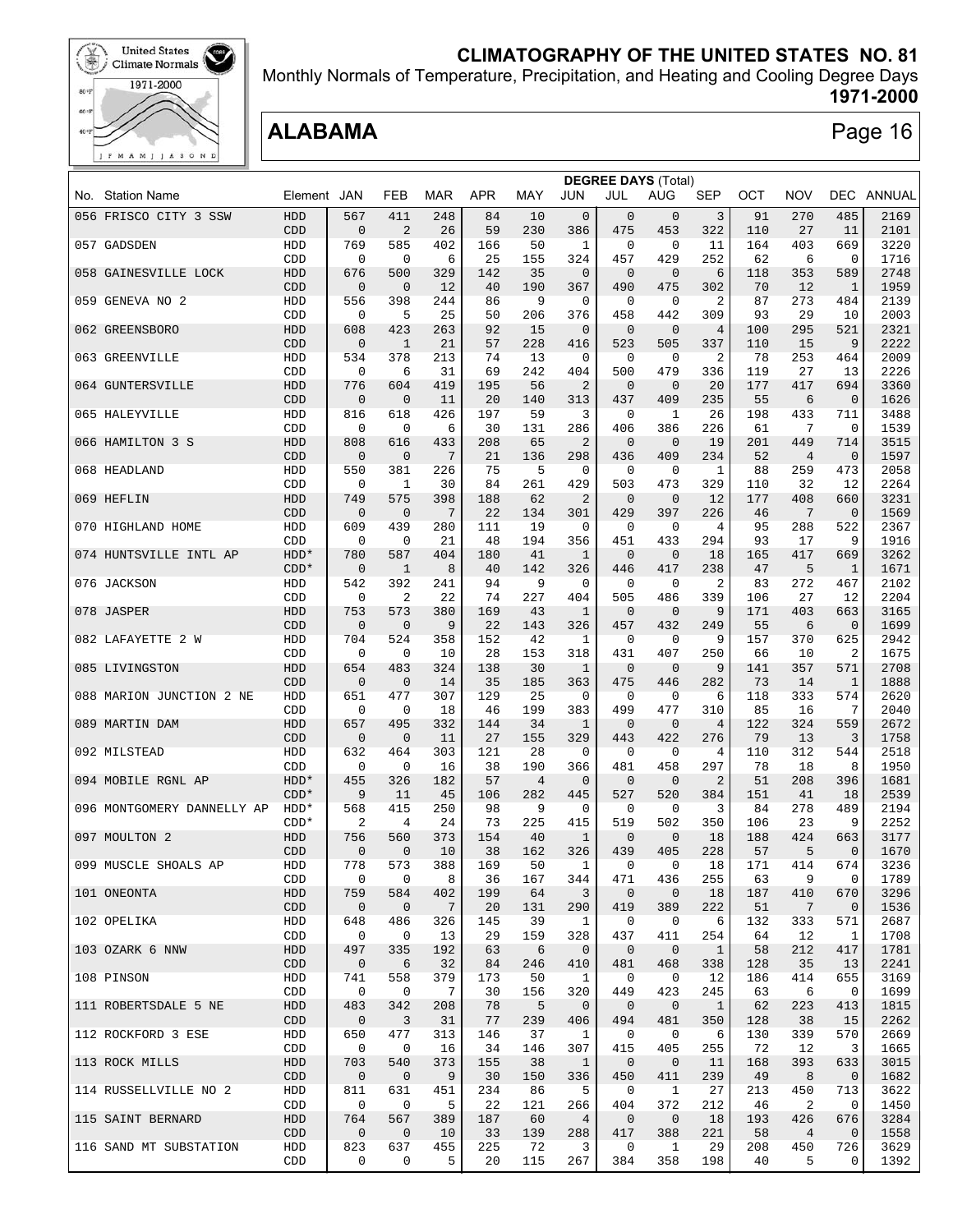

Monthly Normals of Temperature, Precipitation, and Heating and Cooling Degree Days **1971-2000** 

|                           |             |                            |                       |                       |            |           |                       | <b>DEGREE DAYS (Total)</b> |                     |             |            |                       |                     |              |
|---------------------------|-------------|----------------------------|-----------------------|-----------------------|------------|-----------|-----------------------|----------------------------|---------------------|-------------|------------|-----------------------|---------------------|--------------|
| No. Station Name          | Element JAN |                            | <b>FEB</b>            | <b>MAR</b>            | <b>APR</b> | MAY       | <b>JUN</b>            | JUL                        | <b>AUG</b>          | <b>SEP</b>  | OCT        | <b>NOV</b>            |                     | DEC ANNUAL   |
| 118 SCOTTSBORO            | HDD         | 805                        | 618                   | 441                   | 207        | 66        | $\overline{a}$        | $\mathsf{O}\xspace$        | $\mathsf{O}\xspace$ | 21          | 207        | 450                   | 712                 | 3529         |
|                           | CDD         | $\mathsf{O}\xspace$        | $\mathbb O$           | 8                     | 17         | 135       | 299                   | 421                        | 392                 | 215         | 50         | $\overline{4}$        | $\mathsf{O}\xspace$ | 1541         |
| 119 SELMA                 | HDD<br>CDD  | 569<br>0                   | 407<br>1              | 252<br>20             | 91<br>44   | 12<br>221 | $\mathsf 0$<br>407    | $\mathbf 0$<br>511         | $\mathsf 0$<br>495  | 3<br>338    | 86<br>108  | 284<br>19             | 502<br>12           | 2206<br>2176 |
| 121 SYLACAUGA 4 NE        | HDD         | 710                        | 540                   | 364                   | 166        | 44        | $\mathbf{1}$          | $\mathsf{O}\xspace$        | $\mathsf{O}\xspace$ | 13          | 178        | 394                   | 635                 | 3045         |
|                           | CDD         | $\mathsf{O}\xspace$        | $\mathbb O$           | 7                     | 25         | 145       | 307                   | 418                        | 391                 | 232         | 53         | $\mathsf 9$           | $\mathbf 0$         | 1587         |
| 122 TALLADEGA             | HDD<br>CDD  | 745<br>$\mathsf{O}$        | 565<br>$\mathbf 0$    | 386<br>4              | 183<br>27  | 67<br>142 | $\overline{2}$<br>283 | 0<br>406                   | 0<br>381            | 19<br>221   | 189<br>41  | 417<br>7              | 664<br>0            | 3237<br>1512 |
| 124 THOMASVILLE           | HDD         | 592                        | 424                   | 255                   | 94         | 12        | $\mathsf{O}\xspace$   | $\mathbb O$                | $\mathsf{O}\xspace$ | $\mathsf 3$ | 84         | 283                   | 516                 | 2263         |
| 125 THORSBY EXP STATION   | CDD<br>HDD  | $\mathsf{O}\xspace$<br>678 | $\mathbf{1}$<br>507   | 23<br>337             | 67<br>139  | 231<br>32 | 410<br>$\mathbf{1}$   | 509<br>0                   | 494<br>0            | 339<br>3    | 105<br>109 | 22<br>342             | 9<br>590            | 2210<br>2738 |
|                           | CDD         | 0                          | $\mathbf 0$           | 12                    | 31         | 163       | 336                   | 440                        | 419                 | 267         | 58         | 16                    | 2                   | 1744         |
| 127 TROY                  | HDD         | 581                        | 416                   | 266                   | 102        | 20        | $\mathsf{O}\xspace$   | $\mathbb O$                | $\mathsf{O}\xspace$ | $\sqrt{2}$  | 91         | 288                   | 502                 | 2268         |
| 128 TUSCALOOSA ACFD       | CDD<br>HDD  | $\mathbf 0$<br>623         | 2<br>430              | 19<br>258             | 53<br>93   | 212<br>20 | 374<br>0              | 478<br>0                   | 468<br>0            | 326<br>3    | 107<br>102 | 25<br>305             | 7<br>537            | 2071<br>2371 |
|                           | CDD         | 0                          | 2                     | 27                    | 62         | 235       | 410                   | 528                        | 507                 | 340         | 105        | 14                    | 9                   | 2239         |
| 129 TUSCALOOSA OLIVER DAM | HDD         | 686                        | 504                   | 336                   | 139        | 30        | $\mathsf{O}\xspace$   | $\mathbf 0$                | $\mathbf 0$         | 8           | 130        | 354                   | 600                 | 2787         |
| 130 UNION SPRINGS 9 S     | CDD<br>HDD  | $\mathbf 0$<br>607         | $\mathbf 0$<br>441    | 12<br>297             | 35<br>128  | 184<br>26 | 359<br>0              | 478<br>0                   | 454<br>0            | 286<br>4    | 74<br>115  | 10<br>305             | $\mathbf{1}$<br>528 | 1893<br>2451 |
|                           | CDD         | 0                          | 0                     | 17                    | 42         | 177       | 358                   | 457                        | 429                 | 288         | 85         | 19                    | 8                   | 1880         |
| 132 VALLEY HEAD           | HDD         | 865                        | 684                   | 517                   | 283        | 109       | $\sqrt{6}$            | $\mathbf 0$                | $\mathsf{O}$        | 34          | 253        | 499                   | 772                 | 4022         |
| 133 VERNON 2 N            | CDD<br>HDD  | 0<br>769                   | $\mathbf 0$<br>581    | $\overline{c}$<br>400 | 10<br>192  | 89<br>51  | 219<br>1              | 346<br>0                   | 319<br>0            | 163<br>17   | 32<br>181  | $\overline{c}$<br>404 | $\mathbf 0$<br>667  | 1182<br>3263 |
|                           | CDD         | 0                          | 0                     | 9                     | 29         | 143       | 316                   | 443                        | 417                 | 240         | 58         | 7                     | 0                   | 1662         |
| 141 WHATLEY               | HDD         | 563<br>$\mathbf 0$         | 397<br>$\overline{4}$ | 253<br>28             | 99<br>62   | 17<br>213 | $\mathsf{O}\xspace$   | $\mathsf{O}\xspace$<br>478 | $\mathsf{O}$        | 5           | 102        | 284                   | 490                 | 2210<br>2093 |
|                           | CDD         |                            |                       |                       |            |           | 381                   |                            | 467                 | 323         | 111        | 16                    | 10                  |              |
|                           |             |                            |                       |                       |            |           |                       |                            |                     |             |            |                       |                     |              |
|                           |             |                            |                       |                       |            |           |                       |                            |                     |             |            |                       |                     |              |
|                           |             |                            |                       |                       |            |           |                       |                            |                     |             |            |                       |                     |              |
|                           |             |                            |                       |                       |            |           |                       |                            |                     |             |            |                       |                     |              |
|                           |             |                            |                       |                       |            |           |                       |                            |                     |             |            |                       |                     |              |
|                           |             |                            |                       |                       |            |           |                       |                            |                     |             |            |                       |                     |              |
|                           |             |                            |                       |                       |            |           |                       |                            |                     |             |            |                       |                     |              |
|                           |             |                            |                       |                       |            |           |                       |                            |                     |             |            |                       |                     |              |
|                           |             |                            |                       |                       |            |           |                       |                            |                     |             |            |                       |                     |              |
|                           |             |                            |                       |                       |            |           |                       |                            |                     |             |            |                       |                     |              |
|                           |             |                            |                       |                       |            |           |                       |                            |                     |             |            |                       |                     |              |
|                           |             |                            |                       |                       |            |           |                       |                            |                     |             |            |                       |                     |              |
|                           |             |                            |                       |                       |            |           |                       |                            |                     |             |            |                       |                     |              |
|                           |             |                            |                       |                       |            |           |                       |                            |                     |             |            |                       |                     |              |
|                           |             |                            |                       |                       |            |           |                       |                            |                     |             |            |                       |                     |              |
|                           |             |                            |                       |                       |            |           |                       |                            |                     |             |            |                       |                     |              |
|                           |             |                            |                       |                       |            |           |                       |                            |                     |             |            |                       |                     |              |
|                           |             |                            |                       |                       |            |           |                       |                            |                     |             |            |                       |                     |              |
|                           |             |                            |                       |                       |            |           |                       |                            |                     |             |            |                       |                     |              |
|                           |             |                            |                       |                       |            |           |                       |                            |                     |             |            |                       |                     |              |
|                           |             |                            |                       |                       |            |           |                       |                            |                     |             |            |                       |                     |              |
|                           |             |                            |                       |                       |            |           |                       |                            |                     |             |            |                       |                     |              |
|                           |             |                            |                       |                       |            |           |                       |                            |                     |             |            |                       |                     |              |
|                           |             |                            |                       |                       |            |           |                       |                            |                     |             |            |                       |                     |              |
|                           |             |                            |                       |                       |            |           |                       |                            |                     |             |            |                       |                     |              |
|                           |             |                            |                       |                       |            |           |                       |                            |                     |             |            |                       |                     |              |
|                           |             |                            |                       |                       |            |           |                       |                            |                     |             |            |                       |                     |              |
|                           |             |                            |                       |                       |            |           |                       |                            |                     |             |            |                       |                     |              |
|                           |             |                            |                       |                       |            |           |                       |                            |                     |             |            |                       |                     |              |
|                           |             |                            |                       |                       |            |           |                       |                            |                     |             |            |                       |                     |              |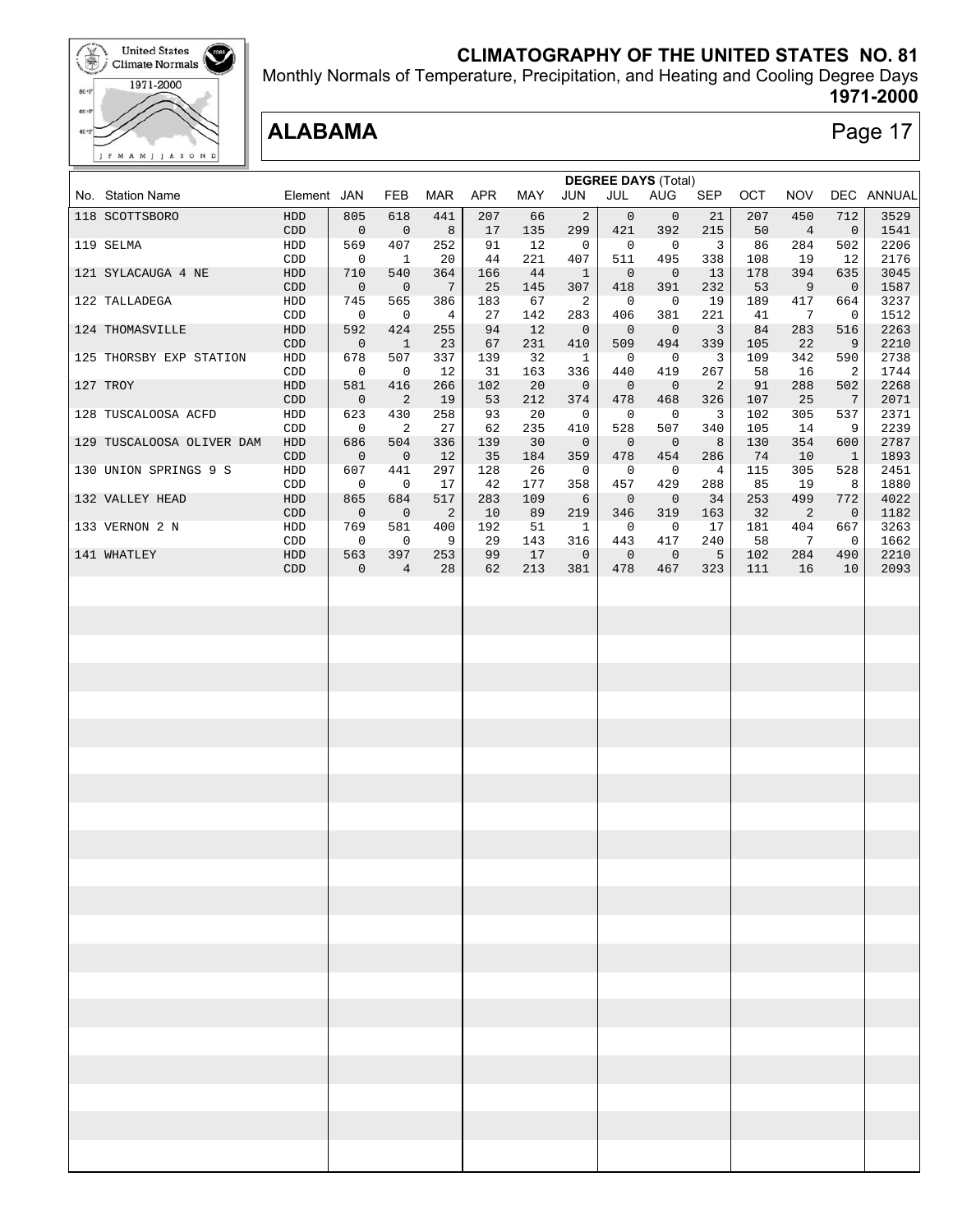

Monthly Normals of Temperature, Precipitation, and Heating and Cooling Degree Days **1971-2000** 

|     |                     |                                         |              |              |              |              |              |              | <b>NORMALS STATISTICS</b> |              |                |                |              |              |              |
|-----|---------------------|-----------------------------------------|--------------|--------------|--------------|--------------|--------------|--------------|---------------------------|--------------|----------------|----------------|--------------|--------------|--------------|
| No. | <b>Station Name</b> | Element                                 | JAN          | <b>FEB</b>   | <b>MAR</b>   | APR          | MAY          | JUN          | JUL                       | AUG          | SEP            | OCT            | <b>NOV</b>   |              | DEC ANNUAL   |
|     | 004 ALEXANDER CIT   | HIGHEST MEAN                            | 54.2         | 52.9         | 60.6         | 65.8         | 73.6         | 80.5         | 82.9                      | 81.9         | 77.1           | 69.2           | 61.6         | 54.0         | 82.9         |
|     |                     | MEDIAN                                  | 43.0         | 46.3         | 54.6         | 60.4         | 68.9         | 76.1         | 79.8                      | 78.2         | 73.0           | 62.5           | 52.9         | 45.3         | 61.9         |
|     |                     | <b>LOWEST MEAN</b>                      | 32.0         | 39.0         | 47.5         | 55.7         | 63.3         | 71.9         | 76.5                      | 75.7         | 69.8           | 57.1           | 45.6         | 38.0         | 32.0         |
|     |                     | HIGHEST MEAN YEAR                       | 1974         | 1990         | 1997         | 1999         | 1998         | 1998         | 1993                      | 1995         | 1980           | 1984           | 1985         | 1971         | 1993         |
|     |                     | LOWEST MEAN YEAR                        | 1977         | 1978         | 1971         | 1983         | 1976         | 1983         | 1975                      | 1992         | 1975           | 1976           | 1976         | 2000         | 1977         |
|     |                     | MIN OBS TIME ADJUSTMENT                 | 1.2          | 1.8          | 1.8          | 0.9          | 0.8          | 0.6          | 0.4                       | 0.3          | 0.3            | 0.8            | 1.0          | 1.0          |              |
|     | 005 ALICEVILLE      | MAX OBS TIME ADJUSTMENT<br>HIGHEST MEAN | 0.2<br>51.3  | 0.4<br>53.9  | 0.3<br>61.0  | 0.3<br>67.4  | 0.3<br>74.2  | 0.2<br>81.1  | 0.1<br>84.8               | 0.0<br>83.7  | $-0.1$<br>79.7 | $-0.1$<br>69.5 | 0.0<br>60.3  | 0.1<br>56.2  | 84.8         |
|     |                     | MEDIAN                                  | 42.8         | 47.4         | 54.9         | 60.9         | 69.6         | 77.2         | 80.7                      | 79.8         | 74.1           | 62.4           | 53.2         | 45.0         | 62.6         |
|     |                     | <b>LOWEST MEAN</b>                      | 32.3         | 37.0         | 49.3         | 57.5         | 64.8         | 74.3         | 77.9                      | 75.4         | 69.7           | 58.3           | 45.6         | 37.3         | 32.3         |
|     |                     | HIGHEST MEAN YEAR                       | 1974         | 1990         | 1974         | 1981         | 1987         | 1998         | 1980                      | 1995         | 1980           | 1971           | 1985         | 1971         | 1980         |
|     |                     | LOWEST MEAN YEAR                        | 1977         | 1978         | 1971         | 1993         | 1976         | 1992         | 1994                      | 1992         | 1974           | 1987           | 1976         | 2000         | 1977         |
|     |                     | MIN OBS TIME ADJUSTMENT                 | 0.7          | 1.0          | $-0.1$       | $-0.4$       | $-0.3$       | $-0.2$       | $-0.2$                    | $-0.3$       | $-0.3$         | $-0.4$         | $-0.5$       | 0.5          |              |
|     |                     | MAX OBS TIME ADJUSTMENT                 | 0.2          | 0.4          | 0.3          | 0.3          | 0.3          | 0.2          | 0.1                       | 0.0          | $-0.1$         | $-0.1$         | 0.0          | 0.2          |              |
|     | 007 ANDALUSIA 3 W   | HIGHEST MEAN<br>MEDIAN                  | 60.3<br>48.2 | 57.8<br>51.3 | 63.9<br>58.4 | 69.4<br>64.4 | 75.8<br>71.9 | 82.6<br>78.5 | 83.9<br>81.0              | 82.9<br>80.7 | 81.7<br>76.4   | 72.2<br>66.4   | 66.1<br>57.3 | 59.9<br>49.6 | 83.9<br>65.6 |
|     |                     | <b>LOWEST MEAN</b>                      | 38.8         | 42.6         | 53.2         | 60.0         | 68.7         | 76.1         | 78.4                      | 78.5         | 73.7           | 59.9           | 51.1         | 43.3         | 38.8         |
|     |                     | HIGHEST MEAN YEAR                       | 1974         | 1990         | 1997         | 1991         | 1991         | 1998         | 1986                      | 1990         | 1978           | 1985           | 1985         | 1971         | 1986         |
|     |                     | LOWEST MEAN YEAR                        | 1977         | 1978         | 1996         | 1983         | 1976         | 1997         | 1994                      | 1992         | 1975           | 1987           | 1976         | 1989         | 1977         |
|     |                     | MIN OBS TIME ADJUSTMENT                 | 1.3          | 0.9          | 1.0          | 0.0          | 0.1          | 0.1          | 0.0                       | $-0.1$       | $-0.3$         | 0.3            | 0.4          | 1.2          |              |
|     |                     | MAX OBS TIME ADJUSTMENT                 | 0.2          | 0.3          | 0.3          | 0.2          | 0.2          | 0.2          | 0.1                       | 0.0          | $-0.1$         | $-0.1$         | 0.0          | 0.1          |              |
|     | 008 ANNISTON METR   | HIGHEST MEAN                            | 54.6         | 55.2         | 60.7         | 67.3         | 73.4         | 80.6         | 83.2                      | 82.9         | 78.2           | 69.6           | 61.9         | 54.3         | 83.2         |
|     |                     | MEDIAN<br><b>LOWEST MEAN</b>            | 43.2<br>32.1 | 46.9<br>38.8 | 55.0<br>48.5 | 61.2<br>57.2 | 68.9<br>65.0 | 76.5<br>73.1 | 80.0<br>77.7              | 79.2<br>76.6 | 73.3<br>70.3   | 62.6<br>57.2   | 52.9<br>45.2 | 45.9<br>38.4 | 62.3<br>32.1 |
|     |                     | HIGHEST MEAN YEAR                       | 1974         | 1990         | 1997         | 1981         | 1998         | 1998         | 1980                      | 1995         | 1998           | 1984           | 1985         | 1971         | 1980         |
|     |                     | LOWEST MEAN YEAR                        | 1977         | 1978         | 1971         | 1983         | 1976         | 1974         | 1975                      | 1992         | 1975           | 1987           | 1976         | 2000         | 1977         |
|     |                     | MIN OBS TIME ADJUSTMENT                 | 0.0          | 0.0          | 0.0          | 0.0          | 0.0          | 0.0          | 0.0                       | 0.0          | 0.0            | 0.0            | 0.0          | 0.0          |              |
|     |                     | MAX OBS TIME ADJUSTMENT                 | 0.0          | 0.0          | 0.0          | 0.0          | 0.0          | 0.0          | 0.0                       | 0.0          | 0.0            | 0.0            | 0.0          | 0.0          |              |
|     | 009 ASHLAND 3 SE    | HIGHEST MEAN                            | 54.9         | 53.7         | 61.0         | 64.5         | 72.5         | 78.4         | 82.3                      | 80.9         | 76.5           | 68.6           | 61.8         | 54.5         | 82.3         |
|     |                     | MEDIAN                                  | 43.2<br>31.4 | 46.4<br>37.9 | 54.2<br>47.0 | 60.9<br>55.6 | 67.9         | 74.8         | 77.9<br>73.7              | 77.4<br>74.4 | 72.2<br>70.1   | 62.2           | 54.0<br>47.0 | 46.1<br>36.3 | 61.6<br>31.4 |
|     |                     | LOWEST MEAN<br>HIGHEST MEAN YEAR        | 1974         | 1990         | 1997         | 1991         | 64.9<br>1998 | 71.1<br>1998 | 1986                      | 1987         | 1978           | 57.3<br>1984   | 1985         | 1971         | 1986         |
|     |                     | LOWEST MEAN YEAR                        | 1977         | 1978         | 1996         | 1983         | 1981         | 1999         | 1999                      | 1997         | 1974           | 1987           | 1976         | 2000         | 1977         |
|     |                     | MIN OBS TIME ADJUSTMENT                 | 1.3          | 1.0          | 1.1          | 0.0          | 0.0          | 0.1          | 0.0                       | $-0.1$       | $-0.3$         | 0.4            | 0.4          | 1.1          |              |
|     |                     | MAX OBS TIME ADJUSTMENT                 | 0.2          | 0.4          | 0.3          | 0.3          | 0.2          | 0.2          | 0.1                       | 0.0          | $-0.1$         | $-0.1$         | 0.0          | 0.2          |              |
|     | 010 ATHENS 2        | HIGHEST MEAN                            | 46.0         | 49.9         | 56.6         | 66.2         | 73.6         | 78.2         | 82.1                      | 81.9         | 77.0           | 65.7           | 56.8         | 50.1         | 82.1         |
|     |                     | MEDIAN                                  | 39.0         | 41.8         | 50.7         | 58.4         | 67.0         | 75.0<br>70.0 | 78.8                      | 77.1         | 71.6           | 60.1           | 49.3<br>40.7 | 41.3         | 59.0         |
|     |                     | <b>LOWEST MEAN</b><br>HIGHEST MEAN YEAR | 25.0<br>1974 | 30.3<br>1990 | 44.6<br>1973 | 53.7<br>1981 | 61.9<br>1987 | 1998         | 74.6<br>1993              | 73.9<br>1983 | 65.6<br>1998   | 53.2<br>1984   | 1985         | 32.4<br>1984 | 25.0<br>1993 |
|     |                     | LOWEST MEAN YEAR                        | 1977         | 1978         | 1971         | 1983         | 1976         | 1974         | 1975                      | 1992         | 1974           | 1976           | 1976         | 1989         | 1977         |
|     |                     | MIN OBS TIME ADJUSTMENT                 | 0.7          | 1.1          | $-0.1$       | $-0.5$       | $-0.4$       | $-0.3$       | $-0.3$                    | $-0.4$       | $-0.3$         | $-0.4$         | $-0.5$       | 0.4          |              |
|     |                     | MAX OBS TIME ADJUSTMENT                 | 0.3          | 0.4          | 0.4          | 0.3          | 0.3          | 0.2          | 0.1                       | 0.0          | $-0.1$         | $-0.1$         | 0.0          | 0.1          |              |
|     | 011 ATMORE STATE    | HIGHEST MEAN                            | 58.7         | 56.5         | 64.4         | 69.4         | 77.3         | 82.4         | 83.6                      | 83.4         | 80.8           | 73.5           | 68.2         | 59.0         | 83.6         |
|     |                     | MEDIAN                                  | 47.4         | 50.9         | 58.1         | 64.0         | 72.1         | 77.8         | 80.5                      | 80.3         | 75.9           | 66.6           | 56.8         | 49.2         | 65.1         |
|     |                     | <b>LOWEST MEAN</b><br>HIGHEST MEAN YEAR | 37.8<br>1974 | 41.3<br>1990 | 53.4<br>1997 | 60.3<br>1999 | 68.2<br>2000 | 75.2<br>1998 | 77.9<br>2000              | 77.6<br>1999 | 73.6<br>1980   | 61.0<br>1985   | 48.8<br>1985 | 41.5<br>1984 | 37.8<br>2000 |
|     |                     | LOWEST MEAN YEAR                        | 1977         | 1978         | 1971         | 1983         | 1976         | 1983         | 1994                      | 1992         | 1975           | 1987           | 1976         | 1989         | 1977         |
|     |                     | MIN OBS TIME ADJUSTMENT                 | 1.3          | 1.5          | 1.0          | 0.0          | 0.1          | 0.0          | 0.0                       | $-0.1$       | $0.1\,$        | 0.3            | 0.4          | 1.1          |              |
|     |                     | MAX OBS TIME ADJUSTMENT                 | 0.3          | 0.3          | 0.3          | 0.2          | $0.2\,$      | 0.1          | 0.1                       | 0.0          | $-0.1$         | $-0.1$         | 0.0          | 0.1          |              |
|     | 012 AUBURN AGRONO   | HIGHEST MEAN                            | 56.6         | 54.4         | 62.1         | 67.7         | 75.1         | 81.8         | 84.0                      | 83.0         | 78.1           | 69.8           | 62.7         | 55.8         | 84.0         |
|     |                     | MEDIAN                                  | 45.1         | 48.3         | 55.5         | 62.3         | 70.0         | 77.1         | 79.8                      | 78.9         | 74.3           | 64.6           | 55.1         | 47.0         | 63.3         |
|     |                     | <b>LOWEST MEAN</b>                      | 34.5<br>1974 | 40.1         | 50.4         | 58.1<br>1999 | 66.3         | 73.0         | 77.2<br>1993              | 76.8         | 71.1           | 58.8           | 48.0<br>1985 | 38.2         | 34.5<br>1993 |
|     |                     | HIGHEST MEAN YEAR<br>LOWEST MEAN YEAR   | 1977         | 1976<br>1978 | 1997<br>1971 | 1983         | 2000<br>1976 | 1998<br>1983 | 1984                      | 1995<br>1984 | 1998<br>1975   | 1984<br>1976   | 1976         | 1971<br>1989 | 1977         |
|     |                     | MIN OBS TIME ADJUSTMENT                 | 1.3          | 1.0          | 1.1          | 0.0          | 0.0          | 0.1          | 0.0                       | $-0.1$       | $-0.3$         | 0.4            | 0.4          | 1.1          |              |
|     |                     | MAX OBS TIME ADJUSTMENT                 | 0.2          | $0.4$        | 0.3          | 0.3          | 0.2          | 0.2          | 0.1                       | 0.0          | $-0.1$         | $-0.1$         | $0.0$        | 0.1          |              |
|     | 014 BANKHEAD LOCK   | HIGHEST MEAN                            | 50.7         | 52.5         | 57.9         | 64.5         | 72.3         | 78.9         | 82.2                      | 82.2         | 76.6           | 66.9           | 58.1         | 52.1         | 82.2         |
|     |                     | MEDIAN                                  | 41.3         | 44.9         | 52.2         | 58.4         | 66.6         | 75.3         | 78.6                      | 77.3         | 71.8           | 61.0           | 50.9         | 43.6         | 60.2         |
|     |                     | <b>LOWEST MEAN</b>                      | 31.1         | 34.3         | 46.8         | 52.3         | 60.3         | 71.4         | 74.4                      | 73.3         | 67.6           | 56.0           | 42.7         | 33.0         | 31.1         |
|     |                     | HIGHEST MEAN YEAR<br>LOWEST MEAN YEAR   | 1974<br>1977 | 1990<br>1978 | 1974<br>1971 | 1981<br>1983 | 1987<br>1976 | 1981<br>1972 | 1980<br>1972              | 2000<br>1976 | 1980<br>1982   | 1984<br>1977   | 1985<br>1976 | 1984<br>1989 | 1980<br>1977 |
|     |                     | MIN OBS TIME ADJUSTMENT                 | 0.9          | 1.2          | 1.4          | 1.3          | 1.1          | 0.8          | 0.5                       | 0.4          | 0.2            | 0.5            | 0.8          | 0.7          |              |
|     |                     | MAX OBS TIME ADJUSTMENT                 | 0.2          | 0.3          | 0.3          | 0.3          | 0.3          | 0.2          | 0.1                       | $-0.1$       | $-0.2$         | $-0.2$         | 0.0          | 0.1          |              |
|     | 015 BAY MINETTE     | HIGHEST MEAN                            | 59.7         | 57.8         | 64.3         | 69.5         | 76.7         | 81.8         | 84.1                      | 83.3         | 79.4           | 72.1           | 64.7         | 59.2         | 84.1         |
|     |                     | MEDIAN                                  | 48.7         | 51.2         | 57.9         | 65.1         | 72.7         | 77.8         | 79.8                      | 79.6         | 75.3           | 66.7           | 57.8         | 50.5         | 65.2         |
|     |                     | LOWEST MEAN                             | 39.1         | 44.3         | 54.0         | 61.2         | 68.5         | 75.6         | 77.5                      | 76.9         | 71.8           | 60.9           | 49.4         | 42.8         | 39.1         |
|     |                     | HIGHEST MEAN YEAR<br>LOWEST MEAN YEAR   | 1974<br>1977 | 1990<br>1978 | 1997<br>1996 | 1999<br>1993 | 2000<br>1976 | 1977<br>1976 | 2000<br>1972              | 1999<br>1992 | 1980<br>1975   | 1984<br>1976   | 1985<br>1976 | 1984<br>1989 | 2000<br>1977 |
|     |                     | MIN OBS TIME ADJUSTMENT                 | 1.3          | 1.5          | 1.0          | 0.0          | 0.1          | 0.0          | 0.0                       | $-0.1$       | 0.2            | 0.3            | 0.5          | 1.1          |              |
|     |                     | MAX OBS TIME ADJUSTMENT                 | 0.3          | 0.3          | 0.3          | 0.2          | 0.2          | 0.1          | 0.1                       | 0.0          | $-0.1$         | $-0.1$         | 0.0          | 0.1          |              |
|     |                     |                                         |              |              |              |              |              |              |                           |              |                |                |              |              |              |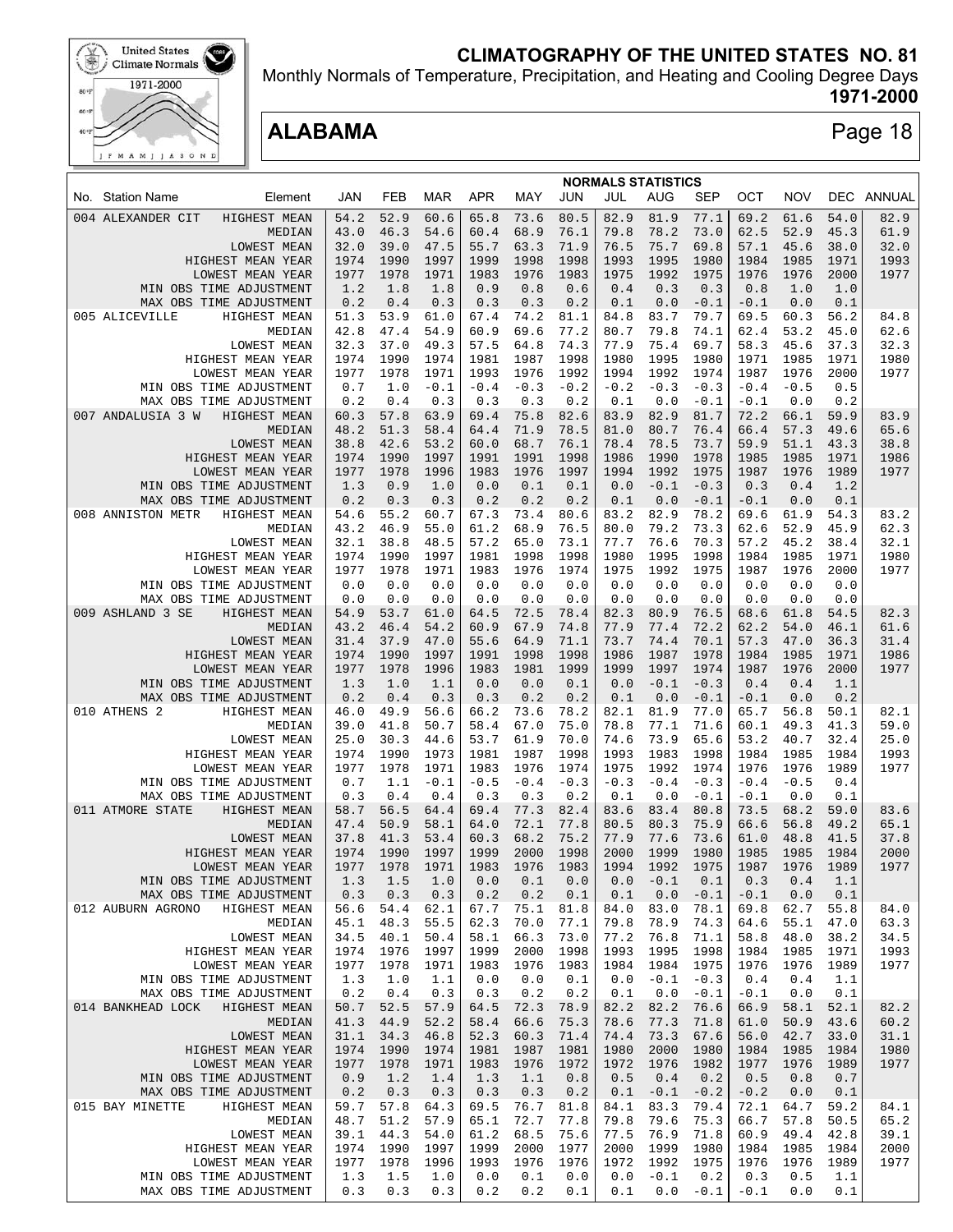

Monthly Normals of Temperature, Precipitation, and Heating and Cooling Degree Days **1971-2000** 

|       |                     |                                                    |                  |                  |                  |                  |                  |                  |                  | <b>NORMALS STATISTICS</b> |                  |                  |                  |                  |              |
|-------|---------------------|----------------------------------------------------|------------------|------------------|------------------|------------------|------------------|------------------|------------------|---------------------------|------------------|------------------|------------------|------------------|--------------|
| No. I | <b>Station Name</b> | Element                                            | JAN              | <b>FEB</b>       | <b>MAR</b>       | <b>APR</b>       | MAY              | JUN              | JUL              | AUG                       | <b>SEP</b>       | OCT              | <b>NOV</b>       |                  | DEC ANNUAL   |
|       | 016 BEATRICE        | HIGHEST MEAN                                       | 57.8             | 58.0             | 65.3             | 68.6             | 77.5             | 82.6             | 83.2             | 83.0                      | 80.3             | 72.5             | 64.0             | 59.1             | 83.2         |
|       |                     | MEDIAN                                             | 47.7             | 51.9             | 59.7             | 63.9             | 71.6             | 78.2             | 80.4             | 80.3                      | 75.8             | 65.8             | 56.8             | 49.6             | 65.3         |
|       |                     | <b>LOWEST MEAN</b>                                 | 36.6             | 41.4             | 52.8             | 58.9             | 68.5             | 74.5             | 78.1             | 77.3                      | 73.0             | 60.6             | 50.5             | 42.4             | 36.6         |
|       |                     | HIGHEST MEAN YEAR                                  | 1974             | 1990             | 1997             | 1999             | 1975             | 1998             | 1980             | 1995                      | 1980             | 1984             | 1978             | 1984             | 1980         |
|       |                     | LOWEST MEAN YEAR                                   | 1977             | 1978             | 1983             | 1983             | 1988             | 1983             | 1985             | 1992                      | 1983             | 1980             | 1976             | 1989             | 1977         |
|       |                     | MIN OBS TIME ADJUSTMENT<br>MAX OBS TIME ADJUSTMENT | $-1.2$<br>$-1.5$ | $-1.0$<br>$-1.2$ | $-0.9$<br>$-1.4$ | $-0.5$<br>$-1.0$ | $-0.4$<br>$-0.7$ | $-0.3$<br>$-0.5$ | $-0.3$<br>$-0.4$ | $-0.3$<br>$-0.5$          | $-0.5$<br>$-0.7$ | $-0.8$<br>$-1.4$ | $-1.2$<br>$-2.0$ | $-1.2$<br>$-1.6$ |              |
|       | 017 BELLE MINA 2    | HIGHEST MEAN                                       | 47.7             | 49.7             | 57.8             | 65.4             | 73.1             | 79.9             | 82.3             | 81.9                      | 76.6             | 66.5             | 57.5             | 50.7             | 82.3         |
|       |                     | MEDIAN                                             | 39.1             | 42.6             | 51.0             | 59.1             | 67.8             | 76.3             | 79.2             | 77.2                      | 71.4             | 60.3             | 50.4             | 42.1             | 59.7         |
|       |                     | <b>LOWEST MEAN</b>                                 | 26.9             | 32.7             | 45.8             | 54.1             | 63.0             | 72.0             | 76.7             | 73.4                      | 67.1             | 54.3             | 41.6             | 31.8             | 26.9         |
|       |                     | HIGHEST MEAN YEAR                                  | 1974             | 1990             | 1974             | 1981             | 1987             | 1998             | 1980             | 1983                      | 1998             | 1984             | 1985             | 1984             | 1980         |
|       |                     | LOWEST MEAN YEAR                                   | 1977             | 1978             | 1971             | 1983             | 1976             | 1997             | 1972             | 1992                      | 1975             | 1987             | 1976             | 1989             | 1977         |
|       |                     | MIN OBS TIME ADJUSTMENT<br>MAX OBS TIME ADJUSTMENT | 1.3<br>0.3       | 1.8<br>0.4       | 1.1<br>0.4       | 0.0<br>0.3       | 0.0<br>0.3       | 0.1<br>0.2       | 0.0<br>0.1       | $-0.2$<br>0.0             | $-0.3$<br>$-0.1$ | 0.3<br>$-0.1$    | 0.4<br>0.0       | 1.0<br>0.1       |              |
|       | 018 BESSEMER 3 WS   | <b>HIGHEST MEAN</b>                                | 51.8             | 55.1             | 59.7             | 67.1             | 74.5             | 81.4             | 84.5             | 84.3                      | 79.1             | 69.1             | 61.6             | 54.6             | 84.5         |
|       |                     | MEDIAN                                             | 42.9             | 47.2             | 54.4             | 61.8             | 70.0             | 77.3             | 80.5             | 79.6                      | 73.7             | 63.0             | 53.8             | 45.8             | 62.6         |
|       |                     | LOWEST MEAN                                        | 31.7             | 38.4             | 49.2             | 57.6             | 65.1             | 73.8             | 77.7             | 75.8                      | 70.2             | 57.3             | 45.7             | 38.0             | 31.7         |
|       |                     | HIGHEST MEAN YEAR                                  | 1974             | 1990             | 1974             | 1981             | 1991             | 1981             | 1980             | 1995                      | 1998             | 1984             | 1985             | 1971             | 1980         |
|       |                     | LOWEST MEAN YEAR                                   | 1977             | 1978             | 1971             | 1993             | 1976             | 1974             | 1994             | 1992                      | 1974             | 1987             | 1976             | 1989             | 1977         |
|       |                     | MIN OBS TIME ADJUSTMENT<br>MAX OBS TIME ADJUSTMENT | 0.0<br>0.0       | 0.0<br>0.0       | 0.0<br>0.0       | 0.0<br>0.0       | 0.0<br>0.0       | 0.0<br>0.0       | 0.0<br>0.0       | 0.0<br>0.0                | 0.0<br>0.0       | 0.0<br>0.0       | 0.0<br>0.0       | 0.0<br>0.0       |              |
|       | 020 BIRMINGHAM IN   | HIGHEST MEAN                                       | 52.1             | 54.5             | 60.6             | 67.2             | 74.3             | 80.3             | 83.8             | 84.8                      | 78.2             | 71.1             | 61.0             | 54.3             | 84.8         |
|       |                     | MEDIAN                                             | 42.8             | 46.7             | 54.5             | 60.8             | 69.0             | 76.7             | 80.3             | 78.8                      | 73.8             | 62.8             | 52.6             | 45.5             | 61.9         |
|       |                     | <b>LOWEST MEAN</b>                                 | 30.9             | 36.7             | 48.0             | 56.6             | 63.5             | 71.9             | 76.5             | 75.6                      | 69.5             | 56.8             | 44.9             | 38.0             | 30.9         |
|       |                     | HIGHEST MEAN YEAR                                  | 1974             | 1990             | 1974             | 1999             | 2000             | 1998             | 1993             | 1995                      | 1998             | 1984             | 1985             | 1984             | 1995         |
|       |                     | LOWEST MEAN YEAR                                   | 1977             | 1978             | 1971             | 1983             | 1976             | 1974             | 1972             | 1992                      | 1974<br>0.0      | 1987             | 1976             | 1989             | 1977         |
|       |                     | MIN OBS TIME ADJUSTMENT<br>MAX OBS TIME ADJUSTMENT | 0.0<br>0.0       | 0.0<br>0.0       | 0.0<br>0.0       | 0.0<br>0.0       | 0.0<br>0.0       | 0.0<br>0.0       | 0.0<br>0.0       | 0.0<br>0.0                | 0.0              | 0.0<br>0.0       | 0.0<br>0.0       | 0.0<br>0.0       |              |
|       | 023 BREWTON 3 ENE   | <b>HIGHEST MEAN</b>                                | 59.9             | 55.3             | 65.3             | 69.5             | 75.9             | 83.2             | 83.6             | 83.2                      | 79.4             | 70.1             | 64.2             | 57.5             | 83.6         |
|       |                     | MEDIAN                                             | 46.8             | 50.0             | 57.1             | 63.6             | 71.5             | 78.0             | 80.5             | 79.6                      | 74.8             | 65.0             | 55.6             | 48.8             | 64.3         |
|       |                     | <b>LOWEST MEAN</b>                                 | 37.6             | 41.2             | 52.6             | 58.9             | 67.7             | 75.6             | 76.8             | 76.6                      | 71.3             | 57.6             | 47.6             | 40.2             | 37.6         |
|       |                     | HIGHEST MEAN YEAR                                  | 1974             | 1990             | 1997             | 1999             | 2000             | 1998             | 1998             | 1999                      | 1980             | 1984             | 1985             | 1971             | 1998         |
|       |                     | LOWEST MEAN YEAR<br>MIN OBS TIME ADJUSTMENT        | 1977<br>1.3      | 1978<br>0.9      | 1983<br>1.0      | 1983<br>0.0      | 1976<br>0.1      | 1976<br>0.1      | 1994<br>0.0      | 1994<br>$-0.1$            | 1975<br>0.1      | 1987<br>0.3      | 1976<br>0.4      | 1989<br>1.1      | 1977         |
|       |                     | MAX OBS TIME ADJUSTMENT                            | 0.2              | 0.3              | 0.3              | 0.3              | 0.2              | 0.2              | 0.1              | 0.0                       | $-0.1$           | $-0.1$           | 0.0              | 0.1              |              |
|       | 024 BREWTON 3 SSE   | HIGHEST MEAN                                       | 61.0             | 56.3             | 65.0             | 69.3             | 74.7             | 81.5             | 83.0             | 82.2                      | 80.6             | 71.1             | 63.7             | 58.7             | 83.0         |
|       |                     | MEDIAN                                             | 47.1             | 50.9             | 57.3             | 63.6             | 71.0             | 77.2             | 80.3             | 79.6                      | 74.8             | 65.0             | 56.2             | 48.4             | 64.7         |
|       |                     | <b>LOWEST MEAN</b>                                 | 38.8             | 42.7             | 51.2             | 58.9             | 65.7             | 73.1             | 77.5             | 74.4                      | 71.2             | 57.3             | 48.3             | 41.4             | 38.8         |
|       |                     | HIGHEST MEAN YEAR                                  | 1974             | 1975             | 1997             | 1999             | 1991             | 1998             | 2000             | 1999                      | 1980             | 1984             | 1985             | 1971             | 2000<br>1978 |
|       |                     | LOWEST MEAN YEAR<br>MIN OBS TIME ADJUSTMENT        | 1978<br>1.3      | 1978<br>0.9      | 1993<br>1.0      | 1993<br>0.0      | 1993<br>0.1      | 1990<br>0.1      | 1992<br>0.0      | 1992<br>$-0.1$            | 1975<br>0.1      | 1987<br>0.3      | 1991<br>0.4      | 1989<br>1.2      |              |
|       |                     | MAX OBS TIME ADJUSTMENT                            | 0.2              | 0.3              | 0.3              | 0.2              | 0.2              | 0.2              | 0.1              | 0.0                       | $-0.1$           | $-0.1$           | 0.0              | 0.2              |              |
|       | 025 BRIDGEPORT 5    | HIGHEST MEAN                                       | 48.6             | 49.5             | 56.1             | 63.3             | 71.5             | 76.8             | 81.2             | 80.5                      | 75.2             | 65.6             | 56.0             | 48.8             | 81.2         |
|       |                     | MEDIAN                                             | 38.9             | 42.3             | 49.9             | 57.7             | 65.9             | 74.3             | 77.7             | 76.4                      | 70.5             | 58.9             | 49.7             | 41.1             | 58.4         |
|       |                     | <b>LOWEST MEAN</b>                                 | 26.9             | 32.9             | 44.8             | 52.1             | 60.6             | 69.9             | 74.9             | 72.6                      | 66.8             | 50.7             | 42.3             | 32.6             | 26.9         |
|       |                     | HIGHEST MEAN YEAR<br>LOWEST MEAN YEAR              | 1974<br>1977     | 1990<br>1978     | 1973<br>1971     | 1999<br>1983     | 1987<br>1976     | 1981<br>1974     | 1993<br>1971     | 1995<br>1992              | 1998<br>1985     | 1984<br>1987     | 1985<br>1976     | 1984<br>1989     | 1993<br>1977 |
|       |                     | MIN OBS TIME ADJUSTMENT                            | 1.2              | 1.8              | 1.7              | 1.0              | 0.9              | 0.1              | 0.4              | 0.3                       | 0.3              | 0.8              | 1.0              | 1.0              |              |
|       |                     | MAX OBS TIME ADJUSTMENT                            | 0.3              | 0.4              | 0.3              | 0.3              | 0.3              | 0.2              | 0.1              | 0.0                       | $-0.1$           | $-0.1$           | 0.0              | 0.1              |              |
|       | 030 CAMDEN 3 NW     | HIGHEST MEAN                                       | 54.1             | 55.5             | 64.6             | 69.3             | 76.0             | 82.1             | 83.8             | 83.9                      | 79.7             | 70.9             | 62.3             | 56.4             | 83.9         |
|       |                     | MEDIAN                                             | 44.7             | 49.5             | 56.8             | 62.9             | 71.2             | 77.7             | 80.1             | 79.9                      | 74.9             | 64.6             | 54.6             | 46.7             | 63.5         |
|       |                     | LOWEST MEAN                                        | 35.1             | 39.8<br>1990     | 50.6<br>1997     | 59.4             | 66.1<br>2000     | 72.0<br>1998     | 76.3             | 76.1<br>1999              | 70.1<br>1980     | 58.7             | 45.9             | 39.4             | 35.1<br>1999 |
|       |                     | HIGHEST MEAN YEAR<br>LOWEST MEAN YEAR              | 1974<br>1977     | 1978             | 1971             | 1999<br>1973     | 1976             | 1974             | 2000<br>1972     | 1973                      | 1974             | 1984<br>1976     | 1985<br>1976     | 1984<br>1989     | 1977         |
|       |                     | MIN OBS TIME ADJUSTMENT                            | 1.3              | 1.7              | 1.0              | 0.0              | 0.0              | 0.1              | 0.0              | $-0.1$                    | 0.2              | 0.3              | 0.4              | 1.2              |              |
|       |                     | MAX OBS TIME ADJUSTMENT                            | 0.3              | 0.4              | 0.3              | 0.3              | 0.2              | 0.2              | 0.1              | 0.0                       | $-0.1$           | $-0.1$           | 0.0              | 0.1              |              |
|       | 031 CAMP HILL 2 N   | HIGHEST MEAN                                       | 53.1             | 51.3             | 59.0             | 65.1             | 72.6             | 78.1             | 81.1             | 80.2                      | 76.1             | 66.4             | 59.2             | 52.3             | 81.1         |
|       |                     | MEDIAN                                             | 41.2             | 44.8             | 52.7             | 59.2             | 67.3             | 74.7             | 78.7             | 77.0                      | 71.8             | 60.5             | 51.3             | 43.4             | 60.0         |
|       |                     | LOWEST MEAN<br>HIGHEST MEAN YEAR                   | 29.8<br>1974     | 35.8<br>1990     | 45.5<br>1997     | 54.7<br>1991     | 62.9<br>1991     | 71.3<br>1998     | 75.6<br>1980     | 74.7<br>1995              | 68.1<br>1980     | 54.7<br>1984     | 43.3<br>1985     | 35.1<br>1984     | 29.8<br>1980 |
|       |                     | LOWEST MEAN YEAR                                   | 1977             | 1978             | 1971             | 1983             | 1971             | 1974             | 1971             | 1992                      | 1974             | 1987             | 1976             | 2000             | 1977         |
|       |                     | MIN OBS TIME ADJUSTMENT                            | 1.0              | 1.6              | 1.6              | 1.5              | 1.2              | 0.9              | 0.6              | 0.4                       | 0.6              | 0.7              | 1.0              | 0.9              |              |
|       |                     | MAX OBS TIME ADJUSTMENT                            | 0.2              | 0.3              | 0.3              | 0.3              | 0.2              | 0.2              | 0.1              | 0.0                       | $-0.1$           | $-0.1$           | 0.0              | 0.2              |              |
|       | 033 CENTRE 4 SW     | HIGHEST MEAN                                       | 49.2             | 51.3             | 58.0             | 64.6             | 73.2             | 78.7             | 82.9             | 82.1                      | 76.6             | 67.0             | 60.7             | 52.0             | 82.9         |
|       |                     | MEDIAN                                             | 40.4             | 44.2             | 52.2             | 59.5             | 67.9             | 76.0             | 79.5             | 77.9                      | 71.8             | 61.7             | 52.1             | 43.1             | 60.4         |
|       |                     | LOWEST MEAN<br>HIGHEST MEAN YEAR                   | 29.1<br>1974     | 35.4<br>1990     | 45.5<br>1997     | 54.3<br>1981     | 63.1<br>1987     | 71.3<br>1981     | 76.6<br>1980     | 75.1<br>1980              | 68.8<br>1980     | 56.3<br>1971     | 43.6<br>1985     | 35.4<br>1984     | 29.1<br>1980 |
|       |                     | LOWEST MEAN YEAR                                   | 1977             | 1978             | 1971             | 1983             | 1976             | 1974             | 1984             | 1992                      | 1981             | 1987             | 1976             | 2000             | 1977         |
|       |                     | MIN OBS TIME ADJUSTMENT                            | 1.3              | 1.8              | 1.8              | 1.0              | 0.9              | 0.7              | 0.5              | 0.3                       | 0.3              | 0.8              | 1.0              | 1.0              |              |
|       |                     | MAX OBS TIME ADJUSTMENT                            | 0.2              | 0.4              | 0.4              | 0.3              | 0.3              | 0.2              | 0.1              | 0.0                       | $-0.1$           | $-0.1$           | 0.0              | 0.1              |              |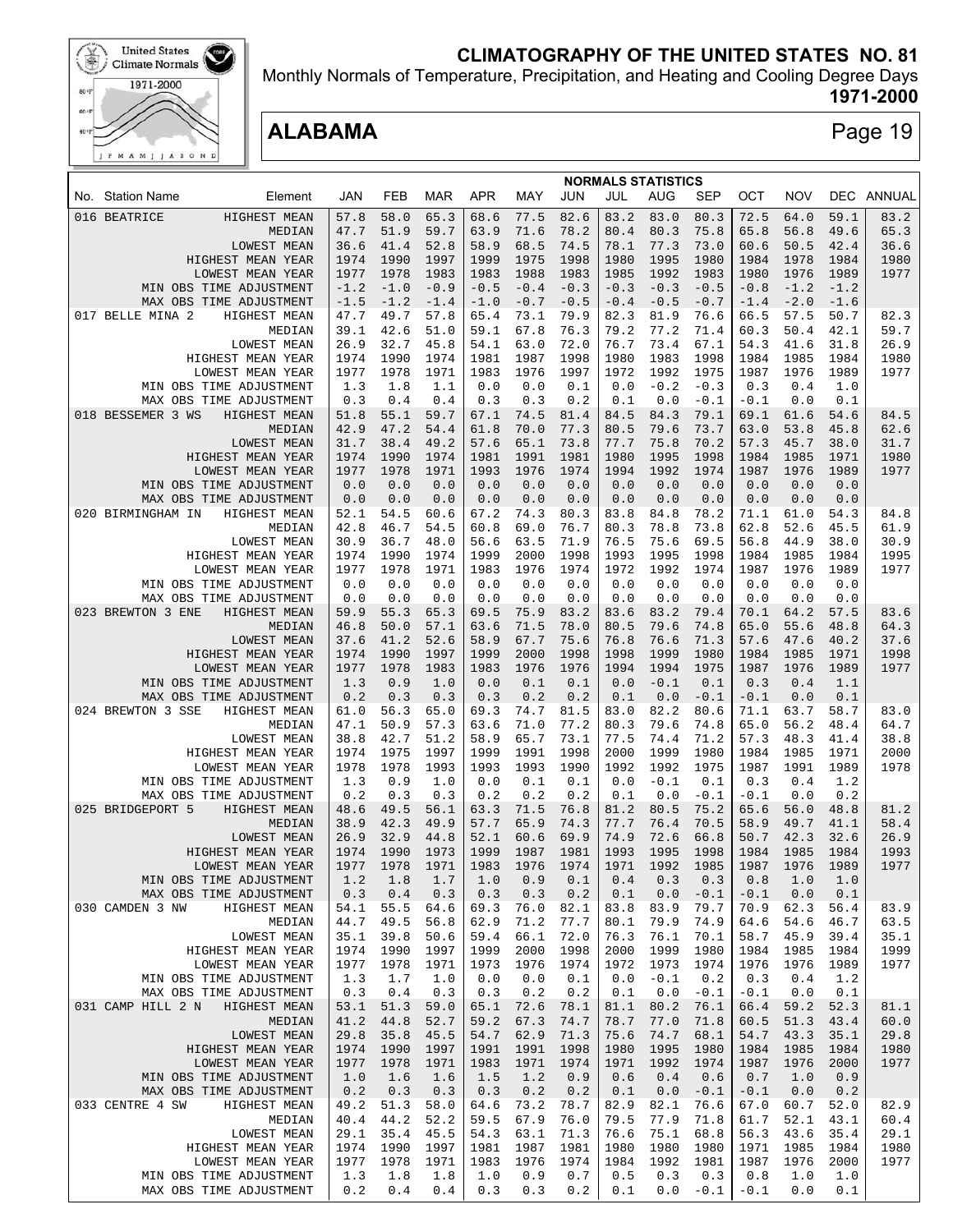

Monthly Normals of Temperature, Precipitation, and Heating and Cooling Degree Days **1971-2000** 

|     |                                                                     |                  |                  |                  |                  |                   |                  |                  | <b>NORMALS STATISTICS</b> |                       |                  |                  |                  |            |
|-----|---------------------------------------------------------------------|------------------|------------------|------------------|------------------|-------------------|------------------|------------------|---------------------------|-----------------------|------------------|------------------|------------------|------------|
| No. | <b>Station Name</b><br>Element                                      | JAN              | <b>FEB</b>       | <b>MAR</b>       | APR              | MAY               | JUN              | JUL              | AUG                       | SEP                   | OCT              | <b>NOV</b>       |                  | DEC ANNUAL |
|     | 034 CENTREVILLE 6<br>HIGHEST MEAN                                   | 54.1             | 55.1             | 60.1             | 66.7             | 74.3              | 80.6             | 83.4             | 83.0                      | 78.0                  | 70.3             | 61.2             | 55.6             | 83.4       |
|     | MEDIAN                                                              | 44.0             | 46.9             | 56.0             | 62.2             | 69.8              | 77.4             | 80.2             | 79.3                      | 74.1                  | 63.0             | 53.5             | 45.3             | 62.8       |
|     | <b>LOWEST MEAN</b>                                                  | 32.4             | 38.1             | 49.6             | 57.4             | 65.0              | 72.7             | 77.9             | 76.9                      | 69.7                  | 58.3             | 45.9             | 37.5             | 32.4       |
|     | HIGHEST MEAN YEAR                                                   | 1974             | 1990             | 1997             | 1981             | 1987              | 1981             | 1993             | 1987                      | 1986                  | 1984             | 1985             | 1984             | 1993       |
|     | LOWEST MEAN YEAR                                                    | 1977             | 1978             | 1996             | 1997             | 1976              | 1974             | 1972             | 1992                      | 1974                  | 1976             | 1976             | 2000             | 1977       |
|     | MIN OBS TIME ADJUSTMENT                                             | 1.4<br>0.3       | 1.7<br>0.4       | 1.1<br>0.3       | 0.0<br>0.3       | 0.0<br>0.2        | 0.1<br>0.2       | 0.0<br>0.1       | $-0.1$<br>0.0             | 0.2<br>$-0.1$         | 0.4<br>$-0.1$    | 0.4<br>0.0       | 1.1<br>0.2       |            |
|     | MAX OBS TIME ADJUSTMENT<br>035 CHATOM<br>HIGHEST MEAN               | 60.4             | 58.4             | 65.0             | 71.3             | 76.8              | 83.0             | 84.4             | 85.5                      | 81.2                  | 70.4             | 64.3             | 60.5             | 85.5       |
|     | MEDIAN                                                              | 48.4             | 52.5             | 58.4             | 64.6             | 72.2              | 78.3             | 80.7             | 80.6                      | 75.5                  | 65.8             | 56.9             | 49.9             | 65.6       |
|     | <b>LOWEST MEAN</b>                                                  | 39.4             | 44.4             | 53.2             | 56.3             | 67.7              | 74.1             | 76.0             | 75.2                      | 70.4                  | 59.6             | 49.8             | 40.9             | 39.4       |
|     | HIGHEST MEAN YEAR                                                   | 1974             | 1990             | 1997             | 1999             | 2000              | 1998             | 2000             | 1996                      | 1980                  | 1985             | 1985             | 1971             | 1996       |
|     | LOWEST MEAN YEAR                                                    | 1977             | 1978             | 1993             | 1993             | 1993              | 1993             | 1992             | 1992                      | 1975                  | 1992             | 1976             | 1989             | 1977       |
|     | MIN OBS TIME ADJUSTMENT<br>MAX OBS TIME ADJUSTMENT                  | $-1.0$<br>$-0.8$ | $-0.9$<br>$-1.1$ | $-0.8$<br>$-1.0$ | $-0.4$<br>$-0.7$ | $-0.4$<br>$-0.7$  | $-0.3$<br>$-0.5$ | $-0.2$<br>$-0.4$ | $-0.2$<br>$-0.4$          | $-0.4$<br>$-0.7$      | $-0.6$<br>$-0.7$ | $-0.9$<br>$-0.5$ | $-1.0$<br>$-0.8$ |            |
|     | 036 CHILDERSBURG<br><b>HIGHEST MEAN</b>                             | 56.6             | 55.7             | 62.6             | 68.3             | 74.6              | 81.5             | 83.6             | 83.1                      | 78.3                  | 70.0             | 62.8             | 56.0             | 83.6       |
|     | MEDIAN                                                              | 44.5             | 48.7             | 56.5             | 62.7             | 70.3              | 77.2             | 80.2             | 79.2                      | 73.4                  | 63.5             | 54.4             | 47.4             | 63.6       |
|     | <b>LOWEST MEAN</b>                                                  | 34.8             | 40.5             | 51.1             | 58.4             | 65.8              | 73.7             | 78.2             | 75.4                      | 70.9                  | 57.1             | 47.2             | 40.1             | 34.8       |
|     | HIGHEST MEAN YEAR                                                   | 1974             | 1990             | 1974             | 1999             | 2000              | 1981             | 1980             | 1983                      | 1980                  | 1984             | 1985             | 1984             | 1980       |
|     | LOWEST MEAN YEAR                                                    | 1977             | 1978             | 1993             | 1997             | 1976              | 1974             | 1972             | 1992                      | 1996                  | 1987             | 1976             | 1989             | 1977       |
|     | MIN OBS TIME ADJUSTMENT                                             | $-1.1$           | $-1.0$           | $-0.9$           | $-0.6$           | $-0.5$            | $-0.3$           | $-0.3$           | $-0.3$                    | $-0.5$                | $-0.7$           | $-1.1$           | $-1.2$           |            |
|     | MAX OBS TIME ADJUSTMENT<br>038 CLANTON<br>HIGHEST MEAN              | $-1.9$<br>53.5   | $-1.8$<br>53.1   | $-2.1$<br>60.5   | $-1.8$<br>66.3   | $-1.4$<br>73.0    | $-1.0$<br>79.5   | $-0.8$<br>81.8   | $-0.8$<br>83.0            | $-1.2$<br>77.0        | $-1.7$<br>68.2   | $-1.4$<br>60.7   | $-1.8$<br>55.0   | 83.0       |
|     | MEDIAN                                                              | 42.4             | 46.4             | 54.7             | 60.7             | 68.7              | 76.2             | 79.2             | 77.8                      | 72.5                  | 62.2             | 52.6             | 44.5             | 61.8       |
|     | <b>LOWEST MEAN</b>                                                  | 32.1             | 37.7             | 49.4             | 56.8             | 63.8              | 72.6             | 76.2             | 75.2                      | 69.4                  | 56.5             | 44.8             | 36.3             | 32.1       |
|     | HIGHEST MEAN YEAR                                                   | 1974             | 1990             | 1997             | 1999             | 2000              | 1981             | 1995             | 1995                      | 1972                  | 1984             | 1985             | 1971             | 1995       |
|     | LOWEST MEAN YEAR                                                    | 1977             | 1978             | 1971             | 1983             | 1976              | 1974             | 1975             | 1992                      | 1975                  | 1987             | 1976             | 1989             | 1977       |
|     | MIN OBS TIME ADJUSTMENT                                             | 1.3              | 1.7              | 1.1              | 0.0              | 0.0               | 0.1              | 0.0              | $-0.1$                    | $-0.3$                | 0.3              | 0.4              | 1.1              |            |
|     | MAX OBS TIME ADJUSTMENT<br>039 CLAYTON<br>HIGHEST MEAN              | 0.2<br>60.2      | 0.4<br>56.4      | 0.3<br>62.2      | 0.3<br>67.9      | 0.2<br>74.3       | 0.2<br>81.9      | 0.1<br>83.1      | 0.0<br>83.2               | $-0.1$<br>79.3        | $-0.1$<br>71.8   | 0.0<br>64.1      | 0.2<br>58.2      | 83.2       |
|     | MEDIAN                                                              | 46.2             | 49.3             | 57.5             | 62.8             | 70.2              | 77.1             | 79.5             | 78.5                      | 74.6                  | 64.7             | 56.2             | 48.8             | 63.9       |
|     | <b>LOWEST MEAN</b>                                                  | 36.1             | 40.5             | 50.8             | 57.3             | 66.7              | 72.2             | 77.3             | 76.9                      | 70.5                  | 59.6             | 48.8             | 40.7             | 36.1       |
|     | HIGHEST MEAN YEAR                                                   | 1974             | 1990             | 1976             | 1991             | 1991              | 1998             | 1986             | 1990                      | 1972                  | 1985             | 1985             | 1971             | 1990       |
|     | LOWEST MEAN YEAR                                                    | 1977             | 1978             | 1983             | 1983             | 1971              | 1983             | 1994             | 1984                      | 1983                  | 1976             | 1976             | 1989             | 1977       |
|     | MIN OBS TIME ADJUSTMENT                                             | 1.0              | 1.5              | 1.6              | 1.3              | 1.1               | 0.8              | 0.5              | 0.4                       | 0.5                   | 0.6              | 0.9              | 0.9              |            |
|     | MAX OBS TIME ADJUSTMENT<br>040 CODEN<br>HIGHEST MEAN                | 0.2<br>60.0      | 0.3<br>57.7      | 0.3<br>63.8      | 0.3<br>69.8      | 0.2<br>75.5       | 0.2<br>81.2      | 0.1<br>83.0      | 0.0<br>82.8               | $-0.1$<br>80.8        | $-0.1$<br>71.4   | 0.0<br>65.1      | 0.1<br>59.6      | 83.0       |
|     | MEDIAN                                                              | 49.0             | 52.4             | 57.2             | 64.3             | 72.0              | 78.0             | 80.9             | 80.6                      | 76.4                  | 67.3             | 58.4             | 51.8             | 65.8       |
|     | LOWEST MEAN                                                         | 42.1             | 44.7             | 53.3             | 60.6             | 69.2              | 74.9             | 77.9             | 78.2                      | 72.4                  | 61.5             | 50.7             | 43.2             | 42.1       |
|     | HIGHEST MEAN YEAR                                                   | 1974             | 1990             | 1997             | 1999             | 1991              | 1981             | 1981             | 1999                      | 1980                  | 1985             | 1985             | 1982             | 1981       |
|     | LOWEST MEAN YEAR                                                    | 1977             | 1978             | 1996             | 1993             | 1976              | 1976             | 1975             | 1992                      | 1983                  | 1976             | 1976             | 1989             | 1977       |
|     | MIN OBS TIME ADJUSTMENT                                             | 1.3<br>0.2       | 1.4<br>0.2       | 1.7<br>0.3       | 0.7<br>0.2       | 0.7<br>0.2        | 0.5<br>0.1       | 0.3<br>0.1       | 0.2<br>0.0                | 0.3<br>$-0.1$         | 0.6<br>$-0.1$    | 1.1<br>0.0       | 1.1<br>0.1       |            |
|     | MAX OBS TIME ADJUSTMENT<br>045 DAUPHIN ISLAN<br><b>HIGHEST MEAN</b> | 60.1             | 59.4             | 65.6             | 71.6             | 78.7              | 83.0             | 85.1             | 86.2                      | 82.9                  | 76.2             | 68.6             | 61.9             | 86.2       |
|     | MEDIAN                                                              | 51.4             | 53.9             | 61.0             | 67.5             | 75.7              | 80.8             | 83.1             | 82.5                      | 79.6                  | 70.8             | 61.5             | 53.9             | 68.5       |
|     | <b>LOWEST MEAN</b>                                                  | 41.7             | 44.5             | 56.2             | 61.3             | 71.9              | 77.0             | 81.0             | 80.9                      | 76.0                  | 66.0             | 53.9             | 45.5             | 41.7       |
|     | HIGHEST MEAN YEAR                                                   | 1974             | 1990             | 2000             | 1999             | 1998              | 1998             | 2000             | 1999                      | 1972                  | 1984             | 1985             | 1971             | 1999       |
|     | LOWEST MEAN YEAR                                                    |                  | 1977 1978        | 1978             | 1983             | 1976 1983         |                  |                  |                           | 1994 1992 1975        |                  | 1976 1976 1989   |                  | 1977       |
|     | MIN OBS TIME ADJUSTMENT<br>MAX OBS TIME ADJUSTMENT                  | 0.7<br>0.2       | 0.9<br>0.3       | $-0.1$<br>0.3    | $-0.2$<br>0.2    | $-0.2$<br>$0.2\,$ | $-0.2$<br>0.1    | $-0.2$<br>0.1    | $-0.2$<br>0.0             | $-0.2$<br>$-0.1$      | $-0.3$<br>$-0.1$ | $-0.4$<br>0.0    | 0.5<br>0.1       |            |
|     | 046 DEMOPOLIS LOC<br>HIGHEST MEAN                                   | 55.1             | 55.8             | 61.7             | 69.2             | 75.1              | 82.4             | 83.4             | 82.9                      | 80.2                  | 69.4             | 60.5             | 56.5             | 83.4       |
|     | MEDIAN                                                              | 44.2             | 47.9             | 55.6             | 61.9             | 70.3              | 77.6             | 80.4             | 79.7                      | 74.6                  | 63.3             | 53.6             | 46.3             | 63.1       |
|     | <b>LOWEST MEAN</b>                                                  | 33.8             | 38.8             | 50.5             | 58.3             | 65.5              | 73.2             | 75.4             | 75.7                      | 69.4                  | 57.6             | 46.5             | 38.6             | 33.8       |
|     | HIGHEST MEAN YEAR                                                   |                  | 1974 1990        | 1997             | 1999             | 2000              | 1998             | 1980             | 2000                      | 1980                  | 1984             | 1978             | 1971             | 1980       |
|     | LOWEST MEAN YEAR                                                    | 1977             | 1978             | 1996             | 1983             | 1976              | 1974             | 1996             | 1996                      | 1996                  | 1987             | 1976             | 2000             | 1977       |
|     | MIN OBS TIME ADJUSTMENT<br>MAX OBS TIME ADJUSTMENT                  | 1.3<br>0.2       | 1.7<br>0.4       | 1.9<br>0.3       | 0.9<br>0.3       | 0.8<br>0.3        | 0.6<br>0.2       | 0.4<br>0.1       | 0.3<br>0.0                | 0.5<br>$-0.1$         | 0.8<br>$-0.1$    | 1.1<br>0.0       | 1.0<br>0.1       |            |
|     | 049 ENTERPRISE 5<br>HIGHEST MEAN                                    | 63.1             | 58.8             | 65.6             | 70.1             | 77.2              | 82.7             | 84.1             | 83.6                      | 82.3                  | 71.6             | 64.3             | 59.8             | 84.1       |
|     | MEDIAN                                                              | 48.2             | 51.8             | 58.6             | 64.2             | 72.1              | 78.0             | 80.7             | 80.0                      | 75.8                  | 67.5             | 58.5             | 51.0             | 65.5       |
|     | <b>LOWEST MEAN</b>                                                  |                  | 40.1 43.4        | 52.7             | 60.7             | 68.7              | 74.5             | 77.3             | 77.1                      | 73.4                  | 61.1             | 49.8             | 43.3             | 40.1       |
|     | HIGHEST MEAN YEAR                                                   |                  | 1974 1990        | 1997             | 1999             | 2000              | 1998             | 2000             | 1999                      | 1980                  | 1984             | 1978             | 1971             | 2000       |
|     | LOWEST MEAN YEAR                                                    |                  | 1977 1978        | 1971             | 1983             | 1971              | 1997             | 1985             | 1992                      | 1983                  | 1976             | 1976             | 1989             | 1977       |
|     | MIN OBS TIME ADJUSTMENT<br>MAX OBS TIME ADJUSTMENT                  | 1.2<br>0.2       | 1.6<br>0.3       | 1.7<br>0.3       | 0.8<br>0.3       | $0.8$<br>0.2      | 0.5<br>0.2       | 0.4<br>0.1       | 0.2<br>0.0                | 0.2<br>$-0.1$         | 0.7<br>$-0.1$    | 1.0<br>0.0       | 1.1<br>0.1       |            |
|     | 050 EUFAULA WILDL HIGHEST MEAN                                      | 59.2             | 57.1             | 63.8             | 67.2             | 75.0              | 82.5             | 83.3             | 82.7                      | 78.2                  | 71.0             | 62.4             | 57.0             | 83.3       |
|     | MEDIAN                                                              | 45.7             | 49.5             | 56.9             | 62.4             | 70.4              | 77.2             | 80.3             | 78.9                      | 74.9                  | 64.1             | 54.7             | 48.4             | 63.8       |
|     | LOWEST MEAN                                                         | 37.8             | 40.9             | 51.5             | 58.4             | 66.0              | 74.3             | 77.1             | 77.1                      | 71.5                  | 58.1             | 47.2             | 40.1             | 37.8       |
|     | HIGHEST MEAN YEAR                                                   | 1974             | 1990             | 1997             | 1991             | 2000              | 1998             | 1986             | 1987                      | 1980                  | 1984             | 1985             | 1971             | 1986       |
|     | LOWEST MEAN YEAR                                                    | 1977             | 1978             | 1971             | 1983             | 1976              | 1997             | 1994             | 1976                      | 1983                  | 1976             | 1976             | 2000             | 1977       |
|     | MIN OBS TIME ADJUSTMENT<br>MAX OBS TIME ADJUSTMENT                  | 1.3<br>0.2       | 0.9<br>0.3       | 1.0<br>0.3       | 0.0<br>0.2       | 0.1<br>0.2        | 0.1<br>0.2       | 0.0<br>0.1       | $-0.1$                    | $-0.3$<br>$0.0 - 0.1$ | 0.3<br>$-0.1$    | 0.4<br>0.0       | 1.2<br>0.1       |            |
|     |                                                                     |                  |                  |                  |                  |                   |                  |                  |                           |                       |                  |                  |                  |            |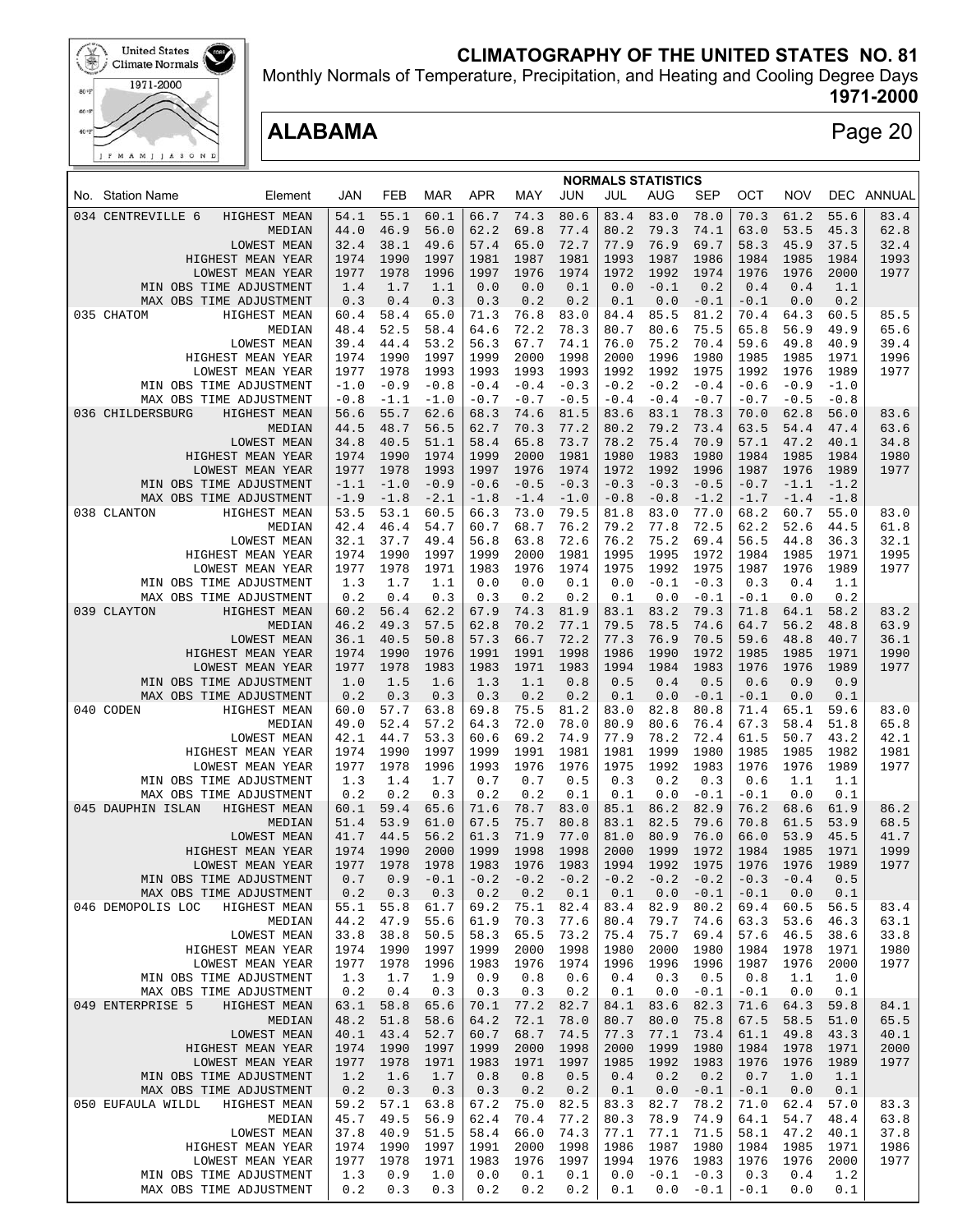

Monthly Normals of Temperature, Precipitation, and Heating and Cooling Degree Days **1971-2000** 

|                   |                                                    |                  |                  |                  |                  |                         |                  | <b>NORMALS STATISTICS</b> |                  |                          |                  |                       |                  |              |
|-------------------|----------------------------------------------------|------------------|------------------|------------------|------------------|-------------------------|------------------|---------------------------|------------------|--------------------------|------------------|-----------------------|------------------|--------------|
| No. Station Name  | Element                                            | JAN              | <b>FEB</b>       | <b>MAR</b>       | <b>APR</b>       | <b>MAY</b>              | <b>JUN</b>       | JUL                       | AUG              | <b>SEP</b>               | OCT              | <b>NOV</b>            |                  | DEC ANNUAL   |
| 051 EVERGREEN     | HIGHEST MEAN                                       | 59.9             | 56.6             | 63.5             | 69.3             | 76.1                    | 81.4             | 83.8                      | 83.1             | 80.7                     | 72.5             | 63.9                  | 62.2             | 83.8         |
|                   | MEDIAN                                             | 47.6             | 50.8             | 58.0             | 63.4             | 71.8                    | 77.8             | 80.6                      | 80.5             | 75.8                     | 66.0             | 55.8                  | 49.2             | 65.2         |
|                   | <b>LOWEST MEAN</b>                                 | 37.7             | 42.2             | 52.1             | 59.7             | 67.6                    | 74.0             | 76.8                      | 76.9             | 73.4                     | 60.8             | 49.0                  | 40.6             | 37.7         |
|                   | HIGHEST MEAN YEAR<br>LOWEST MEAN YEAR              | 1974<br>1977     | 1990<br>1978     | 1997<br>1996     | 1999<br>1997     | 2000<br>1976            | 1998<br>1997     | 1981<br>1994              | 1999<br>1994     | 1980<br>1996             | 1984<br>1976     | 1985<br>1976          | 1971<br>1989     | 1981<br>1977 |
|                   | MIN OBS TIME ADJUSTMENT                            | 1.3              | 1.6              | 1.7              | 0.8              | 0.8                     | 0.6              | 0.4                       | 0.2              | 0.4                      | 0.7              | 1.0                   | 1.1              |              |
|                   | MAX OBS TIME ADJUSTMENT                            | 0.2              | 0.4              | 0.3              | 0.3              | 0.2                     | 0.2              | 0.1                       | 0.0              | $-0.1$                   | $-0.1$           | 0.0                   | 0.1              |              |
| 052 FAIRHOPE 2 NE | HIGHEST MEAN                                       | 62.6             | 58.5             | 65.9             | 71.1             | 77.5                    | 82.8             | 84.5                      | 84.0             | 80.9                     | 72.9             | 66.5                  | 61.1             | 84.5         |
|                   | MEDIAN                                             | 49.9             | 53.2             | 59.8             | 65.7             | 73.1                    | 79.0             | 81.3                      | 80.9             | 77.1                     | 68.3             | 59.0                  | 51.7             | 66.8         |
|                   | <b>LOWEST MEAN</b><br>HIGHEST MEAN YEAR            | 41.2             | 43.9<br>1990     | 55.0<br>1997     | 61.7<br>1999     | 69.4<br>2000            | 76.7<br>1998     | 79.1                      | 78.9<br>1999     | 73.7<br>1980             | 62.2             | 51.0<br>1985          | 43.5             | 41.2<br>2000 |
|                   | LOWEST MEAN YEAR                                   | 1974<br>1977     | 1978             | 1983             | 1983             | 1976                    | 1983             | 2000<br>1975              | 1992             | 1975                     | 1984<br>1987     | 1976                  | 1971<br>1989     | 1977         |
|                   | MIN OBS TIME ADJUSTMENT                            | 1.3              | 1.5              | 1.0              | 0.0              | 0.1                     | 0.1              | 0.0                       | $-0.1$           | 0.1                      | 0.3              | 0.5                   | 1.1              |              |
|                   | MAX OBS TIME ADJUSTMENT                            | 0.2              | 0.3              | 0.3              | 0.2              | 0.2                     | 0.2              | 0.1                       | 0.0              | $-0.1$                   | $-0.1$           | 0.0                   | 0.1              |              |
| 053 FALKVILLE 1 E | <b>HIGHEST MEAN</b>                                | 49.4             | 49.0             | 56.5             | 65.8             | 71.7                    | 78.5             | 81.9                      | 81.9             | 76.7                     | 67.5             | 58.5                  | 51.0             | 81.9         |
|                   | MEDIAN<br><b>LOWEST MEAN</b>                       | 39.8<br>27.8     | 43.1<br>33.0     | 51.7<br>45.2     | 58.3<br>52.5     | 66.5<br>62.0            | 75.5<br>70.5     | 78.8<br>76.0              | 77.2<br>72.6     | 71.0<br>67.2             | 60.6<br>54.3     | 50.2<br>42.1          | 42.5<br>31.1     | 59.8<br>27.8 |
|                   | HIGHEST MEAN YEAR                                  | 1974             | 1976             | 1997             | 1981             | 1987                    | 1998             | 1980                      | 1980             | 1998                     | 1984             | 1985                  | 1971             | 1980         |
|                   | LOWEST MEAN YEAR                                   | 1977             | 1978             | 1971             | 1990             | 1976                    | 1974             | 1976                      | 1976             | 1976                     | 1987             | 1976                  | 1989             | 1977         |
|                   | MIN OBS TIME ADJUSTMENT                            | 1.3              | 1.8              | 1.1              | 0.0              | 0.0                     | 0.1              | 0.0                       | $-0.2$           | 0.3                      | 0.4              | 0.4                   | 1.0              |              |
|                   | MAX OBS TIME ADJUSTMENT                            | 0.3              | 0.4              | 0.4              | 0.3              | 0.3                     | 0.2              | 0.1                       | 0.0              | $-0.1$                   | $-0.1$           | 0.0                   | 0.1              |              |
| 054 FAYETTE       | HIGHEST MEAN<br>MEDIAN                             | 50.2<br>41.5     | 52.5<br>44.7     | 59.1<br>53.3     | 66.3<br>60.3     | 73.2<br>68.1            | 80.2<br>76.6     | 83.9<br>80.4              | 82.9<br>79.1     | 77.7<br>73.0             | 67.7<br>61.5     | 60.5<br>51.9          | 53.7<br>44.1     | 83.9<br>61.5 |
|                   | <b>LOWEST MEAN</b>                                 | 30.8             | 36.1             | 47.7             | 56.4             | 61.1                    | 72.3             | 76.9                      | 75.3             | 69.3                     | 55.2             | 44.4                  | 35.4             | 30.8         |
|                   | HIGHEST MEAN YEAR                                  | 1974             | 1990             | 1973             | 1999             | 1987                    | 1998             | 1980                      | 1980             | 1978                     | 1984             | 1978                  | 1984             | 1980         |
|                   | LOWEST MEAN YEAR                                   | 1977             | 1978             | 1971             | 1983             | 1976                    | 1974             | 1971                      | 1992             | 1974                     | 1987             | 1976                  | 1989             | 1977         |
|                   | MIN OBS TIME ADJUSTMENT                            | 1.4              | 1.8              | 1.1              | 0.0              | 0.0                     | 0.1              | 0.0                       | $-0.2$           | 0.3                      | 0.3              | 0.5                   | 1.1              |              |
| 056 FRISCO CITY 3 | MAX OBS TIME ADJUSTMENT<br>HIGHEST MEAN            | 0.3<br>58.4      | 0.4<br>56.6      | 0.4<br>63.4      | 0.3<br>69.1      | 0.3<br>76.2             | 0.2<br>82.0      | 0.1<br>83.2               | 0.0<br>82.3      | $-0.1$<br>80.0           | $-0.1$<br>71.9   | 0.0<br>64.3           | 0.2<br>59.7      | 83.2         |
|                   | MEDIAN                                             | 47.2             | 50.4             | 57.8             | 63.9             | 71.6                    | 77.8             | 80.3                      | 79.4             | 75.6                     | 66.1             | 56.8                  | 48.5             | 64.8         |
|                   | <b>LOWEST MEAN</b>                                 | 36.7             | 40.6             | 52.2             | 60.6             | 67.5                    | 75.0             | 77.4                      | 77.1             | 70.1                     | 60.0             | 48.3                  | 42.2             | 36.7         |
|                   | HIGHEST MEAN YEAR                                  | 1974             | 1990             | 1997             | 1999             | 2000                    | 1998             | 2000                      | 1990             | 1972                     | 1984             | 1985                  | 1971             | 2000         |
|                   | LOWEST MEAN YEAR                                   | 1977             | 1978             | 1996             | 1993             | 1976                    | 1997             | 1994                      | 1992             | 1981                     | 1987             | 1976                  | 1989             | 1977         |
|                   | MIN OBS TIME ADJUSTMENT<br>MAX OBS TIME ADJUSTMENT | 1.3<br>0.2       | 1.6<br>0.3       | 1.0<br>0.3       | 0.0<br>0.3       | 0.1<br>0.2              | 0.0<br>0.2       | 0.0<br>0.1                | $-0.1$<br>0.0    | 0.2<br>$-0.1$            | 0.3<br>$-0.1$    | 0.4<br>0.0            | 1.1<br>0.1       |              |
| 057 GADSDEN       | <b>HIGHEST MEAN</b>                                | 49.5             | 51.5             | 58.0             | 65.8             | 73.1                    | 79.7             | 83.7                      | 82.9             | 79.3                     | 69.3             | 60.1                  | 52.1             | 83.7         |
|                   | MEDIAN                                             | 40.4             | 43.8             | 52.3             | 60.0             | 68.0                    | 76.2             | 79.9                      | 78.4             | 72.7                     | 62.2             | 51.4                  | 42.8             | 60.7         |
|                   | <b>LOWEST MEAN</b>                                 | 29.6             | 35.7             | 46.0             | 56.9             | 63.2                    | 71.9             | 75.6                      | 74.6             | 68.6                     | 56.1             | 45.0                  | 34.5             | 29.6         |
|                   | HIGHEST MEAN YEAR                                  | 1974<br>1977     | 1990<br>1978     | 1997<br>1971     | 1981<br>1993     | 2000<br>1976            | 1998<br>1974     | 1980<br>1972              | 1983<br>1992     | 1998<br>1974             | 1984<br>1976     | 1985<br>1976          | 1984<br>1989     | 1980<br>1977 |
|                   | LOWEST MEAN YEAR<br>MIN OBS TIME ADJUSTMENT        | 1.3              | 1.8              | 1.8              | 1.0              | 0.9                     | 0.7              | 0.5                       | 0.3              | 0.3                      | 0.8              | 1.0                   | 1.0              |              |
|                   | MAX OBS TIME ADJUSTMENT                            | 0.2              | 0.4              | 0.4              | 0.3              | 0.3                     | 0.2              | 0.1                       | 0.0              | $-0.1$                   | $-0.1$           | 0.0                   | 0.1              |              |
| 058 GAINESVILLE L | <b>HIGHEST MEAN</b>                                | 51.7             | 54.5             | 60.1             | 67.9             | 74.2                    | 81.8             | 83.8                      | 83.5             | 80.6                     | 68.4             | 60.0                  | 54.4             | 83.8         |
|                   | MEDIAN                                             | 43.3             | 46.8             | 54.8             | 61.0             | 69.7                    | 77.3             | 81.0                      | 80.2             | 74.4                     | 63.2             | 53.2                  | 45.6             | 62.5         |
|                   | <b>LOWEST MEAN</b><br>HIGHEST MEAN YEAR            | 32.4<br>1974     | 37.6<br>1990     | 48.9<br>1997     | 57.0<br>1999     | 64.2<br>1987            | 73.1<br>1998     | 76.9<br>1980              | 76.6<br>1980     | 70.6<br>1980             | 58.4<br>1984     | 45.2<br>1978          | 37.2<br>1971     | 32.4<br>1980 |
|                   | LOWEST MEAN YEAR                                   | 1977             | 1978             | 1971             | 1983             | 1976 1974               |                  | 1972                      |                  | 1973 1974 1976 1976 1989 |                  |                       |                  | 1977         |
|                   | MIN OBS TIME ADJUSTMENT                            | 1.3              | 1.7              | 1.9              | 0.9              | 0.8                     | 0.6              | 0.4                       | 0.2              | 0.5                      | 0.8              | 1.1                   | 1.0              |              |
|                   | MAX OBS TIME ADJUSTMENT                            | 0.2              | 0.4              | 0.4              | 0.3              | 0.3                     | 0.2              | 0.1                       | 0.0              | $-0.1$                   | $-0.1$           | 0.0                   | 0.1              |              |
| 059 GENEVA NO 2   | HIGHEST MEAN                                       | 60.3             | 57.7             | 64.7             | 68.0             | 74.5                    | 83.0             | 82.4                      | 81.7             | 79.1                     | 70.8             | 64.4                  | 58.1             | 83.0         |
|                   | MEDIAN<br>LOWEST MEAN                              | 47.6<br>36.8     | 51.0<br>40.9     | 58.0<br>53.2     | 63.6<br>60.3     | 71.3<br>67.8            | 77.4<br>74.7     | 79.9<br>77.0              | 79.1<br>77.4     | 75.0<br>72.1             | 65.4<br>59.2     | 56.3<br>47.8          | 48.9<br>42.6     | 64.7<br>36.8 |
|                   | HIGHEST MEAN YEAR                                  | 1974             | 1990             | 1997             | 1999             | 2000                    | 1998             | 1986                      | 1999             | 1980                     | 1985             | 1985                  | 1971             | 1998         |
|                   | LOWEST MEAN YEAR                                   | 1977             | 1978             | 1971             | 1993             | 1981                    | 1997             | 1984                      | 1992             | 1975                     | 1976             | 1976                  | 1989             | 1977         |
|                   | MIN OBS TIME ADJUSTMENT                            | 1.2              | 1.6              | 1.7              | 0.8              | 0.8                     | 0.5              | 0.4                       | 0.2              | 0.2                      | 0.7              | 1.0                   | 1.1              |              |
|                   | MAX OBS TIME ADJUSTMENT                            | 0.2              | 0.3              | 0.3              | 0.2              | 0.2                     | 0.2              | 0.1                       | 0.0              | $-0.1$                   | $-0.1$           | 0.0                   | 0.1              |              |
| 062 GREENSBORO    | HIGHEST MEAN<br>MEDIAN                             | 54.9<br>46.1     | 56.1<br>49.7     | 63.1<br>57.4     | 68.6<br>63.3     | 76.5<br>71.3            | 82.7<br>78.7     | 85.0<br>81.8              | 85.8<br>81.0     | 80.6<br>76.3             | 70.7<br>65.5     | 62.5<br>55.4          | 56.6<br>48.2     | 85.8<br>64.5 |
|                   | <b>LOWEST MEAN</b>                                 | 35.3             | 40.9             | 50.9             | 59.9             | 67.0                    | 74.2             | 78.8                      | 78.4             | 72.3                     | 59.3             | 48.0                  | 39.8             | 35.3         |
|                   | HIGHEST MEAN YEAR                                  | 1974             | 1990             | 1997             | 1981             | 1996                    | 1998             | 1993                      | 1995             | 1998                     | 1984             | 1985                  | 1984             | 1995         |
|                   | LOWEST MEAN YEAR                                   | 1977             | 1978             | 1971             | 1983             | 1976                    | 1974             | 1971                      | 1984             | 1975                     | 1987             | 1976                  | 1989             | 1977         |
|                   | MIN OBS TIME ADJUSTMENT<br>MAX OBS TIME ADJUSTMENT | $-1.0$<br>$-0.8$ | $-1.0$<br>$-1.2$ | $-0.9$<br>$-1.1$ | $-0.5$<br>$-0.9$ | $\sim0$ . $4$<br>$-0.7$ | $-0.3$<br>$-0.6$ | $-0.3$<br>$-0.5$          | $-0.3$<br>$-0.4$ | $-0.5$<br>$-0.9$         | $-0.6$<br>$-0.8$ | $-0.9$<br>$-0.5$      | $-1.0$<br>$-0.7$ |              |
| 063 GREENVILLE    | HIGHEST MEAN                                       | 60.4             | 58.0             | 65.8             | 69.2             | 76.0                    | 82.1             | 84.1                      | 83.0             | 79.7                     | 72.3             | 64.8                  | 60.1             | 84.1         |
|                   | MEDIAN                                             | 48.3             | 51.8             | 59.2             | 64.6             | 72.2                    | 78.4             | 81.3                      | 80.4             | 75.9                     | 66.7             | 57.7                  | 49.5             | 65.6         |
|                   | LOWEST MEAN                                        | 38.1             | 42.2             | 54.1             | 60.1             | 67.3                    | 75.6             | 78.7                      | 77.1             | 72.0                     | 59.8             | 49.3                  | 42.8             | 38.1         |
|                   | HIGHEST MEAN YEAR                                  | 1974             | 1990             | 1997             | 1999             | 1998                    | 1998             | 2000                      | 1995             | 1980                     | 1984             | 1985                  | 1984             | 2000         |
|                   | LOWEST MEAN YEAR<br>MIN OBS TIME ADJUSTMENT        | 1977<br>$-1.0$   | 1978<br>$-0.8$   | 1971<br>$-0.8$   | 1983<br>$-0.5$   | 1976<br>$-0.4$          | 1976<br>$-0.3$   | 1994<br>$-0.2$            | 1992<br>$-0.2$   | 1975<br>$-0.4$           | 1976<br>$-0.6$   | 1976<br>$\sim0$ . $9$ | 2000<br>$-1.0$   | 1977         |
|                   | MAX OBS TIME ADJUSTMENT                            | $-0.8$           | $-0.6$           | $-1.0$           | $-0.8$           | $-0.8$                  | $-0.5$           | $-0.4$                    | $-0.4$           | $-0.5$                   | $-0.7$           | $-0.5$                | $-0.9$           |              |
|                   |                                                    |                  |                  |                  |                  |                         |                  |                           |                  |                          |                  |                       |                  |              |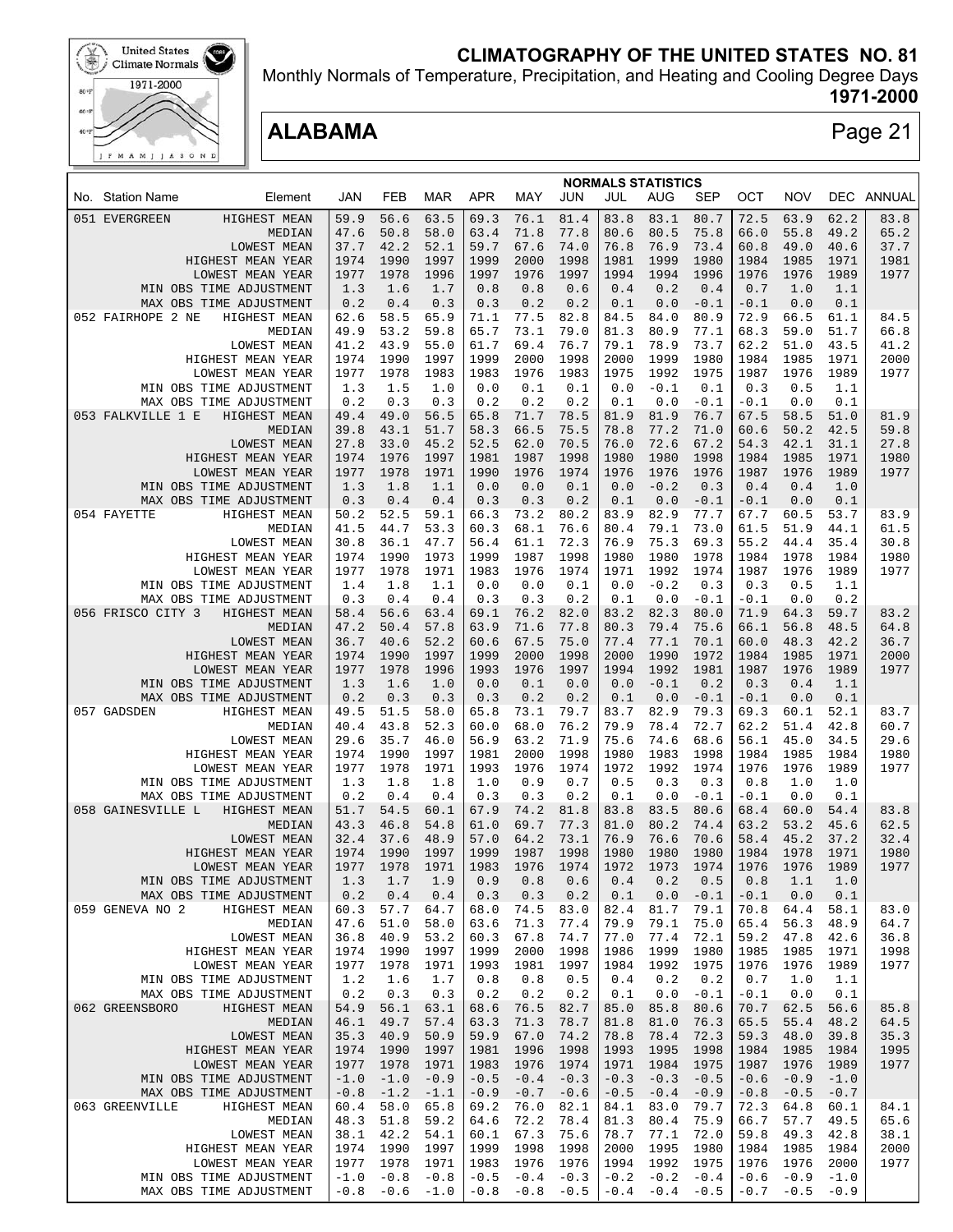

Monthly Normals of Temperature, Precipitation, and Heating and Cooling Degree Days **1971-2000** 

|                   |                                                    |              |              |              |              |              |                   |              | <b>NORMALS STATISTICS</b> |                |                |                   |              |              |
|-------------------|----------------------------------------------------|--------------|--------------|--------------|--------------|--------------|-------------------|--------------|---------------------------|----------------|----------------|-------------------|--------------|--------------|
| No. Station Name  | Element                                            | JAN          | <b>FEB</b>   | <b>MAR</b>   | <b>APR</b>   | <b>MAY</b>   | JUN               | JUL          | AUG                       | <b>SEP</b>     | OCT            | <b>NOV</b>        |              | DEC ANNUAL   |
| 064 GUNTERSVILLE  | HIGHEST MEAN                                       | 50.2         | 55.5         | 58.8         | 64.8         | 72.3         | 79.4              | 82.9         | 81.9                      | 78.5           | 67.2           | 56.4              | 50.4         | 82.9         |
|                   | MEDIAN                                             | 39.7         | 43.1         | 52.3         | 59.2         | 67.6         | 75.9              | 79.1         | 78.2                      | 71.4           | 61.4           | 51.3              | 41.9         | 60.0         |
|                   | <b>LOWEST MEAN</b>                                 | 29.7         | 33.2         | 46.2         | 54.7         | 63.0         | 71.9              | 75.2         | 73.1                      | 67.9           | 54.7           | 42.4              | 34.8         | 29.7         |
|                   | HIGHEST MEAN YEAR<br>LOWEST MEAN YEAR              | 1990<br>1977 | 1990<br>1978 | 1974<br>1978 | 1999<br>1983 | 2000<br>1976 | 1998<br>1974      | 1980<br>1972 | 1999<br>1986              | 1998<br>1974   | 1998<br>1976   | 1985<br>1976      | 1971<br>1989 | 1980<br>1977 |
|                   | MIN OBS TIME ADJUSTMENT                            | 1.1          | 1.5          | 1.6          | 1.6          | 1.4          | 1.0               | 0.6          | 0.5                       | 0.6            | 0.7            | 1.0               | 0.8          |              |
|                   | MAX OBS TIME ADJUSTMENT                            | 0.2          | 0.4          | 0.3          | 0.3          | 0.3          | 0.2               | 0.1          | 0.0                       | $-0.1$         | $-0.2$         | 0.0               | 0.1          |              |
| 065 HALEYVILLE    | HIGHEST MEAN                                       | 47.7         | 49.7         | 56.7         | 65.7         | 73.4         | 79.0              | 82.5         | 82.6                      | 78.0           | 67.4           | 57.4              | 51.4         | 82.6         |
|                   | MEDIAN<br><b>LOWEST MEAN</b>                       | 39.4         | 42.2<br>32.1 | 52.0<br>44.3 | 59.2<br>54.7 | 66.8<br>61.7 | 74.9<br>69.5      | 77.7<br>75.4 | 76.9<br>73.2              | 71.9<br>64.9   | 60.4<br>53.9   | 50.3<br>41.3      | 42.1<br>32.1 | 59.5<br>26.8 |
|                   | HIGHEST MEAN YEAR                                  | 26.8<br>1974 | 2000         | 1974         | 1999         | 1998         | 1998              | 1980         | 2000                      | 1998           | 1984           | 1985              | 1984         | 2000         |
|                   | LOWEST MEAN YEAR                                   | 1977         | 1978         | 1996         | 1983         | 1976         | 1974              | 1976         | 1992                      | 1974           | 1976           | 1976              | 1989         | 1977         |
|                   | MIN OBS TIME ADJUSTMENT                            | 1.4          | 1.9          | 1.2          | 0.0          | 0.0          | 0.1               | 0.0          | $-0.2$                    | 0.3            | 0.4            | 0.5               | 1.0          |              |
|                   | MAX OBS TIME ADJUSTMENT                            | 0.3          | 0.4          | 0.4          | 0.3          | 0.3          | 0.2               | 0.1          | 0.0                       | $-0.1$         | $-0.1$         | 0.0               | 0.1          |              |
| 066 HAMILTON 3 S  | <b>HIGHEST MEAN</b><br>MEDIAN                      | 48.9<br>39.5 | 49.9<br>42.8 | 57.6<br>51.1 | 64.5<br>58.8 | 72.5<br>66.8 | 79.1<br>75.1      | 82.6<br>78.9 | 81.6<br>77.5              | 76.7<br>72.0   | 66.7<br>60.0   | 57.2<br>49.5      | 51.1<br>41.7 | 82.6<br>59.8 |
|                   | <b>LOWEST MEAN</b>                                 | 28.3         | 33.1         | 45.5         | 53.7         | 61.6         | 70.6              | 76.4         | 74.4                      | 67.6           | 53.5           | 41.3              | 32.0         | 28.3         |
|                   | HIGHEST MEAN YEAR                                  | 1974         | 1990         | 1974         | 1999         | 1987         | 1998              | 1980         | 2000                      | 1998           | 1984           | 1985              | 1971         | 1980         |
|                   | LOWEST MEAN YEAR                                   | 1977         | 1978         | 1971         | 1983         | 1976         | 1974              | 1972         | 1992                      | 1975           | 1987           | 1976              | 1989         | 1977         |
|                   | MIN OBS TIME ADJUSTMENT                            | 1.4          | 1.9          | 1.2          | 0.0          | 0.0          | 0.1               | 0.0          | $-0.2$                    | 0.3            | 0.4            | 0.5               | 1.0          |              |
| 068 HEADLAND      | MAX OBS TIME ADJUSTMENT<br>HIGHEST MEAN            | 0.3<br>62.2  | 0.4<br>56.3  | 0.4<br>64.9  | 0.3<br>70.1  | 0.3<br>76.5  | 0.2<br>83.6       | 0.1<br>84.3  | 0.0<br>82.8               | $-0.1$<br>80.9 | $-0.1$<br>72.4 | 0.0<br>64.3       | 0.1<br>59.0  | 84.3         |
|                   | MEDIAN                                             | 46.7         | 51.7         | 58.5         | 65.1         | 73.2         | 79.2              | 81.0         | 80.4                      | 75.7           | 65.4           | 57.2              | 49.6         | 65.3         |
|                   | <b>LOWEST MEAN</b>                                 | 38.3         | 42.8         | 53.0         | 60.5         | 69.8         | 75.4              | 77.3         | 77.2                      | 73.6           | 59.4           | 50.0              | 41.5         | 38.3         |
|                   | HIGHEST MEAN YEAR                                  | 1974         | 1990         | 1997         | 1981         | 1996         | 1981              | 1981         | 1987                      | 1980           | 1984           | 1986              | 1971         | 1981         |
|                   | LOWEST MEAN YEAR                                   | 1977         | 1978         | 1971         | 1993         | 1999         | 1997              | 1994         | 1994                      | 1996           | 1987           | 1976              | 1989         | 1977         |
|                   | MIN OBS TIME ADJUSTMENT<br>MAX OBS TIME ADJUSTMENT | 1.2<br>0.2   | 1.6<br>0.4   | 1.7<br>0.3   | 0.8<br>0.3   | 0.8<br>0.2   | 0.5<br>0.1        | 0.4<br>0.1   | 0.2<br>0.0                | 0.2<br>$-0.1$  | 0.7<br>$-0.1$  | 1.0<br>0.0        | 1.1<br>0.1   |              |
| 069 HEFLIN        | <b>HIGHEST MEAN</b>                                | 52.1         | 51.1         | 58.4         | 64.0         | 72.5         | 79.1              | 83.3         | 81.6                      | 76.6           | 66.5           | 59.4              | 52.7         | 83.3         |
|                   | MEDIAN                                             | 41.3         | 44.6         | 52.4         | 59.3         | 67.4         | 74.8              | 78.4         | 77.8                      | 71.3           | 60.6           | 51.2              | 43.4         | 60.2         |
|                   | <b>LOWEST MEAN</b>                                 | 29.8         | 37.2         | 47.3         | 53.5         | 63.1         | 71.2              | 75.7         | 74.1                      | 69.3           | 55.3           | 43.3              | 35.5         | 29.8         |
|                   | HIGHEST MEAN YEAR                                  | 1974         | 1990         | 1997         | 1981         | 1987         | 1981              | 1980         | 1980                      | 1973           | 1984           | 1985              | 1971         | 1980         |
|                   | LOWEST MEAN YEAR<br>MIN OBS TIME ADJUSTMENT        | 1977<br>1.4  | 1978<br>1.0  | 1996<br>1.1  | 1983<br>0.0  | 1976<br>0.0  | 1997<br>0.1       | 1994<br>0.0  | 1992<br>$-0.2$            | 1994<br>$-0.3$ | 1987<br>0.4    | 1976<br>0.4       | 2000<br>1.1  | 1977         |
|                   | MAX OBS TIME ADJUSTMENT                            | 0.2          | 0.4          | 0.3          | 0.3          | 0.3          | 0.2               | 0.1          | 0.0                       | $-0.1$         | $-0.1$         | 0.0               | 0.2          |              |
| 070 HIGHLAND HOME | HIGHEST MEAN                                       | 58.1         | 55.9         | 63.3         | 67.1         | 74.8         | 81.0              | 82.5         | 81.9                      | 78.7           | 70.6           | 62.2              | 58.3         | 82.5         |
|                   | MEDIAN                                             | 45.6         | 49.2         | 56.6         | 62.6         | 70.3         | 77.0              | 79.4         | 78.6                      | 74.4           | 65.1           | 55.7              | 47.7         | 63.6         |
|                   | <b>LOWEST MEAN</b>                                 | 35.8         | 40.9         | 50.4         | 58.0         | 65.9         | 73.6              | 77.0         | 76.3                      | 70.7           | 59.8           | 48.7              | 41.1         | 35.8         |
|                   | HIGHEST MEAN YEAR<br>LOWEST MEAN YEAR              | 1974<br>1977 | 1990<br>1978 | 1997<br>1996 | 1999<br>1983 | 2000<br>1976 | 1998<br>1997      | 2000<br>1994 | 1999<br>1992              | 1980<br>1975   | 1984<br>1976   | 1978<br>1976      | 1971<br>2000 | 2000<br>1977 |
|                   | MIN OBS TIME ADJUSTMENT                            | 1.3          | 1.0          | 1.0          | 0.0          | 0.1          | 0.1               | 0.0          | $-0.1$                    | $-0.2$         | 0.3            | 0.4               | 1.2          |              |
|                   | MAX OBS TIME ADJUSTMENT                            | 0.2          | 0.4          | 0.3          | 0.3          | 0.2          | 0.2               | 0.1          | 0.0                       | $-0.1$         | $-0.1$         | 0.0               | 0.1          |              |
| 074 HUNTSVILLE IN | HIGHEST MEAN                                       | 48.4         | 51.9         | 57.5         | 66.1         | 73.4         | 80.5              | 83.2         | 82.8                      | 78.2           | 68.5           | 58.1              | 51.8         | 83.2         |
|                   | MEDIAN                                             | 40.0         | 44.3         | 52.9         | 59.9         | 68.0         | 76.6              | 79.5         | 78.0                      | 72.1           | 61.5           | 50.9              | 42.9         | 60.3         |
|                   | <b>LOWEST MEAN</b>                                 | 28.3<br>1974 | 33.7         | 47.1         | 55.4         | 63.2         | 70.5              | 75.8         | 74.2                      | 68.0           | 54.7           | 42.3              | 33.7         | 28.3         |
|                   | HIGHEST MEAN YEAR<br><b>LOWEST MEAN YEAR</b>       | 1977         | 1990<br>1978 | 1973<br>1971 | 1981<br>1983 | 1987         | 1998<br>1976 1974 | 1993<br>1972 | 1983<br>1992 1975 1976    | 1998           | 1984           | 1985<br>1976 1989 | 1984         | 1993<br>1977 |
|                   | MIN OBS TIME ADJUSTMENT                            | 0.0          | 0.0          | 0.0          | 0.0          | 0.0          | 0.0               | 0.0          | 0.0                       | 0.0            | 0.0            | 0.0               | 0.0          |              |
|                   | MAX OBS TIME ADJUSTMENT                            | 0.0          | 0.0          | 0.0          | 0.0          | 0.0          | 0.0               | 0.0          | 0.0                       | 0.0            | 0.0            | 0.0               | 0.0          |              |
| 076 JACKSON       | HIGHEST MEAN                                       | 58.4         | 58.2         | 63.1         | 70.9         | 76.7         | 81.3              | 83.9         | 83.7                      | 80.6           | 71.5           | 64.1              | 59.3         | 83.9         |
|                   | MEDIAN                                             | 47.5         | 51.0         | 58.0         | 64.1         | 72.0<br>67.6 | 78.3<br>75.3      | 80.9         | 80.7<br>78.6              | 75.8           | 65.8           | 56.0              | 49.9         | 65.3         |
|                   | LOWEST MEAN<br>HIGHEST MEAN YEAR                   | 38.4<br>1974 | 42.1<br>1990 | 52.9<br>1997 | 59.8<br>1991 | 1991         | 1998              | 79.5<br>1980 | 1993                      | 72.6<br>1980   | 59.9<br>1984   | 48.6<br>1985      | 41.7<br>1971 | 38.4<br>1980 |
|                   | LOWEST MEAN YEAR                                   | 1977         | 1978         | 1983         | 1983         | 1976         | 1974              | 1972         | 1973                      | 1975           | 1987           | 1976              | 2000         | 1977         |
|                   | MIN OBS TIME ADJUSTMENT                            | 1.4          | 1.6          | 1.0          | 0.0          | 0.1          | 0.1               | 0.0          | $-0.1$                    | 0.2            | 0.3            | 0.4               | 1.1          |              |
|                   | MAX OBS TIME ADJUSTMENT                            | 0.3          | 0.3          | 0.3          | 0.3          | 0.2          | 0.2               | 0.1          | 0.0                       | $-0.1$         | $-0.1$         | 0.0               | 0.1          |              |
| 078 JASPER        | HIGHEST MEAN                                       | 50.4         | 51.9         | 59.2         | 65.2         | 72.5         | 79.6              | 83.9         | 83.3                      | 77.2           | 67.6           | 59.6              | 51.4         | 83.9         |
|                   | MEDIAN<br>LOWEST MEAN                              | 41.2<br>29.7 | 44.1<br>35.4 | 53.5<br>46.5 | 60.1<br>56.4 | 67.9<br>62.6 | 76.0<br>72.0      | 79.5<br>77.1 | 78.5<br>74.5              | 72.8<br>70.1   | 61.3<br>54.8   | 51.7<br>43.5      | 43.2<br>34.5 | 60.8<br>29.7 |
|                   | HIGHEST MEAN YEAR                                  | 1974         | 1990         | 1973         | 1981         | 2000         | 1998              | 1980         | 1995                      | 1998           | 1984           | 1985              | 1984         | 1980         |
|                   | LOWEST MEAN YEAR                                   | 1977         | 1978         | 1971         | 1997         | 1976         | 1974              | 1994         | 1992                      | 1975           | 1987           | 1976              | 2000         | 1977         |
|                   | MIN OBS TIME ADJUSTMENT                            | 0.7          | 1.0          | $-0.1$       | $-0.4$       | $-0.3$       | $-0.2$            | $-0.2$       | $-0.3$                    | $-0.3$         | $-0.4$         | $-0.5$            | 0.4          |              |
|                   | MAX OBS TIME ADJUSTMENT                            | 0.2          | 0.4          | 0.3          | 0.3          | 0.3          | 0.2               | 0.1          | 0.0                       | $-0.1$         | $-0.1$         | 0.0               | 0.2          |              |
| 082 LAFAYETTE 2 W | HIGHEST MEAN<br>MEDIAN                             | 54.7<br>42.9 | 51.9<br>46.6 | 60.1<br>53.8 | 65.3<br>60.6 | 72.6<br>68.1 | 79.2<br>75.3      | 81.3<br>78.8 | 81.5<br>78.1              | 77.1<br>72.7   | 69.5<br>62.1   | 61.8<br>52.4      | 55.4<br>44.5 | 81.5<br>61.5 |
|                   | LOWEST MEAN                                        | 31.6         | 38.0         | 47.2         | 57.0         | 63.7         | 72.1              | 76.6         | 73.8                      | 69.2           | 56.3           | 46.2              | 35.6         | 31.6         |
|                   | HIGHEST MEAN YEAR                                  | 1974         | 1990         | 1997         | 1999         | 2000         | 1998              | 1986         | 1990                      | 1973           | 1984           | 1985              | 1971         | 1990         |
|                   | LOWEST MEAN YEAR                                   | 1977         | 1978         | 1981         | 1983         | 1981         | 1997              | 1994         | 1981                      | 2000           | 1987           | 1976              | 1989         | 1977         |
|                   | MIN OBS TIME ADJUSTMENT                            | 1.2          | 1.7          | 1.8          | 0.9          | 0.8          | 0.6               | 0.4          | 0.3                       | 0.3            | 0.8            | 1.0               | 1.1          |              |
|                   | MAX OBS TIME ADJUSTMENT                            | 0.2          | 0.4          | 0.3          | 0.3          | 0.2          | 0.2               | 0.1          | 0.0                       | $-0.1$         | $-0.1$         | 0.0               | 0.2          |              |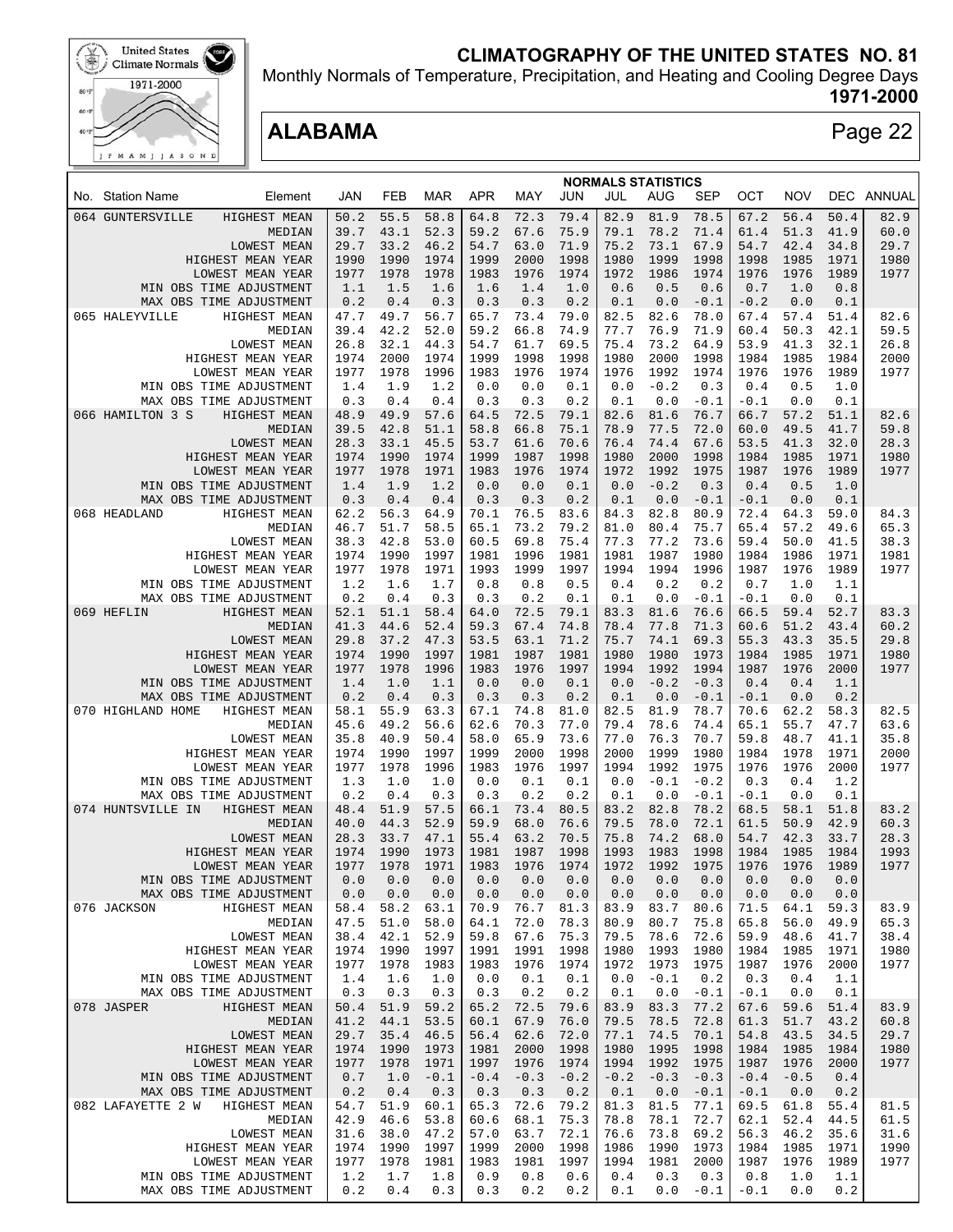

Monthly Normals of Temperature, Precipitation, and Heating and Cooling Degree Days **1971-2000** 

|                   |                                                    |              |              |              |                |              |              |              | <b>NORMALS STATISTICS</b> |                |                |              |              |              |
|-------------------|----------------------------------------------------|--------------|--------------|--------------|----------------|--------------|--------------|--------------|---------------------------|----------------|----------------|--------------|--------------|--------------|
| No. Station Name  | Element                                            | JAN          | FEB          | <b>MAR</b>   | APR            | <b>MAY</b>   | JUN          | JUL          | AUG                       | SEP            | OCT            | <b>NOV</b>   | DEC.         | ANNUAL       |
| 085 LIVINGSTON    | HIGHEST MEAN                                       | 53.6         | 55.6         | 60.8         | 69.0           | 74.6         | 82.0         | 83.7         | 84.3                      | 78.5           | 69.5           | 61.3         | 54.6         | 84.3         |
|                   | MEDIAN                                             | 43.7         | 47.2         | 55.5         | 61.4           | 70.0         | 77.3         | 80.6         | 79.1                      | 74.6           | 62.6           | 53.1         | 45.9         | 62.5         |
|                   | <b>LOWEST MEAN</b>                                 | 33.9         | 39.4         | 49.6         | 58.0           | 64.1         | 71.5         | 77.2         | 76.4                      | 69.3           | 57.2           | 46.0         | 38.4         | 33.9         |
|                   | HIGHEST MEAN YEAR                                  | 1974         | 1990         | 1997         | 1999           | 2000         | 1998         | 1986         | 1995                      | 1972           | 1984           | 1985         | 1984         | 1995         |
|                   | LOWEST MEAN YEAR                                   | 1977         | 1978         | 1983         | 1983           | 1976         | 1983         | 1975         | 1982                      | 1982           | 1976           | 1976         | 1989         | 1977         |
|                   | MIN OBS TIME ADJUSTMENT                            | 1.3          | 1.7          | 1.9          | 0.9            | 0.8          | 0.6          | 0.4          | 0.2                       | 0.5<br>$-0.1$  | 0.8            | 1.1          | 1.0          |              |
| 088 MARION JUNCTI | MAX OBS TIME ADJUSTMENT<br><b>HIGHEST MEAN</b>     | 0.2<br>56.3  | 0.4<br>55.0  | 0.3<br>60.8  | 0.3<br>67.4    | 0.3<br>74.8  | 0.2<br>81.4  | 0.1<br>83.8  | 0.0<br>84.0               | 81.2           | $-0.1$<br>71.0 | 0.0<br>62.1  | 0.1<br>56.6  | 84.0         |
|                   | MEDIAN                                             | 44.0         | 47.9         | 55.8         | 61.9           | 70.3         | 77.7         | 81.0         | 80.3                      | 75.0           | 63.5           | 53.7         | 46.2         | 63.5         |
|                   | <b>LOWEST MEAN</b>                                 | 33.4         | 38.2         | 49.9         | 57.2           | 65.7         | 74.6         | 78.3         | 76.8                      | 71.4           | 58.7           | 46.2         | 38.4         | 33.4         |
|                   | HIGHEST MEAN YEAR                                  | 1974         | 1990         | 1997         | 1981           | 2000         | 1981         | 1980         | 1980                      | 1980           | 1984           | 1985         | 1984         | 1980         |
|                   | <b>LOWEST MEAN YEAR</b>                            | 1977         | 1978         | 1971         | 1983           | 1976         | 1983         | 1984         | 1984                      | 1984           | 1987           | 1976         | 1989         | 1977         |
| MIN               | OBS TIME ADJUSTMENT                                | 1.4          | 1.7          | 1.1          | 0.0            | 0.0          | 0.1          | 0.0          | $-0.1$                    | 0.2            | 0.3            | 0.4          | 1.1          |              |
|                   | MAX OBS TIME ADJUSTMENT                            | 0.3          | 0.4          | 0.3          | 0.3            | 0.3          | 0.2          | 0.1          | 0.0                       | $-0.1$         | $-0.1$         | 0.0          | 0.2          | 82.5         |
| 089 MARTIN DAM    | <b>HIGHEST MEAN</b><br>MEDIAN                      | 56.2<br>44.0 | 53.8<br>47.4 | 60.4<br>54.9 | 65.6<br>61.0   | 72.7<br>68.4 | 80.5<br>76.2 | 82.5<br>79.5 | 81.2<br>78.6              | 77.5<br>73.9   | 70.3<br>63.7   | 62.0<br>54.0 | 55.2<br>46.8 | 62.4         |
|                   | <b>LOWEST MEAN</b>                                 | 32.5         | 38.0         | 48.8         | 56.8           | 63.1         | 71.9         | 76.2         | 76.0                      | 70.5           | 57.6           | 46.4         | 39.7         | 32.5         |
|                   | <b>HIGHEST MEAN YEAR</b>                           | 1974         | 1990         | 1997         | 1999           | 1998         | 1981         | 1986         | 1990                      | 1973           | 1984           | 1985         | 1984         | 1986         |
|                   | LOWEST MEAN YEAR                                   | 1977         | 1978         | 1971         | 1983           | 1976         | 1976         | 1976         | 1992                      | 1975           | 1976           | 1976         | 1989         | 1977         |
|                   | MIN OBS TIME ADJUSTMENT                            | 1.0          | 1.6          | 1.6          | 1.4            | 1.2          | 0.9          | 0.6          | 0.4                       | 0.5            | 0.7            | 1.0          | 0.9          |              |
|                   | MAX OBS TIME ADJUSTMENT                            | 0.2          | 0.4          | 0.3          | 0.3            | 0.2          | 0.2          | 0.1          | 0.0                       | $-0.1$         | $-0.1$         | 0.0          | 0.1          |              |
| 092 MILSTEAD      | <b>HIGHEST MEAN</b>                                | 57.1         | 54.8         | 61.5         | 66.7           | 74.8         | 81.5         | 83.2         | 82.7                      | 79.2           | 70.0           | 62.7         | 56.1         | 83.2         |
|                   | MEDIAN<br><b>LOWEST MEAN</b>                       | 44.7<br>34.3 | 48.4<br>39.6 | 56.0<br>50.0 | 61.8<br>58.2   | 70.3<br>65.1 | 76.9<br>73.7 | 80.6<br>78.0 | 79.8<br>77.1              | 74.6<br>71.4   | 64.2<br>58.6   | 54.7<br>47.5 | 47.3<br>39.7 | 63.4<br>34.3 |
|                   | HIGHEST MEAN YEAR                                  | 1974         | 1990         | 1997         | 1991           | 2000         | 1998         | 2000         | 1995                      | 1980           | 1984           | 1985         | 1971         | 2000         |
|                   | LOWEST MEAN YEAR                                   | 1977         | 1978         | 1971         | 1983           | 1976         | 1997         | 1994         | 1992                      | 1975           | 1976           | 1976         | 2000         | 1977         |
|                   | MIN OBS TIME ADJUSTMENT                            | 1.2          | 1.7          | 1.8          | 0.9            | 0.8          | 0.6          | 0.4          | 0.2                       | 0.2            | 0.8            | 1.0          | 1.1          |              |
|                   | MAX OBS TIME ADJUSTMENT                            | 0.2          | 0.4          | 0.3          | 0.3            | 0.3          | 0.2          | 0.1          | 0.0                       | $-0.1$         | $-0.1$         | 0.0          | 0.2          |              |
| 094 MOBILE RGNL A | <b>HIGHEST MEAN</b>                                | 62.7         | 58.6         | 66.3         | 70.8           | 76.9         | 82.5         | 84.3         | 84.4                      | 81.5           | 72.3           | 65.7         | 62.2         | 84.4         |
|                   | MEDIAN                                             | 49.2         | 53.5         | 60.3         | 65.8           | 73.4         | 79.2         | 81.5         | 81.1                      | 76.9           | 68.1           | 58.7         | 51.6         | 67.1         |
|                   | LOWEST MEAN<br>HIGHEST MEAN YEAR                   | 39.6<br>1974 | 43.8<br>1990 | 54.7<br>1997 | 61.4<br>1999   | 71.1<br>2000 | 75.9<br>1998 | 79.3<br>2000 | 78.5<br>1999              | 73.3<br>1980   | 60.1<br>1973   | 49.4<br>1985 | 44.0<br>1971 | 39.6<br>1999 |
|                   | LOWEST MEAN YEAR                                   | 1977         | 1978         | 1983         | 1983           | 1981         | 1983         | 1985         | 1984                      | 1983           | 1976           | 1976         | 1989         | 1977         |
|                   | MIN OBS TIME ADJUSTMENT                            | 0.0          | 0.0          | 0.0          | 0.0            | 0.0          | 0.0          | 0.0          | 0.0                       | 0.0            | 0.0            | 0.0          | 0.0          |              |
|                   | MAX OBS TIME ADJUSTMENT                            | 0.0          | 0.0          | 0.0          | 0.0            | 0.0          | 0.0          | 0.0          | 0.0                       | 0.0            | 0.0            | 0.0          | 0.0          |              |
| 096 MONTGOMERY DA | <b>HIGHEST MEAN</b>                                | 58.2         | 55.9         | 63.4         | 68.6           | 76.1         | 83.2         | 84.7         | 84.7                      | 80.2           | 73.3           | 63.8         | 58.3         | 84.7         |
|                   | MEDIAN                                             | 46.0         | 50.1         | 58.1         | 64.1           | 71.9         | 78.9         | 81.8         | 81.0                      | 76.1           | 65.6           | 55.6         | 48.7         | 65.2         |
|                   | <b>LOWEST MEAN</b>                                 | 35.1         | 42.6         | 52.9         | 60.6           | 66.3         | 75.7         | 79.7         | 78.3                      | 72.4           | 58.9           | 47.1         | 40.8         | 35.1         |
|                   | HIGHEST MEAN YEAR<br>LOWEST MEAN YEAR              | 1974<br>1977 | 1990<br>1978 | 1997<br>1996 | 1981<br>1993   | 2000<br>1976 | 1981<br>1997 | 1986<br>1971 | 1990<br>1974              | 1980<br>1974   | 1984<br>1976   | 1985<br>1976 | 1984<br>2000 | 1990<br>1977 |
| MIN               | OBS TIME ADJUSTMENT                                | 0.0          | 0.0          | 0.0          | 0.0            | 0.0          | 0.0          | 0.0          | 0.0                       | 0.0            | 0.0            | 0.0          | 0.0          |              |
| MAX               | OBS TIME ADJUSTMENT                                | 0.0          | 0.0          | 0.0          | 0.0            | 0.0          | 0.0          | 0.0          | 0.0                       | 0.0            | 0.0            | 0.0          | 0.0          |              |
| 097 MOULTON 2     | <b>HIGHEST MEAN</b>                                | 48.6         | 53.0         | 59.3         | 66.8           | 73.4         | 80.6         | 83.2         | 81.8                      | 77.5           | 67.7           | 58.7         | 52.9         | 83.2         |
|                   | MEDIAN                                             | 41.2         | 44.7         | 53.6         | 60.8           | 68.4         | 76.2         | 79.1         | 77.1                      | 71.6           | 61.0           | 50.6         | 43.5         | 60.6         |
|                   | LOWEST MEAN                                        | 28.7         | 33.8         | 46.5         | 55.5           | 63.9         | 72.1         | 76.7         | 73.4                      | 67.0           | 54.4           | 42.3         | 34.5         | 28.7         |
|                   | HIGHEST MEAN YEAR<br>LOWEST MEAN YEAR              | 1974<br>1977 | 1990<br>1978 | 1974<br>1971 | 1999           | 1987<br>1976 | 1998<br>1974 | 1980<br>1994 | 1995<br>1992              | 1998<br>1974   | 1984<br>1976   | 1985<br>1976 | 1984<br>1989 | 1980<br>1977 |
|                   | MIN OBS TIME ADJUSTMENT                            | $-1.1$       | $-1.0$       | $-0.9$       | 1983<br>$-0.6$ | $-0.5 -0.4$  |              | $-0.3$       | $-0.3$                    | $-0.5$         | $-0.7$         | $-1.0$       | $-1.0$       |              |
|                   | MAX OBS TIME ADJUSTMENT                            | $-0.8$       | $-1.2$       | $-1.1$       | $-1.0$         | $-0.8$       | $-0.7$       | $-0.5$       | $-0.5$                    | $-0.7$         | $-0.8$         | $-0.6$       | $-0.7$       |              |
| 099 MUSCLE SHOALS | HIGHEST MEAN                                       | 48.4         | 52.1         | 57.4         | 65.9           | 74.1         | 80.5         | 85.5         | 83.9                      | 78.4           | 68.8           | 58.3         | 51.9         | 85.5         |
|                   | MEDIAN                                             | 40.5         | 44.6         | 53.2         | 59.8           | 68.8         | 77.2         | 80.3         | 78.4                      | 73.0           | 61.1           | 50.9         | 43.6         | 60.8         |
|                   | <b>LOWEST MEAN</b>                                 | 27.0         | 33.2         | 46.6         | 56.2           | 62.9         | 70.8         | 76.0         | 75.5                      | 66.6           | 54.9           | 41.9         | 33.4         | 27.0         |
|                   | HIGHEST MEAN YEAR                                  | 1974         | 1990         | 1997         | 1999           | 1987         | 1998         | 1980         | 1980                      | 1998           | 1984           | 1978         | 1984         | 1980         |
|                   | LOWEST MEAN YEAR                                   | 1977         | 1978         | 1971         | 1983           | 1976         | 1974         | 1972         | 1992                      | 1974           | 1976           | 1976         | 1989         | 1977         |
|                   | MIN OBS TIME ADJUSTMENT<br>MAX OBS TIME ADJUSTMENT | 0.0<br>0.0   | 0.0<br>0.0   | 0.0<br>0.0   | 0.0<br>0.0     | 0.0<br>0.0   | 0.0<br>0.0   | 0.0<br>0.0   | 0.0<br>0.0                | 0.0<br>0.0     | 0.0<br>0.0     | 0.0<br>0.0   | 0.0<br>0.0   |              |
| 101 ONEONTA       | HIGHEST MEAN                                       | 51.6         | 51.3         | 58.5         | 64.5           | 72.1         | 78.1         | 82.3         | 81.2                      | 76.4           | 67.2           | 59.7         | 52.3         | 82.3         |
|                   | MEDIAN                                             | 41.0         | 44.1         | 52.6         | 58.7           | 66.7         | 75.0         | 78.1         | 77.0                      | 71.5           | 60.2           | 51.1         | 43.0         | 60.1         |
|                   | LOWEST MEAN                                        | 29.4         | 35.3         | 46.3         | 53.7           | 61.4         | 70.5         | 75.5         | 73.5                      | 67.7           | 54.7           | 42.7         | 34.2         | 29.4         |
|                   | HIGHEST MEAN YEAR                                  | 1974         | 1990         | 1974         | 1981           | 1987         | 1998         | 1980         | 2000                      | 1998           | 1984           | 1985         | 1971         | 1980         |
|                   | LOWEST MEAN YEAR                                   | 1977         | 1978         | 1971         | 1983           | 1976         | 1974         | 1976         | 1992                      | 1975           | 1987           | 1976         | 1989         | 1977         |
|                   | MIN OBS TIME ADJUSTMENT                            | 0.7          | 1.0          | $-0.1$       | $-0.5$         | $-0.3$       | $-0.2$       | $-0.2$       | $-0.3$                    | $-0.5$         | $-0.4$         | $-0.5$       | 0.4          |              |
| 102 OPELIKA       | MAX OBS TIME ADJUSTMENT<br>HIGHEST MEAN            | 0.2<br>57.0  | 0.4<br>53.7  | 0.3<br>61.4  | 0.3<br>65.7    | 0.3<br>72.7  | 0.2<br>80.0  | 0.1<br>82.2  | 0.0<br>81.5               | $-0.1$<br>77.1 | $-0.1$<br>69.6 | 0.0<br>62.3  | 0.2<br>55.0  | 82.2         |
|                   | MEDIAN                                             | 44.0         | 47.4         | 55.0         | 60.7           | 68.4         | 76.0         | 79.1         | 78.1                      | 73.0           | 62.7           | 54.5         | 46.4         | 62.3         |
|                   | <b>LOWEST MEAN</b>                                 | 34.1         | 40.1         | 49.4         | 56.6           | 63.7         | 72.6         | 76.0         | 76.2                      | 69.8           | 56.9           | 47.0         | 38.5         | 34.1         |
|                   | HIGHEST MEAN YEAR                                  | 1974         | 1990         | 1997         | 1981           | 1987         | 1981         | 1986         | 1987                      | 1980           | 1984           | 1985         | 1971         | 1986         |
|                   | LOWEST MEAN YEAR                                   | 1977         | 1978         | 1971         | 1993           | 1976         | 1997         | 1971         | 1994                      | 1975           | 1987           | 1976         | 1989         | 1977         |
|                   | MIN OBS TIME ADJUSTMENT                            | 1.3          | 1.0          | 1.1          | 0.0            | 0.0          | 0.1          | 0.0          | $-0.1$                    | $-0.3$         | 0.4            | 0.4          | 1.1          |              |
|                   | MAX OBS TIME ADJUSTMENT                            | 0.2          | 0.3          | 0.3          | 0.3            | 0.2          | 0.2          | 0.1          |                           | $0.0 - 0.1$    | $-0.1$         | 0.0          | 0.2          |              |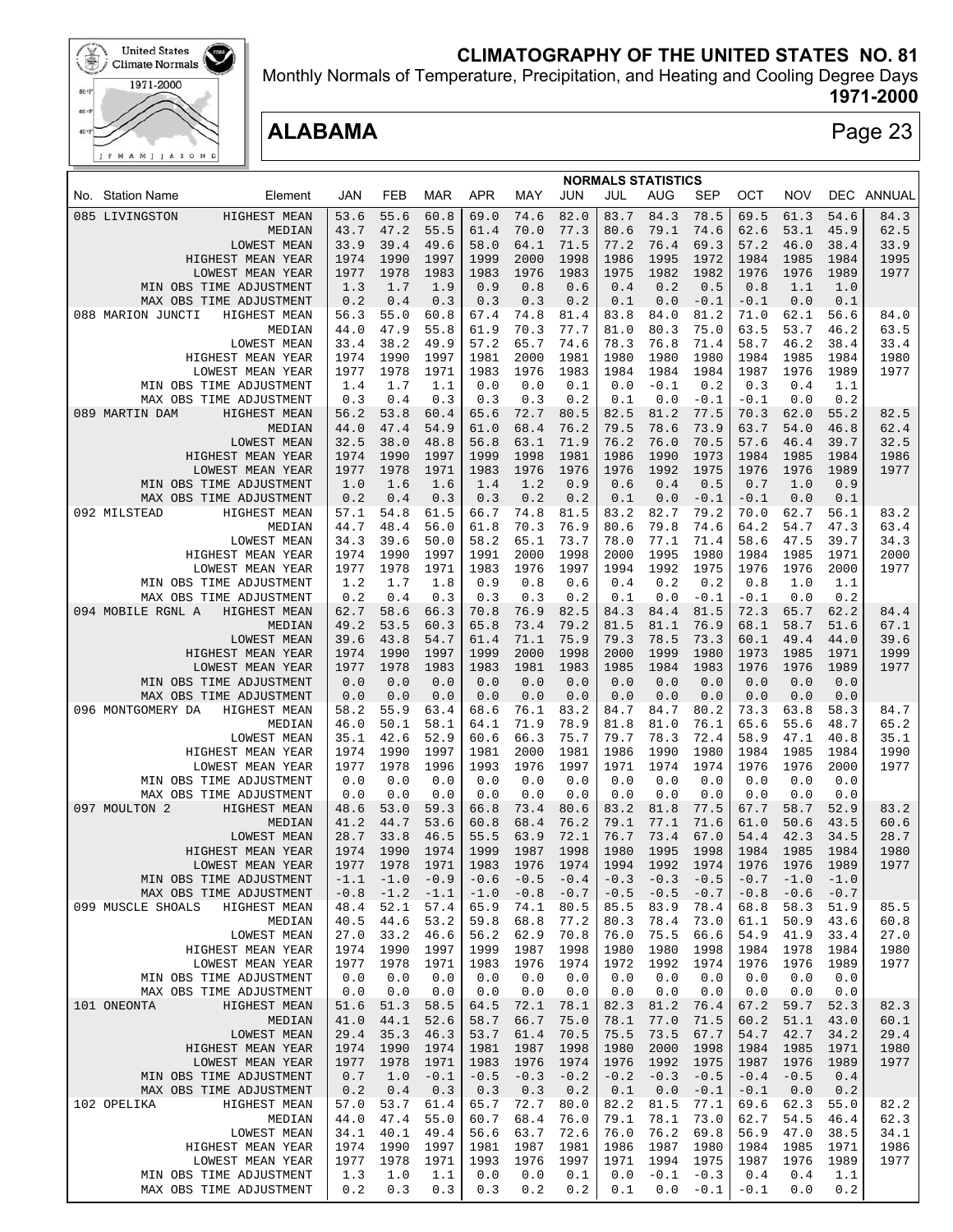

Monthly Normals of Temperature, Precipitation, and Heating and Cooling Degree Days **1971-2000** 

|                                                    |                                         |                |                        |                                |                |                                   |                | <b>NORMALS STATISTICS</b> |                                    |                |                |                                     |                |              |
|----------------------------------------------------|-----------------------------------------|----------------|------------------------|--------------------------------|----------------|-----------------------------------|----------------|---------------------------|------------------------------------|----------------|----------------|-------------------------------------|----------------|--------------|
| No. Station Name                                   | Element                                 | JAN            | <b>FEB</b>             | <b>MAR</b>                     | APR            | <b>MAY</b>                        | <b>JUN</b>     | JUL                       | AUG                                | <b>SEP</b>     | OCT            | <b>NOV</b>                          |                | DEC ANNUAL   |
| 103 OZARK 6 NNW                                    | <b>HIGHEST MEAN</b>                     | 62.7           | 59.3                   | 66.0                           | 70.5           | 76.5                              | 82.9           | 84.4                      | 83.1                               | 80.9           | 72.3           | 64.9                                | 59.6           | 84.4         |
|                                                    | MEDIAN                                  | 49.2           | 53.3                   | 59.6                           | 65.4           | 72.8                              | 78.7           | 80.5                      | 79.5                               | 75.8           | 67.3           | 58.8                                | 51.6           | 66.1         |
|                                                    | <b>LOWEST MEAN</b>                      | 40.0           | 44.1                   | 54.3                           | 62.0           | 69.6                              | 75.9           | 77.5                      | 77.7                               | 72.4           | 62.0           | 51.8                                | 44.7           | 40.0         |
|                                                    | HIGHEST MEAN YEAR                       | 1974           | 1990                   | 1997                           | 1999           | 2000                              | 1998           | 1980                      | 1983                               | 1980           | 1984           | 1978                                | 1971           | 1980         |
| MIN OBS TIME ADJUSTMENT                            | LOWEST MEAN YEAR                        | 1977<br>$-1.1$ | 1978<br>$-0.9$         | 1971<br>$-0.9$                 | 1993<br>$-0.5$ | 1971<br>$-0.4$                    | 1997<br>$-0.3$ | 1988<br>$-0.2$            | 1992<br>$-0.2$                     | 1975<br>$-0.4$ | 1987<br>$-0.7$ | 1976<br>$-1.1$                      | 1989<br>$-1.2$ | 1977         |
| MAX OBS TIME ADJUSTMENT                            |                                         | $-1.8$         | $-1.6$                 | $-2.0$                         | $-1.5$         | $-1.3$                            | $-0.9$         | $-0.7$                    | $-0.6$                             | $-1.0$         | $-1.6$         | $-1.3$                              | $-2.0$         |              |
| 108 PINSON                                         | HIGHEST MEAN                            | 51.7           | 52.9                   | 57.9                           | 65.9           | 73.1                              | 79.6           | 83.2                      | 82.9                               | 77.0           | 68.5           | 59.6                                | 52.5           | 83.2         |
|                                                    | MEDIAN                                  | 41.6           | 44.8                   | 53.1                           | 60.0           | 68.0                              | 75.8           | 79.3                      | 78.1                               | 72.5           | 60.6           | 50.6                                | 43.5           | 60.8         |
|                                                    | <b>LOWEST MEAN</b>                      | 29.8           | 35.4                   | 46.9                           | 55.4           | 63.1                              | 71.7           | 77.1                      | 74.5                               | 68.7           | 54.8           | 43.6                                | 35.8           | 29.8         |
|                                                    | HIGHEST MEAN YEAR<br>LOWEST MEAN YEAR   | 1974           | 1990<br>1978           | 1973                           | 1999           | 2000<br>1976                      | 1998           | 1993                      | 1995                               | 1998           | 1984           | 1985                                | 1984<br>1989   | 1993<br>1977 |
| MIN OBS TIME ADJUSTMENT                            |                                         | 1977<br>0.0    | 0.0                    | 1971<br>0.0                    | 1983<br>0.0    | 0.0                               | 1974<br>0.0    | 1994<br>0.0               | 1992<br>0.0                        | 1974<br>0.0    | 1987<br>0.0    | 1976<br>0.0                         | 0.0            |              |
| MAX OBS TIME ADJUSTMENT                            |                                         | 0.0            | 0.0                    | 0.0                            | 0.0            | $0.0$                             | 0.0            | 0.0                       | 0.0                                | 0.0            | 0.0            | 0.0                                 | 0.0            |              |
| 111 ROBERTSDALE 5                                  | HIGHEST MEAN                            | 62.6           | 58.6                   | 65.1                           | 69.6           | 76.4                              | 81.8           | 83.7                      | 83.5                               | 80.7           | 72.4           | 65.7                                | 61.8           | 83.7         |
|                                                    | MEDIAN                                  | 49.3           | 52.8                   | 59.1                           | 64.5           | 72.5                              | 78.4           | 80.8                      | 80.4                               | 76.4           | 66.9           | 58.4                                | 51.4           | 66.2         |
|                                                    | <b>LOWEST MEAN</b>                      | 41.3           | 44.3                   | 54.2                           | 59.3           | 68.4                              | 74.3           | 78.2                      | 77.1                               | 73.3           | 60.5           | 51.6                                | 43.4           | 41.3         |
|                                                    | HIGHEST MEAN YEAR<br>LOWEST MEAN YEAR   | 1974<br>1977   | 1975<br>1978           | 1997<br>1996                   | 1999<br>1993   | 1991<br>1993                      | 1998<br>1995   | 2000<br>1995              | 1999<br>1994                       | 1980<br>1975   | 1984<br>1987   | 1985<br>1976                        | 1971<br>1989   | 2000<br>1977 |
| MIN OBS TIME ADJUSTMENT                            |                                         | 1.3            | 1.3                    | 1.7                            | 0.7            | 0.7                               | 0.5            | 0.3                       | 0.2                                | 0.3            | 0.6            | 1.0                                 | 1.0            |              |
| MAX OBS TIME ADJUSTMENT                            |                                         | 0.2            | 0.3                    | 0.3                            | 0.2            | 0.2                               | 0.1            | 0.1                       | 0.0                                | $-0.1$         | $-0.1$         | 0.0                                 | 0.1            |              |
| 112 ROCKFORD 3 ES                                  | <b>HIGHEST MEAN</b>                     | 56.1           | 54.0                   | 61.3                           | 66.0           | 72.4                              | 79.6           | 80.7                      | 81.1                               | 77.6           | 68.9           | 61.9                                | 55.6           | 81.1         |
|                                                    | MEDIAN                                  | 44.1           | 47.5                   | 55.4                           | 61.2           | 68.3                              | 75.2           | 78.2                      | 77.9                               | 72.9           | 63.0           | 53.2                                | 46.0           | 62.3         |
|                                                    | <b>LOWEST MEAN</b><br>HIGHEST MEAN YEAR | 33.0<br>1974   | 40.0<br>1990           | 49.8<br>1973                   | 56.3<br>1999   | 64.8<br>2000                      | 71.9<br>1981   | 75.6<br>1980              | 74.4<br>1999                       | 69.5<br>1998   | 58.0<br>1984   | 46.8<br>1985                        | 39.1<br>1971   | 33.0<br>1999 |
|                                                    | LOWEST MEAN YEAR                        | 1977           | 1978                   | 1971                           | 1983           | 1976                              | 1997           | 1994                      | 1992                               | 1974           | 1976           | 1976                                | 1989           | 1977         |
| MIN OBS TIME ADJUSTMENT                            |                                         | $-1.1$         | $-1.0$                 | $-0.9$                         | $-0.6$         | $-0.4$                            | $-0.3$         | $-0.3$                    | $-0.3$                             | $-0.5$         | $-0.7$         | $-1.0$                              | $-1.1$         |              |
| MAX OBS TIME ADJUSTMENT                            |                                         | $-1.3$         | $-1.1$                 | $-1.7$                         | $-1.4$         | $-1.1$                            | $-0.8$         | $-0.7$                    | $-0.6$                             | $-0.9$         | $-1.2$         | $-0.9$                              | $-1.3$         |              |
| 113 ROCK MILLS                                     | HIGHEST MEAN                            | 54.0           | 53.3                   | 59.8                           | 65.4           | 72.6                              | 79.7           | 82.7                      | 81.2                               | 77.2           | 67.7           | 60.7                                | 52.4           | 82.7         |
|                                                    | MEDIAN<br><b>LOWEST MEAN</b>            | 41.8<br>33.0   | 45.3<br>38.2           | 53.2<br>46.5                   | 61.1<br>56.2   | 68.4<br>64.5                      | 76.2<br>72.6   | 79.2<br>77.1              | 78.0<br>74.2                       | 71.9<br>69.1   | 60.9<br>55.6   | 52.2<br>45.6                        | 44.3<br>35.7   | 61.2<br>33.0 |
|                                                    | HIGHEST MEAN YEAR                       | 1974           | 1990                   | 1997                           | 1981           | 1987                              | 1981           | 1980                      | 1980                               | 1980           | 1984           | 1985                                | 1984           | 1980         |
|                                                    | LOWEST MEAN YEAR                        | 1977           | 1978                   | 1971                           | 1983           | 1997                              | 1997           | 1994                      | 1992                               | 2000           | 1987           | 1976                                | 2000           | 1977         |
| MIN OBS TIME ADJUSTMENT                            |                                         | 1.2            | 1.7                    | 1.8                            | 0.9            | 0.8                               | 0.7            | 0.4                       | 0.3                                | 0.3            | 0.8            | 1.0                                 | 1.1            |              |
| MAX OBS TIME ADJUSTMENT                            |                                         | 0.2            | 0.4                    | 0.3                            | 0.3            | 0.3                               | 0.2            | 0.1                       | 0.0                                | $-0.1$         | $-0.1$         | 0.0                                 | 0.2            |              |
| 114 RUSSELLVILLE                                   | <b>HIGHEST MEAN</b><br>MEDIAN           | 47.6<br>39.2   | 49.6<br>41.9           | 57.2<br>50.4                   | 65.8<br>57.8   | 71.9<br>65.8                      | 78.2<br>73.8   | 81.4<br>78.1              | 81.2<br>76.6                       | 77.3<br>70.9   | 65.6<br>59.3   | 56.2<br>49.7                        | 52.0<br>42.0   | 81.4<br>58.9 |
|                                                    | <b>LOWEST MEAN</b>                      | 27.6           | 30.3                   | 44.6                           | 52.1           | 61.0                              | 69.6           | 75.6                      | 72.2                               | 66.7           | 53.0           | 41.9                                | 30.8           | 27.6         |
|                                                    | HIGHEST MEAN YEAR                       | 1974           | 1990                   | 2000                           | 1999           | 2000                              | 1998           | 1980                      | 1999                               | 1998           | 1984           | 1985                                | 1971           | 1980         |
|                                                    | LOWEST MEAN YEAR                        | 1977           | 1978                   | 1971                           | 1983           | 1976                              | 1974           | 1994                      | 1992                               | 1974           | 1987           | 1976                                | 1989           | 1977         |
| MIN OBS TIME ADJUSTMENT                            |                                         | 1.4            | 1.9                    | 1.2                            | 0.0            | 0.0                               | 0.1            | 0.0                       | $-0.2$                             | 0.3            | 0.4            | 0.5                                 | 1.0            |              |
| MAX OBS TIME ADJUSTMENT<br>115 SAINT BERNARD       | HIGHEST MEAN                            | 0.3<br>50.2    | 0.4<br>53.2            | 0.4<br>58.9                    | 0.3<br>66.4    | 0.3<br>72.5                       | 0.2<br>77.9    | 0.1<br>82.3               | 0.0<br>82.9                        | $-0.1$<br>75.8 | $-0.1$<br>68.3 | 0.0<br>57.3                         | 0.1<br>52.4    | 82.9         |
|                                                    | MEDIAN                                  | 40.6           | 44.2                   | 53.1                           | 59.7           | 67.7                              | 74.9           | 77.9                      | 76.9                               | 71.2           | 60.4           | 50.7                                | 42.8           | 60.2         |
|                                                    | LOWEST MEAN                             | 30.6           | 36.7                   | 47.6                           | 53.0           | 62.7                              | 69.8           | 76.1                      | 73.1                               | 67.0           | 54.6           | 42.9                                | 34.7           | 30.6         |
|                                                    | HIGHEST MEAN YEAR                       | 1974           | 2000                   | 1973                           | 1981           | 2000                              | 1977           | 1977                      | 1995                               | 1972           | 1984           | 1985                                | 1984           | 1995         |
|                                                    | LOWEST MEAN YEAR                        |                | 1977 1978              | 1971                           | 1983           | 1976 1974                         |                |                           |                                    | 1984 1992 1974 | 1987           | 1976 1989                           |                | 1977         |
| MIN OBS TIME ADJUSTMENT<br>MAX OBS TIME ADJUSTMENT |                                         | $-1.0$         | $-1.0$                 | $-0.9$<br>$-0.7$ $-1.2$ $-1.1$ | $-0.6$         | $-0.5 -0.3$<br>$-0.9 - 0.8 - 0.6$ |                | $-0.3$                    | $-0.3 - 0.5$<br>$-0.4 - 0.4 - 0.6$ |                | $-0.6$         | $-0.9 -1.0$<br>$-0.8$ $-0.5$ $-0.7$ |                |              |
| 116 SAND MT SUBST                                  | HIGHEST MEAN                            | 49.4           | 49.7                   | 56.5                           | 64.2           | 70.3                              | 77.4           |                           | 81.3 82.1                          | 75.7           | 65.8           |                                     | 58.2 50.1      | 82.1         |
|                                                    | MEDIAN                                  | 39.5           | 41.7                   | 50.5                           | 58.2           | 66.6                              | 74.2           | 77.2                      | 75.8                               | 70.2           | 59.7           |                                     | 50.1 41.5      | 58.9         |
|                                                    | LOWEST MEAN                             | 25.6           | 33.6                   | 44.7                           | 52.6           | 59.8                              | 69.9           | 72.5                      | 72.4                               | 65.7           | 52.0           |                                     | 41.7 32.6      | 25.6         |
|                                                    | HIGHEST MEAN YEAR                       |                | 1974 1990              | 1973                           |                | 1981 1998                         | 1998           |                           | 1980 1980                          | 1998           | 1984           | 1985                                | 1984           | 1980         |
| MIN OBS TIME ADJUSTMENT                            | LOWEST MEAN YEAR                        | 1977<br>1.2    | 1978<br>1.8            | 1971<br>1.8                    | 1983<br>1.0    | 1976<br>0.9                       | 1976<br>0.7    | 1976<br>0.5               | 1976<br>0.3                        | 1976<br>0.3    | 1976<br>0.8    | 1976<br>1.0                         | 1989<br>1.0    | 1977         |
| MAX OBS TIME ADJUSTMENT                            |                                         | 0.3            | 0.4                    | 0.3                            | 0.3            | 0.3                               | 0.2            | 0.1                       | 0.0                                | $-0.1$         | $-0.1$         | 0.0                                 | 0.1            |              |
| 118 SCOTTSBORO HIGHEST MEAN                        |                                         |                | 48.5 49.6              | 59.3                           | 64.1           | 73.7                              | 77.6           | 81.8                      | 81.4                               | 76.1           | 66.4           | 58.8                                | 50.5           | 81.8         |
|                                                    | MEDIAN                                  | 39.5           | 43.3                   | 50.6                           | 58.3           | 67.2                              | 75.5           | 78.6                      | 77.2                               | 71.2           | 59.8           | 49.8                                | 41.1           | 59.5         |
|                                                    | LOWEST MEAN                             |                | 26.8 35.0 44.8         |                                |                | 54.7 62.1                         | 71.1           |                           | 76.0 74.4 67.0                     |                |                | 52.9 41.5                           | 32.7           | 26.8         |
|                                                    | HIGHEST MEAN YEAR<br>LOWEST MEAN YEAR   |                | 1974 1990<br>1977 1980 | 1989<br>1971                   | 1981<br>1983   | 1987 1998<br>1997                 | 1974           | 1993<br>1984              | 1983 1978                          | 1992 1975      | 1984<br>1988   | 1985<br>1976                        | 1971<br>1989   | 1993<br>1977 |
| MIN OBS TIME ADJUSTMENT                            |                                         | 1.3            | 1.1                    | 1.1                            | 0.0            | 0.0                               | 0.1            | 0.0                       | $-0.2$                             | $-0.3$         | 0.4            | 0.4                                 | 1.0            |              |
| MAX OBS TIME ADJUSTMENT                            |                                         | 0.3            | 0.4                    | 0.3                            | 0.3            | 0.3                               | 0.2            | 0.1                       | 0.0                                | $-0.1$         | $-0.1$         | 0.0                                 | 0.1            |              |
| 119 SELMA                                          | HIGHEST MEAN                            | 57.4           | 56.6                   | 62.6                           | 67.2           | 75.5                              | 82.7           | 84.4                      | 84.1                               | 80.3           | 72.2           | 62.7                                | 59.3           | 84.4         |
|                                                    | MEDIAN                                  | 47.2           | 51.2                   | 57.5                           | 63.1           | 71.1                              | 78.8           | 81.3                      | 81.1                               | 76.1           | 65.5           | 55.8                                | 48.8           | 64.8         |
|                                                    | LOWEST MEAN<br>HIGHEST MEAN YEAR        |                | 36.5 41.4<br>1974 1990 | 52.1<br>1997                   | 59.6<br>1999   | 66.5<br>2000                      | 74.8<br>1981   | 78.0                      | 76.6<br>1986 1999 1980             | 72.6           | 60.0<br>1984   | 47.4<br>1985                        | 40.2<br>1984   | 36.5<br>1986 |
|                                                    | LOWEST MEAN YEAR                        |                | 1977 1978              | 1971                           | 1983           | 1976                              | 1974           | 1975                      |                                    | 1984 1974      | 1976           | 1976                                | 1989           | 1977         |
| MIN OBS TIME ADJUSTMENT                            |                                         | 1.1            | 1.4                    | 1.6                            | 1.4            | 1.2                               | 0.8            | 0.6                       | 0.4                                | 0.4            | 0.6            | 1.0                                 | 0.9            |              |
| MAX OBS TIME ADJUSTMENT                            |                                         | 0.2            |                        | $0.3 \t 0.3$                   | 0.3            | 0.2                               | 0.2            | 0.1                       |                                    | $0.0 - 0.1$    | $-0.2$         | 0.0                                 | 0.1            |              |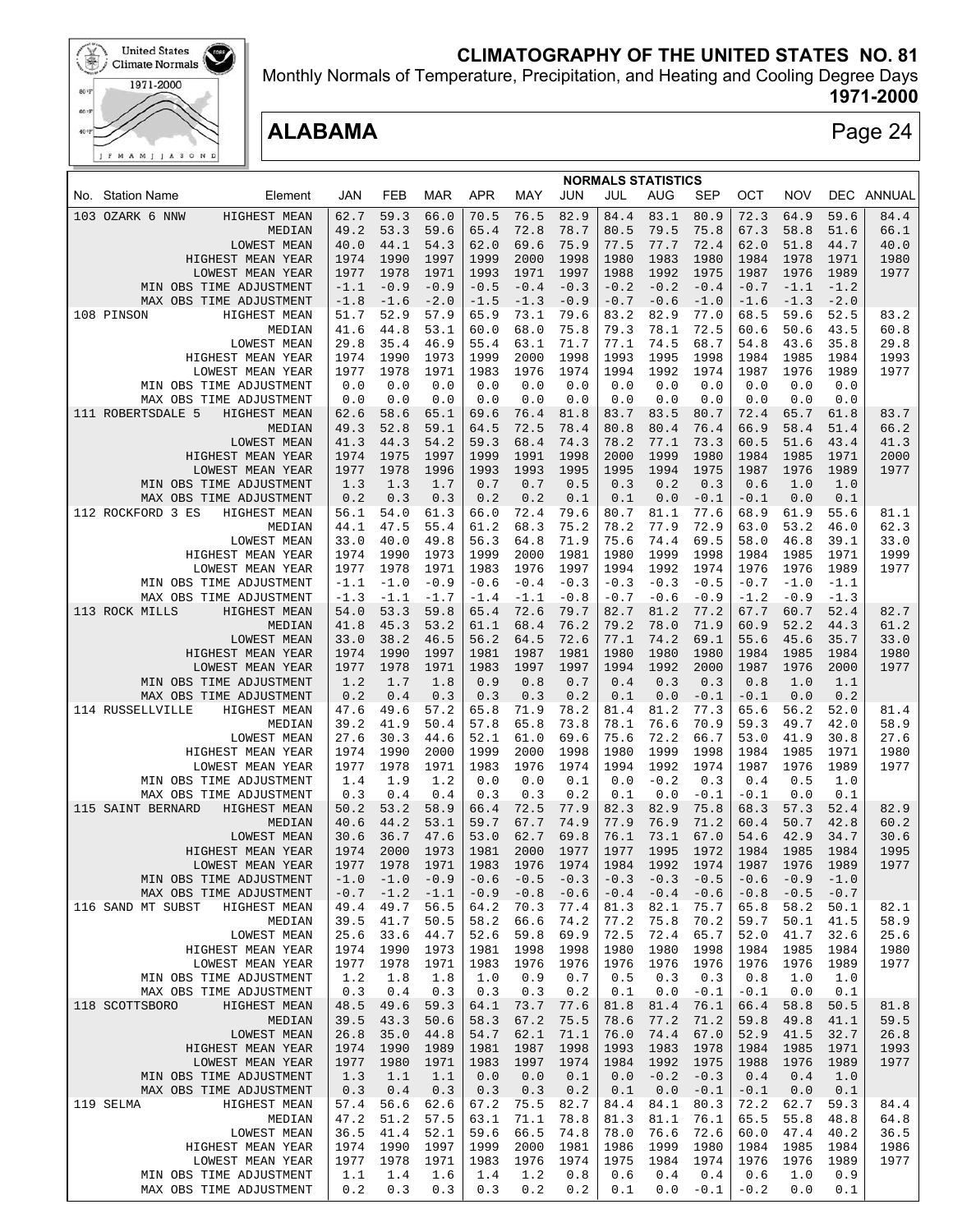

Monthly Normals of Temperature, Precipitation, and Heating and Cooling Degree Days **1971-2000** 

|                                                              | <b>NORMALS STATISTICS</b> |                  |                  |                |                  |                |                |                  |                |                                          |                  |                |                  |              |
|--------------------------------------------------------------|---------------------------|------------------|------------------|----------------|------------------|----------------|----------------|------------------|----------------|------------------------------------------|------------------|----------------|------------------|--------------|
| No. Station Name                                             | Element                   | JAN              | <b>FEB</b>       | <b>MAR</b>     | APR              | MAY            | JUN            | JUL              | AUG            | SEP                                      | OCT              | <b>NOV</b>     |                  | DEC ANNUAL   |
| 121 SYLACAUGA 4 N<br>HIGHEST MEAN                            |                           | 53.5             | 52.8             | 58.3           | 65.4             | 72.4           | 79.2           | 81.4             | 81.4           | 76.8                                     | 67.6             | 60.8           | 52.3             | 81.4         |
| <b>LOWEST MEAN</b>                                           | MEDIAN                    | 41.5<br>31.1     | 46.1<br>37.2     | 53.8<br>47.2   | 60.0<br>55.6     | 68.1<br>63.3   | 75.5<br>71.1   | 78.6<br>76.0     | 77.4<br>74.5   | 71.6<br>69.3                             | 61.3<br>54.5     | 51.6<br>44.1   | 44.4<br>36.3     | 61.0<br>31.1 |
| HIGHEST MEAN YEAR                                            |                           | 1974             | 1990             | 1997           | 1981             | 2000           | 1998           | 1993             | 1995           | 1980                                     | 1984             | 1985           | 1971             | 1993         |
| LOWEST MEAN YEAR                                             |                           | 1977<br>1.3      | 1978             | 1971           | 1983             | 1976           | 1974           | 1975             | 1992           | 1974                                     | 1987             | 1976           | 2000             | 1977         |
| MIN OBS TIME ADJUSTMENT                                      |                           |                  | 1.0<br>0.4       | 1.1<br>0.3     | 0.0<br>0.3       | 0.0<br>0.3     | 0.1<br>0.2     | 0.0<br>0.1       | $-0.1$         | $-0.3$                                   | 0.4<br>$-0.1$    | 0.4            | 1.1              |              |
| MAX OBS TIME ADJUSTMENT<br>HIGHEST MEAN<br>122 TALLADEGA     |                           | 0.3<br>51.7      | 51.8             | 58.6           | 65.3             | 72.3           | 78.2           | 83.4             | 0.0<br>82.0    | $-0.1$<br>76.3                           | 66.4             | 0.0<br>59.0    | 0.2<br>52.0      | 83.4         |
|                                                              | MEDIAN                    | 40.8             | 44.7             | 53.0           | 59.4             | 67.6           | 74.3           | 77.6             | 77.3           | 71.8                                     | 60.5             | 51.3           | 43.4             | 59.9         |
| <b>LOWEST MEAN</b>                                           |                           | 29.2             | 36.4             | 45.9           | 55.9             | 60.8           | 69.7           | 73.9             | 73.0           | 65.9                                     | 54.0             | 42.1           | 36.5             | 29.2         |
| HIGHEST MEAN YEAR                                            |                           | 1974<br>1977     | 1990<br>1978     | 1997<br>1971   | 1999<br>1983     | 2000<br>1976   | 1998<br>1974   | 1986<br>1975     | 1995<br>1973   | 1998<br>1974                             | 1984<br>1976     | 1985<br>1976   | 1984<br>1976     | 1986<br>1977 |
| LOWEST MEAN YEAR<br>MIN OBS TIME ADJUSTMENT                  |                           |                  | 1.0              | 1.1            | 0.0              | 0.0            | 0.1            | 0.0              | $-0.2$         | $-0.3$                                   | 0.4              | 0.4            | 1.1              |              |
| MAX OBS TIME ADJUSTMENT                                      |                           |                  | 0.4              | 0.3            | 0.3              | 0.3            | 0.2            | 0.1              | 0.0            | $-0.1$                                   | $-0.1$           | 0.0            | 0.2              |              |
| 124 THOMASVILLE<br>HIGHEST MEAN                              | MEDIAN                    | 57.8<br>45.8     | 55.9<br>49.5     | 63.0<br>57.5   | 69.3<br>63.8     | 76.2<br>71.6   | 82.1<br>78.8   | 84.0<br>81.3     | 83.9<br>81.0   | 82.8<br>75.5                             | 72.1<br>65.5     | 63.3<br>55.7   | 58.0<br>47.9     | 84.0<br>64.8 |
| <b>LOWEST MEAN</b>                                           |                           | 35.9             | 40.6             | 52.0           | 59.9             | 67.7           | 75.5           | 78.5             | 77.3           | 71.8                                     | 60.5             | 48.2           | 39.9             | 35.9         |
| HIGHEST MEAN YEAR                                            |                           | 1974             | 1990             | 1997           | 1999             | 2000           | 1998           | 1980             | 1999           | 1972                                     | 1984             | 1985           | 1984             | 1980         |
| LOWEST MEAN YEAR<br>MIN OBS TIME ADJUSTMENT                  |                           | 1977<br>1.4      | 1978<br>1.7      | 1996<br>1.1    | 1983<br>0.0      | 1976<br>0.0    | 1974<br>0.1    | 1994<br>0.0      | 1992<br>$-0.1$ | 1975<br>0.2                              | 1976<br>0.3      | 1976<br>0.4    | 1989<br>1.1      | 1977         |
| MAX OBS TIME ADJUSTMENT                                      |                           | 0.3              | 0.4              | 0.3            | 0.3              | 0.2            | 0.2            | 0.1              | 0.0            | $-0.1$                                   | $-0.1$           | 0.0            | 0.1              |              |
| HIGHEST MEAN<br>125 THORSBY EXP S                            |                           | 54.7             | 53.2             | 60.1           | 66.2             | 73.5           | 79.7           | 82.5             | 82.2           | 78.4                                     | 68.4             | 61.3           | 54.6             | 82.5         |
|                                                              | MEDIAN                    | 42.8             | 47.1             | 54.7           | 61.3             | 68.9           | 76.1           | 79.6             | 78.8           | 73.6                                     | 63.1             | 54.2           | 45.7             | 62.0         |
| <b>LOWEST MEAN</b><br>HIGHEST MEAN YEAR                      |                           | 33.2<br>1974     | 38.8<br>1976     | 49.0<br>1997   | 57.3<br>1981     | 64.6<br>1987   | 72.4<br>1981   | 74.5<br>1980     | 74.0<br>1995   | 71.3<br>1980                             | 59.4<br>1985     | 47.2<br>1985   | 37.1<br>1984     | 33.2<br>1980 |
| <b>LOWEST MEAN YEAR</b>                                      |                           | 1977             | 1978             | 1971           | 1983             | 1976           | 1974           | 1972             | 1973           | 1983                                     | 1976             | 1976           | 1989             | 1977         |
| MIN OBS TIME ADJUSTMENT                                      |                           | 1.3              | 1.7              | 1.1            | 0.0              | 0.0            | 0.1            | 0.0              | $-0.1$         | $-0.3$                                   | 0.3              | 0.4            | 1.1              |              |
| MAX OBS TIME ADJUSTMENT<br>127 TROY<br>HIGHEST MEAN          |                           | 0.3<br>59.6      | 0.4<br>56.9      | 0.3<br>63.7    | 0.3<br>68.4      | 0.2<br>76.3    | 0.2<br>82.0    | 0.1<br>84.9      | 0.0<br>83.4    | $-0.1$<br>80.2                           | $-0.1$<br>71.0   | $0.0$<br>62.7  | 0.2<br>57.1      | 84.9         |
|                                                              | MEDIAN                    | 46.3             | 49.9             | 56.9           | 63.1             | 70.7           | 77.5           | 80.7             | 79.9           | 76.0                                     | 66.0             | 55.5           | 49.1             | 64.3         |
| <b>LOWEST MEAN</b>                                           |                           | 36.7             | 41.4             | 52.0           | 58.7             | 66.1           | 73.6           | 76.9             | 77.6           | 71.2                                     | 59.6             | 47.9           | 41.2             | 36.7         |
| HIGHEST MEAN YEAR<br>LOWEST MEAN YEAR                        |                           | 1974<br>1977     | 1990<br>1978     | 1997<br>1971   | 1999<br>1983     | 2000<br>1976   | 1998<br>1974   | 2000<br>1975     | 1987<br>1976   | 1980<br>1975                             | 1984<br>1976     | 1986<br>1976   | 1971<br>1989     | 2000<br>1977 |
| MIN OBS TIME ADJUSTMENT                                      |                           | 1.0              | 1.5              | 1.6            | 1.3              | 1.1            | 0.8            | 0.5              | 0.4            | 0.5                                      | 0.6              | 0.9            | 0.9              |              |
| MAX OBS TIME ADJUSTMENT                                      |                           | 0.2              | 0.3              | 0.3            | 0.3              | 0.2            | 0.2            | 0.1              | 0.0            | $-0.1$                                   | $-0.1$           | 0.0            | 0.1              |              |
| 128 TUSCALOOSA AC<br>HIGHEST MEAN                            | MEDIAN                    | 53.6<br>45.1     | 56.9<br>49.5     | 63.7<br>57.7   | 69.4<br>63.8     | 76.5<br>71.6   | 83.0<br>78.6   | 85.2<br>82.0     | 85.1<br>80.9   | 80.4<br>75.9                             | 71.0<br>65.3     | 62.0<br>54.7   | 56.5<br>48.3     | 85.2<br>64.4 |
| LOWEST MEAN                                                  |                           | 34.3             | 39.8             | 51.7           | 59.2             | 65.2           | 74.6           | 78.8             | 78.0           | 72.4                                     | 58.9             | 48.1           | 39.6             | 34.3         |
| HIGHEST MEAN YEAR                                            |                           | 1974             | 1990             | 1974           | 1999             | 2000           | 1998           | 2000             | 1999           | 1998                                     | 1984             | 1985           | 1971             | 2000         |
| LOWEST MEAN YEAR                                             |                           | 1978             | 1978             | 1971<br>$-0.9$ | 1983             | 1976<br>$-0.4$ | 1974<br>$-0.3$ | 1972             | 1976<br>$-0.3$ | 1975<br>$-0.5$                           | 1987             | 1976<br>$-0.9$ | 2000             | 1978         |
| MIN OBS TIME ADJUSTMENT<br>MAX OBS TIME ADJUSTMENT           |                           | $-1.0$<br>$-0.8$ | $-1.0$<br>$-1.2$ | $-1.1$         | $-0.5$<br>$-0.9$ | $-0.7$         | $-0.6$         | $-0.3$<br>$-0.5$ | $-0.4$         | $-0.9$                                   | $-0.6$<br>$-0.8$ | $-0.6$         | $-1.0$<br>$-0.7$ |              |
| 129 TUSCALOOSA OL<br>HIGHEST MEAN                            |                           | 53.2             | 53.5             | 60.1           | 67.1             | 74.2           | 81.3           | 84.0             | 83.3           | 79.7                                     | 68.9             | 60.5           | 54.5             | 84.0         |
|                                                              | MEDIAN                    | 43.0             | 46.8             | 54.5           | 61.3             | 69.5           | 77.5           | 80.4             | 79.1           | 74.2                                     | 63.2             | 52.4           | 45.1             | 62.3         |
| <b>LOWEST MEAN</b><br>HIGHEST MEAN YEAR                      |                           | 32.1<br>1974     | 37.3<br>1990     | 47.9<br>1974   | 56.7<br>1999     | 64.0<br>1987   | 72.7<br>1998   | 77.8<br>1980     | 75.8<br>2000   | 69.3<br>1998                             | 58.1<br>1984     | 45.3<br>1985   | 37.3<br>1971     | 32.1<br>1980 |
| LOWEST MEAN YEAR                                             |                           | 1977             | 1978             | 1971           |                  | 1983 1976 1974 |                | 1972             |                | 1976 1974                                | 1987             | 1976 2000      |                  | 1977         |
| MIN OBS TIME ADJUSTMENT                                      |                           | 1.4              | 1.8              | 1.1            | 0.0              | 0.0            | 0.1            | 0.0              | $-0.1$         | 0.3                                      | 0.4              | 0.4            | 1.1              |              |
| MAX OBS TIME ADJUSTMENT<br>130 UNION SPRINGS<br>HIGHEST MEAN |                           | 0.2<br>59.5      | 0.4<br>55.8      | 0.4<br>61.4    | 0.3<br>66.5      | 0.3<br>73.6    | 0.2<br>81.0    | 0.1<br>81.9      | 0.0<br>81.6    | $\textcolor{red}{\mathbf{-0.1}}$<br>79.2 | $-0.1$<br>70.2   | 0.0<br>62.8    | 0.1<br>58.2      | 81.9         |
|                                                              | MEDIAN                    | 45.9             | 49.0             | 56.0           | 61.7             | 69.8           | 76.5           | 79.6             | 79.0           | 73.9                                     | 63.5             | 55.4           | 47.9             | 63.2         |
| <b>LOWEST MEAN</b>                                           |                           | 34.2             | 40.8             | 50.8           | 57.6             | 65.5           | 73.7           | 77.2             | 76.2           | 71.7                                     | 57.8             | 47.6           | 40.0             | 34.2         |
| HIGHEST MEAN YEAR<br>LOWEST MEAN YEAR                        |                           | 1974<br>1977     | 1990<br>1978     | 1997<br>1971   | 1999<br>1993     | 1991<br>1976   | 1981<br>1997   | 1998<br>1994     | 1987<br>1994   | 1972<br>1975                             | 1984<br>1987     | 1985<br>1976   | 1971<br>2000     | 1998<br>1977 |
| MIN OBS TIME ADJUSTMENT                                      |                           | 1.2              | 1.7              | 1.7            | 0.8              | 0.8            | 0.6            | 0.4              | 0.2            | 0.2                                      | 0.7              | 1.0            | 1.1              |              |
| MAX OBS TIME ADJUSTMENT                                      |                           | 0.2              | 0.4              | 0.3            | 0.3              | 0.2            | 0.2            | 0.1              | 0.0            | $-0.1$                                   | $-0.1$           | 0.0            | 0.1              |              |
| 132 VALLEY HEAD<br>HIGHEST MEAN                              | MEDIAN                    | 47.7<br>37.3     | 47.5<br>40.4     | 54.8<br>48.7   | 61.0<br>56.1     | 70.3<br>64.5   | 75.4<br>72.4   | 79.4<br>76.1     | 78.9<br>75.1   | 74.6<br>69.1                             | 64.2<br>58.1     | 57.4<br>48.3   | 49.2<br>39.9     | 79.4<br>57.0 |
| <b>LOWEST MEAN</b>                                           |                           | 25.6             | 32.6             | 42.4           | 50.1             | 60.0           | 68.1           | 73.5             | 72.4           | 65.4                                     | 50.4             | 39.9           | 30.9             | 25.6         |
| HIGHEST MEAN YEAR                                            |                           | 1974             | 1990             | 1973           | 1981             | 1987           | 1998           | 1993             | 1995           | 1998                                     | 1984             | 1985           | 1971             | 1993         |
| LOWEST MEAN YEAR                                             |                           | 1977<br>1.2      | 1978             | 1971           | 1983             | 1981           | 1974           | 1976             | 1992           | 1981                                     | 1987             | 1976           | 1989             | 1977         |
| MIN OBS TIME ADJUSTMENT<br>MAX OBS TIME ADJUSTMENT           |                           | 0.3              | 1.8<br>0.4       | 1.8<br>0.3     | 1.0<br>0.3       | 0.9<br>0.3     | 0.1<br>0.2     | 0.4<br>0.1       | 0.3<br>0.0     | 0.3<br>$-0.1$                            | 0.8<br>$-0.1$    | 1.0<br>0.0     | 1.0<br>0.1       |              |
| 133 VERNON 2 N<br>HIGHEST MEAN                               |                           | 49.3             | 51.6             | 58.9           | 65.6             | 72.8           | 78.9           | 82.6             | 83.8           | 76.9                                     | 67.4             | 58.5           | 52.0             | 83.8         |
|                                                              | MEDIAN                    | 40.3             | 44.2             | 52.1           | 59.0             | 67.7           | 75.5           | 79.0             | 78.1           | 72.0                                     | 60.7             | 51.4           | 43.1             | 60.3         |
| LOWEST MEAN<br>HIGHEST MEAN YEAR                             |                           | 30.0<br>1974     | 34.5<br>1990     | 47.0<br>1974   | 53.9<br>1981     | 63.7<br>1998   | 72.0<br>1998   | 76.4<br>1980     | 74.7<br>2000   | 68.3<br>1972                             | 53.5<br>1984     | 43.7<br>1985   | 34.3<br>1984     | 30.0<br>2000 |
| LOWEST MEAN YEAR                                             |                           | 1977             | 1978             | 1971           | 1983             | 1976           | 1974           | 1994             | 1992           | 1981                                     | 1987             | 1976           | 1989             | 1977         |
| MIN OBS TIME ADJUSTMENT                                      |                           | 1.5              | 1.9              | 1.2            | 0.0              | 0.0            | 0.1            | 0.0              | $-0.2$         | 0.3                                      | 0.4              | 0.5            | 1.0              |              |
| MAX OBS TIME ADJUSTMENT                                      |                           | 0.3              | 0.4              | 0.4            | 0.3              | 0.3            | 0.2            | 0.1              | 0.0            | $-0.1$                                   | $-0.1$           | 0.0            | 0.1              |              |